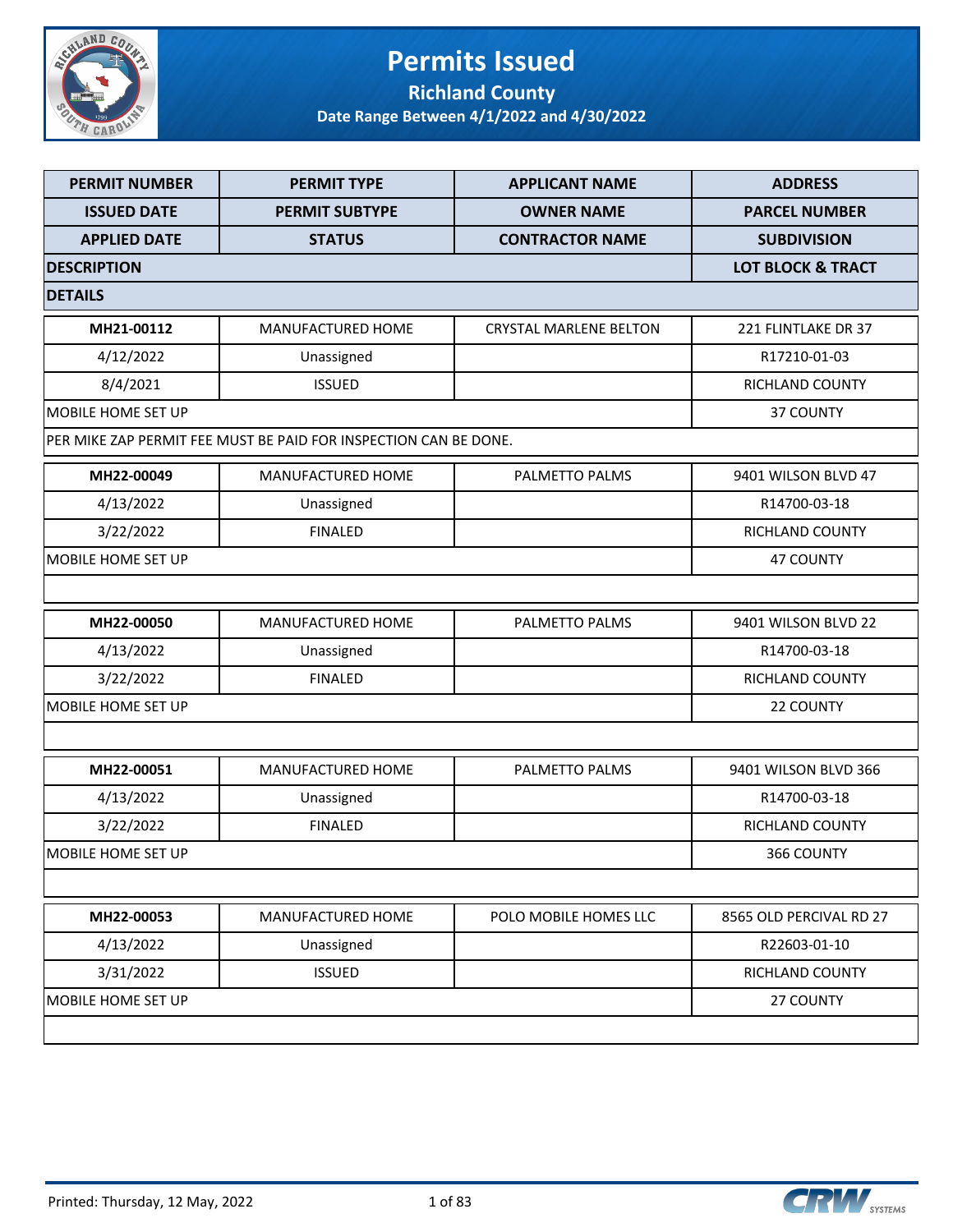

**Richland County**

| MH22-00054                   | MANUFACTURED HOME | <b>ESTHER PEREZ-PEDRO</b>                   | 321 FORE AVE            |
|------------------------------|-------------------|---------------------------------------------|-------------------------|
| 4/1/2022                     | Unassigned        |                                             | R25801-06-15            |
| 4/1/2022                     | <b>ISSUED</b>     |                                             | <b>RICHLAND COUNTY</b>  |
| <b>MOBILE HOME SETUP</b>     | <b>COUNTY</b>     |                                             |                         |
|                              |                   |                                             |                         |
| MH22-00055                   | MANUFACTURED HOME | ESTEBAN RIVERA PEREZ                        | 8491 OLD PERCIVAL RD 3C |
| 4/6/2022                     | Unassigned        |                                             | R22603-01-07            |
| 4/4/2022                     | <b>FINALED</b>    |                                             | RICHLAND COUNTY         |
| MOBILE HOME SETUP            |                   |                                             | <b>3C COUNTY</b>        |
|                              |                   |                                             |                         |
| MH22-00056                   | MANUFACTURED HOME | <b>ROBINSON DAVID</b>                       | 1749 PINCUSHION RD      |
| 4/5/2022                     | Unassigned        | <b>ROBINSON DAVID</b>                       | R18913-01-03            |
| 4/5/2022                     | <b>ISSUED</b>     |                                             | RICHLAND COUNTY         |
| MOBILE HOME SETUP            |                   |                                             | <b>COUNTY</b>           |
|                              |                   |                                             |                         |
| MH22-00057                   | MANUFACTURED HOME | LANZIE & BRENDA J BROWN                     | 831 OLD BLUFF RD        |
| 4/6/2022                     | Unassigned        |                                             | R27200-03-08            |
| 4/6/2022                     | <b>ISSUED</b>     |                                             | RICHLAND COUNTY         |
| MOBILE HOME SET UP           |                   |                                             | <b>COUNTY</b>           |
|                              |                   |                                             |                         |
| MH22-00058                   | MANUFACTURED HOME | MCCULLOUGH APRIL KELLEY                     | 3940 ROBERTS RD         |
| 4/7/2022                     | Unassigned        | MCCULLOUGH APRIL KELLEY                     | R28000-02-40            |
| 4/7/2022                     | <b>ISSUED</b>     |                                             | RICHLAND COUNTY         |
| MOBILE HOME SET UP W/ SEPTIC |                   |                                             | <b>COUNTY</b>           |
|                              |                   |                                             |                         |
| MH22-00059                   | MANUFACTURED HOME | TANESHA MCKIE & CLEMENTENE<br><b>BOWMAN</b> | 1205 CRANE CHURCH RD    |
| 4/8/2022                     | Unassigned        |                                             | R09613-05-04            |
| 4/8/2022                     | <b>FINALED</b>    |                                             | RICHLAND COUNTY         |
| MOBILE HOME SET UP           |                   |                                             | <b>COUNTY</b>           |
|                              |                   |                                             |                         |

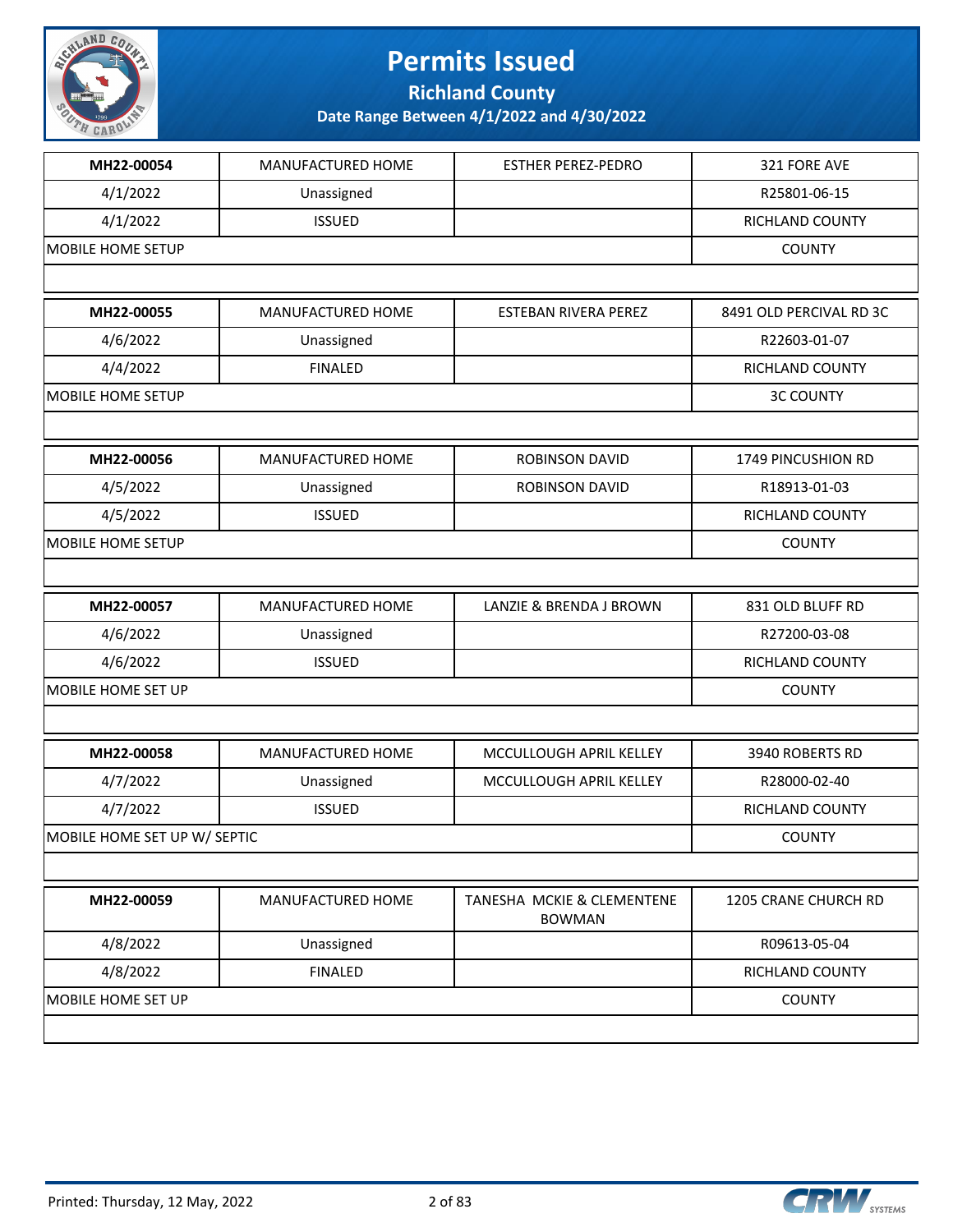

**Richland County**

| MH22-00060               | MANUFACTURED HOME        | <b>JESSICA BROOKE &amp; TIMOTHY</b><br><b>GEMENSKY</b>                                | 120 MOSES HALL DR      |
|--------------------------|--------------------------|---------------------------------------------------------------------------------------|------------------------|
| 4/8/2022                 | Unassigned               |                                                                                       | R05200-03-35           |
| 4/8/2022                 | <b>ISSUED</b>            |                                                                                       | RICHLAND COUNTY        |
| MOBILE HOME SET UP       | <b>COUNTY</b>            |                                                                                       |                        |
|                          |                          |                                                                                       |                        |
| MH22-00061               | MANUFACTURED HOME        | PHILLIP MICHAEL & JANIE DARLENE<br><b>HIERS</b>                                       | 1160 CONGRESS RD       |
| 4/8/2022                 | Unassigned               |                                                                                       | R33300-03-13           |
| 4/8/2022                 | <b>ISSUED</b>            |                                                                                       | RICHLAND COUNTY        |
| MOBILE HOME SET UP       |                          |                                                                                       | <b>COUNTY</b>          |
|                          |                          |                                                                                       |                        |
| MH22-00062               | <b>MANUFACTURED HOME</b> | <b>BRANDI BROACH</b>                                                                  | 1045 WILL FRICK RD     |
| 4/11/2022                | Unassigned               |                                                                                       | R10300-01-25           |
| 4/11/2022                | <b>FINALED</b>           |                                                                                       | RICHLAND COUNTY        |
| MOBILE HOME SETUP        |                          |                                                                                       | <b>COUNTY</b>          |
|                          |                          |                                                                                       |                        |
| MH22-00063               | MANUFACTURED HOME        | KENDALL JACQUELINE A                                                                  | 125 BAILEY SLICE RD    |
| 4/28/2022                | Unassigned               | KENDALL JACQUELINE A                                                                  | R01700-01-32           |
| 4/21/2022                | <b>ISSUED</b>            |                                                                                       | RICHLAND COUNTY        |
| MOBILE HOME SETUP        |                          |                                                                                       | <b>COUNTY</b>          |
|                          |                          |                                                                                       |                        |
| MH22-00064               | MANUFACTURED HOME        | MARCELINA PEREZ MANUEL                                                                | 3615 PERCIVAL RD 118   |
| 4/22/2022                | Unassigned               |                                                                                       | R22709-02-01           |
| 4/22/2022                | <b>ISSUED</b>            |                                                                                       | <b>RICHLAND COUNTY</b> |
| <b>MOBILE HOME SETUP</b> |                          |                                                                                       | 118 COUNTY             |
|                          |                          |                                                                                       |                        |
| MH22-00065               | MANUFACTURED HOME        | <b>SHASTA T HOWELL</b>                                                                | 220 JESSIE DERRICK RD  |
| 4/29/2022                | Unassigned               |                                                                                       | R05200-01-44           |
| 4/26/2022                | <b>ISSUED</b>            |                                                                                       | RICHLAND COUNTY        |
| MOBILE HOME SET UP       |                          |                                                                                       | <b>COUNTY</b>          |
|                          |                          | ADDRESS CHANGED FROM 224 JESSIE DERRICK ROAD TO 1903 HOLLINGSHED ROAD PER MRS.TINDAL. |                        |

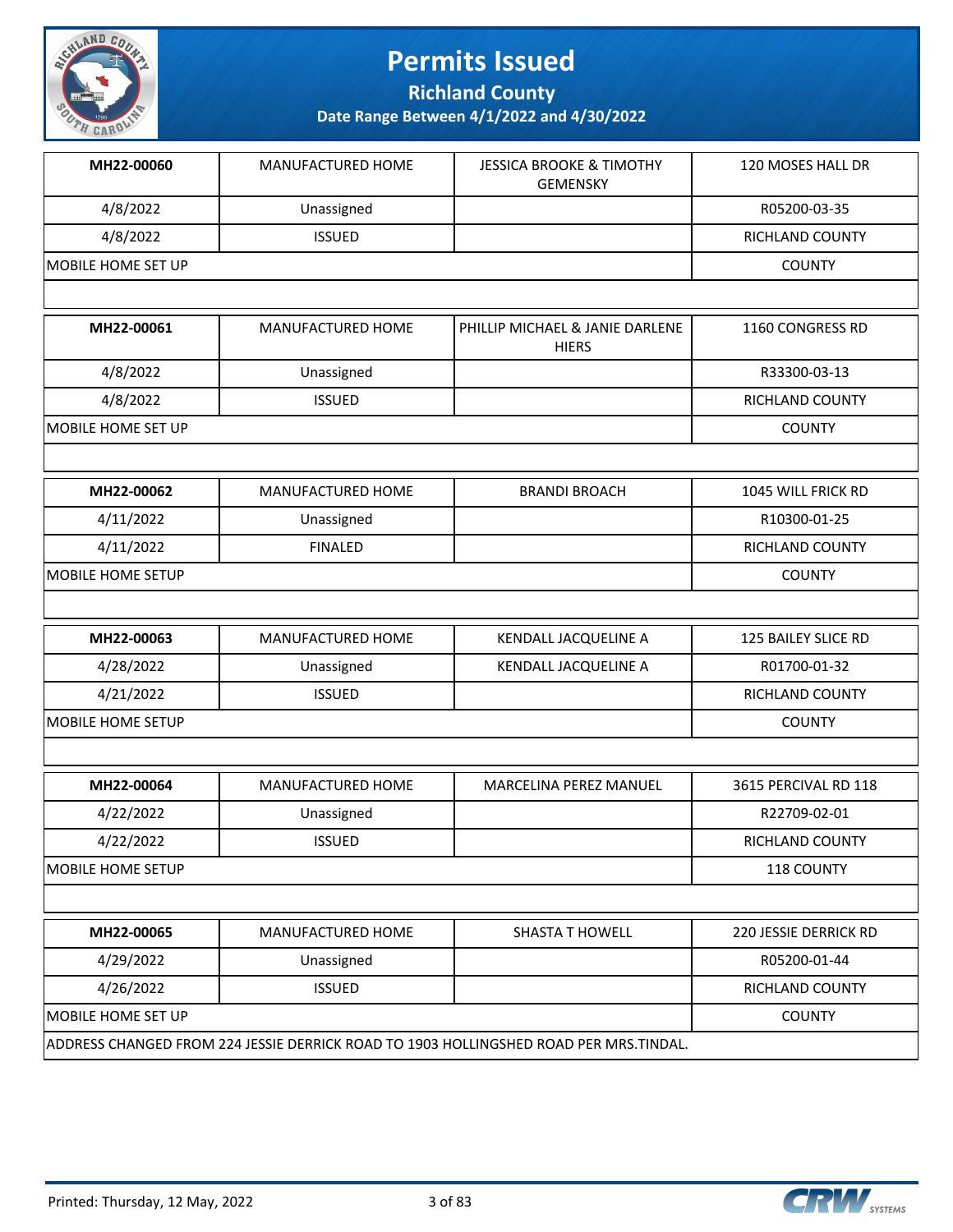

**Richland County**

**Date Range Between 4/1/2022 and 4/30/2022**

| MH22-00066                   | MANUFACTURED HOME        | <b>DUSTIN THOMAS ADDY</b>     | 100 GREEN ACRES DR      |
|------------------------------|--------------------------|-------------------------------|-------------------------|
| 4/26/2022                    | Unassigned               | <b>NELSON LESLIE KONEMANN</b> | R12366-03-03            |
| 4/26/2022                    | <b>ISSUED</b>            |                               | <b>RICHLAND COUNTY</b>  |
| <b>MOBILE HOME SET UP</b>    |                          |                               | <b>COUNTY</b>           |
|                              |                          |                               |                         |
| MH22-00067                   | <b>MANUFACTURED HOME</b> | <b>WOOD BRIAN</b>             | 106 OLD MORRELL MILL LN |
| 4/27/2022                    | Unassigned               | <b>WOOD BRIAN</b>             | R24800-04-27            |
| 4/27/2022                    | <b>ISSUED</b>            |                               | <b>RICHLAND COUNTY</b>  |
| <b>MOBILE HOME SETUP</b>     |                          |                               | <b>COUNTY</b>           |
|                              |                          |                               |                         |
| MH22-00069                   | <b>MANUFACTURED HOME</b> | <b>ASHLEY BELZ</b>            | 1024 VANBOKLEN RD       |
| 4/29/2022                    | Unassigned               |                               | R36900-03-17            |
| 4/29/2022                    | <b>ISSUED</b>            |                               | RICHLAND COUNTY         |
| MOBILE HOME SET UP W/ SEPTIC |                          |                               | <b>COUNTY</b>           |
|                              |                          |                               |                         |

#### **Number of MANUFACTURED HOME/Unassigned Permits: 20**

| REL22-00132                         | <b>RES ELECTRICAL</b> | <b>FRANK'S ELECTRICAL SERVICE</b> | 2010 HEYWARD BROCKINGTON<br>RD |
|-------------------------------------|-----------------------|-----------------------------------|--------------------------------|
| 4/6/2022                            | RESIDENTIAL           | JOHNSON COURTNEY S                | R09608-02-12                   |
| 3/17/2022                           | <b>ISSUED</b>         | <b>FRANK'S ELECTRICAL SERVICE</b> | RICHLAND COUNTY                |
| <b>IWIRE HOUSE NEW CONSTRUCTION</b> |                       |                                   | <b>COUNTY</b>                  |
|                                     |                       |                                   |                                |

| REL22-00149                  | <b>RES ELECTRICAL</b> | JENKINS ELECTRIC SERVICE | 1416 BLUE JOHNSON RD |
|------------------------------|-----------------------|--------------------------|----------------------|
| 4/6/2022                     | RESIDENTIAL           | JOHNSON JANIE RENEE      | R28005-01-01         |
| 3/28/2022                    | <b>ISSUED</b>         | JENKINS ELECTRIC SERVICE | RICHLAND COUNTY      |
| <b>New construction wire</b> |                       |                          | <b>COUNTY</b>        |

#### WAITING FOR CONTRACT TO SEE SCOPE OF WORK, TO DETERMINE IF THERE IS ANY NEW STRUCTURE BUILD ON THAT PROPERTY

| REL22-00156                                             | RES ELECTRICAL | ROYCE POWER & ELECTRIC LLC | <b>1010 SLATESTONE TRL</b> |  |
|---------------------------------------------------------|----------------|----------------------------|----------------------------|--|
| 4/1/2022                                                | RESIDENTIAL    | <b>DOTSON BARBARA</b>      | R07800-01-12               |  |
| 3/31/2022                                               | <b>FINALED</b> | ROYCE POWER & ELECTRIC LLC | <b>RICHLAND COUNTY</b>     |  |
| Repair lighting circuit due to fire. Need power on ASAP |                |                            | <b>COUNTY</b>              |  |
| Home owner is in hotel until power is back on.          |                |                            |                            |  |

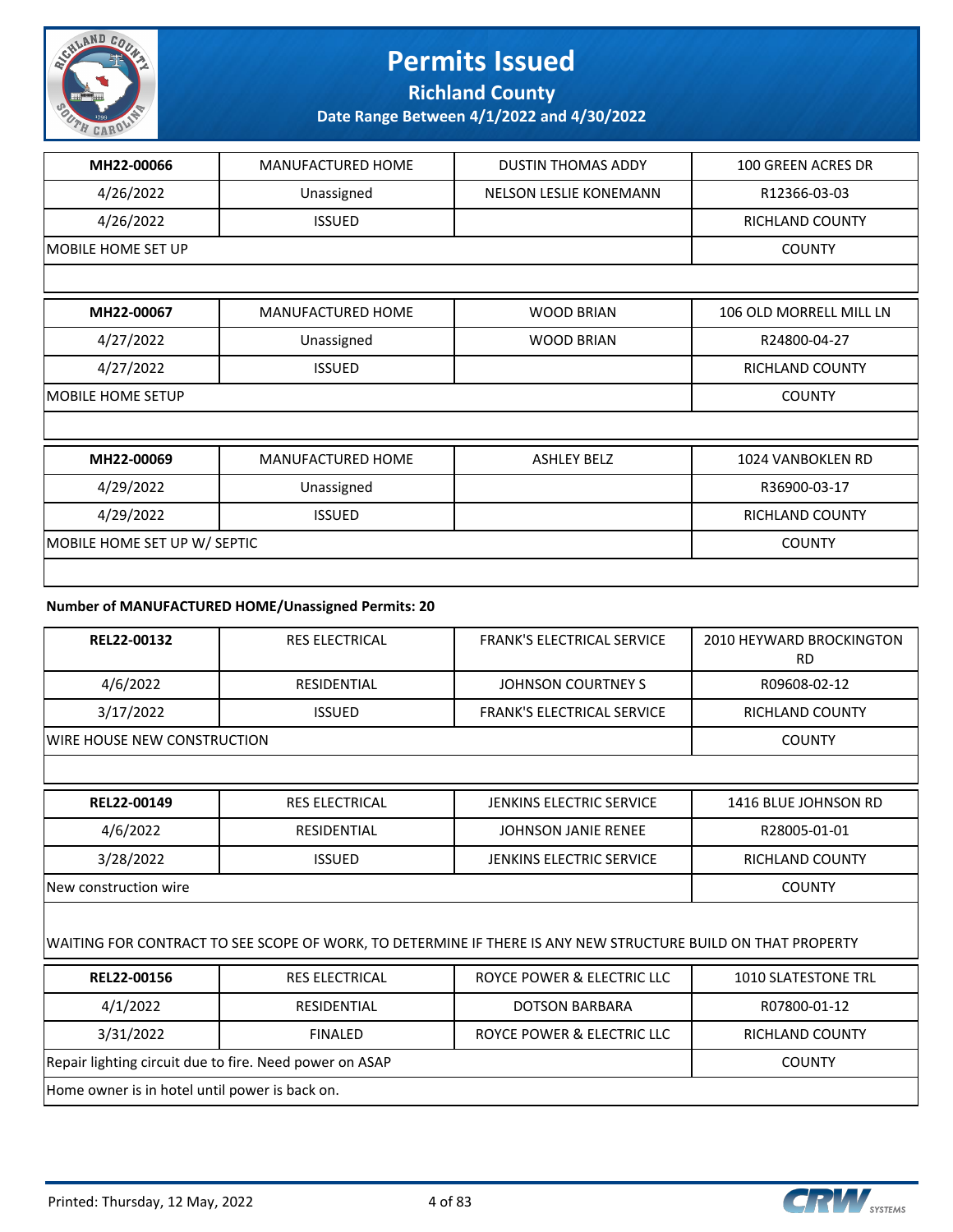

**Richland County**

| REL22-00157                               | RES ELECTRICAL                                                     | ROYCE POWER & ELECTRIC LLC    | 1127 SHIRLINGTON RD    |
|-------------------------------------------|--------------------------------------------------------------------|-------------------------------|------------------------|
| 4/26/2022                                 | RESIDENTIAL                                                        | SMALLWOOD STACY W             | R07401-04-14           |
| 4/4/2022                                  | <b>ISSUED</b>                                                      | ROYCE POWER & ELECTRIC LLC    | RICHLAND COUNTY        |
| Put hazard wires in boxes.                |                                                                    |                               | <b>COUNTY</b>          |
|                                           |                                                                    |                               |                        |
| REL22-00158                               | RES ELECTRICAL                                                     | <b>BOWMAN ELECTRICAL LLC</b>  | 1028 ROCKYMOUNT RD     |
| 4/4/2022                                  | RESIDENTIAL                                                        |                               | R09516-08-22           |
| 4/4/2022                                  | <b>ISSUED</b>                                                      | <b>BOWMAN ELECTRICAL LLC</b>  | RICHLAND COUNTY        |
| UPGRADE 200 AMP PANEL                     |                                                                    |                               | <b>COUNTY</b>          |
|                                           |                                                                    |                               |                        |
| REL22-00159                               | RES ELECTRICAL                                                     | TITAN SOLAR POWER SC INC (MC) | 497 LAKEMONT DR        |
| 4/8/2022                                  | RESIDENTIAL                                                        | CRUZ RAFAEL JR & MELBA        | R23107-10-48           |
| 4/5/2022                                  | <b>ISSUED</b>                                                      | TITAN SOLAR POWER SC INC (MC) | RICHLAND COUNTY        |
| installing 1 generator                    |                                                                    |                               | <b>COUNTY</b>          |
|                                           |                                                                    |                               |                        |
| REL22-00163                               | RES ELECTRICAL                                                     | <b>EVAN WILSON (RBB)</b>      | 1319 NOBLE AVE         |
| 4/6/2022                                  | RESIDENTIAL                                                        |                               | R09304-04-04           |
| 4/6/2022                                  | <b>ISSUED</b>                                                      | <b>EVAN WILSON (RBB)</b>      | RICHLAND COUNTY        |
| SERVICE UPGRADE 200 AMP METER AND WEATHER |                                                                    |                               | <b>COUNTY</b>          |
|                                           |                                                                    |                               |                        |
| REL22-00164                               | RES ELECTRICAL                                                     | TITAN SOLAR POWER SC INC (MC) | 2143 WINDALE DR        |
| 4/7/2022                                  | RESIDENTIAL                                                        | CORNISH JOSEPH & LEOLA R      | R17002-07-05           |
| 4/6/2022                                  | <b>ISSUED</b>                                                      | TITAN SOLAR POWER SC INC (MC) | RICHLAND COUNTY        |
| main panel upgrade; new 225/200 MSP       |                                                                    |                               | <b>COUNTY</b>          |
|                                           |                                                                    |                               |                        |
| REL22-00165                               | RES ELECTRICAL                                                     | J D Mechanical LLC            | 1208 HINNANTS STORE RD |
| 4/7/2022                                  | RESIDENTIAL                                                        | FABEL JOSHUA D & PATRICIA H   | R06900-01-01           |
| 4/7/2022                                  | <b>ISSUED</b>                                                      | J D Mechanical LLC            | RICHLAND COUNTY        |
| Electrical service on barn                |                                                                    |                               | <b>COUNTY</b>          |
|                                           | Permit has been paid for but applied to building permit rbd21-1747 |                               |                        |

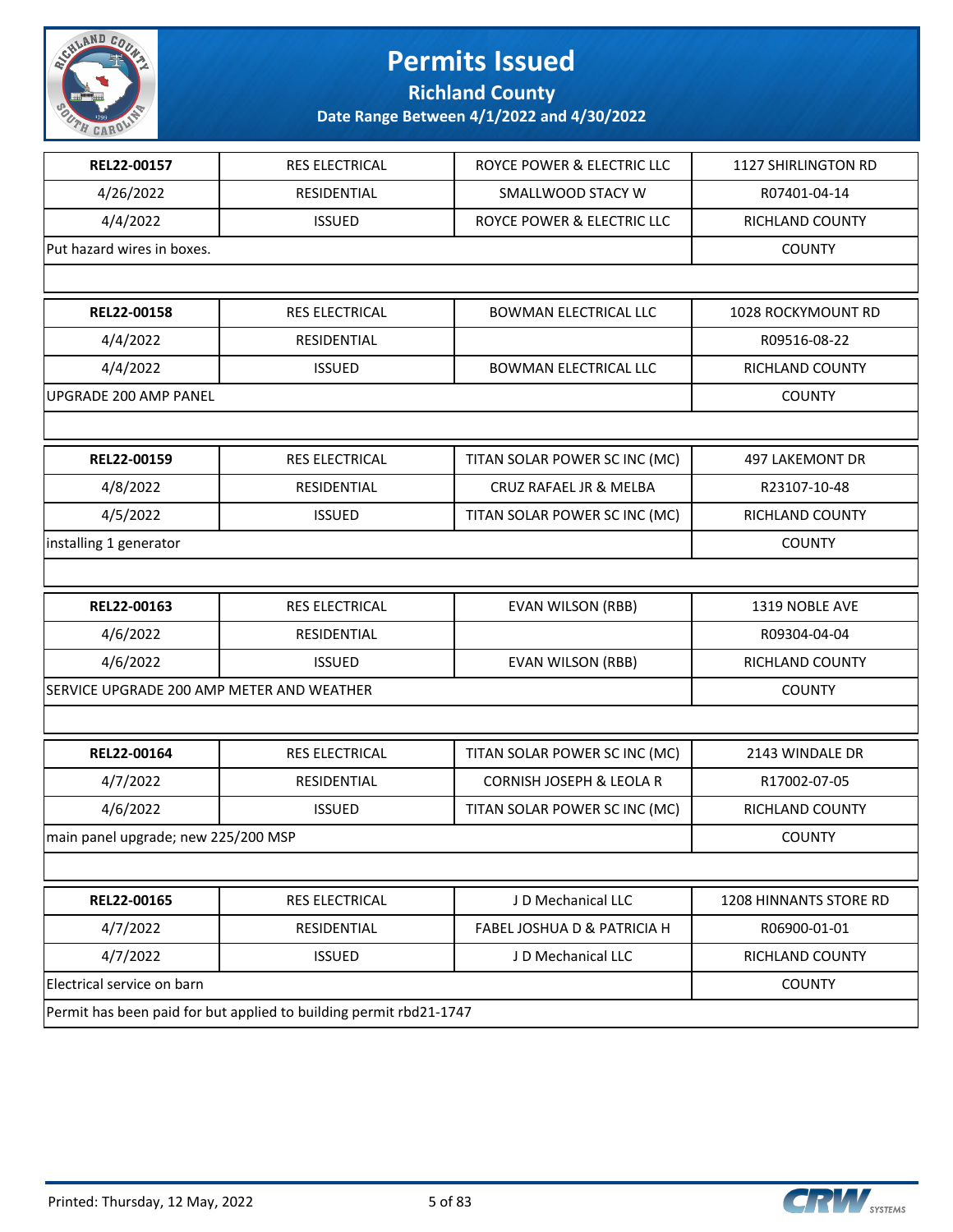

**Richland County**

| REL22-00166                              | RES ELECTRICAL                                               | <b>BUCK THOMAS ELECTRICAL SERVICE</b> | <b>613 PINEY BRANCH RD</b> |
|------------------------------------------|--------------------------------------------------------------|---------------------------------------|----------------------------|
| 4/7/2022                                 | RESIDENTIAL                                                  | HORTON PROPERTIES LLC OF              | R33100-04-14               |
| 4/7/2022                                 | <b>ISSUED</b>                                                | <b>BUCK THOMAS ELECTRICAL SERVICE</b> | RICHLAND COUNTY            |
| 613 Piney Branch Road Eastover SC        |                                                              |                                       | <b>COUNTY</b>              |
|                                          |                                                              |                                       |                            |
| REL22-00167                              | <b>RES ELECTRICAL</b>                                        | <b>BUCK THOMAS ELECTRICAL SERVICE</b> | 3605 WOODBURY DR           |
| 4/7/2022                                 | RESIDENTIAL                                                  | <b>EVANS GLORIA C</b>                 | R22008-03-26               |
| 4/7/2022                                 | <b>ISSUED</b>                                                | <b>BUCK THOMAS ELECTRICAL SERVICE</b> | RICHLAND COUNTY            |
| 3605 Woodbury Drive                      | Columbia SC                                                  |                                       | <b>COUNTY</b>              |
|                                          |                                                              |                                       |                            |
| REL22-00168                              | RES ELECTRICAL                                               | Jennifer Williams                     | 1033 SID SITES RD          |
| 4/8/2022                                 | <b>RESIDENTIAL</b>                                           | <b>HEISLER LARRY J &amp;</b>          | R02700-07-11               |
| 4/8/2022                                 | <b>FINALED</b>                                               | SUN SERVICE SPECIALISTS LLC           | RICHLAND COUNTY            |
| Install electrical sub panel             |                                                              |                                       | <b>COUNTY</b>              |
|                                          |                                                              |                                       |                            |
|                                          |                                                              |                                       |                            |
| REL22-00169                              | RES ELECTRICAL                                               | DAYLEY ENTERPRISES INC                | 1049 STONE HOUSE RD        |
| 4/13/2022                                | RESIDENTIAL                                                  | MT OLIVET HOLDINGS LLC                | R01600-13-04               |
| 4/8/2022                                 | <b>ISSUED</b>                                                | DAYLEY ENTERPRISES INC                | RICHLAND COUNTY            |
| can inspection for power company         |                                                              |                                       | <b>COUNTY</b>              |
|                                          |                                                              |                                       |                            |
| REL22-00170                              | RES ELECTRICAL                                               | <b>FORTNER ELECTRIC LLC</b>           | 2404 HIGH ST               |
| 4/13/2022                                | RESIDENTIAL                                                  | SANTANDREU-APONTE KATHY               | R11605-13-02               |
| 4/11/2022                                | <b>ISSUED</b>                                                | <b>FORTNER ELECTRIC LLC</b>           | <b>RICHLAND COUNTY</b>     |
| Reconnect service, power release         |                                                              |                                       | <b>COUNTY</b>              |
| Electric provider is Dominion, not SCE&G |                                                              |                                       |                            |
| REL22-00171                              | RES ELECTRICAL                                               | Apex Electric INC                     | 101 RINGWOOD LN            |
| 4/13/2022                                | RESIDENTIAL                                                  | FLECK-LOVETT ELISABETH                | R25906-03-16               |
| 4/11/2022                                | <b>FINALED</b>                                               | APEX ELECTRIC INC                     | RICHLAND COUNTY            |
|                                          | Supply and install a overhead pole for Landscape and irrigat |                                       | <b>COUNTY</b>              |

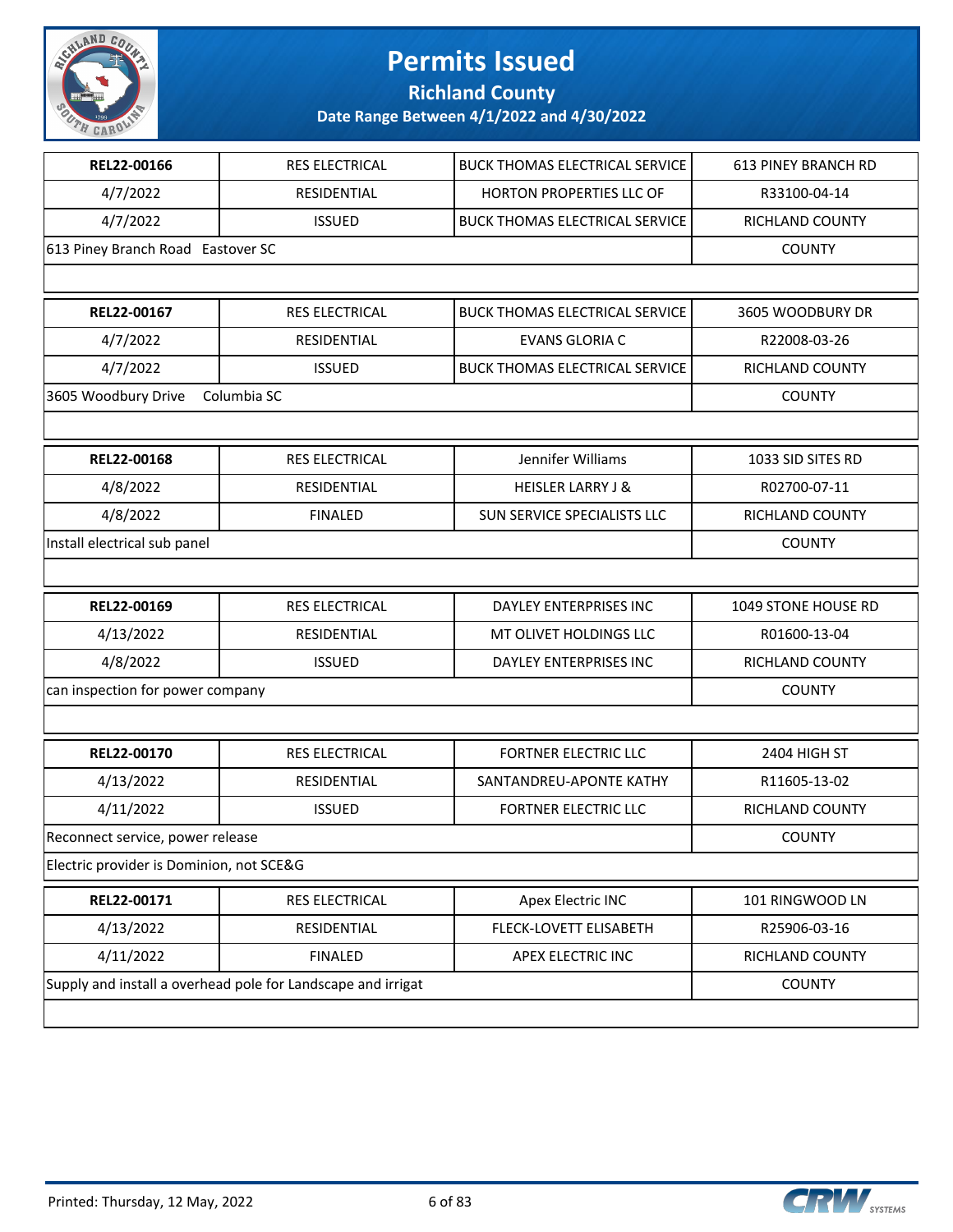

**Richland County**

| REL22-00172                                   | RES ELECTRICAL                                               | EASY ELECTRICAL SOLUTIONS LLC                   | 5201 BLUFF RD             |
|-----------------------------------------------|--------------------------------------------------------------|-------------------------------------------------|---------------------------|
| 4/11/2022                                     | RESIDENTIAL                                                  | <b>JJD HOLDINGS LLC</b>                         | R16100-04-12              |
| 4/11/2022                                     | <b>FINALED</b>                                               | EASY ELECTRICAL SOLUTIONS LLC                   | RICHLAND COUNTY           |
| Wire up a pole building                       | <b>COUNTY</b>                                                |                                                 |                           |
|                                               |                                                              |                                                 |                           |
| REL22-00173                                   | RES ELECTRICAL                                               | POWERS MICHAEL T                                | 1005 SID SITES RD         |
| 4/12/2022                                     | <b>RESIDENTIAL</b>                                           | POWERS MICHAEL T                                | R02700-07-06              |
| 4/12/2022                                     | <b>ISSUED</b>                                                |                                                 | <b>RICHLAND COUNTY</b>    |
| LIGHTS AN RECEPT.                             |                                                              |                                                 | <b>COUNTY</b>             |
|                                               |                                                              |                                                 |                           |
| REL22-00175                                   | RES ELECTRICAL                                               | JENKINS ELECTRIC SERVICE                        | 514 SPINDRIFT LN          |
| 4/14/2022                                     | RESIDENTIAL                                                  | <b>HAMR BORROWER 3 LLC ETAL</b>                 | R16310-02-01              |
| 4/12/2022                                     | <b>VOID</b>                                                  | JENKINS ELECTRIC SERVICE                        | RICHLAND COUNTY           |
| Replace 125-amp panel                         |                                                              |                                                 | <b>COUNTY</b>             |
|                                               | CONTRACTOR REAPPLY FOR PERMIT UNDER COMMERICAL               |                                                 |                           |
|                                               |                                                              |                                                 |                           |
| REL22-00176                                   | <b>RES ELECTRICAL</b>                                        | <b>FORTNER ELECTRIC LLC</b>                     | 209 WREN CREEK CIR        |
| 4/15/2022                                     | RESIDENTIAL                                                  | <b>DUBIENNY FAMILY TRUST</b>                    | R14808-01-08              |
| 4/12/2022                                     | <b>ISSUED</b>                                                | <b>FORTNER ELECTRIC LLC</b>                     | RICHLAND COUNTY           |
| outlet and switch replace, fixture replace    |                                                              |                                                 | <b>COUNTY</b>             |
| electrical renovation after sink water damage |                                                              |                                                 |                           |
| REL22-00177                                   | <b>RES ELECTRICAL</b>                                        | <b>GRANT ELECTRICAL CONTRACTING</b><br>LLC (MC) | 1435 SOUTH CEDAR CREEK RD |
| 4/13/2022                                     | RESIDENTIAL                                                  | Cecil Dove                                      | R29900-02-61              |
| 4/13/2022                                     | <b>ISSUED</b>                                                | <b>GRANT ELECTRICAL CONTRACTING</b><br>LLC (MC) | <b>RICHLAND COUNTY</b>    |
|                                               | Install a 100 AMP Meter Base and Pole for Trailer Service    |                                                 | <b>COUNTY</b>             |
|                                               |                                                              |                                                 |                           |
| REL22-00179                                   | RES ELECTRICAL                                               | <b>CAROLINA CONDITIONS LLC</b>                  | 180 SID EARGLE RD         |
| 4/13/2022                                     | <b>RESIDENTIAL</b>                                           | <b>METZE ANTHONY J &amp; LINDA</b>              | R02800-01-16              |
| 4/13/2022                                     | <b>ISSUED</b>                                                | CAROLINA CONDITIONS LLC                         | RICHLAND COUNTY           |
|                                               | MOving the existing outdoor breaker box and installing a new |                                                 | <b>COUNTY</b>             |

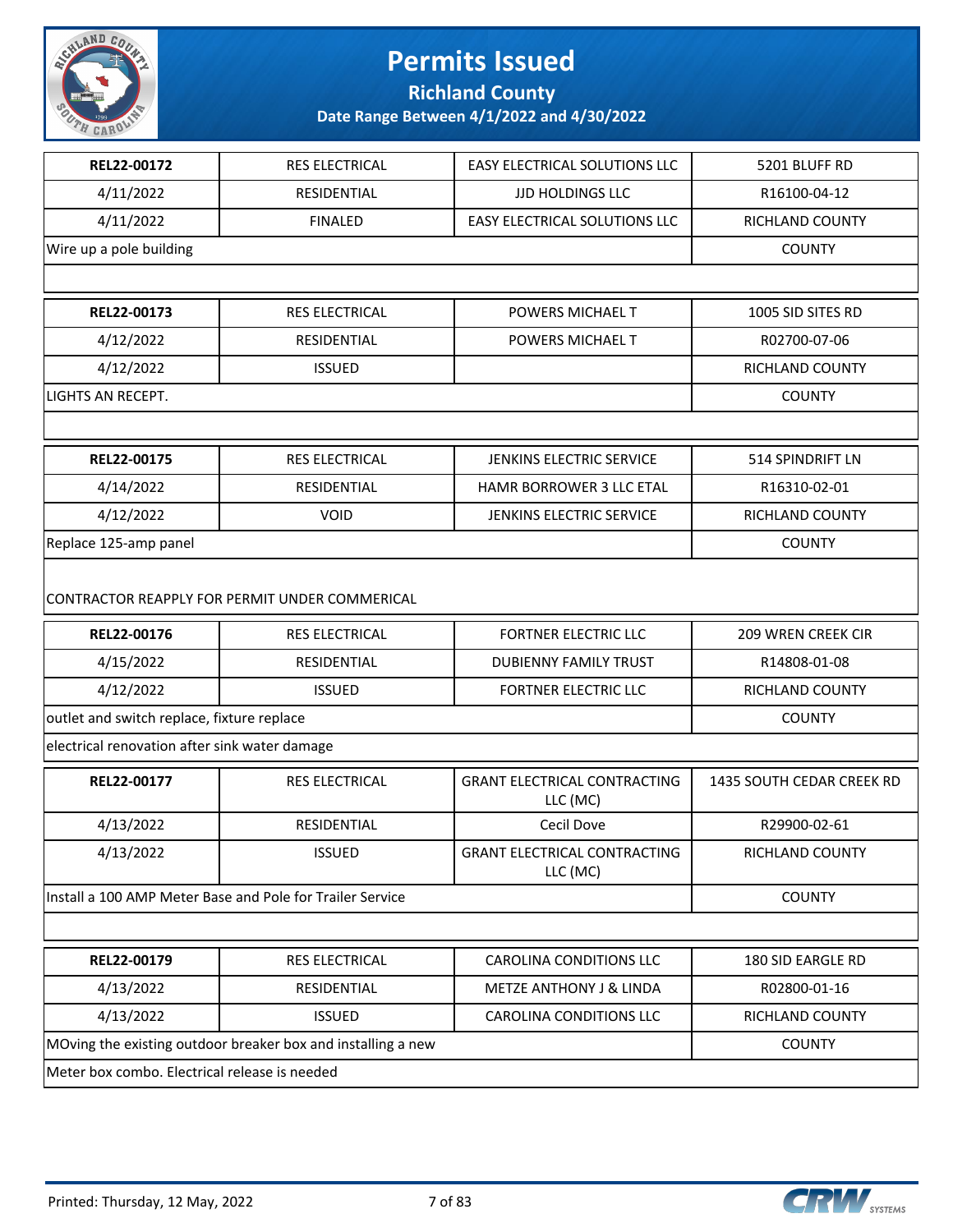

**Richland County**

| REL22-00180                                          | <b>RES ELECTRICAL</b>                                     | LOVE PLUMBING AIR ELECTRIC INC       | 801 PINEY WOODS RD       |
|------------------------------------------------------|-----------------------------------------------------------|--------------------------------------|--------------------------|
| 4/14/2022                                            | <b>RESIDENTIAL</b>                                        |                                      | R06104-05-01             |
| 4/14/2022                                            | <b>VOID</b>                                               | LOVE PLUMBING AIR ELECTRIC INC       | RICHLAND COUNTY          |
|                                                      | TUN TWO NEW DEDICATED CIRCUITS TO LIGHTING FOR FLAG POLES |                                      | <b>COUNTY</b>            |
| <b>APPLIED UN WRONG PERMIT TYPE</b>                  |                                                           |                                      |                          |
| REL22-00182                                          | <b>RES ELECTRICAL</b>                                     | <b>EASY ELECTRICAL SOLUTIONS LLC</b> | 2220 ATLAS RD            |
| 4/19/2022                                            | <b>RESIDENTIAL</b>                                        | WILKINS INVESTVENT GROUP LLC         | R13515-06-10             |
| 4/14/2022                                            | <b>FINALED</b>                                            | EASY ELECTRICAL SOLUTIONS LLC        | RICHLAND COUNTY          |
| Install exterior panel and meter and smoke detection |                                                           |                                      | <b>COUNTY</b>            |
|                                                      |                                                           |                                      |                          |
| REL22-00183                                          | RES ELECTRICAL                                            | <b>CAROLINA CONDITIONS LLC</b>       | 211 MARKHAM RD           |
| 4/18/2022                                            | <b>RESIDENTIAL</b>                                        | <b>BIGA GERALD &amp; THERESE</b>     | R20215-04-09             |
| 4/15/2022                                            | <b>FINALED</b>                                            | <b>CAROLINA CONDITIONS LLC</b>       | RICHLAND COUNTY          |
|                                                      | Rewire burned circuit in crawlspace. replace receptacles  |                                      | <b>COUNTY</b>            |
|                                                      |                                                           |                                      |                          |
| REL22-00186                                          | <b>RES ELECTRICAL</b>                                     | NICHOLAS MCLEAN ELECTRIC LLC         | <b>325 GRANDVIEW CIR</b> |
| 4/18/2022                                            | <b>RESIDENTIAL</b>                                        | <b>EDWARDS JERRY SR</b>              | R23109-01-24             |
| 4/18/2022                                            | <b>ISSUED</b>                                             | NICHOLAS MCLEAN ELECTRIC LLC         | RICHLAND COUNTY          |
| 200A service upgrade                                 | <b>COUNTY</b>                                             |                                      |                          |
|                                                      |                                                           |                                      |                          |
| REL22-00188                                          | <b>RES ELECTRICAL</b>                                     | JENKINS ELECTRIC SERVICE             | 1621 BREELAND ST         |
| 4/18/2022                                            | <b>RESIDENTIAL</b>                                        |                                      | R07408-11-03             |
| 4/18/2022                                            | <b>FINALED</b>                                            | JENKINS ELECTRIC SERVICE             | RICHLAND COUNTY          |
| INSPECT DAMAGE WIRE & POWER TURN ON                  |                                                           |                                      | <b>COUNTY</b>            |
|                                                      |                                                           |                                      |                          |
| REL22-00192                                          | RES ELECTRICAL                                            | JENKINS ELECTRIC SERVICE             | 1101 HALLBROOK DR L2     |
| 4/20/2022                                            | RESIDENTIAL                                               | HAMR BORROWER 3 LLC ETAL             | R19107-09-06             |
| 4/19/2022                                            | <b>VOID</b>                                               | JENKINS ELECTRIC SERVICE             | RICHLAND COUNTY          |
| 125-amp panel replace                                |                                                           |                                      | <b>L2 COUNTY</b>         |
|                                                      | THIS IS SUPPOSED TO BE A COMMERCIAL ELECTRICAL PERMIT.    |                                      |                          |

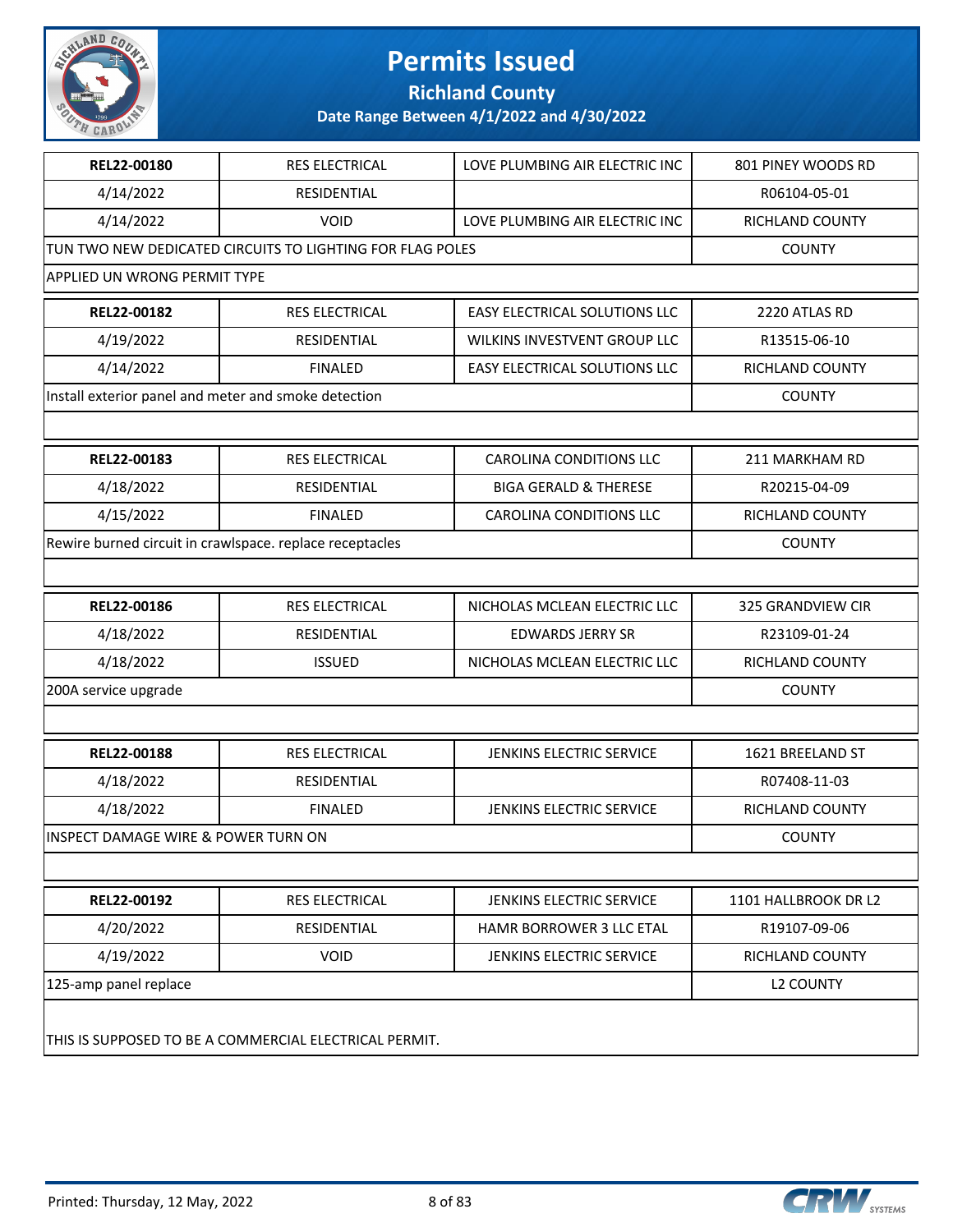

**Richland County**

**Date Range Between 4/1/2022 and 4/30/2022**

| REL22-00193                           | RES ELECTRICAL                                                         | RYTEC ELECTRIC LLC                             | 12165 BROAD RIVER RD   |
|---------------------------------------|------------------------------------------------------------------------|------------------------------------------------|------------------------|
| 4/22/2022                             | RESIDENTIAL                                                            | PORTER CAROLYN GIVENS ETAL                     | R00800-02-05           |
| 4/19/2022                             | <b>ISSUED</b>                                                          | RYTEC ELECTRIC LLC                             | RICHLAND COUNTY        |
| Temp power pole                       | <b>COUNTY</b>                                                          |                                                |                        |
| <b>CHICKEN HOUSE</b>                  |                                                                        |                                                |                        |
| REL22-00194                           | RES ELECTRICAL                                                         | <b>CAROLINA CONDITIONS LLC</b>                 | 9401 WILSON BLVD 63    |
| 4/20/2022                             | RESIDENTIAL                                                            | YES COMPANIES KEY LLC                          | R14700-03-18           |
| 4/19/2022                             | <b>FINALED</b>                                                         | <b>CAROLINA CONDITIONS LLC</b>                 | RICHLAND COUNTY        |
|                                       | New meter box adn connection into panel 200 Amp Meter.                 |                                                | 63 COUNTY              |
|                                       |                                                                        |                                                |                        |
| REL22-00195                           | RES ELECTRICAL                                                         | ONEWAY ELECTRICAL LLC                          | 1409 DUNSTON RD        |
| 4/22/2022                             | RESIDENTIAL                                                            | RICHARDSON JOHN JR                             | R16309-06-02           |
| 4/20/2022                             | <b>FINALED</b>                                                         | ONEWAY ELECTRICAL LLC                          | RICHLAND COUNTY        |
| Electrical system check and certified |                                                                        |                                                | <b>COUNTY</b>          |
|                                       | The electrical service and system is safe to be placed back in service |                                                |                        |
| REL22-00196                           | RES ELECTRICAL                                                         | Apex Electric INC                              | 6319 SHAKESPEARE RD    |
| 4/22/2022                             | RESIDENTIAL                                                            | <b>COMMUNITY ASSISTANCE</b><br><b>PROVIDER</b> | R14215-13-13           |
| 4/20/2022                             | <b>ISSUED</b>                                                          | APEX ELECTRIC INC                              | <b>RICHLAND COUNTY</b> |
| New Construction                      |                                                                        |                                                | <b>COUNTY</b>          |
|                                       |                                                                        |                                                |                        |
| REL22-00197                           | RES ELECTRICAL                                                         | ELECTRIC SERVICES INC OF<br><b>COLUMBIA</b>    | 11 JUDGES CT           |
| 4/22/2022                             | <b>RESIDENTIAL</b>                                                     | <b>MALONE OUILA I</b>                          | R26001-05-17           |
| 4/20/2022                             | <b>FINALED</b>                                                         | ELECTRIC SERVICES INC OF<br><b>COLUMBIA</b>    | <b>RICHLAND COUNTY</b> |
|                                       | Repair electrical system and restore power to property                 |                                                | <b>COUNTY</b>          |
|                                       |                                                                        |                                                |                        |
| REL22-00200                           | RES ELECTRICAL                                                         | <b>CHRISTOPHER BRAIN SMITH</b>                 | 149 HARRIETT MORGAN LN |
| 4/25/2022                             | RESIDENTIAL                                                            |                                                | R01506-01-04           |
| 4/25/2022                             | <b>FINALED</b>                                                         |                                                | RICHLAND COUNTY        |
| NEED POLE FOR WELL                    |                                                                        |                                                | <b>COUNTY</b>          |
|                                       |                                                                        |                                                |                        |

**CRW** SYSTEMS

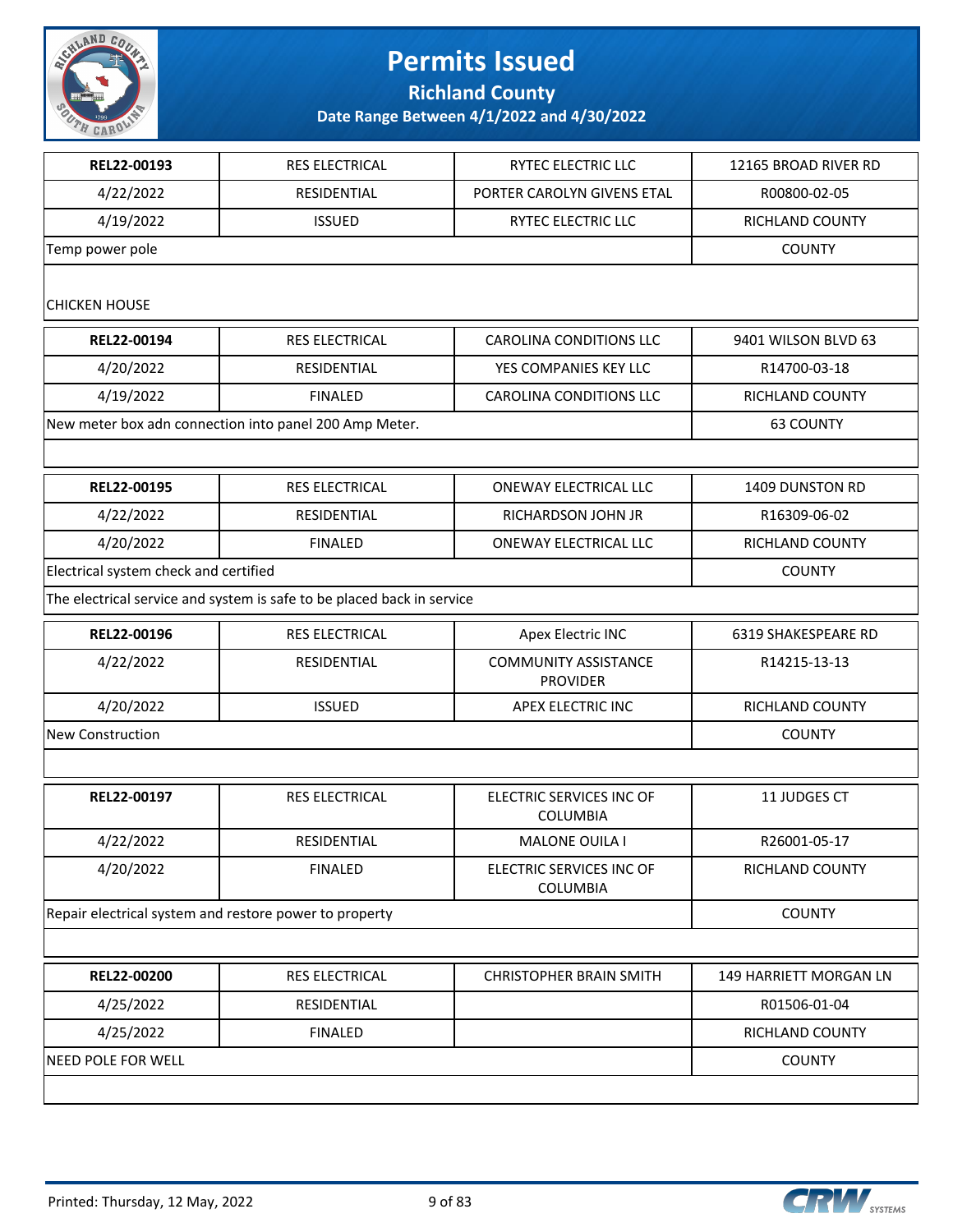

**Richland County**

| REL22-00201<br>RES ELECTRICAL<br><b>GGI ENTERPRISES INC</b><br>116 TIDWELL RD<br>4/26/2022<br>RESIDENTIAL<br>FOX JOHN C & JANET<br>R26500-01-11<br>4/26/2022<br><b>ISSUED</b><br><b>GGI ENTERPRISES INC</b><br>RICHLAND COUNTY<br><b>Generator Install</b><br><b>COUNTY</b><br>REL22-00202<br>RES ELECTRICAL<br><b>TAYLOR TONY M SR</b><br>1109 HORRELL HILL RD<br>4/26/2022<br>RESIDENTIAL<br><b>TAYLOR TONY M SR</b><br>R24600-04-03<br>4/26/2022<br><b>FINALED</b><br>RICHLAND COUNTY<br>UPGRADE METER BOX FROM 200 AMP TO 400 AMP SERVICE<br><b>COUNTY</b><br>REL22-00203<br><b>RES ELECTRICAL</b><br>545 ANDERS DR<br>PARAGON BUILDERS(MC)<br>4/28/2022<br>RESIDENTIAL<br>R14316-01-01<br>4/26/2022<br><b>VOID</b><br>PARAGON BUILDERS(MC)<br>RICHLAND COUNTY<br>REPLACE DAMAGE OVERHEAD SERVICE<br><b>COUNTY</b><br>WRONG PERMIT APPLIED FOR.<br>REL22-00204<br>RES ELECTRICAL<br>921 FRASIER ST<br><b>JENKINS ELECTRIC SERVICE</b><br>4/27/2022<br>RESIDENTIAL<br>DENEAL PAUL L ETAL<br>R11115-02-02<br>4/27/2022<br><b>FINALED</b><br>JENKINS ELECTRIC SERVICE<br>RICHLAND COUNTY<br>Install 200 amp service<br><b>COUNTY</b><br>REL22-00205<br>RES ELECTRICAL<br>JENKINS ELECTRIC SERVICE<br>323 NELSON RD<br>4/28/2022<br>R12008-06-18<br>RESIDENTIAL<br><b>THOMPSON KAREN</b><br>4/27/2022<br><b>ISSUED</b><br>JENKINS ELECTRIC SERVICE<br><b>RICHLAND COUNTY</b><br>Inspection for electrical power to be turn on<br><b>COUNTY</b><br>REL22-00206<br>TITAN SOLAR POWER SC INC (MC)<br><b>RES ELECTRICAL</b><br>918 EASTMONT DR<br>4/27/2022<br>RESIDENTIAL<br>DAVIS DWAYNE J<br>R19106-04-01<br>4/27/2022<br><b>ISSUED</b><br>TITAN SOLAR POWER SC INC (MC)<br>RICHLAND COUNTY<br>main panel upgrade<br><b>COUNTY</b> |  |  |
|-----------------------------------------------------------------------------------------------------------------------------------------------------------------------------------------------------------------------------------------------------------------------------------------------------------------------------------------------------------------------------------------------------------------------------------------------------------------------------------------------------------------------------------------------------------------------------------------------------------------------------------------------------------------------------------------------------------------------------------------------------------------------------------------------------------------------------------------------------------------------------------------------------------------------------------------------------------------------------------------------------------------------------------------------------------------------------------------------------------------------------------------------------------------------------------------------------------------------------------------------------------------------------------------------------------------------------------------------------------------------------------------------------------------------------------------------------------------------------------------------------------------------------------------------------------------------------------------------------------------------------------------------------------------------------------------------------------------------------------|--|--|
|                                                                                                                                                                                                                                                                                                                                                                                                                                                                                                                                                                                                                                                                                                                                                                                                                                                                                                                                                                                                                                                                                                                                                                                                                                                                                                                                                                                                                                                                                                                                                                                                                                                                                                                                   |  |  |
|                                                                                                                                                                                                                                                                                                                                                                                                                                                                                                                                                                                                                                                                                                                                                                                                                                                                                                                                                                                                                                                                                                                                                                                                                                                                                                                                                                                                                                                                                                                                                                                                                                                                                                                                   |  |  |
|                                                                                                                                                                                                                                                                                                                                                                                                                                                                                                                                                                                                                                                                                                                                                                                                                                                                                                                                                                                                                                                                                                                                                                                                                                                                                                                                                                                                                                                                                                                                                                                                                                                                                                                                   |  |  |
|                                                                                                                                                                                                                                                                                                                                                                                                                                                                                                                                                                                                                                                                                                                                                                                                                                                                                                                                                                                                                                                                                                                                                                                                                                                                                                                                                                                                                                                                                                                                                                                                                                                                                                                                   |  |  |
|                                                                                                                                                                                                                                                                                                                                                                                                                                                                                                                                                                                                                                                                                                                                                                                                                                                                                                                                                                                                                                                                                                                                                                                                                                                                                                                                                                                                                                                                                                                                                                                                                                                                                                                                   |  |  |
|                                                                                                                                                                                                                                                                                                                                                                                                                                                                                                                                                                                                                                                                                                                                                                                                                                                                                                                                                                                                                                                                                                                                                                                                                                                                                                                                                                                                                                                                                                                                                                                                                                                                                                                                   |  |  |
|                                                                                                                                                                                                                                                                                                                                                                                                                                                                                                                                                                                                                                                                                                                                                                                                                                                                                                                                                                                                                                                                                                                                                                                                                                                                                                                                                                                                                                                                                                                                                                                                                                                                                                                                   |  |  |
|                                                                                                                                                                                                                                                                                                                                                                                                                                                                                                                                                                                                                                                                                                                                                                                                                                                                                                                                                                                                                                                                                                                                                                                                                                                                                                                                                                                                                                                                                                                                                                                                                                                                                                                                   |  |  |
|                                                                                                                                                                                                                                                                                                                                                                                                                                                                                                                                                                                                                                                                                                                                                                                                                                                                                                                                                                                                                                                                                                                                                                                                                                                                                                                                                                                                                                                                                                                                                                                                                                                                                                                                   |  |  |
|                                                                                                                                                                                                                                                                                                                                                                                                                                                                                                                                                                                                                                                                                                                                                                                                                                                                                                                                                                                                                                                                                                                                                                                                                                                                                                                                                                                                                                                                                                                                                                                                                                                                                                                                   |  |  |
|                                                                                                                                                                                                                                                                                                                                                                                                                                                                                                                                                                                                                                                                                                                                                                                                                                                                                                                                                                                                                                                                                                                                                                                                                                                                                                                                                                                                                                                                                                                                                                                                                                                                                                                                   |  |  |
|                                                                                                                                                                                                                                                                                                                                                                                                                                                                                                                                                                                                                                                                                                                                                                                                                                                                                                                                                                                                                                                                                                                                                                                                                                                                                                                                                                                                                                                                                                                                                                                                                                                                                                                                   |  |  |
|                                                                                                                                                                                                                                                                                                                                                                                                                                                                                                                                                                                                                                                                                                                                                                                                                                                                                                                                                                                                                                                                                                                                                                                                                                                                                                                                                                                                                                                                                                                                                                                                                                                                                                                                   |  |  |
|                                                                                                                                                                                                                                                                                                                                                                                                                                                                                                                                                                                                                                                                                                                                                                                                                                                                                                                                                                                                                                                                                                                                                                                                                                                                                                                                                                                                                                                                                                                                                                                                                                                                                                                                   |  |  |
|                                                                                                                                                                                                                                                                                                                                                                                                                                                                                                                                                                                                                                                                                                                                                                                                                                                                                                                                                                                                                                                                                                                                                                                                                                                                                                                                                                                                                                                                                                                                                                                                                                                                                                                                   |  |  |
|                                                                                                                                                                                                                                                                                                                                                                                                                                                                                                                                                                                                                                                                                                                                                                                                                                                                                                                                                                                                                                                                                                                                                                                                                                                                                                                                                                                                                                                                                                                                                                                                                                                                                                                                   |  |  |
|                                                                                                                                                                                                                                                                                                                                                                                                                                                                                                                                                                                                                                                                                                                                                                                                                                                                                                                                                                                                                                                                                                                                                                                                                                                                                                                                                                                                                                                                                                                                                                                                                                                                                                                                   |  |  |
|                                                                                                                                                                                                                                                                                                                                                                                                                                                                                                                                                                                                                                                                                                                                                                                                                                                                                                                                                                                                                                                                                                                                                                                                                                                                                                                                                                                                                                                                                                                                                                                                                                                                                                                                   |  |  |
|                                                                                                                                                                                                                                                                                                                                                                                                                                                                                                                                                                                                                                                                                                                                                                                                                                                                                                                                                                                                                                                                                                                                                                                                                                                                                                                                                                                                                                                                                                                                                                                                                                                                                                                                   |  |  |
|                                                                                                                                                                                                                                                                                                                                                                                                                                                                                                                                                                                                                                                                                                                                                                                                                                                                                                                                                                                                                                                                                                                                                                                                                                                                                                                                                                                                                                                                                                                                                                                                                                                                                                                                   |  |  |
|                                                                                                                                                                                                                                                                                                                                                                                                                                                                                                                                                                                                                                                                                                                                                                                                                                                                                                                                                                                                                                                                                                                                                                                                                                                                                                                                                                                                                                                                                                                                                                                                                                                                                                                                   |  |  |
|                                                                                                                                                                                                                                                                                                                                                                                                                                                                                                                                                                                                                                                                                                                                                                                                                                                                                                                                                                                                                                                                                                                                                                                                                                                                                                                                                                                                                                                                                                                                                                                                                                                                                                                                   |  |  |
|                                                                                                                                                                                                                                                                                                                                                                                                                                                                                                                                                                                                                                                                                                                                                                                                                                                                                                                                                                                                                                                                                                                                                                                                                                                                                                                                                                                                                                                                                                                                                                                                                                                                                                                                   |  |  |
|                                                                                                                                                                                                                                                                                                                                                                                                                                                                                                                                                                                                                                                                                                                                                                                                                                                                                                                                                                                                                                                                                                                                                                                                                                                                                                                                                                                                                                                                                                                                                                                                                                                                                                                                   |  |  |
|                                                                                                                                                                                                                                                                                                                                                                                                                                                                                                                                                                                                                                                                                                                                                                                                                                                                                                                                                                                                                                                                                                                                                                                                                                                                                                                                                                                                                                                                                                                                                                                                                                                                                                                                   |  |  |
|                                                                                                                                                                                                                                                                                                                                                                                                                                                                                                                                                                                                                                                                                                                                                                                                                                                                                                                                                                                                                                                                                                                                                                                                                                                                                                                                                                                                                                                                                                                                                                                                                                                                                                                                   |  |  |
|                                                                                                                                                                                                                                                                                                                                                                                                                                                                                                                                                                                                                                                                                                                                                                                                                                                                                                                                                                                                                                                                                                                                                                                                                                                                                                                                                                                                                                                                                                                                                                                                                                                                                                                                   |  |  |
|                                                                                                                                                                                                                                                                                                                                                                                                                                                                                                                                                                                                                                                                                                                                                                                                                                                                                                                                                                                                                                                                                                                                                                                                                                                                                                                                                                                                                                                                                                                                                                                                                                                                                                                                   |  |  |
|                                                                                                                                                                                                                                                                                                                                                                                                                                                                                                                                                                                                                                                                                                                                                                                                                                                                                                                                                                                                                                                                                                                                                                                                                                                                                                                                                                                                                                                                                                                                                                                                                                                                                                                                   |  |  |
|                                                                                                                                                                                                                                                                                                                                                                                                                                                                                                                                                                                                                                                                                                                                                                                                                                                                                                                                                                                                                                                                                                                                                                                                                                                                                                                                                                                                                                                                                                                                                                                                                                                                                                                                   |  |  |

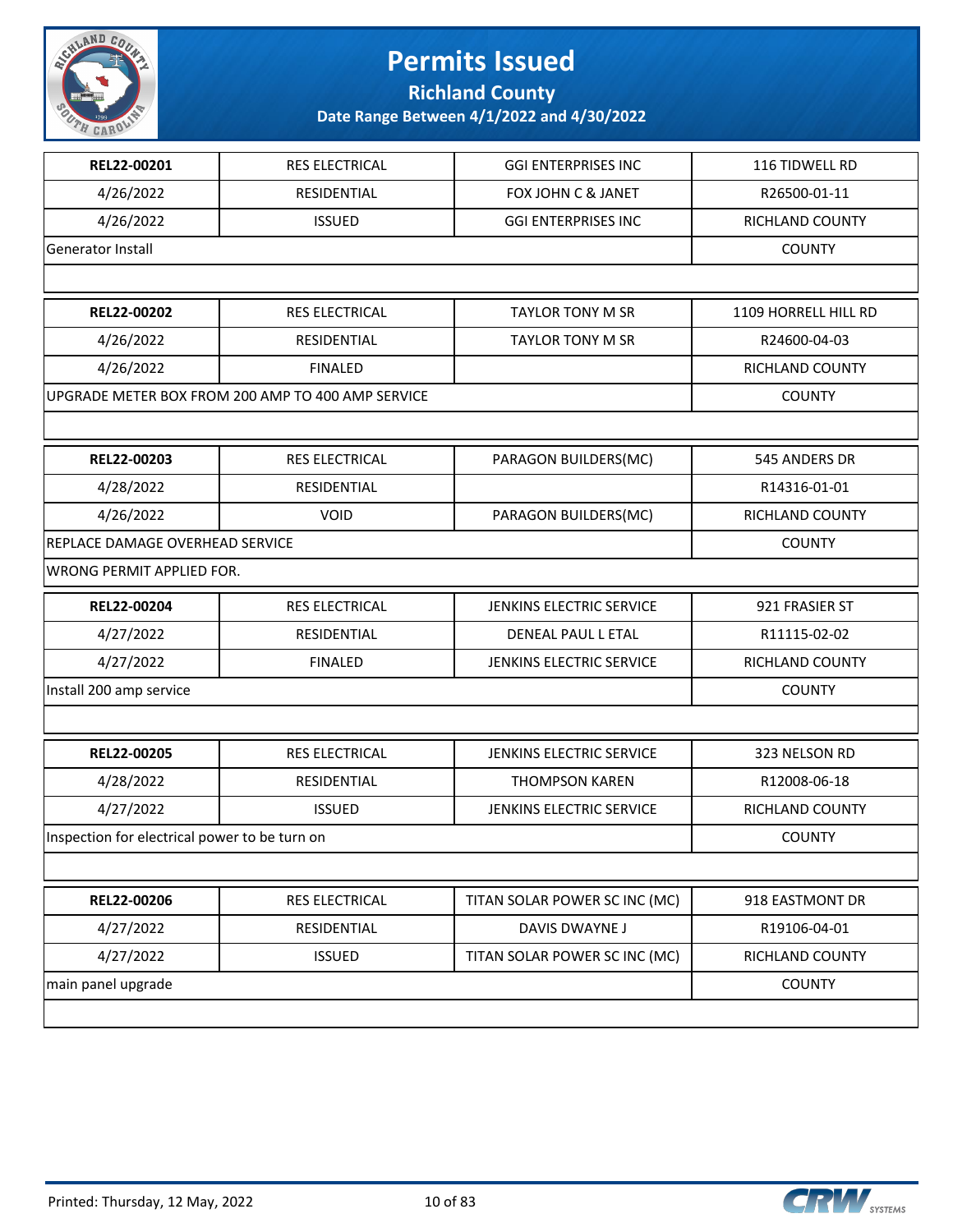

**Richland County**

**Date Range Between 4/1/2022 and 4/30/2022**

| REL22-00208                                             | <b>RES ELECTRICAL</b> | JL SERVICES LLC                          | 2126 ROLLING HILLS RD  |
|---------------------------------------------------------|-----------------------|------------------------------------------|------------------------|
| 4/28/2022                                               | <b>RESIDENTIAL</b>    |                                          | R07502-04-04           |
| 4/28/2022                                               | <b>ISSUED</b>         | <b>JL SERVICES LLC</b>                   | RICHLAND COUNTY        |
| PANEL & METER SOCKET REPLACEMENT                        |                       |                                          | <b>COUNTY</b>          |
|                                                         |                       |                                          |                        |
| REL22-00210                                             | RES ELECTRICAL        | STEPHENSON ELECTRIC                      | 142 WHITBY CT          |
| 4/28/2022                                               | <b>RESIDENTIAL</b>    | <b>SPANN JACKIE &amp; DIANNE</b>         | R29100-02-03           |
| 4/28/2022                                               | <b>ISSUED</b>         | STEPHENSON ELECTRIC                      | <b>RICHLAND COUNTY</b> |
| wiring a standby generator                              |                       |                                          | <b>COUNTY</b>          |
|                                                         |                       |                                          |                        |
| REL22-00212                                             | RES ELECTRICAL        | <b>BRAZELL LARRY T</b>                   | 4992 PERCIVAL RD       |
| 4/29/2022                                               | <b>RESIDENTIAL</b>    | <b>BRAZELL LARRY T</b>                   | R28800-03-26           |
| 4/29/2022                                               | <b>ISSUED</b>         |                                          | RICHLAND COUNTY        |
| <b>SET POLE FOR WELL</b>                                | <b>COUNTY</b>         |                                          |                        |
|                                                         |                       |                                          |                        |
| REL22-00214                                             | <b>RES ELECTRICAL</b> | <b>BOWMAN ELECTRICAL LLC</b>             | <b>425 SHARPE RD</b>   |
| 4/29/2022                                               | <b>RESIDENTIAL</b>    | AGUILAR MARIA CRUZ ELENA<br><b>ROCHA</b> | R11905-03-18           |
| 4/29/2022                                               | <b>ISSUED</b>         | <b>BOWMAN ELECTRICAL LLC</b>             | RICHLAND COUNTY        |
| REWIRE DWELLING & UGRADE SERVICE ENTRANCE               | <b>COUNTY</b>         |                                          |                        |
|                                                         |                       |                                          |                        |
| About the of REC ELECTRICAL (RECIREALTIAL Bequeits), 49 |                       |                                          |                        |

#### **Number of RES ELECTRICAL/RESIDENTIAL Permits: 43**

| RMG21-00981                                                     | <b>RES MECHANICAL/GAS</b> | MID-STATE HEATING AND AIR LLC        | 504 DOVE PARK RD       |  |
|-----------------------------------------------------------------|---------------------------|--------------------------------------|------------------------|--|
| 4/18/2022                                                       | Unassigned                | <b>BOLEN CHARLES L &amp; CHARLES</b> | R22903-04-26           |  |
| 8/26/2021                                                       | <b>ISSUED</b>             | MID-STATE HEATING AND AIR LLC        | <b>RICHLAND COUNTY</b> |  |
| Repair existing Gas Line to house from meter.                   |                           |                                      | <b>COUNTY</b>          |  |
| Gas line has been repaired and is pressurized. Need inspection. |                           |                                      |                        |  |
|                                                                 |                           |                                      |                        |  |
| RMG21-01048                                                     | <b>RES MECHANICAL/GAS</b> | <b>CAROLINA CONDITIONS LLC</b>       | 316 DELAINE WOODS DR   |  |
| 4/14/2022                                                       | Unassigned                | <b>NUOVO FAMILY TRUST</b>            | R05108-03-20           |  |
| 9/16/2021                                                       | <b>ISSUED</b>             | CAROLINA CONDITIONS LLC              | RICHLAND COUNTY        |  |
| <b>HVAC Replacement</b>                                         |                           |                                      | <b>COUNTY</b>          |  |

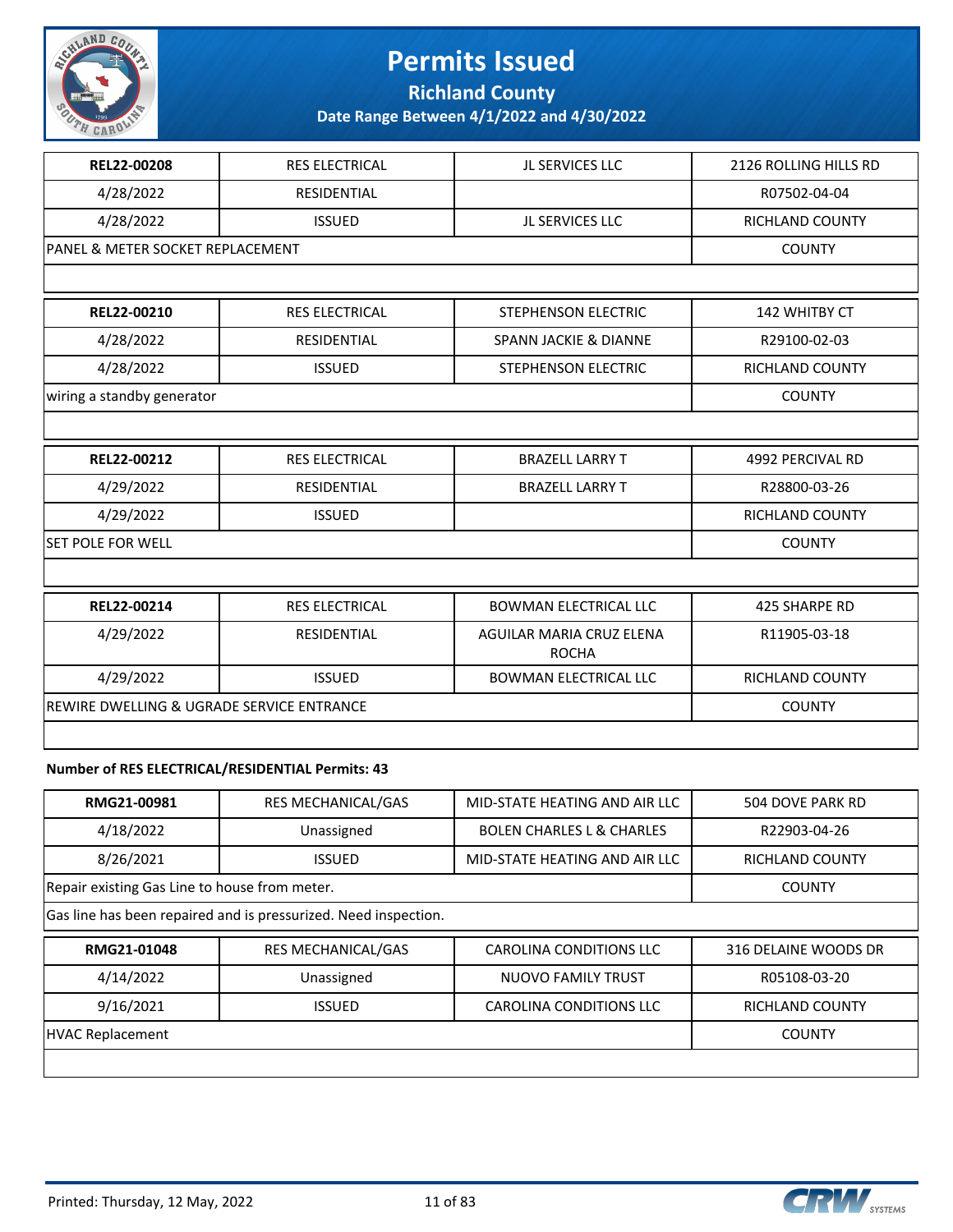

**Richland County**

| RMG22-00092                                         | RES MECHANICAL/GAS                                         | <b>CAROLINA CONDITIONS LLC</b>              | 2729 DIANE DR       |
|-----------------------------------------------------|------------------------------------------------------------|---------------------------------------------|---------------------|
| 4/14/2022                                           | Unassigned                                                 | <b>WRIGHT KAREN L</b>                       | R07509-01-11        |
| 1/25/2022                                           | <b>ISSUED</b>                                              | <b>CAROLINA CONDITIONS LLC</b>              | RICHLAND COUNTY     |
| HVAC replacement                                    |                                                            |                                             | <b>COUNTY</b>       |
|                                                     |                                                            |                                             |                     |
| RMG22-00323                                         | RES MECHANICAL/GAS                                         | <b>PRMS LLC</b>                             | 205 HOLLIDAY RD     |
| 4/6/2022                                            | Unassigned                                                 | STORK WILLIAM C & SARA R                    | R22712-04-15        |
| 3/28/2022                                           | <b>FINALED</b>                                             | PRMS LLC                                    | RICHLAND COUNTY     |
| To install Tempstar 1.5 Ton 16 Seer Split Heap Pump |                                                            |                                             | <b>COUNTY</b>       |
|                                                     |                                                            |                                             |                     |
| RMG22-00329                                         | RES MECHANICAL/GAS                                         | <b>CLARENCE ALSTON</b>                      | 307 MEADOWLAKE DR   |
| 4/7/2022                                            | Unassigned                                                 | Gary                                        | R11816-11-12        |
| 3/29/2022                                           | <b>FINALED</b>                                             | <b>CLARENCE ALSTON</b>                      | RICHLAND COUNTY     |
|                                                     | Rough in natural gas line for heating system and gas stove |                                             | <b>COUNTY</b>       |
|                                                     |                                                            |                                             |                     |
| RMG22-00331                                         | RES MECHANICAL/GAS                                         | AMERICAN RESIDENTIAL SERVICES<br>LLC        | 7036 DAVIES DR      |
| 4/6/2022                                            | Unassigned                                                 | HAMMONDS WILLIE D & EDITH D                 | R14309-04-07        |
| 3/30/2022                                           | <b>ISSUED</b>                                              | AMERICAN RESIDENTIAL SERVICES<br>LLC        | RICHLAND COUNTY     |
| <b>HVAC Change out</b>                              |                                                            |                                             | <b>COUNTY</b>       |
|                                                     |                                                            |                                             |                     |
| RMG22-00336                                         | RES MECHANICAL/GAS                                         | AMERICAN RESIDENTIAL SERVICES<br>LLC        | 45 GINKGO CT        |
| 4/6/2022                                            | Unassigned                                                 | WILLIS RONALD SR & DELICIA A                | R23110-01-58        |
| 3/31/2022                                           | <b>ISSUED</b>                                              | AMERICAN RESIDENTIAL SERVICES<br><b>LLC</b> | RICHLAND COUNTY     |
| HVAC Change out                                     |                                                            |                                             | <b>COUNTY</b>       |
|                                                     |                                                            |                                             |                     |
| RMG22-00337                                         | RES MECHANICAL/GAS                                         | AMERICAN RESIDENTIAL SERVICES<br>LLC        | 114 STEEPLE CREST S |
| 4/6/2022                                            | Unassigned                                                 | <b>HOLLINGSWORTH S WAYNE &amp;</b>          | R05204-02-05        |
| 3/31/2022                                           | <b>ISSUED</b>                                              | AMERICAN RESIDENTIAL SERVICES<br>LLC        | RICHLAND COUNTY     |
| HVAC Change out                                     |                                                            |                                             | <b>COUNTY</b>       |
|                                                     |                                                            |                                             |                     |

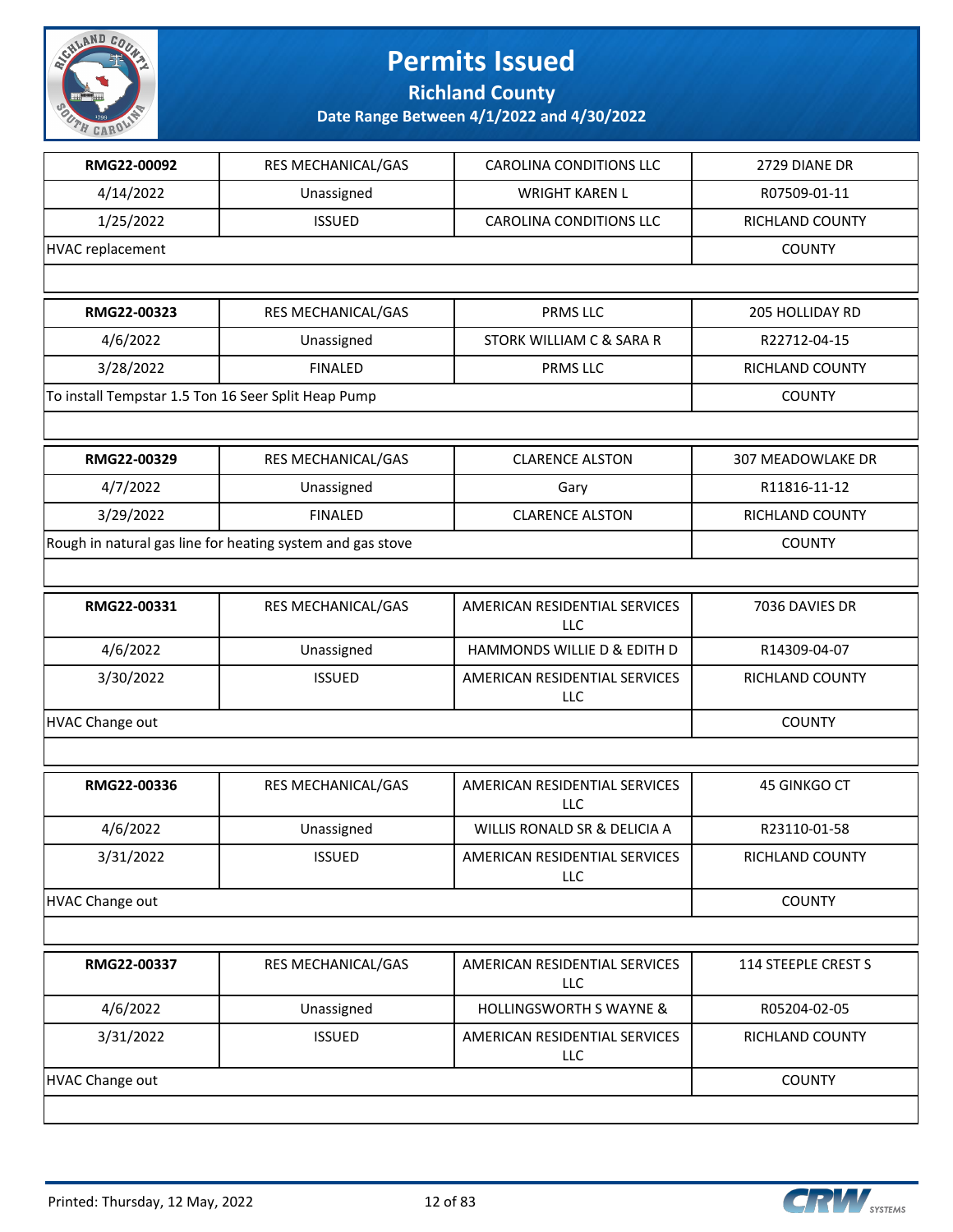

**Richland County**

**Date Range Between 4/1/2022 and 4/30/2022**

| RMG22-00338     | RES MECHANICAL/GAS        | AMERICAN RESIDENTIAL SERVICES<br>LLC.  | 116 DUTCH DR           |
|-----------------|---------------------------|----------------------------------------|------------------------|
| 4/11/2022       | Unassigned                | <b>HARDAWAY MAGGIE L &amp; DOROTHY</b> | R05104-06-29           |
| 3/31/2022       | <b>ISSUED</b>             | AMERICAN RESIDENTIAL SERVICES<br>LLC.  | <b>RICHLAND COUNTY</b> |
| HVAC Change out |                           |                                        | <b>COUNTY</b>          |
|                 |                           |                                        |                        |
| RMG22-00339     | <b>RES MECHANICAL/GAS</b> | 1ST DEGREE HEATING & COOLING<br>LLC.   | 9733 HIGHGATE RD       |
| 4/1/2022        | Unassigned                | <b>CONSTABLE SHIRLEY LAWS</b>          | R19910-03-04           |
| 3/31/2022       | <b>ISSUED</b>             | 1ST DEGREE HEATING & COOLING<br>LLC.   | <b>RICHLAND COUNTY</b> |

Replacment of 3 ton package unit COUNTY

| RMG22-00341     | <b>RES MECHANICAL/GAS</b> | AMERICAN RESIDENTIAL SERVICES<br>LLC | 109 GRAYSIDE RD        |
|-----------------|---------------------------|--------------------------------------|------------------------|
| 4/6/2022        | Unassigned                | JONES SONYA K                        | R05105-05-23           |
| 4/1/2022        | <b>ISSUED</b>             | AMERICAN RESIDENTIAL SERVICES<br>LLC | <b>RICHLAND COUNTY</b> |
| HVAC Change out |                           |                                      | <b>COUNTY</b>          |

| RMG22-00342      | RES MECHANICAL/GAS | CAROLINA CONDITIONS LLC          | 400 ABBEYDALE WAY |
|------------------|--------------------|----------------------------------|-------------------|
| 4/6/2022         | Unassigned         | <b>BARRS KORINA LINNAE &amp;</b> | R23313-01-10      |
| 4/1/2022         | <b>ISSUED</b>      | CAROLINA CONDITIONS LLC          | RICHLAND COUNTY   |
| HVAC replacement |                    |                                  | <b>COUNTY</b>     |

| RMG22-00343     | <b>RES MECHANICAL/GAS</b> | AMERICAN RESIDENTIAL SERVICES<br>LLC | 232 WEBBROOK RD        |
|-----------------|---------------------------|--------------------------------------|------------------------|
| 4/6/2022        | Unassigned                | <b>FRANK LLOYD ESTATE ETAL</b>       | R36600-02-01           |
| 4/4/2022        | <b>ISSUED</b>             | AMERICAN RESIDENTIAL SERVICES<br>LLC | <b>RICHLAND COUNTY</b> |
| HVAC Change out |                           |                                      | <b>COUNTY</b>          |

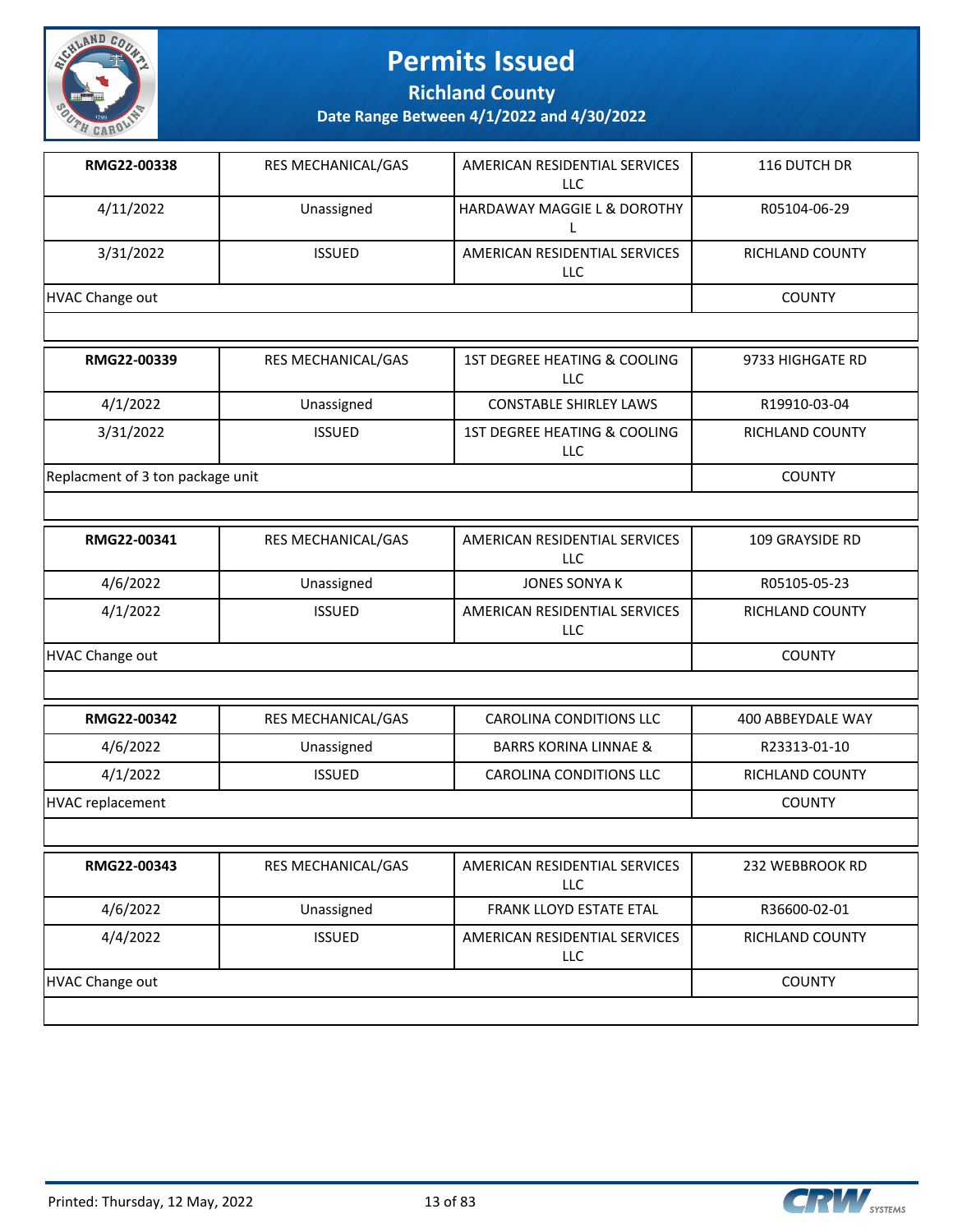

**Richland County**

| RMG22-00344                              | RES MECHANICAL/GAS                                       | AMERICAN RESIDENTIAL SERVICES<br>LLC.                       | 251 RAILBROOK RD       |
|------------------------------------------|----------------------------------------------------------|-------------------------------------------------------------|------------------------|
| 4/6/2022                                 | Unassigned                                               | ADAMS DONALD G                                              | R24300-03-03           |
| 4/4/2022                                 | <b>ISSUED</b>                                            | AMERICAN RESIDENTIAL SERVICES<br>LLC                        | <b>RICHLAND COUNTY</b> |
| <b>HVAC Change out</b>                   |                                                          |                                                             | <b>COUNTY</b>          |
|                                          |                                                          |                                                             |                        |
| RMG22-00348                              | RES MECHANICAL/GAS                                       | AMERICAN RESIDENTIAL SERVICES<br>LLC                        | 3 N TRACE CT           |
| 4/11/2022                                | Unassigned                                               | <b>BRIGHT JAQUELINE I</b>                                   | R22907-05-01           |
| 4/5/2022                                 | <b>ISSUED</b>                                            | AMERICAN RESIDENTIAL SERVICES<br>LLC                        | RICHLAND COUNTY        |
| <b>HVAC Change out</b>                   |                                                          |                                                             | <b>COUNTY</b>          |
|                                          |                                                          |                                                             |                        |
| RMG22-00349                              | RES MECHANICAL/GAS                                       | <b>CASSELL BROTHERS HEATING &amp;</b><br><b>COOLING LLC</b> | 313 SIENNA DR          |
| 4/6/2022                                 | Unassigned                                               | LACKOVIC JEFFREY & MARY                                     | R02501-04-03           |
| 4/5/2022                                 | <b>ISSUED</b>                                            | <b>CASSELL BROTHERS HEATING &amp;</b><br><b>COOLING LLC</b> | RICHLAND COUNTY        |
|                                          | INSTALL 2 TON SPLIT HEAT PUMP & 4 TON AC, COIL & FURNACE |                                                             | <b>COUNTY</b>          |
| 313 SIENNA DR                            |                                                          |                                                             |                        |
| RMG22-00351                              | RES MECHANICAL/GAS                                       | <b>HOSPITALITY HEATING &amp; AIR</b><br>CONDITIONING        | 315 MAY OAK RD         |
| 4/6/2022                                 | Unassigned                                               | <b>SMILING BEATRICE</b>                                     | R23101-05-03           |
| 4/5/2022                                 | <b>ISSUED</b>                                            | <b>HOSPITALITY HEATING &amp; AIR</b><br>CONDITIONING        | RICHLAND COUNTY        |
| Installing 15 seer 2 ton split heat pump |                                                          |                                                             | <b>COUNTY</b>          |
|                                          |                                                          |                                                             |                        |
| RMG22-00352                              | RES MECHANICAL/GAS                                       | AMERICAN RESIDENTIAL SERVICES<br>LLC                        | 213 BOB WHITE AVE      |
| 4/11/2022                                | Unassigned                                               | <b>BELT WILLIAM KEITH</b>                                   | R21916-03-07           |
| 4/5/2022                                 | <b>ISSUED</b>                                            | AMERICAN RESIDENTIAL SERVICES<br>LLC                        | <b>RICHLAND COUNTY</b> |
| <b>HVAC Change out</b>                   |                                                          |                                                             | <b>COUNTY</b>          |

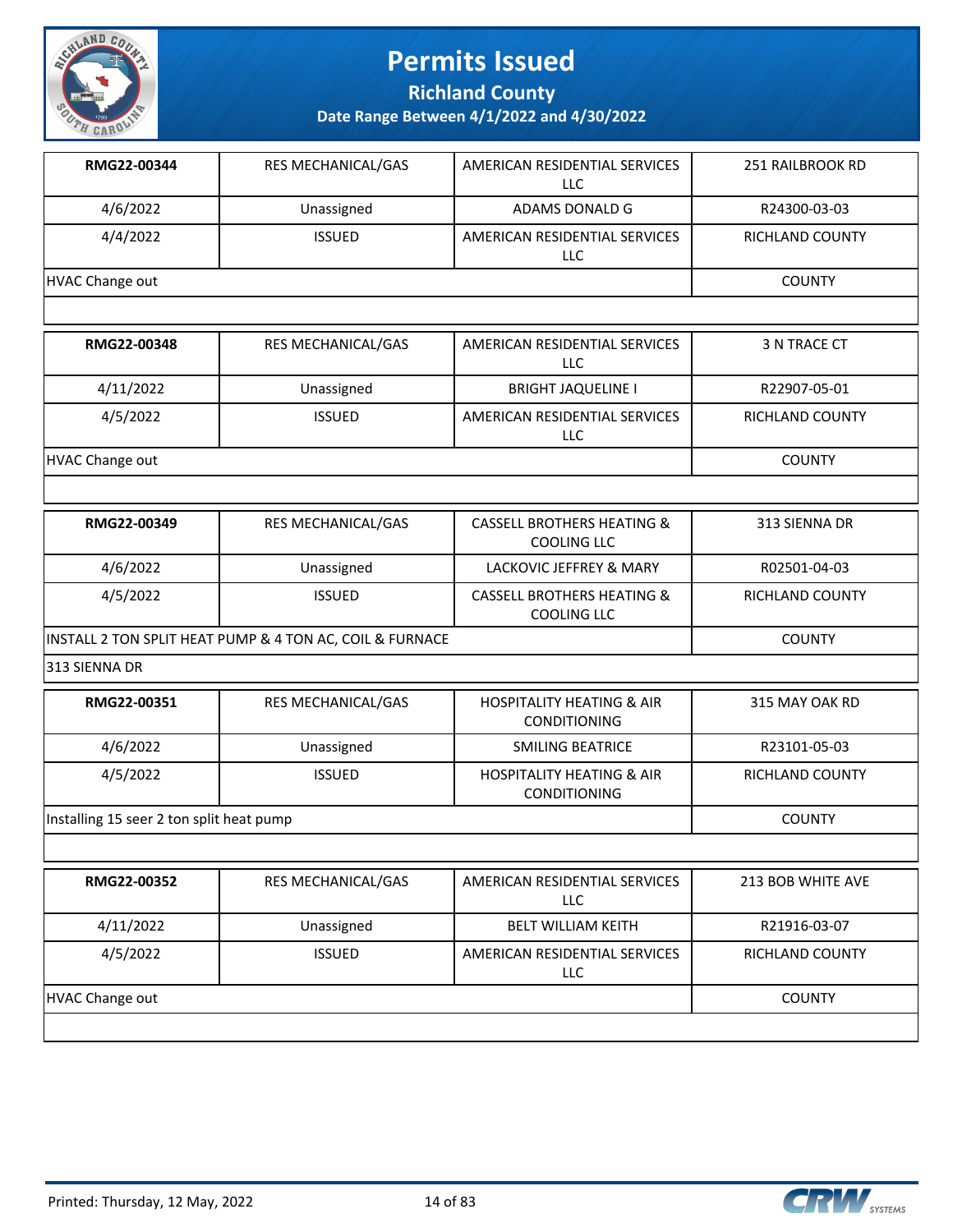

**Richland County**

**Date Range Between 4/1/2022 and 4/30/2022**

| RMG22-00353                                 | RES MECHANICAL/GAS                                          | WPG GROUP LLC                                               | 213 LEANING TREE RD     |
|---------------------------------------------|-------------------------------------------------------------|-------------------------------------------------------------|-------------------------|
| 4/7/2022                                    | Unassigned                                                  | NALL JAMES A & LINDA                                        | R22809-01-08            |
| 4/6/2022                                    | <b>ISSUED</b>                                               | WPG GROUP LLC                                               | RICHLAND COUNTY         |
|                                             | Run gas line to future pool heater, fireplace, and cooktop. |                                                             | <b>COUNTY</b>           |
| Bonding & Piping                            |                                                             |                                                             |                         |
| RMG22-00354                                 | RES MECHANICAL/GAS                                          | <b>CASSELL BROTHERS HEATING &amp;</b><br><b>COOLING LLC</b> | 109 ROSE CREEK LN       |
| 4/7/2022                                    | Unassigned                                                  | <b>KRIETEMEYER STEVEN W &amp;</b>                           | R23003-03-08            |
| 4/6/2022                                    | <b>ISSUED</b>                                               | <b>CASSELL BROTHERS HEATING &amp;</b><br><b>COOLING LLC</b> | RICHLAND COUNTY         |
| <b>INSTALL 4 TON SPLIT HEAT PUMP</b>        |                                                             |                                                             | <b>COUNTY</b>           |
| 109 ROSE CREEK LANE                         |                                                             |                                                             |                         |
| RMG22-00355                                 | RES MECHANICAL/GAS                                          | <b>CASSELL BROTHERS HEATING &amp;</b><br><b>COOLING LLC</b> | 105 WINDSTONE DR        |
| 4/7/2022                                    | Unassigned                                                  | <b>THROM KARLA</b>                                          | R04982-01-73            |
| 4/6/2022                                    | <b>ISSUED</b>                                               | <b>CASSELL BROTHERS HEATING &amp;</b><br><b>COOLING LLC</b> | RICHLAND COUNTY         |
| INSTALL 3 TON AC CONDENSER, COIL & FURNACE  |                                                             |                                                             | <b>COUNTY</b>           |
| 105 WINDSTONE DR                            |                                                             |                                                             |                         |
| RMG22-00356                                 | RES MECHANICAL/GAS                                          | AMERICAN RESIDENTIAL SERVICES<br>LLC                        | 125 LAUREL OAK LN       |
| 4/11/2022                                   | Unassigned                                                  | SHINN STEPHEN M & MARY E                                    | R05206-06-17            |
| 4/6/2022                                    | <b>ISSUED</b>                                               | AMERICAN RESIDENTIAL SERVICES<br>LLC                        | RICHLAND COUNTY         |
| HVAC Change out                             | <b>COUNTY</b>                                               |                                                             |                         |
|                                             |                                                             |                                                             |                         |
| <b>RMG22-00357</b>                          | RES MECHANICAL/GAS                                          | PALMETTO PROFOAM & ROOFING<br>SYSTEMS INC(MC)               | 1202 DENNY RD           |
| 4/28/2022                                   | Unassigned                                                  | <b>SFR3-050 LLC</b>                                         | R09303-04-01            |
| 4/6/2022                                    | <b>ISSUED</b>                                               | PALMETTO PROFOAM & ROOFING<br>SYSTEMS INC(MC)               | RICHLAND COUNTY         |
| A/C System New- 3Ton- Duct work - Air vents |                                                             |                                                             | <b>COUNTY</b>           |
|                                             |                                                             |                                                             |                         |
| RMG22-00358                                 | RES MECHANICAL/GAS                                          | LEVER REPAIRS INC                                           | <b>13 HABERSHAM WAY</b> |
| 4/7/2022                                    | Unassigned                                                  | PIFER TIMOTHY M & KATHLEEN M                                | R20402-02-07            |
| 4/6/2022                                    | <b>ISSUED</b>                                               | LEVER REPAIRS INC                                           | RICHLAND COUNTY         |
| Replace existing HVAC system                |                                                             |                                                             | <b>COUNTY</b>           |
|                                             |                                                             |                                                             |                         |

**CRW** SYSTEMS

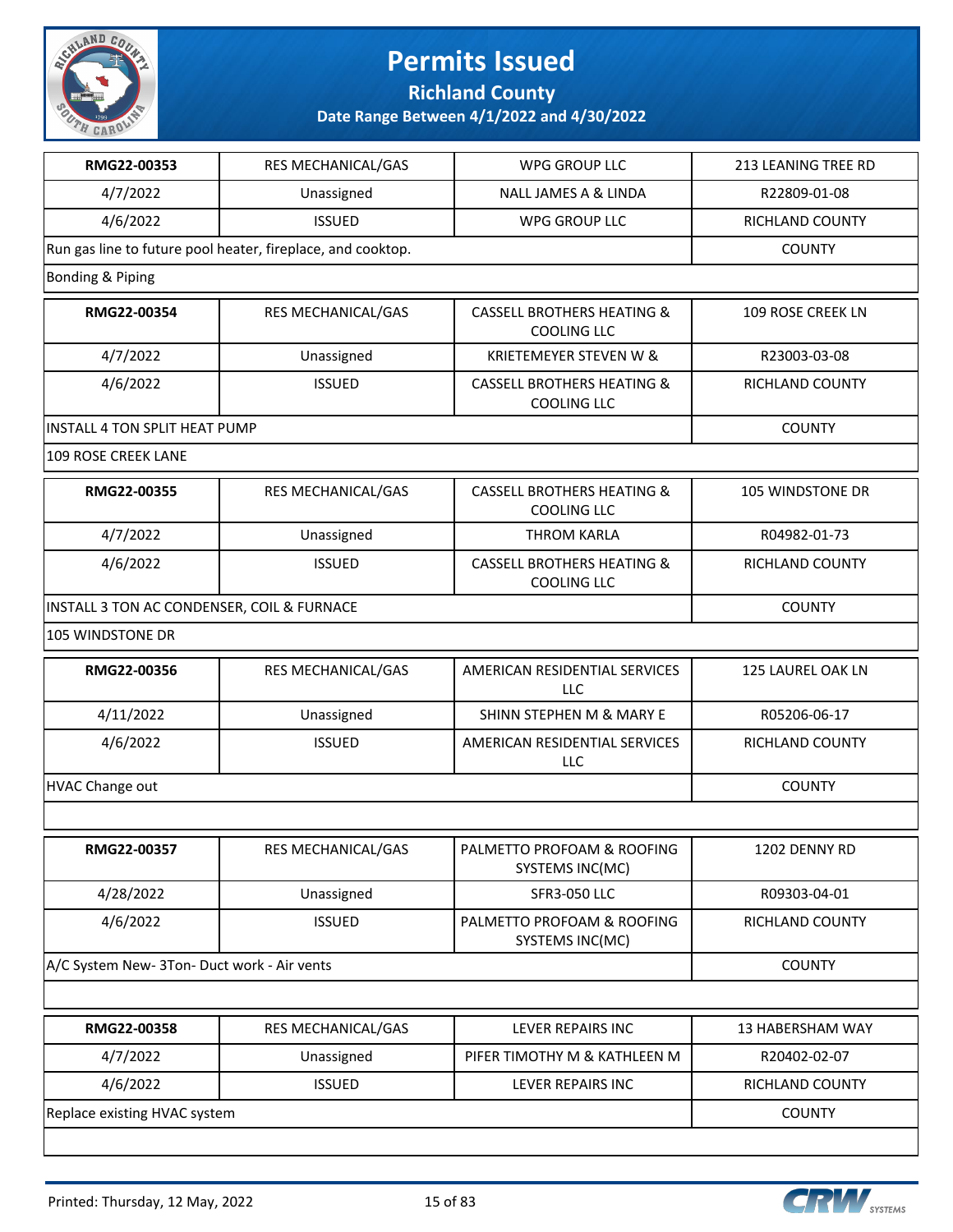

**Richland County**

| RMG22-00361                              | RES MECHANICAL/GAS                                     | <b>WPG GROUP LLC</b>                                        | 221 ROSE CREEK LN      |
|------------------------------------------|--------------------------------------------------------|-------------------------------------------------------------|------------------------|
| 4/7/2022                                 | Unassigned                                             | <b>HOUCK MICHAEL &amp; SUSAN E</b>                          | R23002-04-11           |
| 4/7/2022                                 | <b>FINALED</b>                                         | <b>WPG GROUP LLC</b>                                        | RICHLAND COUNTY        |
| Run gas line to genorator                |                                                        |                                                             | <b>COUNTY</b>          |
| Bonding & Piping                         |                                                        |                                                             |                        |
| RMG22-00362                              | RES MECHANICAL/GAS                                     | <b>HOSPITALITY HEATING &amp; AIR</b><br>CONDITIONING        | 337 CHELMSFORD WAY     |
| 4/11/2022                                | Unassigned                                             | IMBERT JOHN J III & BARBARA J                               | R23205-05-21           |
| 4/7/2022                                 | <b>ISSUED</b>                                          | <b>HOSPITALITY HEATING &amp; AIR</b><br>CONDITIONING        | RICHLAND COUNTY        |
| Installing 14 seer 2 ton split heat pump |                                                        |                                                             | <b>COUNTY</b>          |
|                                          |                                                        |                                                             |                        |
| RMG22-00363                              | RES MECHANICAL/GAS                                     | <b>LEVER REPAIRS INC</b>                                    | 1303 ASHLAND DR        |
| 4/7/2022                                 | Unassigned                                             | NEX VENTURES REALTY INC                                     | R23302-08-15           |
| 4/7/2022                                 | <b>ISSUED</b>                                          | <b>LEVER REPAIRS INC</b>                                    | RICHLAND COUNTY        |
| Replace existing HVAC system             |                                                        |                                                             | <b>COUNTY</b>          |
|                                          |                                                        |                                                             |                        |
| RMG22-00364                              | RES MECHANICAL/GAS                                     | AMERICAN RESIDENTIAL SERVICES<br><b>LLC</b>                 | 7346 CLAUDIA DR        |
| 4/11/2022                                | Unassigned                                             | <b>CLINTON-FAIR WYNEE R</b>                                 | R14313-06-01           |
| 4/7/2022                                 | <b>ISSUED</b>                                          | AMERICAN RESIDENTIAL SERVICES<br>LLC                        | RICHLAND COUNTY        |
| <b>HVAC Change out</b>                   | <b>COUNTY</b>                                          |                                                             |                        |
|                                          |                                                        |                                                             |                        |
| RMG22-00365                              | RES MECHANICAL/GAS                                     | MEETZE PLUMBING CO INC                                      | 2820 WEYBOURNE WAY     |
| 4/18/2022                                | Unassigned                                             | JENKINS NORMAN F & LOIS L                                   | R19905-05-21           |
| 4/7/2022                                 | <b>FINALED</b>                                         | MEETZE PLUMBING CO INC                                      | <b>RICHLAND COUNTY</b> |
|                                          | Moving gas meter per dominion //also gsa pressure test |                                                             | <b>COUNTY</b>          |
|                                          |                                                        |                                                             |                        |
| RMG22-00366                              | RES MECHANICAL/GAS                                     | <b>CASSELL BROTHERS HEATING &amp;</b><br><b>COOLING LLC</b> | 209 MILFORD PARK DR    |
| 4/8/2022                                 | Unassigned                                             | LAZENBY SCOTT E & CATHERINE L                               | R02416-05-08           |
| 4/8/2022                                 | <b>ISSUED</b>                                          | <b>CASSELL BROTHERS HEATING &amp;</b><br><b>COOLING LLC</b> | <b>RICHLAND COUNTY</b> |
| INSTALL 12,000 BTU MINI SPLIT            |                                                        |                                                             | <b>COUNTY</b>          |
| <b>209 MILFORD PARK DR</b>               |                                                        |                                                             |                        |

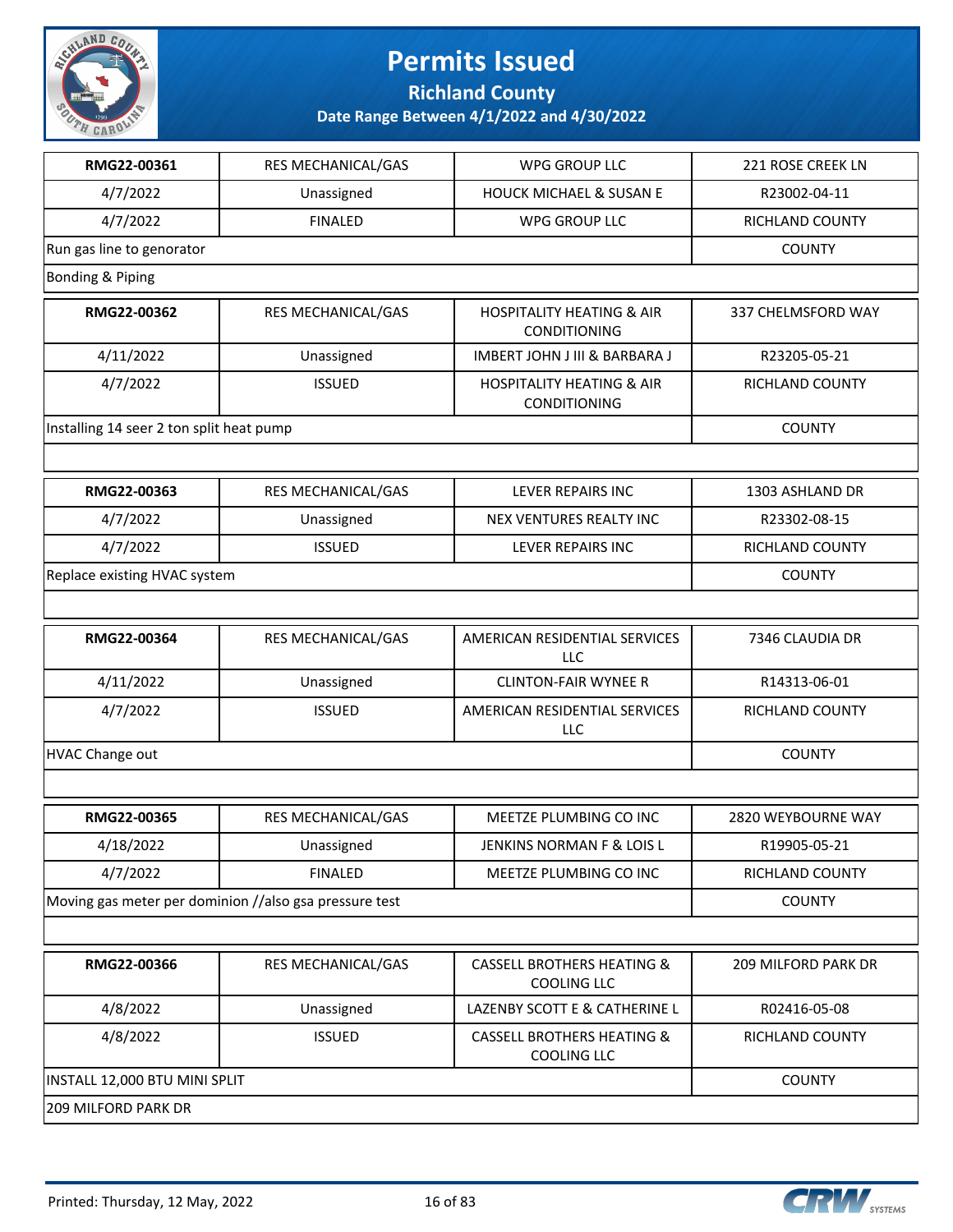

**Richland County**

| RMG22-00369             | RES MECHANICAL/GAS | AMERICAN RESIDENTIAL SERVICES<br><b>LLC</b> | <b>1608 BARNHART RD</b>   |
|-------------------------|--------------------|---------------------------------------------|---------------------------|
| 4/11/2022               | Unassigned         | <b>WALKER VALERENA</b>                      | R14205-02-13              |
| 4/8/2022                | <b>ISSUED</b>      | AMERICAN RESIDENTIAL SERVICES<br><b>LLC</b> | RICHLAND COUNTY           |
| <b>HVAC Change out</b>  |                    |                                             | <b>COUNTY</b>             |
|                         |                    |                                             |                           |
| RMG22-00370             | RES MECHANICAL/GAS | AMERICAN RESIDENTIAL SERVICES<br><b>LLC</b> | 10 C M BROWN CT           |
| 4/11/2022               | Unassigned         | <b>HAMPTON ERIC &amp; SAMATRA</b>           | R36809-02-19              |
| 4/11/2022               | <b>ISSUED</b>      | AMERICAN RESIDENTIAL SERVICES<br>LLC        | RICHLAND COUNTY           |
| <b>HVAC Change out</b>  |                    |                                             | <b>EASTOVER</b>           |
|                         |                    |                                             |                           |
| RMG22-00371             | RES MECHANICAL/GAS | AMERICAN RESIDENTIAL SERVICES<br>LLC        | <b>708 RIDGE TRAIL DR</b> |
| 4/19/2022               | Unassigned         | POTTER CALEB D & TAYLOR L                   | R23105-09-64              |
| 4/11/2022               | <b>ISSUED</b>      | AMERICAN RESIDENTIAL SERVICES<br>LLC        | RICHLAND COUNTY           |
| <b>HVAC Change out</b>  |                    |                                             | <b>COUNTY</b>             |
|                         |                    |                                             |                           |
| RMG22-00373             | RES MECHANICAL/GAS | AMERICAN RESIDENTIAL SERVICES<br><b>LLC</b> | 1144 ASHLAND DR           |
| 4/19/2022               | Unassigned         | <b>FRINAK KYLE W &amp;</b>                  | R20515-01-03              |
| 4/12/2022               | <b>ISSUED</b>      | AMERICAN RESIDENTIAL SERVICES<br><b>LLC</b> | RICHLAND COUNTY           |
| <b>HVAC Change out</b>  |                    |                                             | <b>COUNTY</b>             |
|                         |                    |                                             |                           |
| RMG22-00374             | RES MECHANICAL/GAS | CAROLINA CONDITIONS LLC                     | 8600 MAYWOOD DR           |
| 4/13/2022               | Unassigned         | <b>HUDDLESTON JULIA D</b>                   | R19214-03-29              |
| 4/12/2022               | <b>ISSUED</b>      | <b>CAROLINA CONDITIONS LLC</b>              | <b>RICHLAND COUNTY</b>    |
| <b>HVAC Replacement</b> |                    |                                             | <b>COUNTY</b>             |
|                         |                    |                                             |                           |
| RMG22-00375             | RES MECHANICAL/GAS | CAROLINA CONDITIONS LLC                     | <b>6 BUXTON DR</b>        |
| 4/13/2022               | Unassigned         | THONG HY &                                  | R20112-02-16              |
| 4/12/2022               | <b>ISSUED</b>      | CAROLINA CONDITIONS LLC                     | <b>RICHLAND COUNTY</b>    |
| <b>HVAC replacement</b> |                    |                                             | <b>COUNTY</b>             |
|                         |                    |                                             |                           |

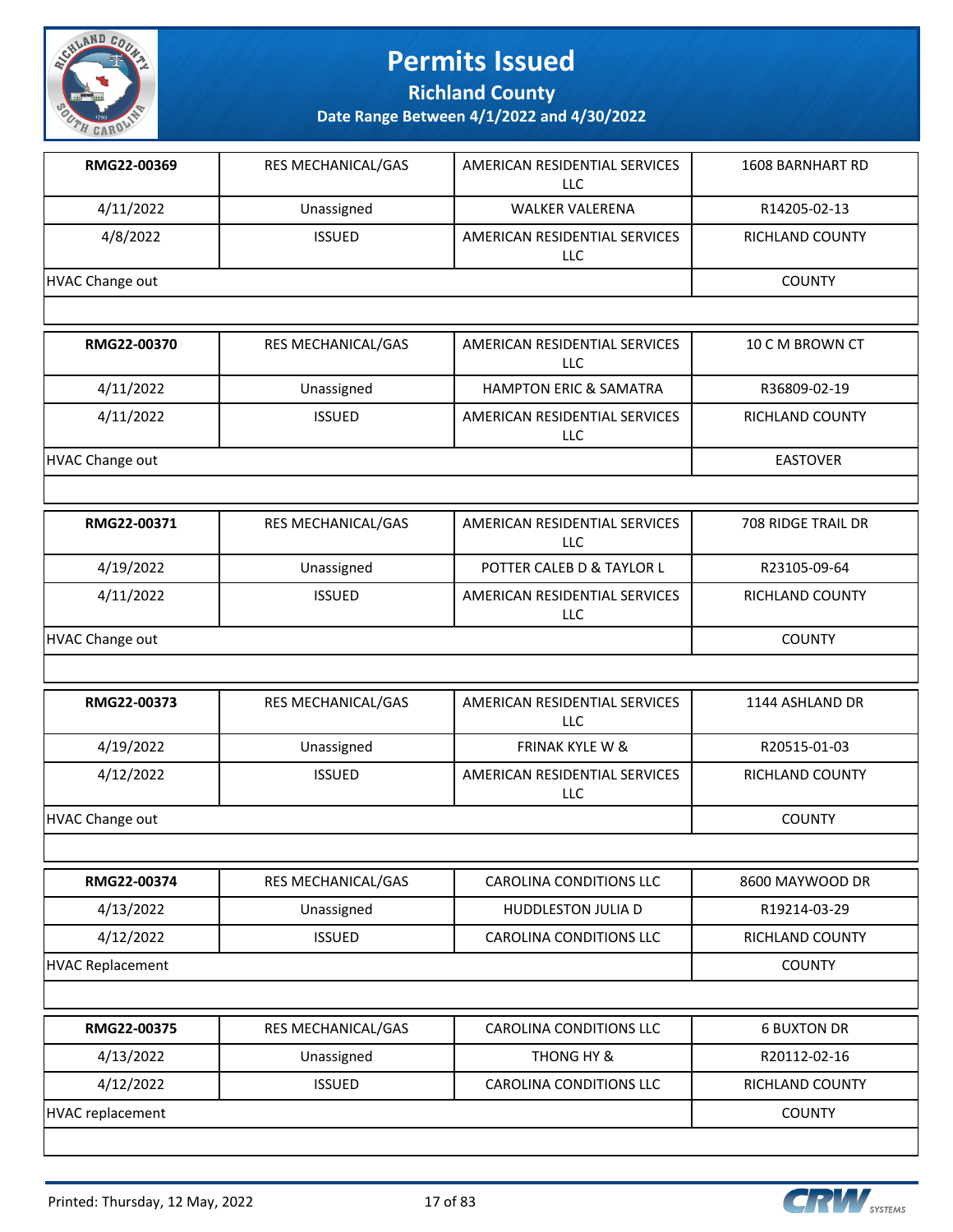

**Richland County**

| RMG22-00376                                    | RES MECHANICAL/GAS                                       | <b>LEVER REPAIRS INC</b>                                    | 109 SUMMER PINES DR     |
|------------------------------------------------|----------------------------------------------------------|-------------------------------------------------------------|-------------------------|
| 4/13/2022                                      | Unassigned                                               | DHERS MORGANE C & JOSHUA C                                  | R14716-02-25            |
| 4/12/2022                                      | <b>ISSUED</b>                                            | LEVER REPAIRS INC                                           | RICHLAND COUNTY         |
|                                                | Replace existing HVAC unit and repair current duct work. |                                                             | <b>COUNTY</b>           |
|                                                |                                                          |                                                             |                         |
| RMG22-00377                                    | <b>RES MECHANICAL/GAS</b>                                | LEVER REPAIRS INC                                           | <b>3 DUNES PT</b>       |
| 4/13/2022                                      | Unassigned                                               | D'ANNA PATRICK J & PATRICIA L                               | R17700-04-48            |
| 4/12/2022                                      | <b>ISSUED</b>                                            | LEVER REPAIRS INC                                           | <b>RICHLAND COUNTY</b>  |
| Replace existing HVAC unit and zone system.    | <b>COUNTY</b>                                            |                                                             |                         |
|                                                |                                                          |                                                             |                         |
| RMG22-00378                                    | <b>RES MECHANICAL/GAS</b>                                | <b>LEVER REPAIRS INC</b>                                    | 242 W BOWMORE DR        |
| 4/13/2022                                      | Unassigned                                               | <b>MASSEY THOMAS S &amp;</b>                                | R14803-01-03            |
| 4/12/2022                                      | <b>ISSUED</b>                                            | LEVER REPAIRS INC                                           | RICHLAND COUNTY         |
| Replace existing HVAC system                   | <b>COUNTY</b>                                            |                                                             |                         |
|                                                |                                                          |                                                             |                         |
| RMG22-00379                                    | RES MECHANICAL/GAS                                       | <b>CASSELL BROTHERS HEATING &amp;</b><br><b>COOLING LLC</b> | 1120 NORTH BRICKYARD RD |
| 4/13/2022                                      | Unassigned                                               | <b>BARFIELD CHARLES E &amp;</b>                             | R20100-02-47            |
| 4/12/2022                                      | <b>ISSUED</b>                                            | <b>CASSELL BROTHERS HEATING &amp;</b><br><b>COOLING LLC</b> | <b>RICHLAND COUNTY</b>  |
| INSTALL 3 TON SPLIT HEAT PUMP/ DUCT CHANGE OUT |                                                          |                                                             | <b>COUNTY</b>           |
| 1120 NORTH BRICKYARD RD                        |                                                          |                                                             |                         |
| RMG22-00380                                    | RES MECHANICAL/GAS                                       | <b>CASSELL BROTHERS HEATING &amp;</b><br><b>COOLING LLC</b> | 231 CABIN DR            |
| 4/13/2022                                      | Unassigned                                               | HARPER JAMES L & GERALDINE M                                | R03303-05-05            |
| 4/12/2022                                      | <b>ISSUED</b>                                            | <b>CASSELL BROTHERS HEATING &amp;</b><br><b>COOLING LLC</b> | RICHLAND COUNTY         |
| INSTALL 2.5 TON AC CONDENSER, COIL & FURNACE   |                                                          |                                                             | <b>COUNTY</b>           |
| 231 CABIN DR                                   |                                                          |                                                             |                         |
| RMG22-00381                                    | RES MECHANICAL/GAS                                       | LEVER REPAIRS INC                                           | 1 LAKE MIST CT          |
| 4/13/2022                                      | Unassigned                                               | <b>OPENDOOR PROPERTY TRUST I</b>                            | R23206-01-17            |
| 4/12/2022                                      | <b>ISSUED</b>                                            | LEVER REPAIRS INC                                           | RICHLAND COUNTY         |
| Install ductless mini split                    |                                                          |                                                             | <b>COUNTY</b>           |
|                                                |                                                          |                                                             |                         |

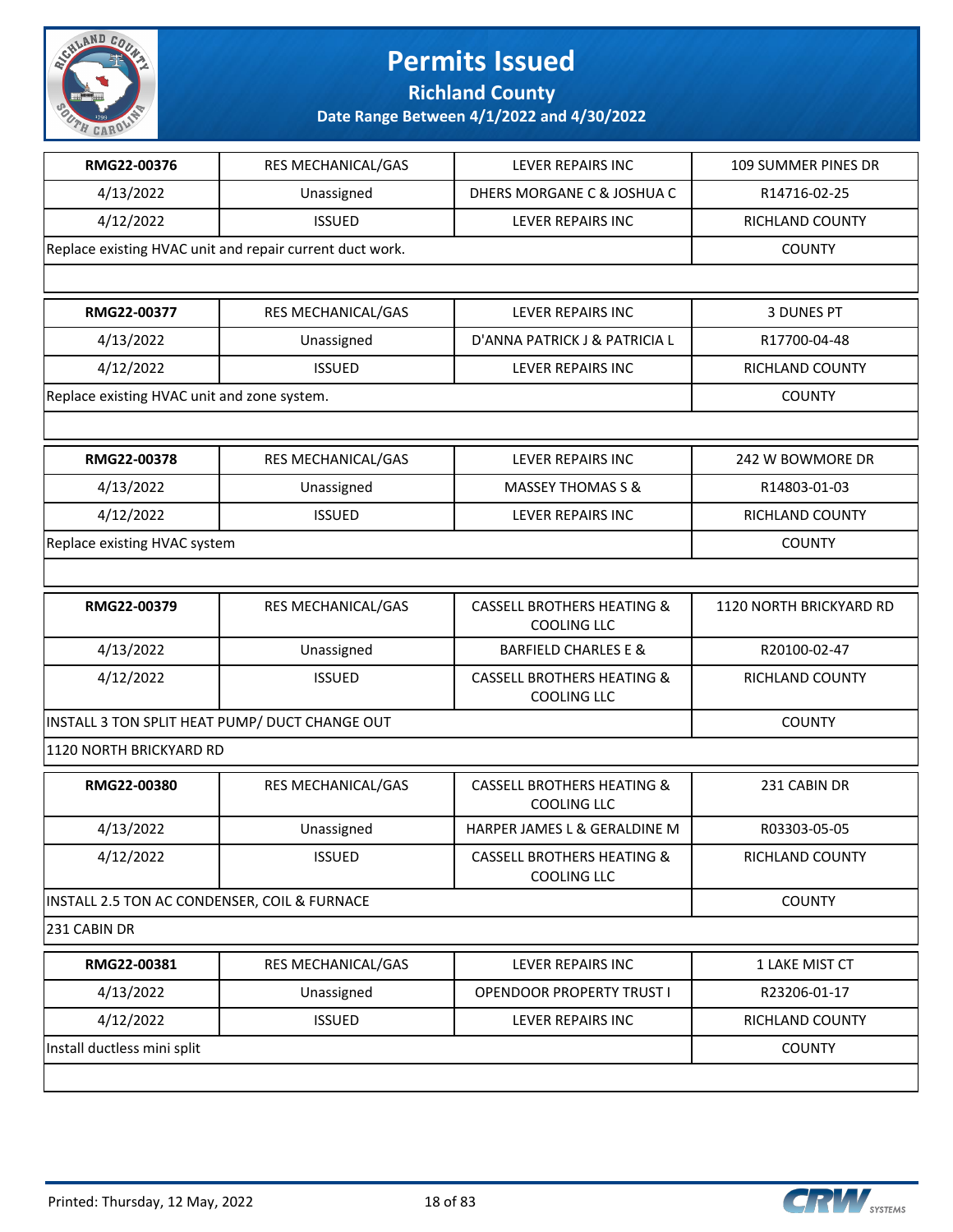

**Richland County**

| RMG22-00382                                | RES MECHANICAL/GAS                                       | LOVE PLUMBING AIR ELECTRIC INC                              | 6347 GOLDBRANCH RD         |
|--------------------------------------------|----------------------------------------------------------|-------------------------------------------------------------|----------------------------|
| 4/12/2022                                  | Unassigned                                               |                                                             | R16807-08-14               |
| 4/12/2022                                  | <b>ISSUED</b>                                            | LOVE PLUMBING AIR ELECTRIC INC                              | RICHLAND COUNTY            |
|                                            | REPAIR GAS LEAK, INSTALL PRESSURE TEST, INSTALL TANKLESS |                                                             | <b>COUNTY</b>              |
|                                            |                                                          |                                                             |                            |
| RMG22-00383                                | RES MECHANICAL/GAS                                       | <b>CASSELL BROTHERS HEATING &amp;</b><br><b>COOLING LLC</b> | 300 CABIN DR               |
| 4/13/2022                                  | Unassigned                                               | SPRINGFIELD JESS KILIAN                                     | R02416-07-17               |
| 4/12/2022                                  | <b>ISSUED</b>                                            | <b>CASSELL BROTHERS HEATING &amp;</b><br><b>COOLING LLC</b> | RICHLAND COUNTY            |
| INSTALL 4 TON AC CONDENSER, COIL & FURNACE |                                                          |                                                             | <b>COUNTY</b>              |
| 300 CABIN                                  |                                                          |                                                             |                            |
| RMG22-00384                                | RES MECHANICAL/GAS                                       | AMERICAN RESIDENTIAL SERVICES<br>LLC                        | 951 SANDFIELD RD           |
| 4/19/2022                                  | Unassigned                                               | RILEY JAMES C                                               | R17914-03-01               |
| 4/13/2022                                  | <b>ISSUED</b>                                            | AMERICAN RESIDENTIAL SERVICES<br>LLC                        | RICHLAND COUNTY            |
| <b>HVAC Change out</b>                     |                                                          |                                                             | <b>COUNTY</b>              |
|                                            |                                                          |                                                             |                            |
| RMG22-00386                                | RES MECHANICAL/GAS                                       | LEVER REPAIRS INC                                           | <b>178 ROBERT FRICK LN</b> |
| 4/20/2022                                  | Unassigned                                               | FRICK JUDITH M                                              | R08300-02-04               |
| 4/13/2022                                  | <b>ISSUED</b>                                            | LEVER REPAIRS INC                                           | RICHLAND COUNTY            |
| Replace existing HVAC system               |                                                          |                                                             | <b>COUNTY</b>              |
|                                            |                                                          |                                                             |                            |
| RMG22-00388                                | RES MECHANICAL/GAS                                       | AMERICAN RESIDENTIAL SERVICES<br>LLC                        | 116 ROOST RD               |
| 4/19/2022                                  | Unassigned                                               | <b>BUTLER MAKISHA</b>                                       | R21915-01-01               |
| 4/14/2022                                  | <b>ISSUED</b>                                            | AMERICAN RESIDENTIAL SERVICES<br>LLC                        | RICHLAND COUNTY            |
| <b>HVAC Change out</b>                     |                                                          |                                                             | <b>COUNTY</b>              |
|                                            |                                                          |                                                             |                            |
| RMG22-00389                                | RES MECHANICAL/GAS                                       | AMERICAN RESIDENTIAL SERVICES<br><b>LLC</b>                 | 108 EDWARD VIEW RD         |
| 4/19/2022                                  | Unassigned                                               | CHAPPELL JULIA & FLEMMING                                   | R09800-05-59               |
| 4/14/2022                                  | <b>ISSUED</b>                                            | AMERICAN RESIDENTIAL SERVICES<br><b>LLC</b>                 | RICHLAND COUNTY            |
| <b>HVAC Change out</b>                     |                                                          |                                                             | <b>COUNTY</b>              |
|                                            |                                                          |                                                             |                            |

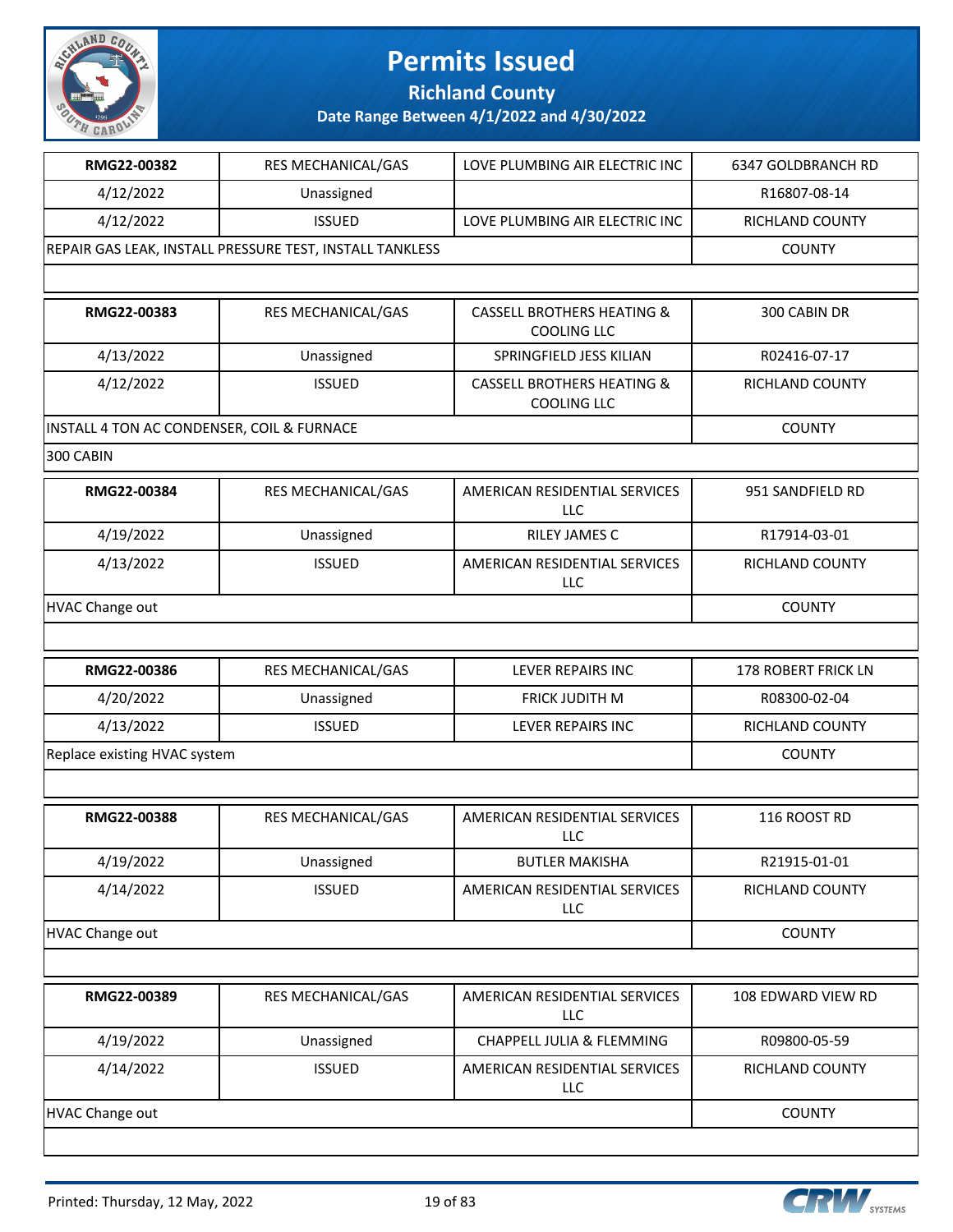

**Richland County**

| RMG22-00391            | RES MECHANICAL/GAS        | MEJIA AMILCAR ERNESTO LOPEZ &               | 2119 MARLEY DR         |
|------------------------|---------------------------|---------------------------------------------|------------------------|
| 4/14/2022              | Unassigned                | MEJIA AMILCAR ERNESTO LOPEZ &               | R07412-04-21           |
| 4/14/2022              | <b>FINALED</b>            |                                             | <b>RICHLAND COUNTY</b> |
| <b>GAS LINE</b>        |                           |                                             | <b>COUNTY</b>          |
|                        |                           |                                             |                        |
| RMG22-00393            | <b>RES MECHANICAL/GAS</b> | AMERICAN RESIDENTIAL SERVICES<br><b>LLC</b> | 222 WATER WHEEL WAY    |
| 4/19/2022              | Unassigned                | HILTNER JAMES D & DANIELLE                  | R23003-02-32           |
| 4/15/2022              | <b>ISSUED</b>             | AMERICAN RESIDENTIAL SERVICES<br>LLC        | RICHLAND COUNTY        |
| <b>HVAC Change out</b> |                           |                                             | <b>COUNTY</b>          |
|                        |                           |                                             |                        |
| RMG22-00394            | RES MECHANICAL/GAS        | AMERICAN RESIDENTIAL SERVICES<br><b>LLC</b> | 77 INWAY DR            |
| 4/19/2022              | Unassigned                | COOK RAYMOND D & DIANE M                    | R20116-08-14           |
| 4/15/2022              | <b>ISSUED</b>             | AMERICAN RESIDENTIAL SERVICES<br>LLC        | RICHLAND COUNTY        |
| HVAC Change out        |                           |                                             | <b>COUNTY</b>          |
|                        |                           |                                             |                        |
| RMG22-00395            | RES MECHANICAL/GAS        | AMERICAN RESIDENTIAL SERVICES<br>LLC        | 83 SAND OAK CT         |
| 4/19/2022              | Unassigned                | <b>SEXTON WILLIAM B</b>                     | R17705-01-52           |
| 4/15/2022              | <b>ISSUED</b>             | AMERICAN RESIDENTIAL SERVICES<br><b>LLC</b> | RICHLAND COUNTY        |
| HVAC Change out        |                           |                                             | <b>COUNTY</b>          |
|                        |                           |                                             |                        |
| RMG22-00396            | RES MECHANICAL/GAS        | AMERICAN RESIDENTIAL SERVICES<br><b>LLC</b> | 140 CAUGHMAN RIDGE RD  |
| 4/19/2022              | Unassigned                | POTTER DON WINFORD                          | R19112-05-12           |
| 4/15/2022              | <b>ISSUED</b>             | AMERICAN RESIDENTIAL SERVICES<br>LLC        | RICHLAND COUNTY        |
| HVAC Change out        |                           |                                             | <b>COUNTY</b>          |
|                        |                           |                                             |                        |

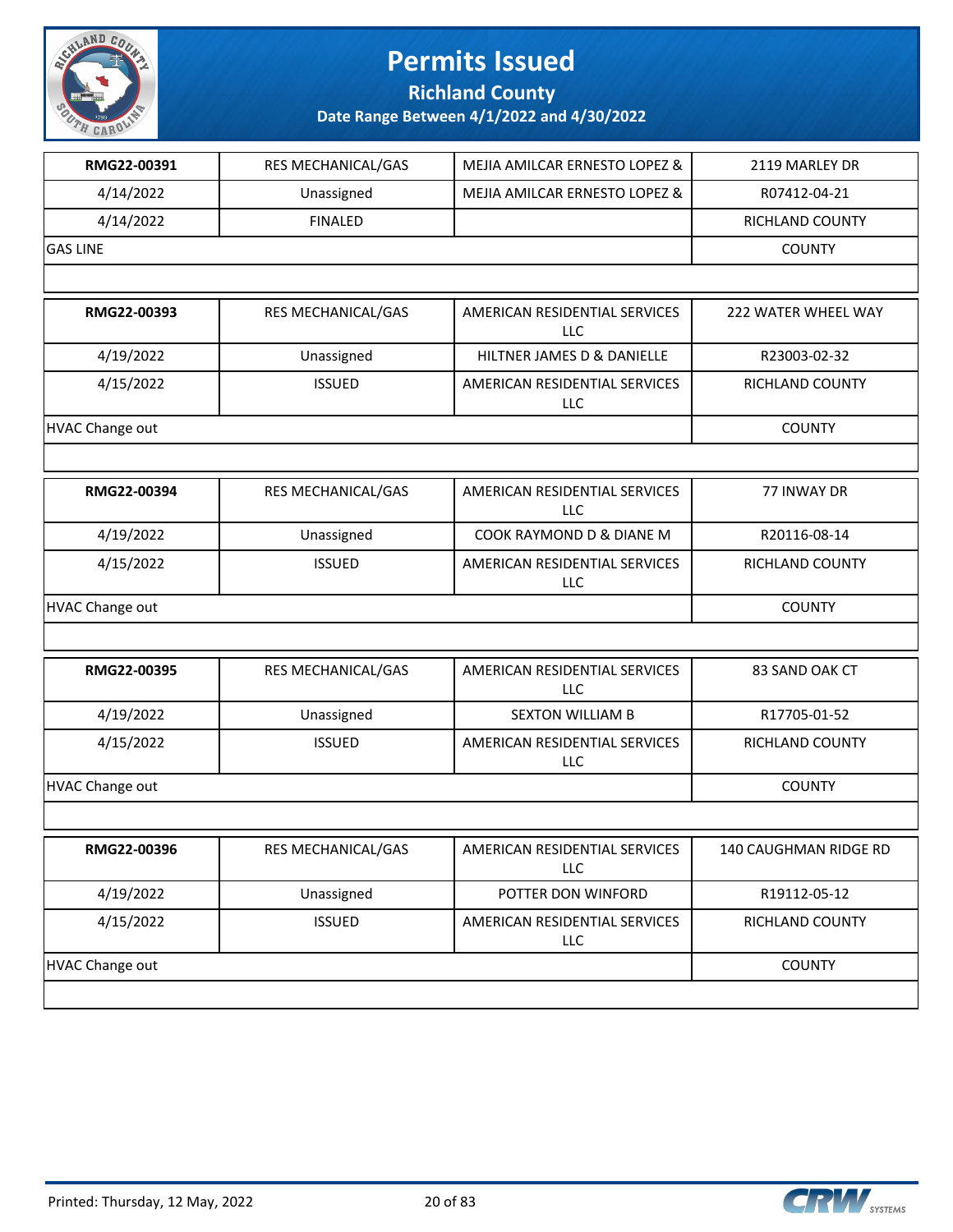

**Richland County**

**Date Range Between 4/1/2022 and 4/30/2022**

| RMG22-00397                             | <b>RES MECHANICAL/GAS</b> | <b>CASSELL BROTHERS HEATING &amp;</b><br>COOLING LLC | 2400 EXTON SHORE DR |
|-----------------------------------------|---------------------------|------------------------------------------------------|---------------------|
| 4/18/2022                               | Unassigned                | CHAVIS JULIE S A/K/A                                 | R19214-06-11        |
| 4/15/2022                               | <b>ISSUED</b>             | <b>CASSELL BROTHERS HEATING &amp;</b><br>COOLING LLC | RICHLAND COUNTY     |
| <b>IINSTALL 3.5 TON SPLIT HEAT PUMP</b> |                           |                                                      | <b>COUNTY</b>       |
| 12400 EXTON SHORE DR                    |                           |                                                      |                     |

| RMG22-00398                                | <b>RES MECHANICAL/GAS</b> | <b>CASSELL BROTHERS HEATING &amp;</b><br>COOLING LLC | 104 COOPERS HAWK CIR |
|--------------------------------------------|---------------------------|------------------------------------------------------|----------------------|
| 4/18/2022                                  | Unassigned                | STEVENS RANDY G ETAL                                 | R03404-04-08         |
| 4/15/2022                                  | <b>ISSUED</b>             | <b>CASSELL BROTHERS HEATING &amp;</b><br>COOLING LLC | RICHLAND COUNTY      |
| INSTALL 4 TON AC CONDENSER, COIL & FURNACE |                           |                                                      | <b>COUNTY</b>        |

104 COOPERS HAWK CIRCLE

| RMG22-00399 | <b>RES MECHANICAL/GAS</b>                  | <b>CASSELL BROTHERS HEATING &amp;</b><br>COOLING LLC | 200 ARISTIDES DR |
|-------------|--------------------------------------------|------------------------------------------------------|------------------|
| 4/19/2022   | Unassigned                                 | AMERSON F PEARSON & SYLVIA G                         | R04115-02-01     |
| 4/18/2022   | <b>ISSUED</b>                              | <b>CASSELL BROTHERS HEATING &amp;</b><br>COOLING LLC | RICHLAND COUNTY  |
|             | INSTALL 4 TON AC CONDENSER, COIL & FURNACE |                                                      |                  |

200 ARISTIDES DR

| RMG22-00400     | <b>RES MECHANICAL/GAS</b> | AMERICAN RESIDENTIAL SERVICES<br>LLC | 210 COMPASS TRL |
|-----------------|---------------------------|--------------------------------------|-----------------|
| 4/19/2022       | Unassigned                | <b>BYRNES JOHN JEFFREY</b>           | R20506-08-05    |
| 4/18/2022       | <b>ISSUED</b>             | AMERICAN RESIDENTIAL SERVICES<br>LLC | RICHLAND COUNTY |
| HVAC Change out |                           |                                      | <b>COUNTY</b>   |

| 4/18/2022<br>Unassigned                                                                 |                        |
|-----------------------------------------------------------------------------------------|------------------------|
|                                                                                         | R06112-05-12           |
| 4/18/2022<br><b>COLEMAN SERVICES MECHANICAL</b><br><b>FINALED</b><br><b>CONTRACTORS</b> | <b>RICHLAND COUNTY</b> |
| REPLACE EXISTING UNIT, DUCTWORK & BLOW 4" INSUL IN ATTIC                                | <b>COUNTY</b>          |

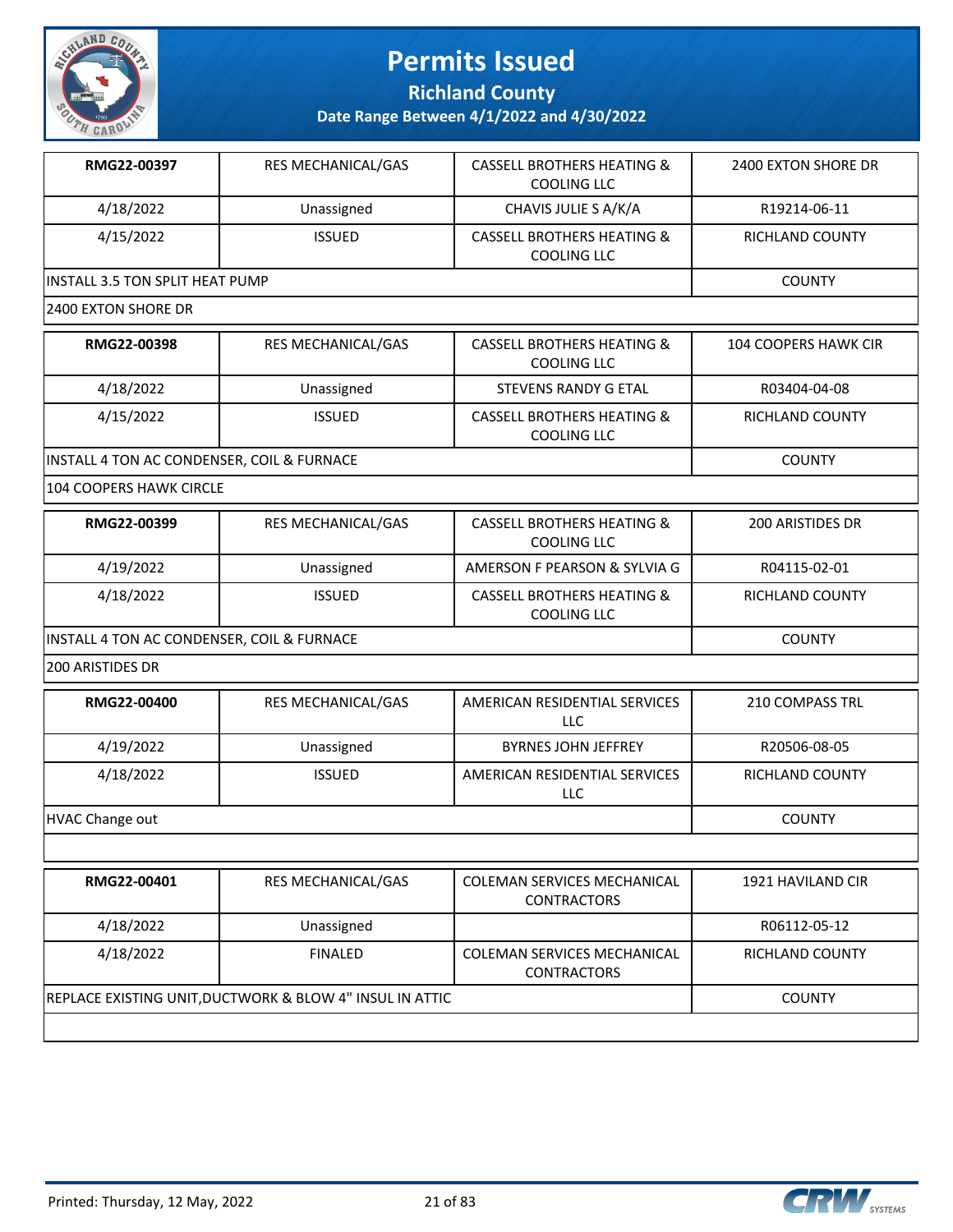

**Richland County**

**Date Range Between 4/1/2022 and 4/30/2022**

| RMG22-00403     | <b>RES MECHANICAL/GAS</b> | AMERICAN RESIDENTIAL SERVICES<br>LLC | 205 MAGNOLIA BLUFF DR  |
|-----------------|---------------------------|--------------------------------------|------------------------|
| 4/19/2022       | Unassigned                | WOODS CHARLES A & ANGIE L            | R23301-03-24           |
| 4/18/2022       | <b>ISSUED</b>             | AMERICAN RESIDENTIAL SERVICES<br>LLC | <b>RICHLAND COUNTY</b> |
| HVAC Change out |                           |                                      | <b>COUNTY</b>          |
|                 |                           |                                      |                        |

| RMG22-00404 | <b>RES MECHANICAL/GAS</b>                         | CASSELL BROTHERS HEATING &<br><b>COOLING LLC</b>            | 1249 SAINT JOHNS RD |
|-------------|---------------------------------------------------|-------------------------------------------------------------|---------------------|
| 4/18/2022   | Unassigned                                        | METZ BRENDA K                                               | R03500-04-33        |
| 4/18/2022   | <b>ISSUED</b>                                     | <b>CASSELL BROTHERS HEATING &amp;</b><br><b>COOLING LLC</b> | RICHLAND COUNTY     |
|             | INSTALL 4 TON HEAT PUMP CONDENSER, COIL & FURNACE |                                                             | <b>COUNTY</b>       |

1249 ST JOHNS RD

| RMG22-00405     | <b>RES MECHANICAL/GAS</b> | AMERICAN RESIDENTIAL SERVICES<br>LLC | 12 RADCOT CT           |
|-----------------|---------------------------|--------------------------------------|------------------------|
| 4/19/2022       | Unassigned                | MCMILLAN DWAYNE & CHARLENE           | R20211-02-18           |
| 4/19/2022       | <b>ISSUED</b>             | AMERICAN RESIDENTIAL SERVICES<br>LLC | <b>RICHLAND COUNTY</b> |
| HVAC Change out |                           |                                      | <b>COUNTY</b>          |

| RMG22-00406     | <b>RES MECHANICAL/GAS</b> | AMERICAN RESIDENTIAL SERVICES<br>LLC | 136 DELLA MAE CT       |
|-----------------|---------------------------|--------------------------------------|------------------------|
| 4/19/2022       | Unassigned                | <b>GOODWIN SANDERS JR</b>            | R08000-03-08           |
| 4/19/2022       | <b>ISSUED</b>             | AMERICAN RESIDENTIAL SERVICES<br>LLC | <b>RICHLAND COUNTY</b> |
| HVAC Change out |                           |                                      | <b>COUNTY</b>          |

| RMG22-00407     | <b>RES MECHANICAL/GAS</b> | AMERICAN RESIDENTIAL SERVICES<br><b>LLC</b> | 160 DEER CREEK DR      |
|-----------------|---------------------------|---------------------------------------------|------------------------|
| 4/19/2022       | Unassigned                | PATTERSON HERBERT E &                       | R17611-05-08           |
| 4/19/2022       | <b>ISSUED</b>             | AMERICAN RESIDENTIAL SERVICES<br>LLC        | <b>RICHLAND COUNTY</b> |
| HVAC Change out |                           |                                             | <b>COUNTY</b>          |
|                 |                           |                                             |                        |

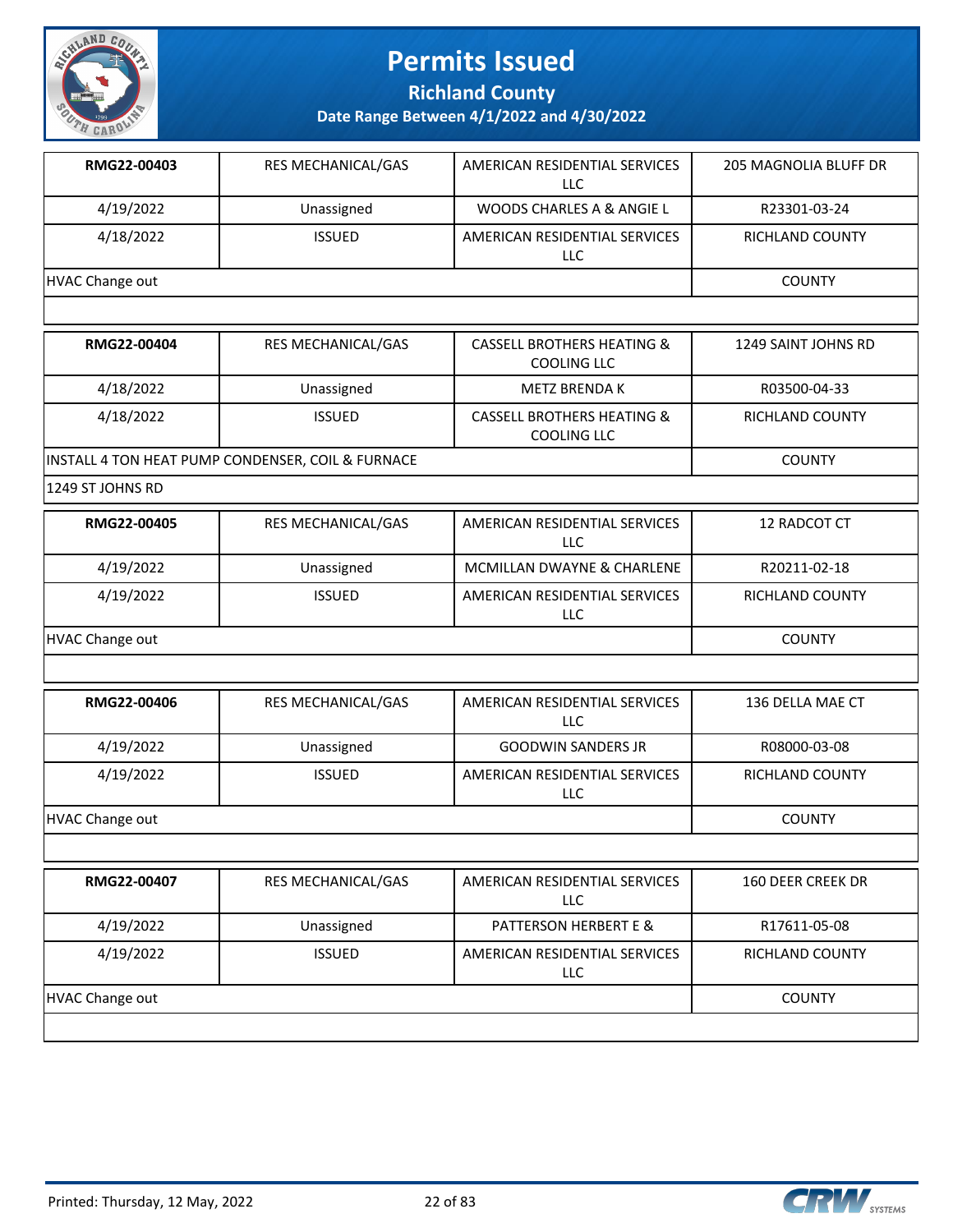

**Richland County**

| RMG22-00408                    | <b>RES MECHANICAL/GAS</b> | <b>HOSPITALITY HEATING &amp; AIR</b><br><b>CONDITIONING</b> | 2420 BEE RIDGE RD |
|--------------------------------|---------------------------|-------------------------------------------------------------|-------------------|
| 4/19/2022                      | Unassigned                | STAUB SARAH & MATTHEW                                       | R20113-04-01      |
| 4/19/2022                      | <b>ISSUED</b>             | <b>HOSPITALITY HEATING &amp; AIR</b><br><b>CONDITIONING</b> | RICHLAND COUNTY   |
| Installing a 2 ton duct system |                           |                                                             | <b>COUNTY</b>     |
|                                |                           |                                                             |                   |

| RMG22-00410     | <b>RES MECHANICAL/GAS</b> | AMERICAN RESIDENTIAL SERVICES<br>LLC.       | 1037 CORALBEAN WAY     |
|-----------------|---------------------------|---------------------------------------------|------------------------|
| 4/19/2022       | Unassigned                | <b>MOBLEY DENNIS</b>                        | R17512-02-05           |
| 4/19/2022       | <b>ISSUED</b>             | AMERICAN RESIDENTIAL SERVICES<br><b>LLC</b> | <b>RICHLAND COUNTY</b> |
| HVAC Change out |                           |                                             | <b>COUNTY</b>          |

| RMG22-00412            | <b>RES MECHANICAL/GAS</b> | AMERICAN RESIDENTIAL SERVICES<br>LLC. | 2837 SAINT IVES RD |
|------------------------|---------------------------|---------------------------------------|--------------------|
| 4/19/2022              | Unassigned                | <b>CUMMINGS IRENE</b>                 | R19907-03-23       |
| 4/19/2022              | <b>ISSUED</b>             | AMERICAN RESIDENTIAL SERVICES<br>LLC  | RICHLAND COUNTY    |
| <b>HVAC Change out</b> |                           |                                       | <b>COUNTY</b>      |

| RMG22-00413     | <b>RES MECHANICAL/GAS</b> | AMERICAN RESIDENTIAL SERVICES<br>LLC | 238 WHITTON LN         |
|-----------------|---------------------------|--------------------------------------|------------------------|
| 4/22/2022       | Unassigned                | <b>GOODWIN TONYA</b>                 | R23214-02-31           |
| 4/20/2022       | <b>ISSUED</b>             | AMERICAN RESIDENTIAL SERVICES<br>LLC | <b>RICHLAND COUNTY</b> |
| HVAC Change out |                           |                                      | <b>COUNTY</b>          |

| RMG22-00415     | <b>RES MECHANICAL/GAS</b> | AMERICAN RESIDENTIAL SERVICES<br><b>LLC</b> | 2923 PRESTWICK CIR     |
|-----------------|---------------------------|---------------------------------------------|------------------------|
| 4/22/2022       | Unassigned                | <b>HORTON DARYL</b>                         | R19901-04-14           |
| 4/20/2022       | <b>ISSUED</b>             | AMERICAN RESIDENTIAL SERVICES<br><b>LLC</b> | <b>RICHLAND COUNTY</b> |
| HVAC Change out |                           |                                             | <b>COUNTY</b>          |
|                 |                           |                                             |                        |

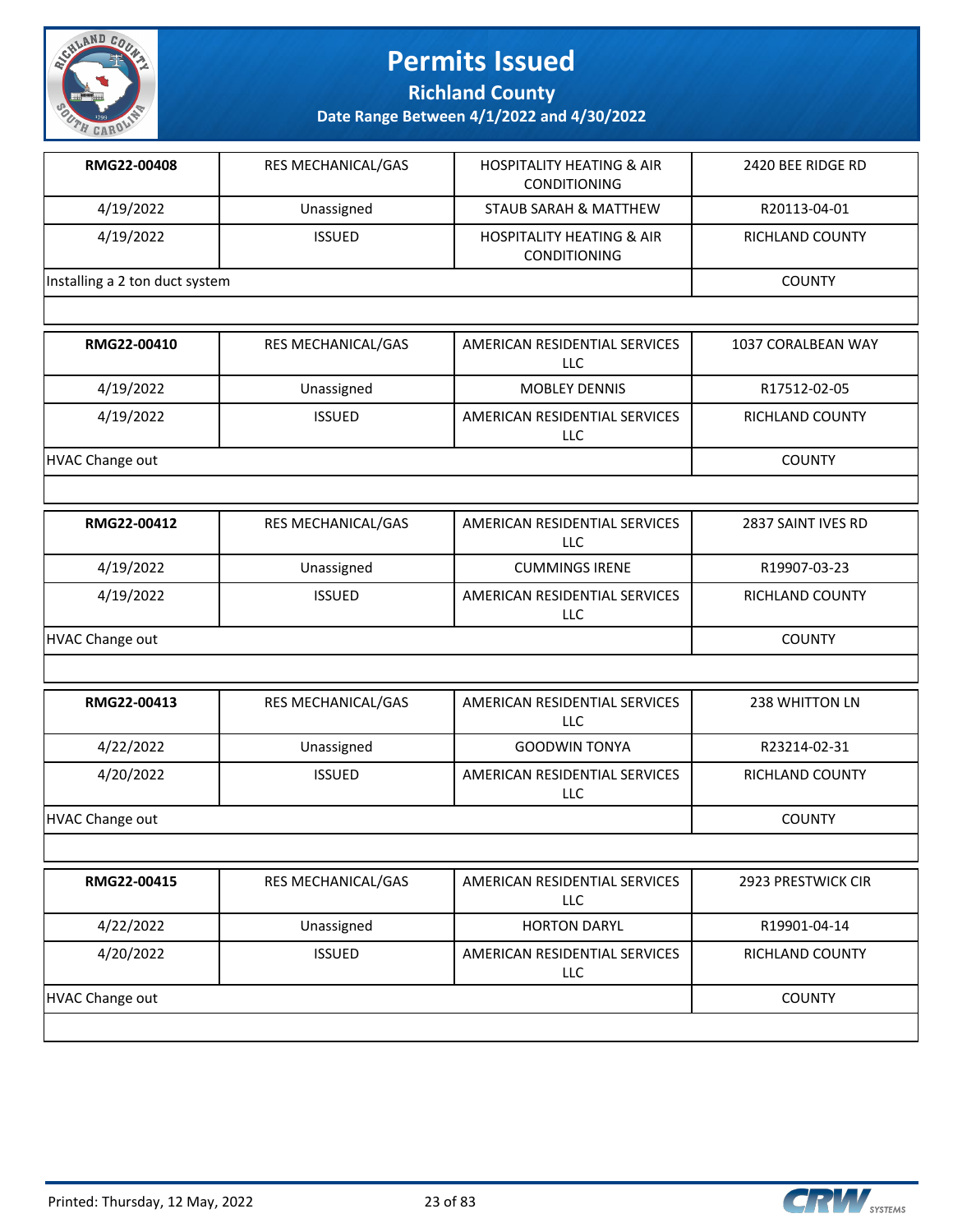

**Richland County**

**Date Range Between 4/1/2022 and 4/30/2022**

| RMG22-00416     | <b>RES MECHANICAL/GAS</b> | AMERICAN RESIDENTIAL SERVICES<br>LLC | <b>301 STALLION DR</b> |
|-----------------|---------------------------|--------------------------------------|------------------------|
| 4/22/2022       | Unassigned                | SIMPSON RAMOS J &                    | R26102-01-19           |
| 4/20/2022       | <b>ISSUED</b>             | AMERICAN RESIDENTIAL SERVICES<br>LLC | <b>RICHLAND COUNTY</b> |
| HVAC Change out |                           |                                      | <b>COUNTY</b>          |
|                 |                           |                                      |                        |

| RMG22-00417                                | <b>RES MECHANICAL/GAS</b> | <b>CASSELL BROTHERS HEATING &amp;</b><br>COOLING LLC        | 125 PINNACLE DR |
|--------------------------------------------|---------------------------|-------------------------------------------------------------|-----------------|
| 4/22/2022                                  | Unassigned                | ROGERS GENEVA L                                             | R05110-01-36    |
| 4/20/2022                                  | <b>ISSUED</b>             | <b>CASSELL BROTHERS HEATING &amp;</b><br><b>COOLING LLC</b> | RICHLAND COUNTY |
| INSTALL 3 TON AC CONDENSER, COIL & FURNACE |                           |                                                             | <b>COUNTY</b>   |

125 PINNACLE DR

| RMG22-00418             | <b>RES MECHANICAL/GAS</b> | CASSELL BROTHERS HEATING &<br>COOLING LLC | 2034 WOODSTOCK DR |
|-------------------------|---------------------------|-------------------------------------------|-------------------|
| 4/22/2022               | Unassigned                | <b>GARVIN HERBERT L &amp; PATRICIA A</b>  | R19708-04-05      |
| 4/20/2022               | <b>ISSUED</b>             | CASSELL BROTHERS HEATING &<br>COOLING LLC | RICHLAND COUNTY   |
| IINSTALL 3 TON GAS PACK | <b>COUNTY</b>             |                                           |                   |

2034 WOODSTOCK DR

| RMG22-00419                           | <b>RES MECHANICAL/GAS</b> | CASSELL BROTHERS HEATING &<br>COOLING LLC            | 202 GLEN ROSE CIR |
|---------------------------------------|---------------------------|------------------------------------------------------|-------------------|
| 4/22/2022                             | Unassigned                | DOYLE CHARLES F JR & ALICE C                         | R03407-06-08      |
| 4/20/2022                             | <b>ISSUED</b>             | <b>CASSELL BROTHERS HEATING &amp;</b><br>COOLING LLC | RICHLAND COUNTY   |
| <b>IINSTALL 3 TON SPLIT HEAT PUMP</b> |                           |                                                      | <b>COUNTY</b>     |

202 GLEN ROSE CIRCLE

| RMG22-00421     | <b>RES MECHANICAL/GAS</b> | AMERICAN RESIDENTIAL SERVICES<br>LLC | 304 BLACKLOON DR |
|-----------------|---------------------------|--------------------------------------|------------------|
| 4/27/2022       | Unassigned                | SINGLETON VALARIE E & STACEE L       | R23114-02-38     |
| 4/21/2022       | <b>ISSUED</b>             | AMERICAN RESIDENTIAL SERVICES<br>LLC | RICHLAND COUNTY  |
| HVAC Change out | <b>COUNTY</b>             |                                      |                  |
|                 |                           |                                      |                  |

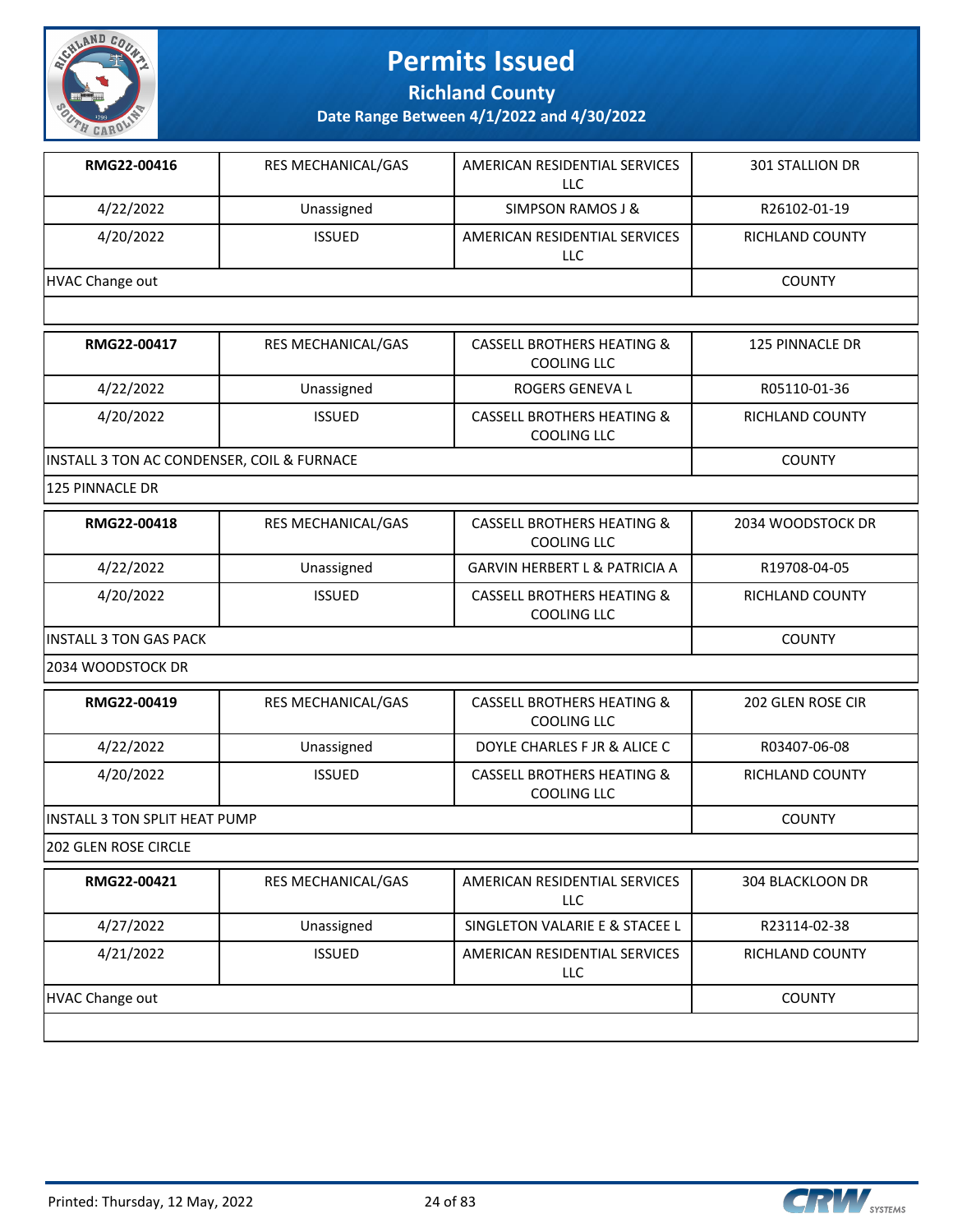

**Richland County**

| RMG22-00422                                 | <b>RES MECHANICAL/GAS</b> | PALMETTO PROFOAM & ROOFING<br>SYSTEMS INC(MC) | 3830 GIBSON ST         |
|---------------------------------------------|---------------------------|-----------------------------------------------|------------------------|
| 4/22/2022                                   | Unassigned                | <b>SFR3-030 LLC</b>                           | R09104-11-15           |
| 4/21/2022                                   | <b>ISSUED</b>             | PALMETTO PROFOAM & ROOFING<br>SYSTEMS INC(MC) | <b>RICHLAND COUNTY</b> |
| A/C System New- 2Ton- Duct work - Air vents |                           |                                               | <b>COUNTY</b>          |

| RMG22-00423            | RES MECHANICAL/GAS | JOE BURNS HEATING AND AIR LLC | 337 AFTON LN    |
|------------------------|--------------------|-------------------------------|-----------------|
| 4/22/2022              | Unassigned         | <b>VETRANO PHILLIP &amp;</b>  | R23309-01-39    |
| 4/21/2022              | FINAL FD           | JOE BURNS HEATING AND AIR LLC | RICHLAND COUNTY |
| Replace AC and furnace |                    |                               | <b>COUNTY</b>   |

| RMG22-00424     | <b>RES MECHANICAL/GAS</b> | AMERICAN RESIDENTIAL SERVICES<br>LLC | 6 IVY GATE CT          |
|-----------------|---------------------------|--------------------------------------|------------------------|
| 4/27/2022       | Unassigned                | SMITH JUDY A                         | R04103-03-10           |
| 4/22/2022       | <b>ISSUED</b>             | AMERICAN RESIDENTIAL SERVICES<br>LLC | <b>RICHLAND COUNTY</b> |
| HVAC Change out |                           |                                      | <b>COUNTY</b>          |

| RMG22-00425                                       | <b>RES MECHANICAL/GAS</b>                  | CASSELL BROTHERS HEATING &<br>COOLING LLC                   | 7312 MOUNTAINBROOK DR  |  |
|---------------------------------------------------|--------------------------------------------|-------------------------------------------------------------|------------------------|--|
| 4/26/2022                                         | Unassigned                                 | <b>CLARK JASON B &amp;</b>                                  | R19215-02-12           |  |
| 4/22/2022                                         | <b>ISSUED</b>                              | CASSELL BROTHERS HEATING &<br>COOLING LLC                   | <b>RICHLAND COUNTY</b> |  |
|                                                   | INSTALL 3 TON AC CONDENSER, COIL & FURNACE |                                                             |                        |  |
| 7312 MOUNTAINBROOK DR                             |                                            |                                                             |                        |  |
| RMG22-00427                                       | <b>RES MECHANICAL/GAS</b>                  | <b>HOSPITALITY HEATING &amp; AIR</b><br><b>CONDITIONING</b> | <b>5 TATTLERS CT</b>   |  |
| 4/22/2022                                         | Unassigned                                 | JORDAN JANET P & STEPHEN E                                  | R02314-01-21           |  |
| 4/22/2022                                         | <b>ISSUED</b>                              | <b>HOSPITALITY HEATING &amp; AIR</b><br><b>CONDITIONING</b> | <b>RICHLAND COUNTY</b> |  |
| Installing 16 seer 3 ton split heat pump in attic | <b>COUNTY</b>                              |                                                             |                        |  |

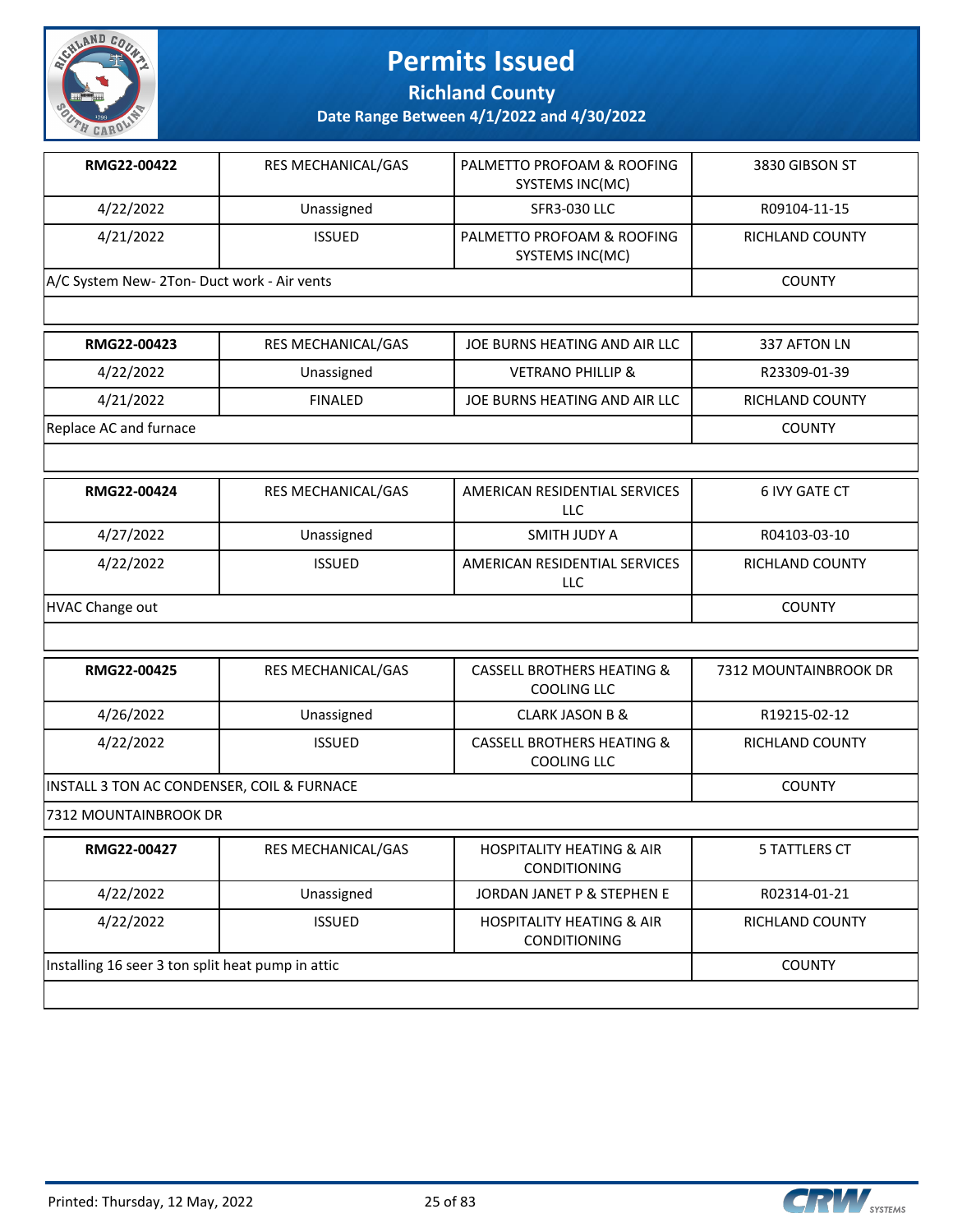

**Richland County**

| RMG22-00429                                  | <b>RES MECHANICAL/GAS</b> | <b>HOSPITALITY HEATING &amp; AIR</b><br><b>CONDITIONING</b> | 129 STONEYBRIDGE RD |
|----------------------------------------------|---------------------------|-------------------------------------------------------------|---------------------|
| 4/26/2022                                    | Unassigned                | REAL ESTATE VENTURE ALPHA LLC                               | R17209-03-02        |
| 4/25/2022                                    | <b>ISSUED</b>             | <b>HOSPITALITY HEATING &amp; AIR</b><br><b>CONDITIONING</b> | RICHLAND COUNTY     |
| Installing 14 seer 2.5 ton package heat pump |                           |                                                             | <b>COUNTY</b>       |
|                                              |                           |                                                             |                     |

| RMG22-00430     | <b>RES MECHANICAL/GAS</b> | AMERICAN RESIDENTIAL SERVICES<br>LLC | 396 DENMAN LOOP        |
|-----------------|---------------------------|--------------------------------------|------------------------|
| 4/27/2022       | Unassigned                | ESCHENFELDER MIRIAM V &              | R23215-02-07           |
| 4/25/2022       | <b>ISSUED</b>             | AMERICAN RESIDENTIAL SERVICES<br>LLC | <b>RICHLAND COUNTY</b> |
| HVAC Change out |                           |                                      | <b>COUNTY</b>          |

| RMG22-00431     | <b>RES MECHANICAL/GAS</b> | AMERICAN RESIDENTIAL SERVICES<br>LLC. | 425 DENMAN LOOP        |
|-----------------|---------------------------|---------------------------------------|------------------------|
| 4/27/2022       | Unassigned                | SNELL ISRAEL C & TANJA H              | R23215-01-14           |
| 4/25/2022       | <b>ISSUED</b>             | AMERICAN RESIDENTIAL SERVICES<br>LLC  | <b>RICHLAND COUNTY</b> |
| HVAC Change out |                           |                                       | <b>COUNTY</b>          |

| RMG22-00432     | RES MECHANICAL/GAS | AMERICAN RESIDENTIAL SERVICES<br>LLC | 6 MAPLE TREE CT |
|-----------------|--------------------|--------------------------------------|-----------------|
| 4/27/2022       | Unassigned         | <b>CENTEIO JOHN S JR</b>             | R04007-04-02    |
| 4/25/2022       | <b>ISSUED</b>      | AMERICAN RESIDENTIAL SERVICES<br>LLC | RICHLAND COUNTY |
| HVAC Change out |                    |                                      | <b>COUNTY</b>   |

| RMG22-00433                    | <b>RES MECHANICAL/GAS</b> | <b>CASSELL BROTHERS HEATING &amp;</b><br>COOLING LLC | 261 DERRICK DR         |
|--------------------------------|---------------------------|------------------------------------------------------|------------------------|
| 4/26/2022                      | Unassigned                | <b>LOPRESTI TANCRED &amp; THERESA A</b>              | R02406-02-21           |
| 4/25/2022                      | <b>ISSUED</b>             | <b>CASSELL BROTHERS HEATING &amp;</b><br>COOLING LLC | <b>RICHLAND COUNTY</b> |
| IINSTALL 2 TON SPLIT HEAT PUMP |                           |                                                      | <b>COUNTY</b>          |
| 1261 DERRICK DR                |                           |                                                      |                        |

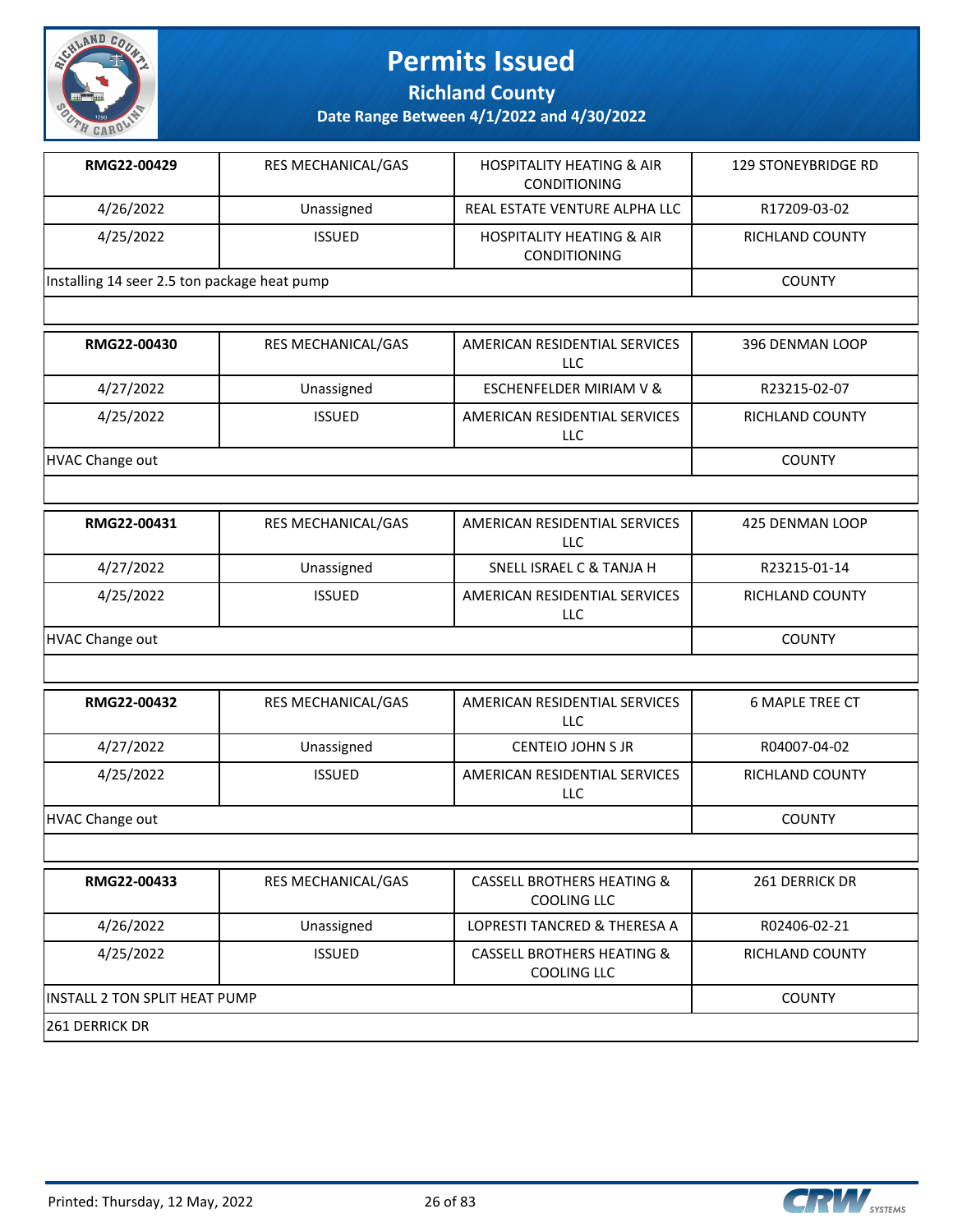

**Richland County**

**Date Range Between 4/1/2022 and 4/30/2022**

| RMG22-00434                   | <b>RES MECHANICAL/GAS</b> | CASSELL BROTHERS HEATING &<br><b>COOLING LLC</b> | 1279 MUDDY FORD RD |
|-------------------------------|---------------------------|--------------------------------------------------|--------------------|
| 4/26/2022                     | Unassigned                | MCHENRY JOHN F & AMY E                           | R01815-01-04       |
| 4/25/2022                     | <b>ISSUED</b>             | CASSELL BROTHERS HEATING &<br><b>COOLING LLC</b> | RICHLAND COUNTY    |
| INSTALL 3 TON SPLIT HEAT PUMP |                           |                                                  | <b>COUNTY</b>      |

#### 1279 MUDDY FORD RD

| RMG22-00435                                | <b>RES MECHANICAL/GAS</b> | <b>CASSELL BROTHERS HEATING &amp;</b><br>COOLING LLC | <b>20 SCOTTS BRANCH RD</b> |
|--------------------------------------------|---------------------------|------------------------------------------------------|----------------------------|
| 4/26/2022                                  | Unassigned                | BONAVILLA JOSEPH D & KRISTEN G                       | R01403-02-30               |
| 4/25/2022                                  | <b>ISSUED</b>             | <b>CASSELL BROTHERS HEATING &amp;</b><br>COOLING LLC | RICHLAND COUNTY            |
| INSTALL 2 TON AC CONDENSER, COIL & FURNACE |                           |                                                      | <b>COUNTY</b>              |

20 SCOTTS BRANCH RD

| RMG22-00437     | <b>RES MECHANICAL/GAS</b> | AMERICAN RESIDENTIAL SERVICES<br>LLC | 110 CASTLE RIDGE DR    |
|-----------------|---------------------------|--------------------------------------|------------------------|
| 4/27/2022       | Unassigned                | MCCULLOUGH KAREN                     | R23008-03-55           |
| 4/26/2022       | <b>ISSUED</b>             | AMERICAN RESIDENTIAL SERVICES<br>LLC | <b>RICHLAND COUNTY</b> |
| HVAC Change out |                           |                                      | <b>COUNTY</b>          |

| RMG22-00438     | <b>RES MECHANICAL/GAS</b> | AMERICAN RESIDENTIAL SERVICES<br>LLC | 413 QUAIL HILLS DR |
|-----------------|---------------------------|--------------------------------------|--------------------|
| 4/27/2022       | Unassigned                | ROBERTS ALEXANDRIA R                 | R22014-05-18       |
| 4/26/2022       | <b>ISSUED</b>             | AMERICAN RESIDENTIAL SERVICES<br>LLC | RICHLAND COUNTY    |
| HVAC Change out |                           |                                      | <b>COUNTY</b>      |

| RMG22-00439 | <b>RES MECHANICAL/GAS</b> | PALMETTO PROFOAM & ROOFING<br>SYSTEMS INC(MC) | 2513 EXTON SHORE DR    |
|-------------|---------------------------|-----------------------------------------------|------------------------|
| 4/28/2022   | Unassigned                | SFR3-000 LLC                                  | R19215-06-12           |
| 4/26/2022   | <b>ISSUED</b>             | PALMETTO PROFOAM & ROOFING<br>SYSTEMS INC(MC) | <b>RICHLAND COUNTY</b> |
|             |                           |                                               | <b>COUNTY</b>          |
|             |                           |                                               |                        |



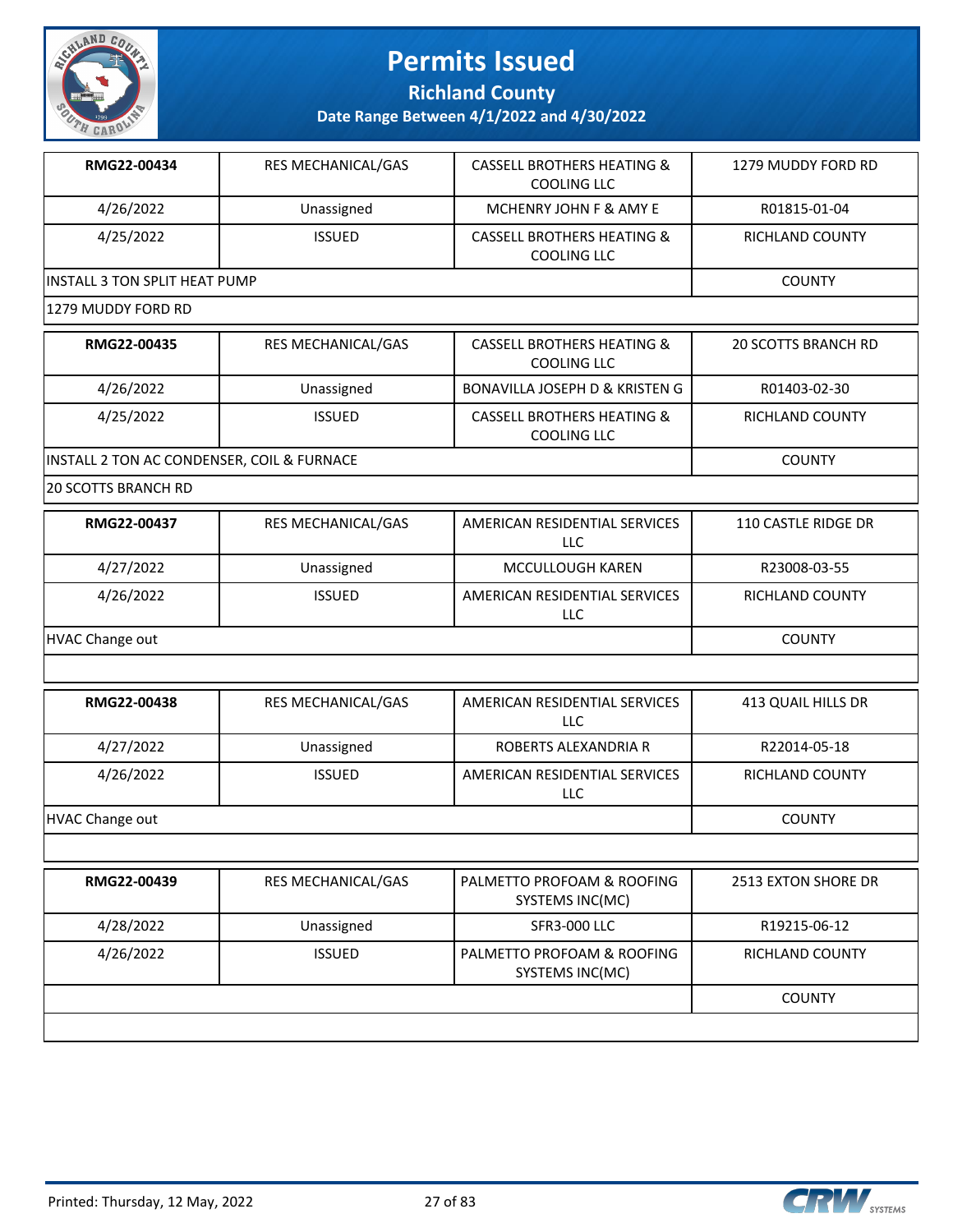

**Richland County**

**Date Range Between 4/1/2022 and 4/30/2022**

| RMG22-00440                         | <b>RES MECHANICAL/GAS</b> | <b>CASSELL BROTHERS HEATING &amp;</b><br>COOLING LLC | 152 FOX RUN DR  |
|-------------------------------------|---------------------------|------------------------------------------------------|-----------------|
| 4/27/2022                           | Unassigned                | <b>MARTIN GEORGE &amp; DEBORAH A</b>                 | R27982-01-21    |
| 4/26/2022                           | <b>ISSUED</b>             | <b>CASSELL BROTHERS HEATING &amp;</b><br>COOLING LLC | RICHLAND COUNTY |
| <b>IINSTALL 3.5 TON DUCT SYSTEM</b> | <b>COUNTY</b>             |                                                      |                 |
| 152 FOX RUN DR                      |                           |                                                      |                 |

| RMG22-00442                   | <b>RES MECHANICAL/GAS</b> | <b>CASSELL BROTHERS HEATING &amp;</b><br>COOLING LLC | 1 IVY GATE CT   |
|-------------------------------|---------------------------|------------------------------------------------------|-----------------|
| 4/27/2022                     | Unassigned                | MINASIAN STEVEN K & DIANNE S                         | R04103-03-02    |
| 4/26/2022                     | <b>ISSUED</b>             | <b>CASSELL BROTHERS HEATING &amp;</b><br>COOLING LLC | RICHLAND COUNTY |
| INSTALL 9,,000 BTU MINI SPLIT |                           |                                                      | <b>COUNTY</b>   |

 $|1$  IVY GATE CT

| RMG22-00443                                  | <b>RES MECHANICAL/GAS</b> | PALMETTO PROFOAM & ROOFING<br>SYSTEMS INC(MC) | 109 FIELD PINE AVE     |
|----------------------------------------------|---------------------------|-----------------------------------------------|------------------------|
| 4/27/2022                                    | Unassigned                | SFR3-040 LLC                                  | R22013-03-02           |
| 4/26/2022                                    | <b>ISSUED</b>             | PALMETTO PROFOAM & ROOFING<br>SYSTEMS INC(MC) | <b>RICHLAND COUNTY</b> |
| A/C System Change Out- 2Ton- Electric System |                           |                                               | COUNTY                 |

| RMG22-00444     | <b>RES MECHANICAL/GAS</b> | AMERICAN RESIDENTIAL SERVICES<br>LLC | 7232 PINEDALE DR       |
|-----------------|---------------------------|--------------------------------------|------------------------|
| 4/29/2022       | Unassigned                | <b>BENSON JAMES E &amp; JUANITA</b>  | R14313-05-02           |
| 4/26/2022       | <b>ISSUED</b>             | AMERICAN RESIDENTIAL SERVICES<br>LLC | <b>RICHLAND COUNTY</b> |
| HVAC Change out |                           |                                      | <b>COUNTY</b>          |

| RMG22-00445                    | <b>RES MECHANICAL/GAS</b> | <b>PRMS LLC</b>               | 4601 SANDY RIDGE RD |
|--------------------------------|---------------------------|-------------------------------|---------------------|
| 4/27/2022                      | Unassigned                | <b>FARRINGTON JOYCE DIANN</b> | R14115-03-09        |
| 4/26/2022                      | <b>FINALED</b>            | <b>PRMS LLC</b>               | RICHLAND COUNTY     |
| Install Armstrong 3.5T, 14S GP | <b>COUNTY</b>             |                               |                     |
|                                |                           |                               |                     |

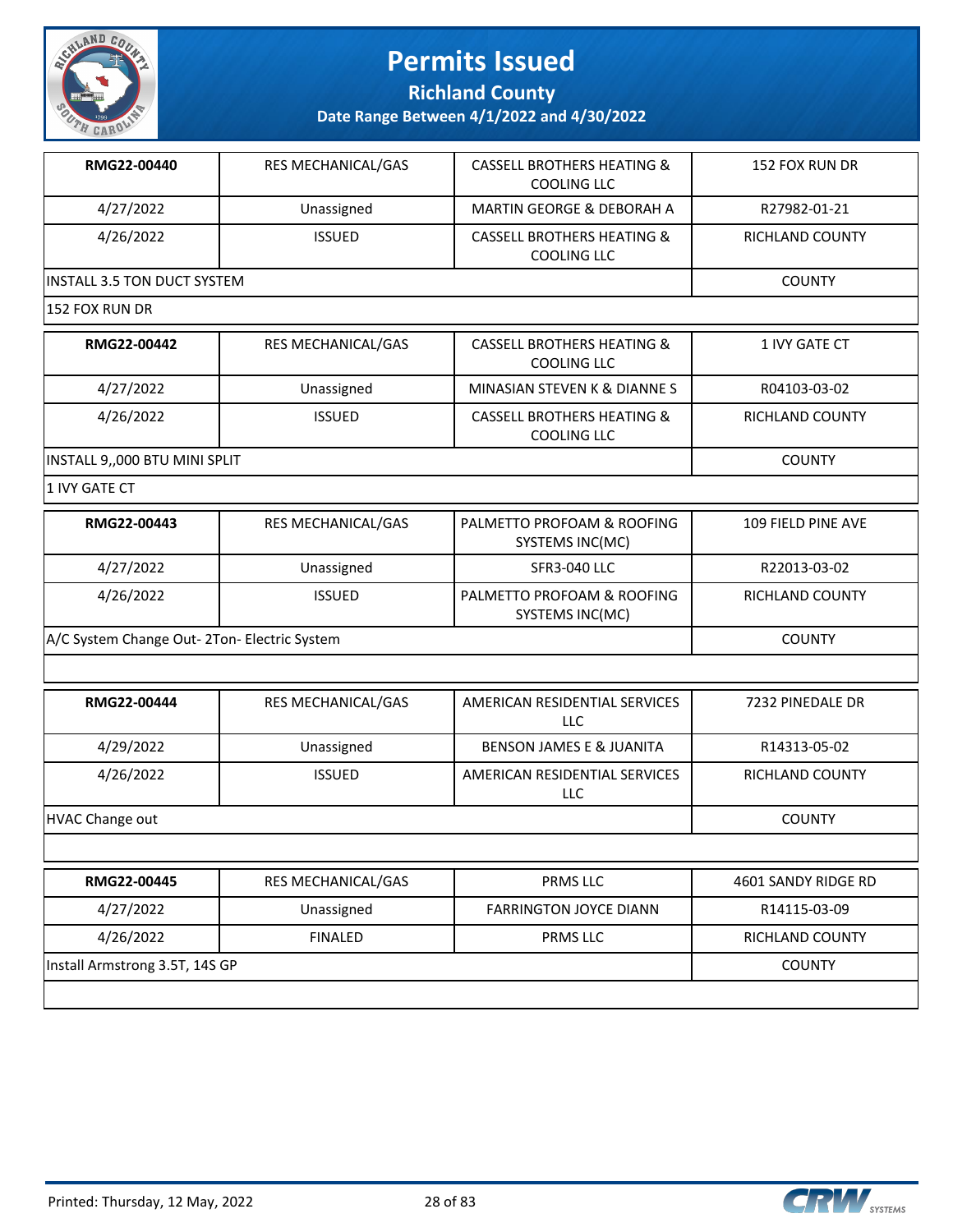

**Richland County**

| RMG22-00446                                  | <b>RES MECHANICAL/GAS</b> | <b>HOSPITALITY HEATING &amp; AIR</b><br><b>CONDITIONING</b> | 120 CHIMNEY HILL RD    |
|----------------------------------------------|---------------------------|-------------------------------------------------------------|------------------------|
| 4/27/2022                                    | Unassigned                | PERROW JAMES S &                                            | R13616-04-36           |
| 4/27/2022                                    | <b>ISSUED</b>             | <b>HOSPITALITY HEATING &amp; AIR</b><br><b>CONDITIONING</b> | <b>RICHLAND COUNTY</b> |
| Installing 14 seer 3.5 ton package heat pump |                           |                                                             | <b>COUNTY</b>          |
|                                              |                           |                                                             |                        |
| RMG22-00447                                  | <b>RES MECHANICAL/GAS</b> | AMERICAN RESIDENTIAL SERVICES<br>LLC                        | 7 MAY OAK CT           |
| 4/29/2022                                    | Unassigned                | <b>WHITE ANTHONY SR</b>                                     | R23102-07-41           |
| 4/27/2022                                    | <b>ISSUED</b>             | AMERICAN RESIDENTIAL SERVICES<br>LLC                        | <b>RICHLAND COUNTY</b> |
| HVAC Change out                              | <b>COUNTY</b>             |                                                             |                        |
|                                              |                           |                                                             |                        |

| RMG22-00449     | <b>RES MECHANICAL/GAS</b> | AMERICAN RESIDENTIAL SERVICES<br>LLC | 1013 PARLIAMENT LAKE DR |
|-----------------|---------------------------|--------------------------------------|-------------------------|
| 4/29/2022       | Unassigned                | ALFORD RUTH H & JACK JR              | R19808-06-05            |
| 4/27/2022       | <b>ISSUED</b>             | AMERICAN RESIDENTIAL SERVICES<br>LLC | RICHLAND COUNTY         |
| HVAC Change out | <b>COUNTY</b>             |                                      |                         |

| RMG22-00451  | <b>RES MECHANICAL/GAS</b> | RITE TEMP LLC          | 703 PINEY GROVE RD     |
|--------------|---------------------------|------------------------|------------------------|
| 4/27/2022    | Unassigned                | CARY W MCDANIEL /TRUST | R04914-02-31           |
| 4/27/2022    | <b>FINALED</b>            | RITE TEMP LLC          | <b>RICHLAND COUNTY</b> |
| Install HVAC |                           |                        | <b>COUNTY</b>          |
|              |                           |                        |                        |

| RMG22-00452                    | <b>RES MECHANICAL/GAS</b> | <b>CASSELL BROTHERS HEATING &amp;</b><br>COOLING LLC | 133 HAWKS RIDGE LN     |
|--------------------------------|---------------------------|------------------------------------------------------|------------------------|
| 4/28/2022                      | Unassigned                | <b>BAKER ROSE SENN &amp;</b>                         | R01513-04-30           |
| 4/27/2022                      | <b>ISSUED</b>             | <b>CASSELL BROTHERS HEATING &amp;</b><br>COOLING LLC | <b>RICHLAND COUNTY</b> |
| <b>IINSTALL 4 TON GAS PACK</b> |                           |                                                      | <b>COUNTY</b>          |
| 133 HAWKS RIDGE LANE           |                           |                                                      |                        |

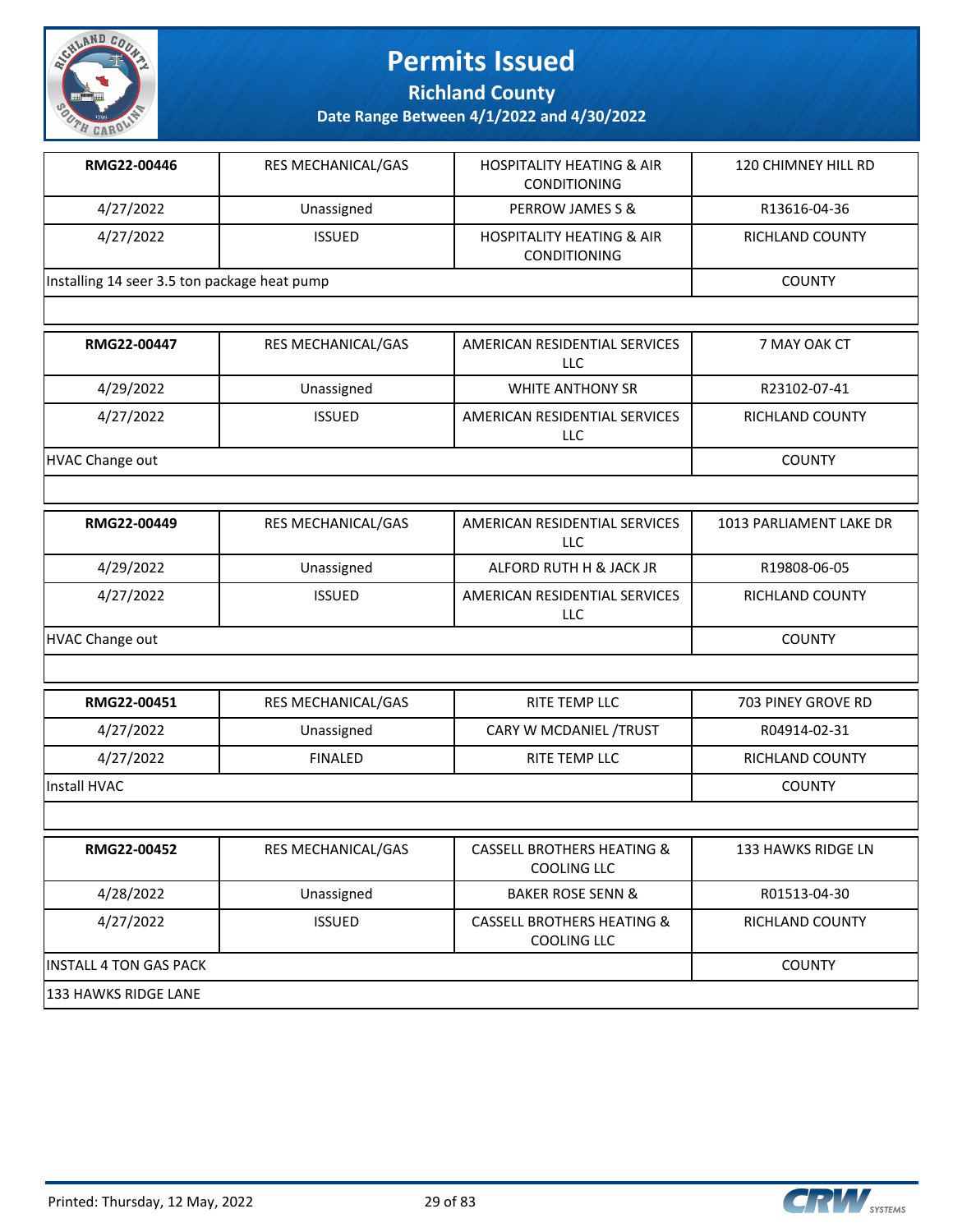

**Richland County**

| RMG22-00454                                | RES MECHANICAL/GAS                                        | <b>CASSELL BROTHERS HEATING &amp;</b><br><b>COOLING LLC</b> | 512 VILLAGE CHURCH DR |
|--------------------------------------------|-----------------------------------------------------------|-------------------------------------------------------------|-----------------------|
| 4/28/2022                                  | Unassigned                                                | <b>PLAYER AMBER</b>                                         | R00513-01-44          |
| 4/28/2022                                  | <b>ISSUED</b>                                             | <b>CASSELL BROTHERS HEATING &amp;</b><br><b>COOLING LLC</b> | RICHLAND COUNTY       |
|                                            | INSTALL 2.5TON SPLITHEATPUMP(UP)3 TON SPLITHEATPUMP(DOWN) |                                                             | <b>COUNTY</b>         |
| <b>512 VILLAGE CHURCH DR</b>               |                                                           |                                                             |                       |
| RMG22-00456                                | RES MECHANICAL/GAS                                        | AMERICAN RESIDENTIAL SERVICES<br>LLC                        | 2042 TWIN LAKES RD    |
| 4/29/2022                                  | Unassigned                                                | <b>KNIGHT EDWIN</b>                                         | R19208-01-22          |
| 4/28/2022                                  | <b>ISSUED</b>                                             | AMERICAN RESIDENTIAL SERVICES<br>LLC                        | RICHLAND COUNTY       |
| <b>HVAC Change out</b>                     |                                                           |                                                             | <b>COUNTY</b>         |
|                                            |                                                           |                                                             |                       |
| RMG22-00457                                | RES MECHANICAL/GAS                                        | AMERICAN RESIDENTIAL SERVICES<br>LLC                        | 200 LOGGERHEAD DR     |
| 4/29/2022                                  | Unassigned                                                | <b>ASHE SANDRA S &amp;</b>                                  | R25904-05-20          |
| 4/28/2022                                  | <b>ISSUED</b>                                             | AMERICAN RESIDENTIAL SERVICES<br>LLC                        | RICHLAND COUNTY       |
| <b>HVAC Change out</b>                     | <b>COUNTY</b>                                             |                                                             |                       |
|                                            |                                                           |                                                             |                       |
| RMG22-00458                                | RES MECHANICAL/GAS                                        | <b>HOSPITALITY HEATING &amp; AIR</b><br>CONDITIONING        | 130 SEA HAWK LN       |
| 4/29/2022                                  | Unassigned                                                | CALDWELL KENNETH W                                          | R14515-01-60          |
| 4/28/2022                                  | <b>ISSUED</b>                                             | <b>HOSPITALITY HEATING &amp; AIR</b><br>CONDITIONING        | RICHLAND COUNTY       |
| Installing 16 seer 2 ton split heat pump   |                                                           |                                                             | <b>COUNTY</b>         |
|                                            |                                                           |                                                             |                       |
| RMG22-00459                                | RES MECHANICAL/GAS                                        | <b>HOSPITALITY HEATING &amp; AIR</b><br>CONDITIONING        | 221 SUMMIT SPRINGS DR |
| 4/29/2022                                  | Unassigned                                                | <b>SMALLS CHRISTOPHER E &amp;</b>                           | R20314-05-36          |
| 4/28/2022                                  | <b>ISSUED</b>                                             | <b>HOSPITALITY HEATING &amp; AIR</b><br>CONDITIONING        | RICHLAND COUNTY       |
| Installing a 14 seer 3 ton split heat pump |                                                           |                                                             | <b>COUNTY</b>         |
|                                            |                                                           |                                                             |                       |

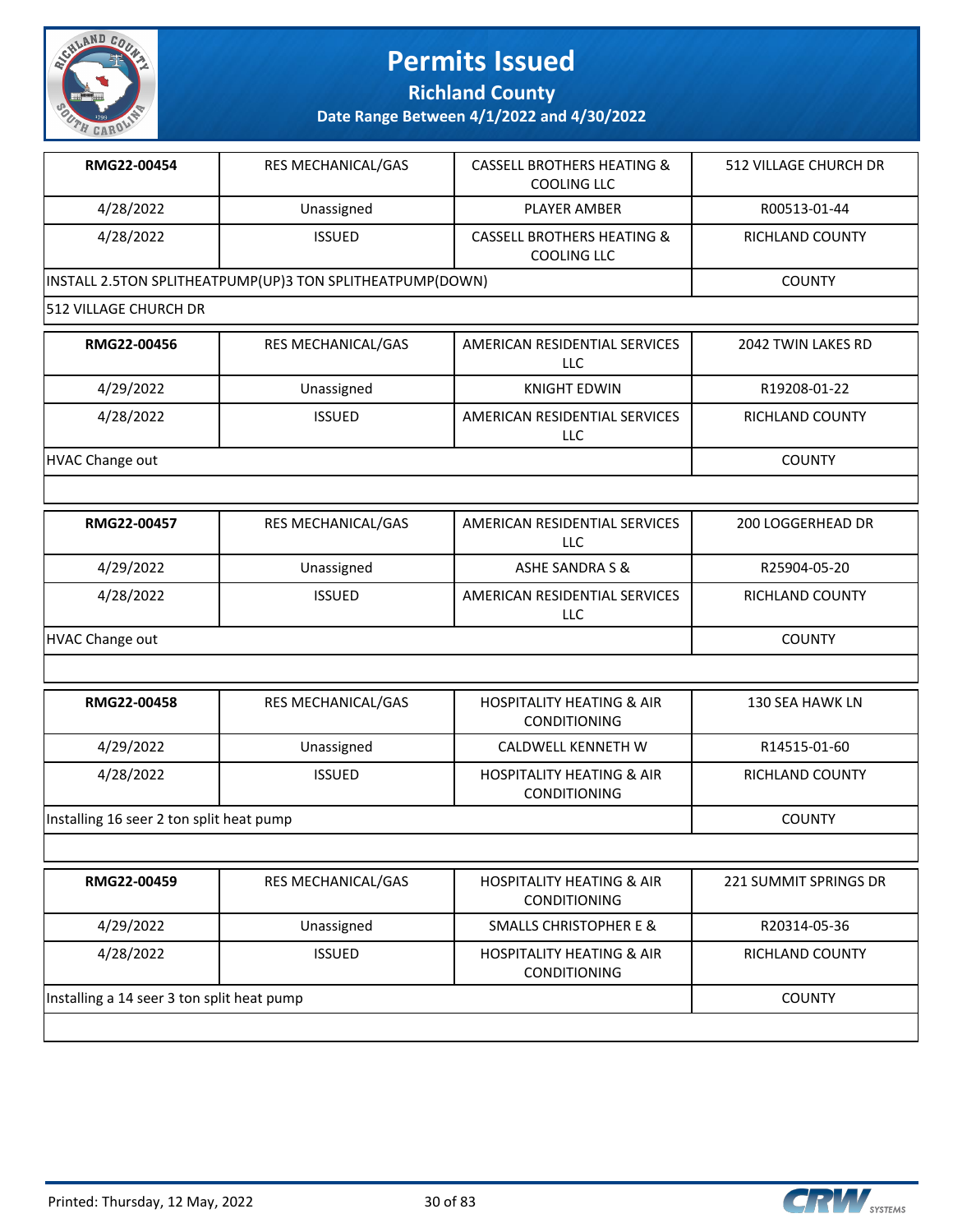

**Richland County**

| RMG22-00460                                | RES MECHANICAL/GAS | <b>SCHAEFFER BRUCE ERIC</b>                                 | <b>12 BURBERRY LN</b>  |
|--------------------------------------------|--------------------|-------------------------------------------------------------|------------------------|
| 4/28/2022                                  | Unassigned         | <b>SCHAEFFER BRUCE ERIC</b>                                 | R20409-01-32           |
| 4/28/2022                                  | <b>ISSUED</b>      |                                                             | RICHLAND COUNTY        |
| <b>GAS LINE FOR FIREPLACE VENTLESS</b>     |                    |                                                             | <b>COUNTY</b>          |
|                                            |                    |                                                             |                        |
| RMG22-00461                                | RES MECHANICAL/GAS | <b>CASSELL BROTHERS HEATING &amp;</b><br><b>COOLING LLC</b> | 1320 SILVER POINT RD   |
| 4/29/2022                                  | Unassigned         | <b>BIERNASKI EUGENE E &amp; MARILYN C</b>                   | R01414-04-03           |
| 4/28/2022                                  | <b>ISSUED</b>      | <b>CASSELL BROTHERS HEATING &amp;</b><br><b>COOLING LLC</b> | RICHLAND COUNTY        |
| <b>INSTALL 3 TON SPLIT HEAT PUMP</b>       |                    |                                                             | <b>COUNTY</b>          |
| 1320 SILVER POINT RD                       |                    |                                                             |                        |
| RMG22-00462                                | RES MECHANICAL/GAS | <b>CASSELL BROTHERS HEATING &amp;</b><br><b>COOLING LLC</b> | 30 MANUS RD            |
| 4/29/2022                                  | Unassigned         | <b>SAVAGE PHILLIPS &amp;</b>                                | R02308-02-23           |
| 4/28/2022                                  | <b>ISSUED</b>      | <b>CASSELL BROTHERS HEATING &amp;</b><br><b>COOLING LLC</b> | <b>RICHLAND COUNTY</b> |
| <b>INSTALL 3 TON SPLIT HEAT PUMP</b>       | <b>COUNTY</b>      |                                                             |                        |
| <b>30 MANUS RD</b>                         |                    |                                                             |                        |
| RMG22-00463                                | RES MECHANICAL/GAS | <b>CASSELL BROTHERS HEATING &amp;</b><br><b>COOLING LLC</b> | 7 DUTCHFORK BRANCH CT  |
| 4/28/2022                                  | Unassigned         | JONES CURTIS L & DANA B                                     | R02611-04-32           |
| 4/28/2022                                  | <b>ISSUED</b>      | <b>CASSELL BROTHERS HEATING &amp;</b><br><b>COOLING LLC</b> | RICHLAND COUNTY        |
| INSTALL 3 TON AC CONDENSER, COIL & FURNACE |                    |                                                             | <b>COUNTY</b>          |
| 7 DUTCHFORK BRANCH CT                      |                    |                                                             |                        |
| RMG22-00465                                | RES MECHANICAL/GAS | AMERICAN RESIDENTIAL SERVICES<br>LLC                        | 633 GLADIOLUS DR       |
| 4/29/2022                                  | Unassigned         | NGUYEN VU THANH & QUYNH NHU                                 | R20316-01-29           |
| 4/28/2022                                  | <b>ISSUED</b>      | AMERICAN RESIDENTIAL SERVICES<br><b>LLC</b>                 | RICHLAND COUNTY        |
| <b>HVAC Change out</b>                     |                    |                                                             | <b>COUNTY</b>          |
|                                            |                    |                                                             |                        |

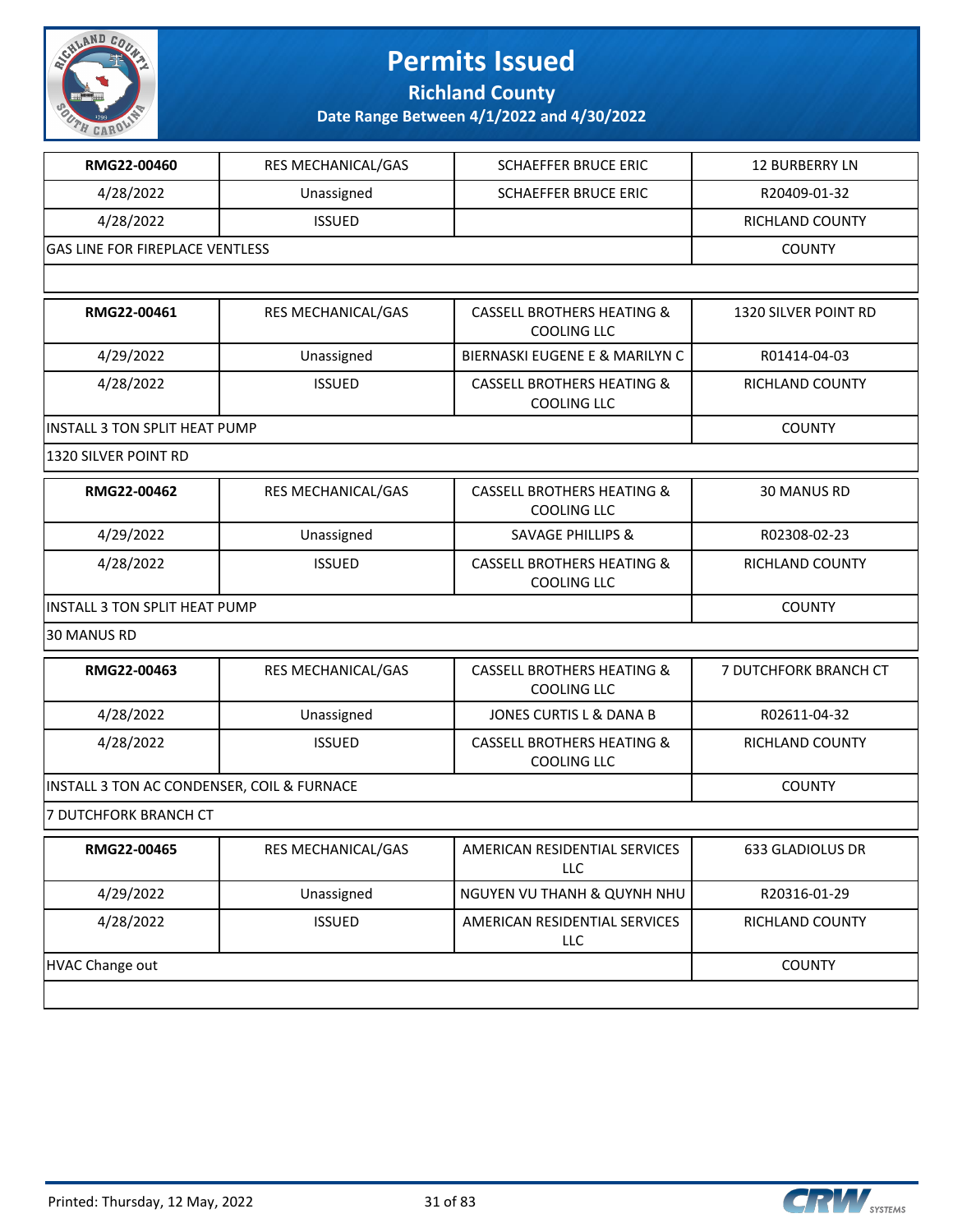

**Richland County**

**Date Range Between 4/1/2022 and 4/30/2022**

| RMG22-00467                     | <b>RES MECHANICAL/GAS</b> | PERRYS REFRIGERATION SERVICE<br>LLC | 110 JOHN DERRICK RD    |
|---------------------------------|---------------------------|-------------------------------------|------------------------|
| 4/28/2022                       | Unassigned                |                                     | R02312-01-76           |
| 4/28/2022                       | <b>ISSUED</b>             |                                     | <b>RICHLAND COUNTY</b> |
| IDEMO AND INSTALL HVAC AND DUCT |                           |                                     | <b>COUNTY</b>          |
|                                 |                           |                                     |                        |

| RMG22-00470       | RES MECHANICAL/GAS | <b>SOUTHERN SOLUTIONS HEATING &amp;</b><br>AIR LLC | 321 LAKE CAROLINA BLVD |
|-------------------|--------------------|----------------------------------------------------|------------------------|
| 4/29/2022         | Unassigned         |                                                    | R23207-06-08           |
| 4/29/2022         | <b>ISSUED</b>      | SOUTHERN SOLUTIONS HEATING &<br>AIR LLC            | <b>RICHLAND COUNTY</b> |
| lINSTALL NEW UNIT |                    |                                                    | <b>COUNTY</b>          |
|                   |                    |                                                    |                        |

| RMG22-00472                           | <b>RES MECHANICAL/GAS</b> | <b>CASSELL BROTHERS HEATING &amp;</b><br>COOLING LLC | 209 CENTER CT          |  |
|---------------------------------------|---------------------------|------------------------------------------------------|------------------------|--|
| 4/29/2022                             | Unassigned                | <b>COLLINS MARCY A</b>                               | R04981-02-05           |  |
| 4/29/2022                             | <b>ISSUED</b>             | <b>CASSELL BROTHERS HEATING &amp;</b><br>COOLING LLC | <b>RICHLAND COUNTY</b> |  |
| <b>IINSTALL 2 TON SPLIT HEAT PUMP</b> | <b>COUNTY</b>             |                                                      |                        |  |
| 1209 CENTER CT                        |                           |                                                      |                        |  |

#### **Number of RES MECHANICAL/GAS/Unassigned Permits: 111**

| RPV22-00030                                             | RES PHOTOVOLTAIC SYSTEM | SUNPRO SOLAR (GC) | 1829 SAINT MATTHEW CHURCH<br>RD |
|---------------------------------------------------------|-------------------------|-------------------|---------------------------------|
| 4/6/2022                                                | <b>ROOFTOP</b>          | ATKINS LONNIE G   | R35000-01-02                    |
| 2/2/2022                                                | <b>FINALED</b>          | SUNPRO SOLAR (GC) | RICHLAND COUNTY                 |
| Installing 42 Solar Panels on existing residential roof |                         |                   | <b>COUNTY</b>                   |

| RPV22-00064                                      | <b>RES PHOTOVOLTAIC SYSTEM</b> | ATLANTIC KEY ENERGY LLC(GC)       | 56 CALIBOGUE CT |  |
|--------------------------------------------------|--------------------------------|-----------------------------------|-----------------|--|
| 4/13/2022                                        | <b>ROOFTOP</b>                 | <b>FOUNTAIN DUANE &amp; SHERI</b> | R01513-10-54    |  |
| 3/8/2022                                         | <b>FINALED</b>                 | ATLANTIC KEY ENERGY LLC(GC)       | RICHLAND COUNTY |  |
| Fountain Solar Project                           |                                |                                   | <b>COUNTY</b>   |  |
| DUPLICATED PERMIT WAIITNG ON HOME OWNER RESPONCE |                                |                                   |                 |  |

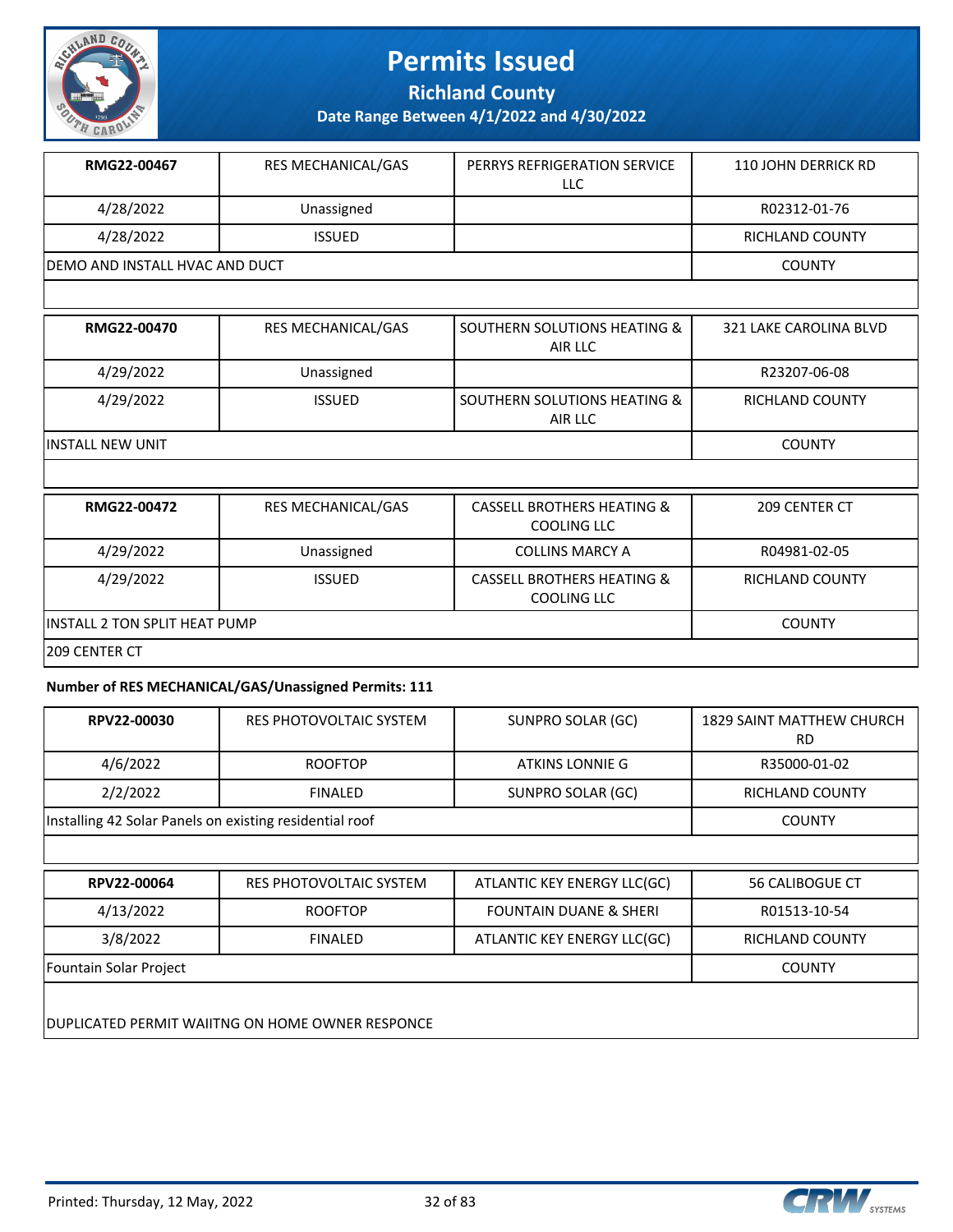

**Richland County**

| RPV22-00077                               | RES PHOTOVOLTAIC SYSTEM                                                   | AVOLTA POWER INC(COA)                         | 4 BELLWAY CT              |  |  |
|-------------------------------------------|---------------------------------------------------------------------------|-----------------------------------------------|---------------------------|--|--|
| 4/5/2022                                  | <b>ROOFTOP</b>                                                            | <b>SMITH BRIAN</b>                            | R20309-02-16              |  |  |
| 3/21/2022                                 | <b>ISSUED</b>                                                             | AVOLTA POWER INC(COA)                         | <b>RICHLAND COUNTY</b>    |  |  |
|                                           | Installation of roof mounted solar panels                                 |                                               |                           |  |  |
|                                           | Installation of roof mounted solar panels on existing single family home. |                                               |                           |  |  |
| RPV22-00078                               | RES PHOTOVOLTAIC SYSTEM                                                   | SOUTH CAROLINA RENEWABLE<br><b>ENERGY LLC</b> | 38 HUNTERS POND DR        |  |  |
| 4/7/2022                                  | <b>ROOFTOP</b>                                                            | LEWIS CRAIG W & CATHERINE B                   | R23109-01-08              |  |  |
| 3/23/2022                                 | <b>ISSUED</b>                                                             | SOUTH CAROLINA RENEWABLE<br><b>ENERGY LLC</b> | RICHLAND COUNTY           |  |  |
| Install Solar Panels on Lewis Residence   |                                                                           |                                               | <b>COUNTY</b>             |  |  |
|                                           |                                                                           |                                               |                           |  |  |
| RPV22-00080                               | <b>RES PHOTOVOLTAIC SYSTEM</b>                                            | ATLANTIC KEY ENERGY LLC(GC)                   | 82 DARIUS CT              |  |  |
| 4/6/2022                                  | <b>ROOFTOP</b>                                                            | <b>CRAWFORD SNECKA</b>                        | R21911-11-04              |  |  |
| 3/23/2022                                 | <b>FINALED</b>                                                            | ATLANTIC KEY ENERGY LLC(GC)                   | RICHLAND COUNTY           |  |  |
| <b>Crawford Solar Install</b>             |                                                                           |                                               |                           |  |  |
|                                           |                                                                           |                                               |                           |  |  |
| RPV22-00081                               | RES PHOTOVOLTAIC SYSTEM                                                   | AVOLTA POWER INC(COA)                         | <b>110 STEEPLECHASE S</b> |  |  |
| 4/5/2022                                  | <b>ROOFTOP</b>                                                            | <b>HALL DARREN M</b>                          | R21907-04-04              |  |  |
|                                           |                                                                           |                                               |                           |  |  |
| 3/23/2022                                 | <b>ISSUED</b>                                                             | AVOLTA POWER INC(COA)                         | RICHLAND COUNTY           |  |  |
| Installation of roof mounted solar panels |                                                                           |                                               | <b>COUNTY</b>             |  |  |
|                                           | Installation of roof mounted solar panels on existing single family home. |                                               |                           |  |  |
| RPV22-00082                               | RES PHOTOVOLTAIC SYSTEM                                                   | PALMETTO SOLAR LLC (GC)                       | 524 ATHENA DR             |  |  |
| 4/7/2022                                  | <b>ROOFTOP</b>                                                            | <b>BRATHWAITE RUDOLPH M &amp;</b>             | R22903-04-03              |  |  |
| 3/29/2022                                 | <b>ISSUED</b>                                                             | PALMETTO SOLAR LLC (GC)                       | RICHLAND COUNTY           |  |  |
|                                           | 33 roof mounted solar panels 13.2 kw 609.84 sq ft modules                 |                                               | <b>COUNTY</b>             |  |  |
|                                           |                                                                           |                                               |                           |  |  |
| RPV22-00083                               | <b>RES PHOTOVOLTAIC SYSTEM</b>                                            | SUNRUN INSTALLATION SERVICES<br>INC (COA)     | 112 BENTWOOD LN           |  |  |
| 4/13/2022                                 | <b>ROOFTOP</b>                                                            | <b>GEATHERS SONYA H</b>                       | R23115-02-07              |  |  |
| 3/30/2022                                 | <b>ISSUED</b>                                                             | SUNRUN INSTALLATION SERVICES<br>INC (COA)     | <b>RICHLAND COUNTY</b>    |  |  |
| <b>INSTALL SOLAR PANELS</b>               |                                                                           |                                               | <b>COUNTY</b>             |  |  |

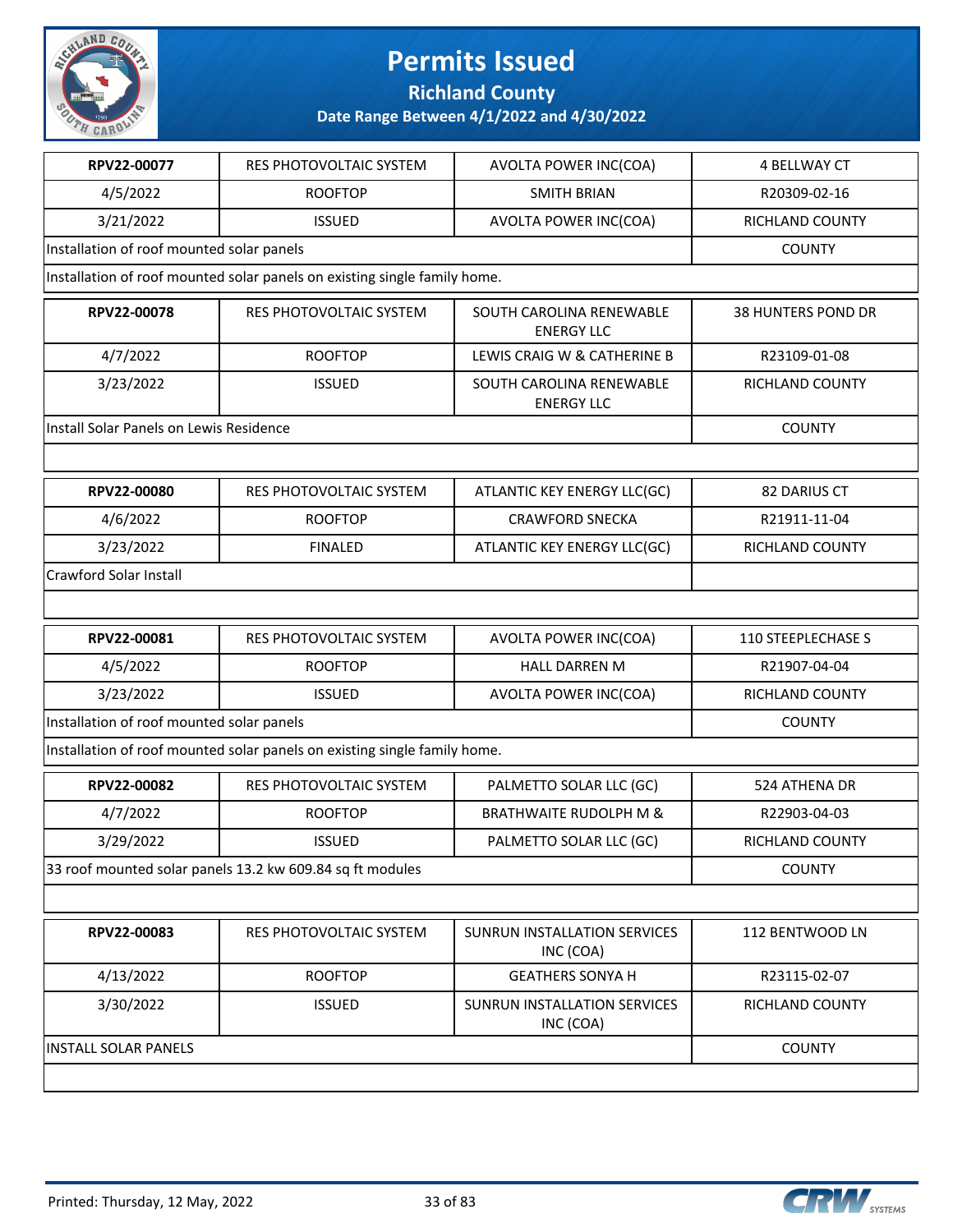

**Richland County**

**Date Range Between 4/1/2022 and 4/30/2022**

| RPV22-00084                  | RES PHOTOVOLTAIC SYSTEM | SUNRUN INSTALLATION SERVICES<br>INC (COA) | 122 ROYAL CREST DR |
|------------------------------|-------------------------|-------------------------------------------|--------------------|
| 4/14/2022                    | <b>ROOFTOP</b>          | LOBBAN LEEROY & FAY ANGELA                | R23107-01-16       |
| 4/4/2022                     | <b>APPROVED</b>         | SUNRUN INSTALLATION SERVICES<br>INC (COA) | RICHLAND COUNTY    |
| <b>IINSTALL SOLAR PANELS</b> |                         |                                           | <b>COUNTY</b>      |
|                              |                         |                                           |                    |
| RPV22-00085                  | RES PHOTOVOLTAIC SYSTEM | AVOLTA POWER INC(COA)                     | 589 ROSERIDGE DR   |

| <b>KPVZZ-UUU83</b>                                         | KES PHUTUVULI AIU SI STEIVI | AVULTA PUWER INCICUAL         | JOY KUSEKIDUE DK       |  |  |
|------------------------------------------------------------|-----------------------------|-------------------------------|------------------------|--|--|
| 4/13/2022                                                  | <b>ROOFTOP</b>              | <b>JOYE JAMAR ANTHONY</b>     | R14807-05-60           |  |  |
| 4/6/2022                                                   | <b>ISSUED</b>               | AVOLTA POWER INC(COA)         | <b>RICHLAND COUNTY</b> |  |  |
| Installation of roof mounted solar panels<br><b>COUNTY</b> |                             |                               |                        |  |  |
| Electrical Cost: \$12760 General contruction: \$35,702     |                             |                               |                        |  |  |
| RPV22-00086                                                | RES PHOTOVOLTAIC SYSTEM     | Titan Solar Power SC Inc (GC) | 913 CORISON LOOP       |  |  |
| 4/18/2022                                                  | <b>ROOFTOP</b>              | KNIGHTNER JASON L             | R17416-01-95           |  |  |
| 4/6/2022                                                   | <b>ISSUED</b>               | Titan Solar Power SC Inc (GC) | <b>RICHLAND COUNTY</b> |  |  |
|                                                            |                             |                               |                        |  |  |

Installing 28 roof mounted solar panels. 11.2 kw COUNTY

| RPV22-00087                  | RES PHOTOVOLTAIC SYSTEM | SUNRUN INSTALLATION SERVICES<br>INC (COA) | 121 DALSTON RD  |
|------------------------------|-------------------------|-------------------------------------------|-----------------|
| 4/22/2022                    | <b>ROOFTOP</b>          | WHITAKER JENNIFER K                       | R14815-03-08    |
| 4/7/2022                     | <b>ISSUED</b>           | SUNRUN INSTALLATION SERVICES<br>INC (COA) | RICHLAND COUNTY |
| <b>IINSTALL SOLAR PANELS</b> | <b>COUNTY</b>           |                                           |                 |

| RPV22-00088          | RES PHOTOVOLTAIC SYSTEM | ECO RENOS LLC (RBS)          | 321 BOWHUNTER DR |
|----------------------|-------------------------|------------------------------|------------------|
| 4/18/2022            | <b>ROOFTOP</b>          | LABINE ROBERT R JR & DARCY M | R23410-01-09     |
| 4/7/2022             | <b>FINALED</b>          | ECO RENOS LLC (RBS)          | RICHLAND COUNTY  |
| Rooftop solar panels |                         |                              | <b>COUNTY</b>    |

| RPV22-00089         | RES PHOTOVOLTAIC SYSTEM | ATLANTIC KEY ENERGY LLC(GC) | 100 WALNUT GROVE CIR |
|---------------------|-------------------------|-----------------------------|----------------------|
| 4/20/2022           | <b>ROOFTOP</b>          | KYZER BRIAN & TAMMY         | R03408-06-04         |
| 4/8/2022            | <b>ISSUED</b>           | ATLANTIC KEY ENERGY LLC(GC) | RICHLAND COUNTY      |
| Kyzer solar project |                         |                             | <b>COUNTY</b>        |
|                     |                         |                             |                      |

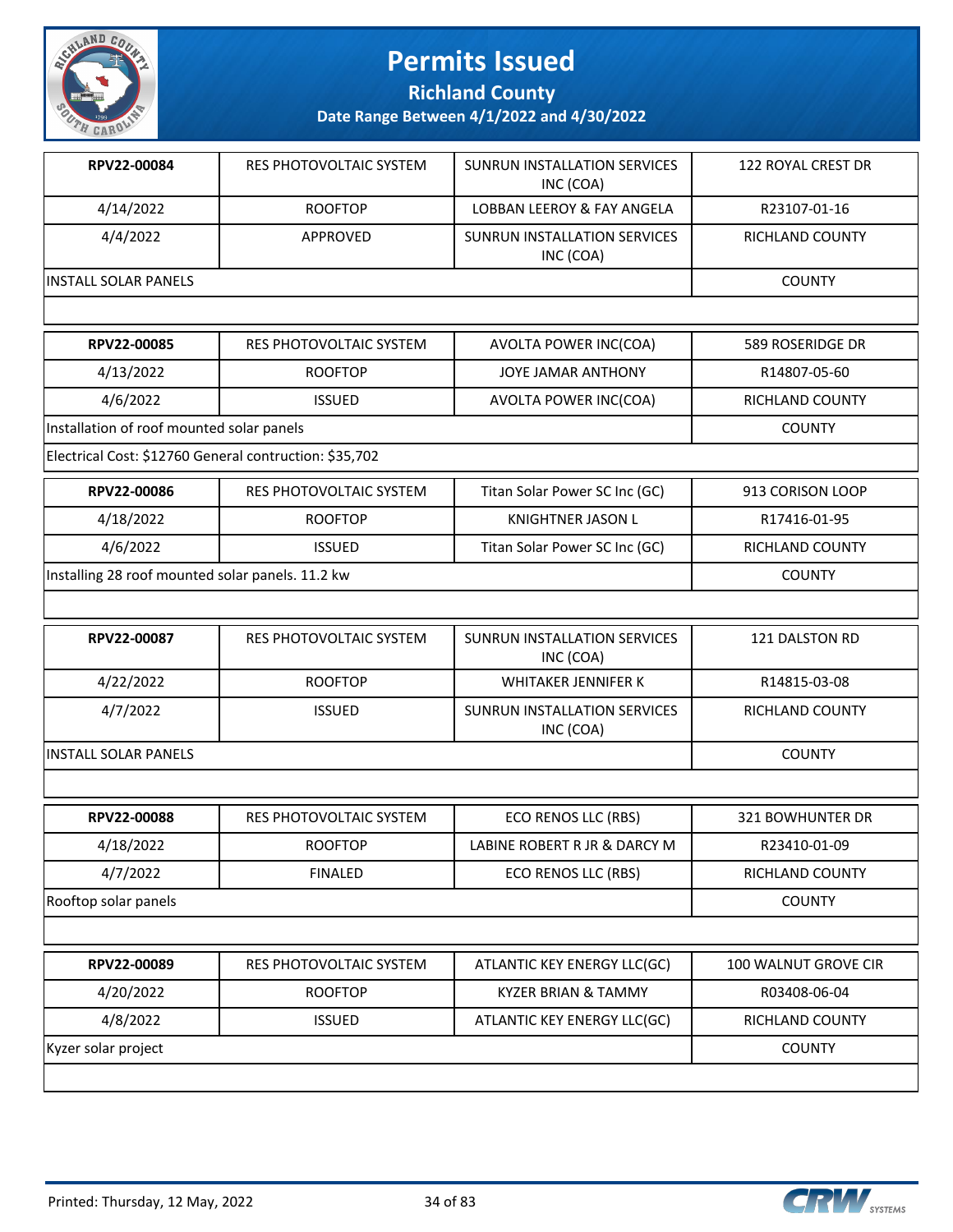

**Richland County**

| RPV22-00090                                             | <b>RES PHOTOVOLTAIC SYSTEM</b>                        | ATLANTIC KEY ENERGY LLC(GC)     | 586 PINE KNOT RD        |  |
|---------------------------------------------------------|-------------------------------------------------------|---------------------------------|-------------------------|--|
| 4/20/2022                                               | <b>ROOFTOP</b>                                        | <b>STUART DONALD &amp; SARA</b> | R20507-10-15            |  |
| 4/8/2022                                                | <b>FINALED</b>                                        | ATLANTIC KEY ENERGY LLC(GC)     | RICHLAND COUNTY         |  |
| Stuart Solar Project                                    |                                                       |                                 | <b>COUNTY</b>           |  |
|                                                         |                                                       |                                 |                         |  |
| RPV22-00091                                             | <b>RES PHOTOVOLTAIC SYSTEM</b>                        | Titan Solar Power SC Inc (GC)   | 239 INDIGO HILLS DR     |  |
| 4/22/2022                                               | <b>ROOFTOP</b>                                        | JOHNSON JAMIE &                 | R01506-10-09            |  |
| 4/11/2022                                               | <b>ISSUED</b>                                         | Titan Solar Power SC Inc (GC)   | RICHLAND COUNTY         |  |
| installing 41 roof-mounted solar panels, 16.195kW       |                                                       |                                 | <b>COUNTY</b>           |  |
|                                                         |                                                       |                                 |                         |  |
| RPV22-00092                                             | <b>RES PHOTOVOLTAIC SYSTEM</b>                        | <b>ECO RENOS LLC (RBS)</b>      | <b>145 HILLSIDE CIR</b> |  |
| 4/25/2022                                               | <b>ROOFTOP</b>                                        | MILLER KIMBERLY & JEAN PAUL     | R35582-01-31            |  |
| 4/12/2022                                               | <b>FINALED</b>                                        | ECO RENOS LLC (RBS)             | <b>RICHLAND COUNTY</b>  |  |
| Rooftop solar panels                                    |                                                       |                                 |                         |  |
|                                                         |                                                       |                                 |                         |  |
| RPV22-00093                                             | RES PHOTOVOLTAIC SYSTEM                               | Jared Couture                   | 48 COACHMEN CT          |  |
| 4/27/2022                                               | <b>ROOFTOP</b>                                        | LEWIS YOLANDA J                 | R23003-06-18            |  |
| 4/13/2022                                               | <b>FINALED</b>                                        | SUNPRO SOLAR (GC)               | RICHLAND COUNTY         |  |
| Installing 16 Solar Panels on existing residential roof |                                                       |                                 | <b>COUNTY</b>           |  |
|                                                         |                                                       |                                 |                         |  |
| RPV22-00094                                             | RES PHOTOVOLTAIC SYSTEM                               | ATLANTIC KEY ENERGY LLC(GC)     | 49 GLEN KNOLL PL        |  |
| 4/27/2022                                               | <b>ROOFTOP</b>                                        | O'NEAL JUNE D                   | R20314-07-21            |  |
| 4/13/2022                                               | <b>ISSUED</b>                                         | ATLANTIC KEY ENERGY LLC(GC)     | RICHLAND COUNTY         |  |
| O'Neal Solar Project                                    |                                                       |                                 | <b>COUNTY</b>           |  |
|                                                         |                                                       |                                 |                         |  |
|                                                         | Number of RES PHOTOVOLTAIC SYSTEM/ROOFTOP Permits: 19 |                                 |                         |  |
|                                                         |                                                       |                                 |                         |  |

| RPL22-00058                                     | <b>RES PLUMBING</b> | MEETZE PLUMBING CO INC | 6424 GOLDBRANCH RD |  |
|-------------------------------------------------|---------------------|------------------------|--------------------|--|
| 4/18/2022                                       | Unassigned          | MCINTOSH MARY GOING    | R16807-07-23       |  |
| 3/1/2022                                        | <b>ISSUED</b>       | MEETZE PLUMBING CO INC | RICHLAND COUNTY    |  |
| Install 40' of sewer line from home to city tap |                     |                        | <b>COUNTY</b>      |  |
| Right side of home                              |                     |                        |                    |  |

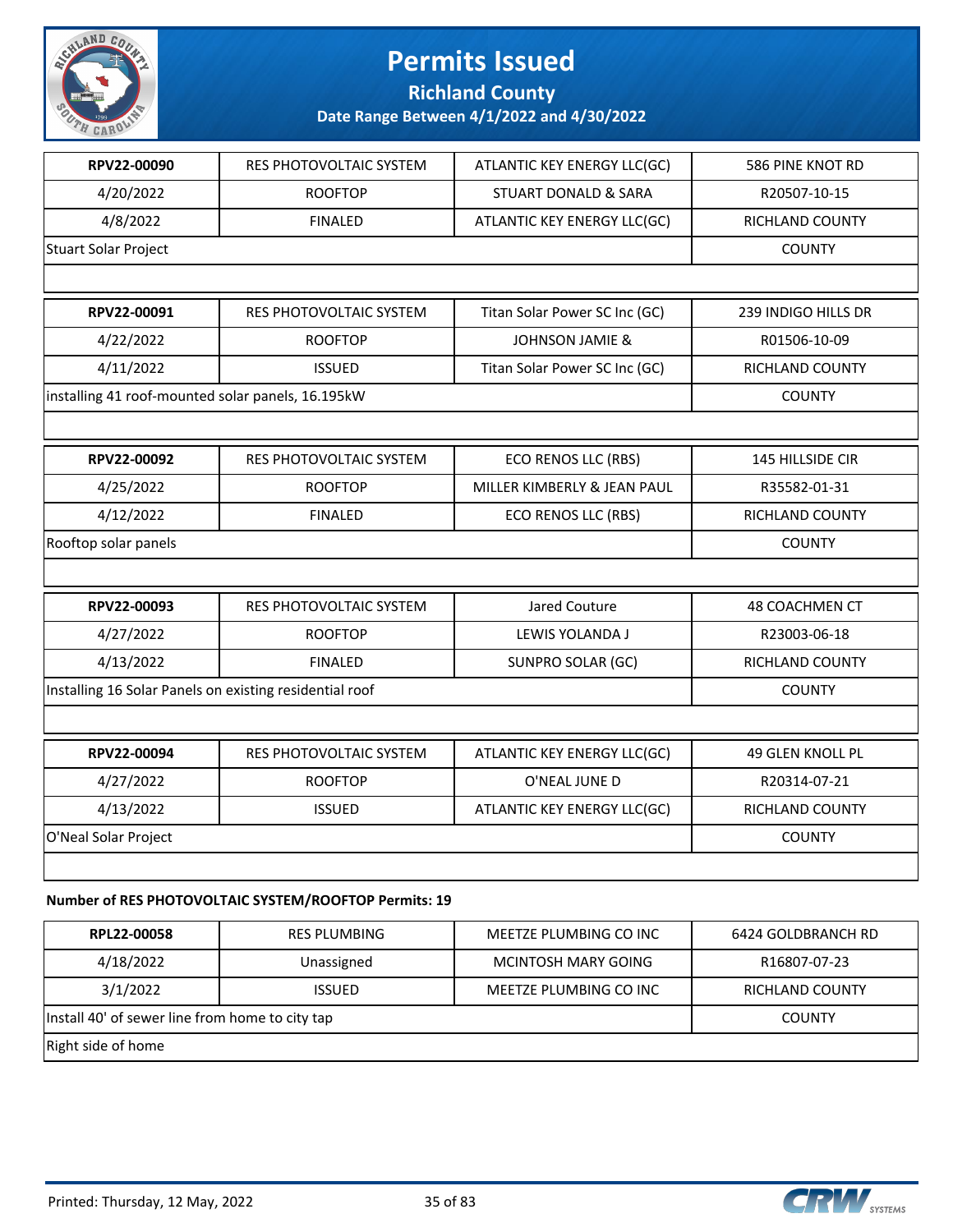

**Richland County**

**Date Range Between 4/1/2022 and 4/30/2022**

| RPL22-00082                                   | <b>RES PLUMBING</b>                                         | AMERICAN RESIDENTIAL SERVICES<br><b>LLC</b>                                                                                      | 1008 VILLAGE CREEK DR  |
|-----------------------------------------------|-------------------------------------------------------------|----------------------------------------------------------------------------------------------------------------------------------|------------------------|
| 4/6/2022                                      | Unassigned                                                  | <b>MCKNIGHT RONALD</b>                                                                                                           | R06181-01-00           |
| 3/30/2022                                     | <b>ISSUED</b>                                               | AMERICAN RESIDENTIAL SERVICES<br>LLC                                                                                             | <b>RICHLAND COUNTY</b> |
| Water heater install                          |                                                             |                                                                                                                                  | <b>COUNTY</b>          |
|                                               |                                                             |                                                                                                                                  |                        |
| RPL22-00083                                   | <b>RES PLUMBING</b>                                         | AMERICAN RESIDENTIAL SERVICES<br><b>LLC</b>                                                                                      | 10 JADETREE CT         |
| 4/6/2022                                      | Unassigned                                                  | PETERSON ELIZABETH M                                                                                                             | R25010-04-21           |
| 3/31/2022                                     | <b>ISSUED</b>                                               | AMERICAN RESIDENTIAL SERVICES<br><b>LLC</b>                                                                                      | <b>RICHLAND COUNTY</b> |
| Water heater install                          |                                                             |                                                                                                                                  | <b>COUNTY</b>          |
|                                               |                                                             |                                                                                                                                  |                        |
| RPL22-00086                                   | <b>RES PLUMBING</b>                                         | WAYMAKER PLUMBING LLC                                                                                                            | 3830 GIBSON ST         |
| 4/6/2022                                      | Unassigned                                                  | <b>SFR3-030 LLC</b>                                                                                                              | R09104-11-15           |
| 4/5/2022                                      | <b>FINALED</b>                                              | WAYMAKER PLUMBING LLC                                                                                                            | <b>RICHLAND COUNTY</b> |
|                                               | Remove and replace deteriorated water service from meter to |                                                                                                                                  | <b>COUNTY</b>          |
|                                               |                                                             |                                                                                                                                  |                        |
| RPL22-00087                                   | <b>RES PLUMBING</b>                                         | AMERICAN RESIDENTIAL SERVICES<br><b>LLC</b>                                                                                      | 125 LAUREL OAK LN      |
| 4/11/2022                                     | Unassigned                                                  | SHINN STEPHEN M & MARY E                                                                                                         | R05206-06-17           |
| 4/6/2022                                      | <b>ISSUED</b>                                               | AMERICAN RESIDENTIAL SERVICES<br>LLC                                                                                             | <b>RICHLAND COUNTY</b> |
| Water heater install                          |                                                             |                                                                                                                                  | <b>COUNTY</b>          |
|                                               |                                                             |                                                                                                                                  |                        |
| <b>RPL22-00088</b>                            | <b>RES PLUMBING</b>                                         | Superior Plumbing & Gas, Inc.                                                                                                    | 608 HINTON ST          |
| 4/8/2022                                      | Unassigned                                                  | <b>ELLINGTON CLARENCE</b>                                                                                                        | R14414-01-05           |
| 4/8/2022                                      | <b>ISSUED</b>                                               | SUPERIOR PLUMBING & GAS INC                                                                                                      | RICHLAND COUNTY        |
| Re-plumb water, drain, & gas for entire house | <b>COUNTY</b>                                               |                                                                                                                                  |                        |
|                                               |                                                             |                                                                                                                                  |                        |
| RPL22-00089                                   | <b>RES PLUMBING</b>                                         | WEST SHORE HOME LLC                                                                                                              | 129 DEERWOOD RUN DR    |
| 4/8/2022                                      | Unassigned                                                  | ROBERTS DOROTHY L &                                                                                                              | R22710-05-16           |
| 4/8/2022                                      | <b>ISSUED</b>                                               | WEST SHORE HOME LLC                                                                                                              | <b>RICHLAND COUNTY</b> |
|                                               |                                                             |                                                                                                                                  | <b>COUNTY</b>          |
|                                               |                                                             | West Shore Home (WSH) removes the existing material in the wet space and removes it from residence. WSH removes and replaces the |                        |

existing fixtures with new fixtures in the wet space. WSH tests the system and then installs the new composite acrylic tub/base and connects it to the existing drain lines

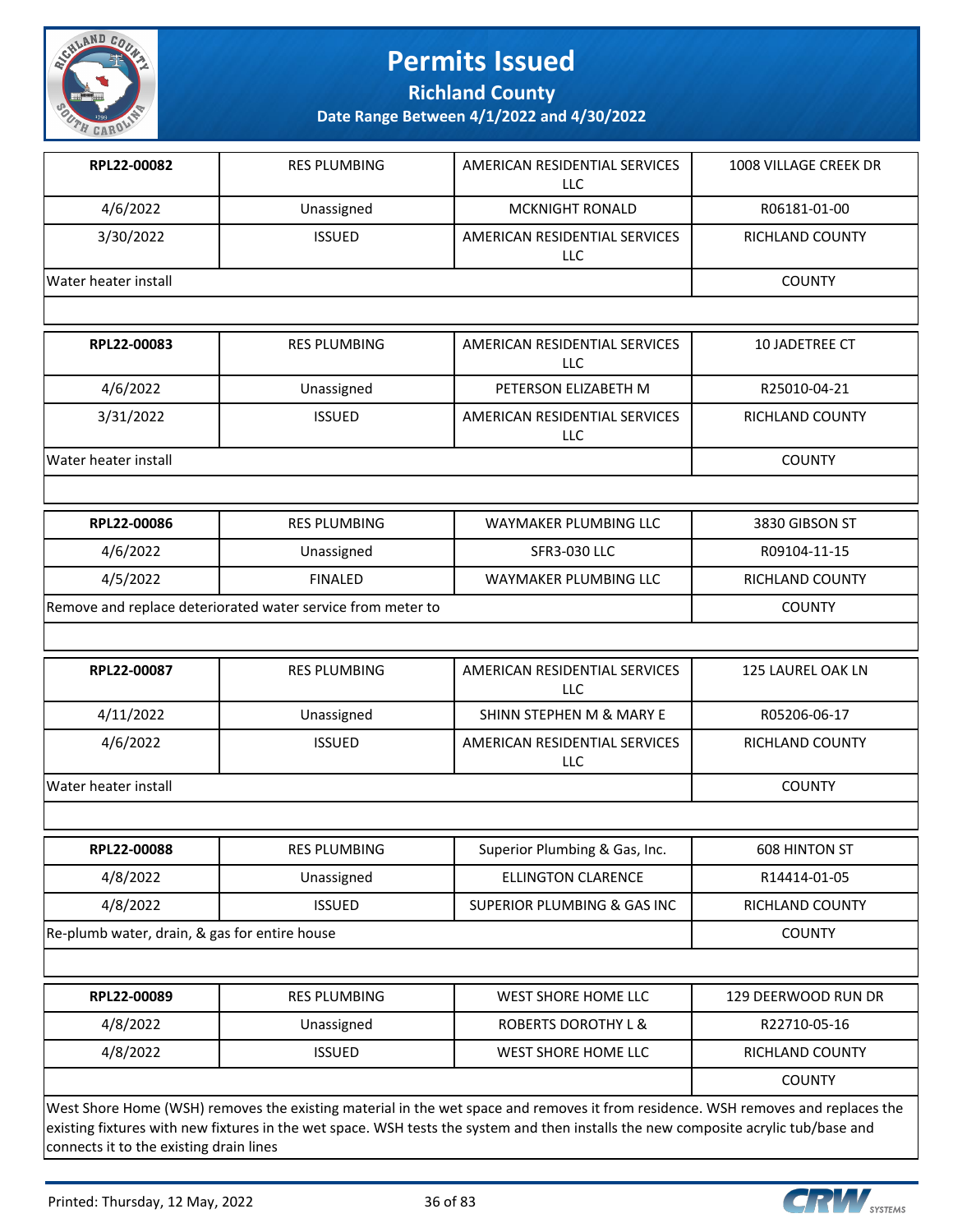

**Richland County**

| RPL22-00090                             |                     |                                                                                                                                                                                                                                                                         |                       |
|-----------------------------------------|---------------------|-------------------------------------------------------------------------------------------------------------------------------------------------------------------------------------------------------------------------------------------------------------------------|-----------------------|
|                                         | <b>RES PLUMBING</b> | AMERICAN RESIDENTIAL SERVICES<br>LLC                                                                                                                                                                                                                                    | 400 SUMMIT TOWNES WAY |
| 4/19/2022                               | Unassigned          | MOSKOWITZ LANEISHA LEIGH                                                                                                                                                                                                                                                | R23035-02-26          |
| 4/11/2022                               | <b>ISSUED</b>       | AMERICAN RESIDENTIAL SERVICES<br>LLC                                                                                                                                                                                                                                    | RICHLAND COUNTY       |
| Water heater install                    |                     |                                                                                                                                                                                                                                                                         | <b>COUNTY</b>         |
|                                         |                     |                                                                                                                                                                                                                                                                         |                       |
| RPL22-00091                             | <b>RES PLUMBING</b> | AMERICAN RESIDENTIAL SERVICES<br><b>LLC</b>                                                                                                                                                                                                                             | 7409 EDGEWATER DR     |
| 4/19/2022                               | Unassigned          | ADAMS WILLIE JR & LUCILLE B                                                                                                                                                                                                                                             | R17007-02-08          |
| 4/11/2022                               | <b>ISSUED</b>       | AMERICAN RESIDENTIAL SERVICES<br>LLC                                                                                                                                                                                                                                    | RICHLAND COUNTY       |
| Water heater install                    |                     |                                                                                                                                                                                                                                                                         | <b>COUNTY</b>         |
|                                         |                     |                                                                                                                                                                                                                                                                         |                       |
| RPL22-00092                             | <b>RES PLUMBING</b> | <b>WEST SHORE HOME LLC</b>                                                                                                                                                                                                                                              | 1700 SAPLING DR       |
|                                         |                     | YOUNG DEQUATA                                                                                                                                                                                                                                                           | R07408-08-07          |
| 4/11/2022                               | Unassigned          |                                                                                                                                                                                                                                                                         |                       |
| 4/11/2022                               | <b>ISSUED</b>       | <b>WEST SHORE HOME LLC</b>                                                                                                                                                                                                                                              | RICHLAND COUNTY       |
|                                         |                     |                                                                                                                                                                                                                                                                         | <b>COUNTY</b>         |
| connects it to the existing drain lines |                     | West Shore Home (WSH) removes the existing material in the wet space and removes it from residence. WSH removes and replaces the<br>existing fixtures with new fixtures in the wet space. WSH tests the system and then installs the new composite acrylic tub/base and |                       |
| RPL22-00093                             | <b>RES PLUMBING</b> | AMERICAN RESIDENTIAL SERVICES<br><b>LLC</b>                                                                                                                                                                                                                             | 7402 SUNVIEW DR       |
| 4/22/2022                               | Unassigned          | <b>WRIGHT ALTHEA C</b>                                                                                                                                                                                                                                                  | R19201-10-23          |
| 4/12/2022                               | <b>ISSUED</b>       | AMERICAN RESIDENTIAL SERVICES<br><b>LLC</b>                                                                                                                                                                                                                             | RICHLAND COUNTY       |
| Water heater install                    |                     |                                                                                                                                                                                                                                                                         | <b>COUNTY</b>         |
|                                         |                     |                                                                                                                                                                                                                                                                         |                       |
| RPL22-00096                             | <b>RES PLUMBING</b> | AMERICAN RESIDENTIAL SERVICES<br>LLC                                                                                                                                                                                                                                    | 115 WOODSVIEW LN      |
| 4/22/2022                               | Unassigned          | <b>CONLEY MATTHEW &amp; ROBIN</b>                                                                                                                                                                                                                                       | R25706-08-03          |
| 4/19/2022                               | <b>ISSUED</b>       | AMERICAN RESIDENTIAL SERVICES<br>LLC                                                                                                                                                                                                                                    | RICHLAND COUNTY       |

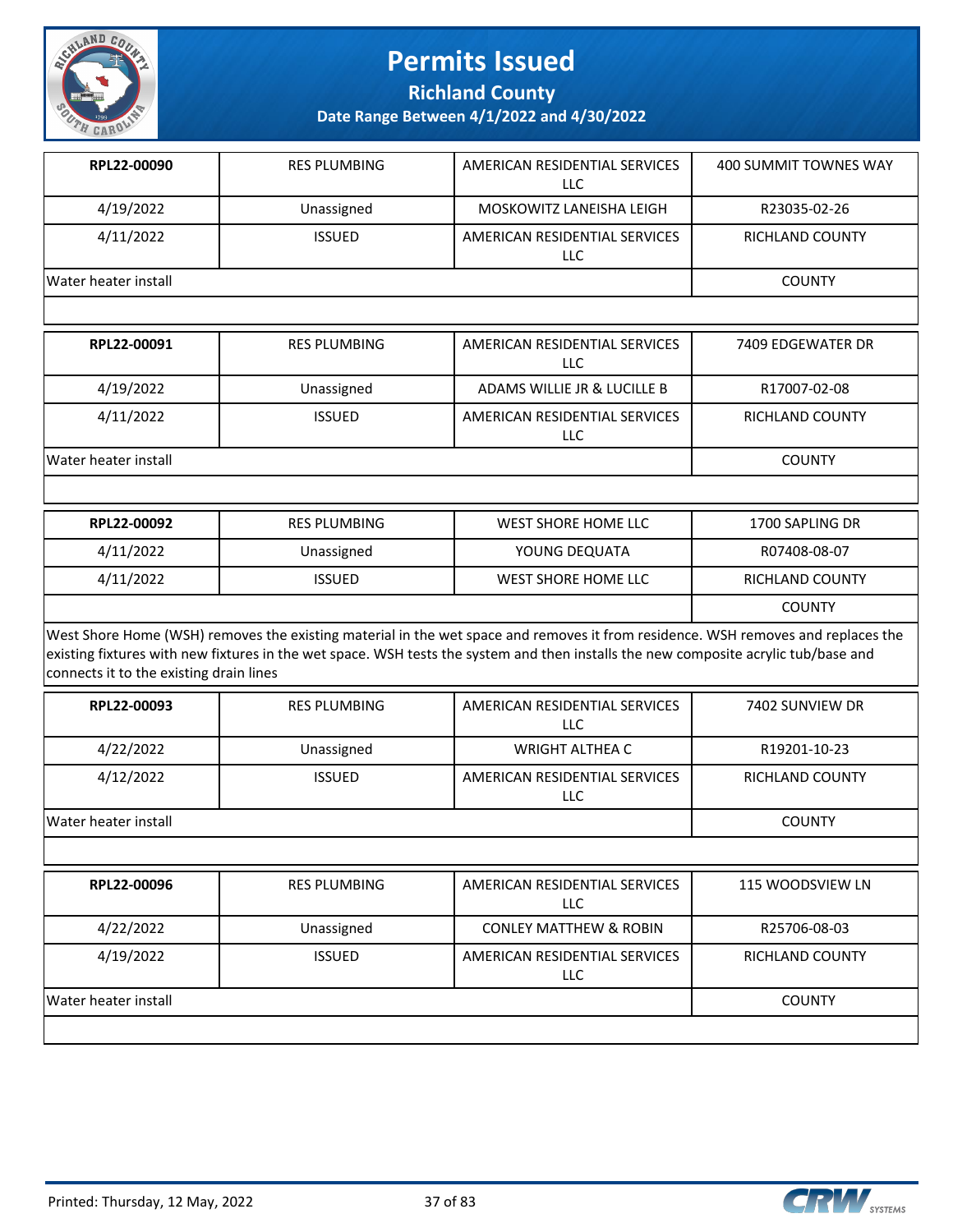

**Richland County**

| RPL22-00097                    | <b>RES PLUMBING</b> | FLOW-RITE PLUMBING LLC                      | 428 BRICKINGHAM WAY       |
|--------------------------------|---------------------|---------------------------------------------|---------------------------|
| 4/19/2022                      | Unassigned          |                                             | R20313-02-02              |
| 4/19/2022                      | <b>ISSUED</b>       |                                             | <b>RICHLAND COUNTY</b>    |
| REPLACEMENT OF MAIN WATER LINE |                     |                                             | <b>COUNTY</b>             |
|                                |                     |                                             |                           |
| RPL22-00099                    | <b>RES PLUMBING</b> | <b>CAROLINA CONDITIONS LLC</b>              | 804 WILLOWOOD PKWY        |
| 4/22/2022                      | Unassigned          | HALL RODNEY J & MARY P                      | R01505-01-57              |
| 4/19/2022                      | <b>ISSUED</b>       | CAROLINA CONDITIONS LLC                     | RICHLAND COUNTY           |
| Repipe                         |                     |                                             | <b>COUNTY</b>             |
|                                |                     |                                             |                           |
| RPL22-00100                    | <b>RES PLUMBING</b> | AMERICAN RESIDENTIAL SERVICES<br><b>LLC</b> | 121 STONEGATE DR          |
| 4/22/2022                      | Unassigned          | LYNCH JOSEPH M                              | R19904-03-04              |
| 4/20/2022                      | <b>ISSUED</b>       | AMERICAN RESIDENTIAL SERVICES<br>LLC        | RICHLAND COUNTY           |
| Water heater install           |                     |                                             | <b>COUNTY</b>             |
|                                |                     |                                             |                           |
| RPL22-00101                    | <b>RES PLUMBING</b> | AMERICAN RESIDENTIAL SERVICES<br><b>LLC</b> | 101 OAK GLEN DR           |
| 4/22/2022                      | Unassigned          | MCGOOGAN BERLINDA ROBERTSON                 | R17706-05-01              |
| 4/20/2022                      | <b>ISSUED</b>       | AMERICAN RESIDENTIAL SERVICES<br>LLC        | RICHLAND COUNTY           |
| Water heater install           |                     |                                             | <b>COUNTY</b>             |
|                                |                     |                                             |                           |
| RPL22-00102                    | <b>RES PLUMBING</b> | AMERICAN RESIDENTIAL SERVICES<br>LLC        | <b>216 AUTUMN RUN CIR</b> |
| 4/22/2022                      | Unassigned          | DABBS CHRISTOPHER & GABRIELLA               | R23103-12-51              |
| 4/20/2022                      | <b>ISSUED</b>       | AMERICAN RESIDENTIAL SERVICES<br>LLC        | RICHLAND COUNTY           |
| Water heater install           |                     |                                             | <b>COUNTY</b>             |
|                                |                     |                                             |                           |
| RPL22-00105                    | <b>RES PLUMBING</b> | AMERICAN RESIDENTIAL SERVICES<br><b>LLC</b> | 34 BEDFORD CT             |
| 4/27/2022                      | Unassigned          | JOHNSON ROBERT E JR & VELA T                | R19213-09-20              |
| 4/25/2022                      | <b>ISSUED</b>       | AMERICAN RESIDENTIAL SERVICES<br>LLC        | RICHLAND COUNTY           |
| <b>WATER HEATER</b>            |                     |                                             | <b>COUNTY</b>             |
|                                |                     |                                             |                           |

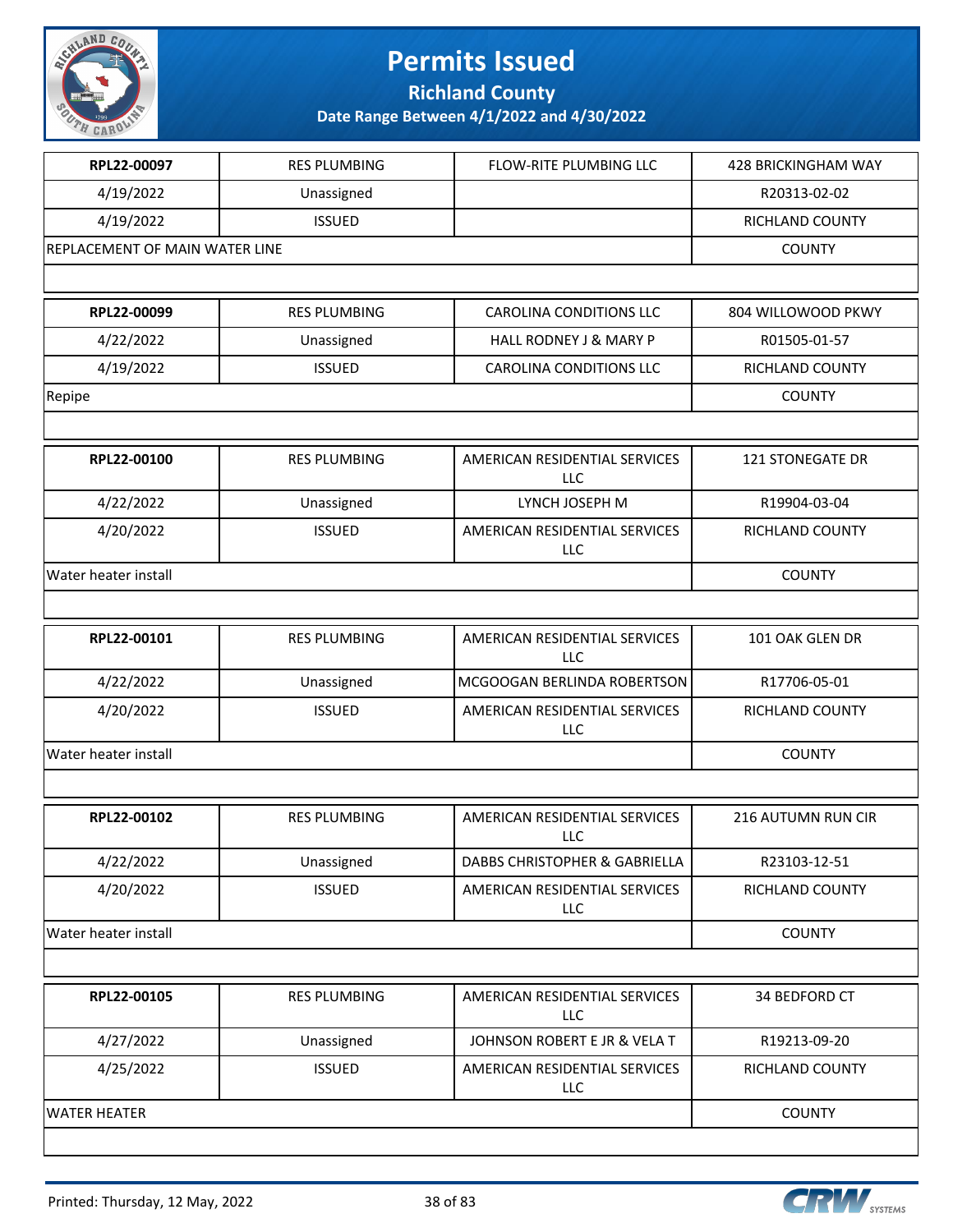

**Richland County**

**Date Range Between 4/1/2022 and 4/30/2022**

| RPL22-00106                   | <b>RES PLUMBING</b> | LEE BROTHERS CONSTRUCTION CO<br>(MC) | 337 CLUB COLONY CIR |
|-------------------------------|---------------------|--------------------------------------|---------------------|
| 4/26/2022                     | Unassigned          |                                      | R20402-01-15        |
| 4/26/2022                     | <b>ISSUED</b>       | LEE BROTHERS CONSTRUCTION CO<br>(MC) | RICHLAND COUNTY     |
| RENOVATION FULL SIZE BATHROOM |                     |                                      | <b>COUNTY</b>       |

| RPL22-00107          | <b>RES PLUMBING</b> | AMERICAN RESIDENTIAL SERVICES<br>LLC | 528 GINGERBREAD CT S |
|----------------------|---------------------|--------------------------------------|----------------------|
| 4/29/2022            | Unassigned          | <b>HODGES ORLANDO JAMES &amp;</b>    | R17416-01-36         |
| 4/27/2022            | <b>ISSUED</b>       | AMERICAN RESIDENTIAL SERVICES<br>LLC | RICHLAND COUNTY      |
| Water heater install |                     |                                      | <b>COUNTY</b>        |

| RPL22-00108          | <b>RES PLUMBING</b> | AMERICAN RESIDENTIAL SERVICES<br><b>LLC</b> | 1857 LAKE CAROLINA DR |
|----------------------|---------------------|---------------------------------------------|-----------------------|
| 4/29/2022            | Unassigned          | SHELTON HELEN CHRISTINE &                   | R23209-10-04          |
| 4/28/2022            | <b>ISSUED</b>       | AMERICAN RESIDENTIAL SERVICES<br><b>LLC</b> | RICHLAND COUNTY       |
| Water heater install |                     |                                             | <b>COUNTY</b>         |
|                      |                     |                                             |                       |

#### **Number of RES PLUMBING/Unassigned Permits: 21**

| RRF22-00119                 | <b>RES ROOFING</b> | SHINGLES NOW LLC                                              | 129 MISTY GLEN CIR     |
|-----------------------------|--------------------|---------------------------------------------------------------|------------------------|
| 4/25/2022                   | Unassigned         | <b>BRINKLEY JAMES L</b>                                       | R03407-06-61           |
| 2/21/2022                   | <b>ISSUED</b>      | SHINGLES NOW LLC                                              | <b>RICHLAND COUNTY</b> |
| Remove and replace shingles |                    |                                                               | <b>COUNTY</b>          |
|                             |                    |                                                               |                        |
| RRF22-00162                 | <b>RES ROOFING</b> | <b>BURGIN RESIDENTIAL &amp;</b><br><b>COMMERCIAL SVCS INC</b> | <b>719 PLANTERS DR</b> |
| 4/13/2022                   | Unassigned         | <b>POLAND SUSAN</b>                                           | R16308-03-25           |
| 3/9/2022                    | <b>ISSUED</b>      | <b>BURGIN RESIDENTIAL &amp;</b><br><b>COMMERCIAL SVCS INC</b> | RICHLAND COUNTY        |
| <b>Roof Replacement</b>     |                    |                                                               | <b>COUNTY</b>          |
|                             |                    |                                                               |                        |

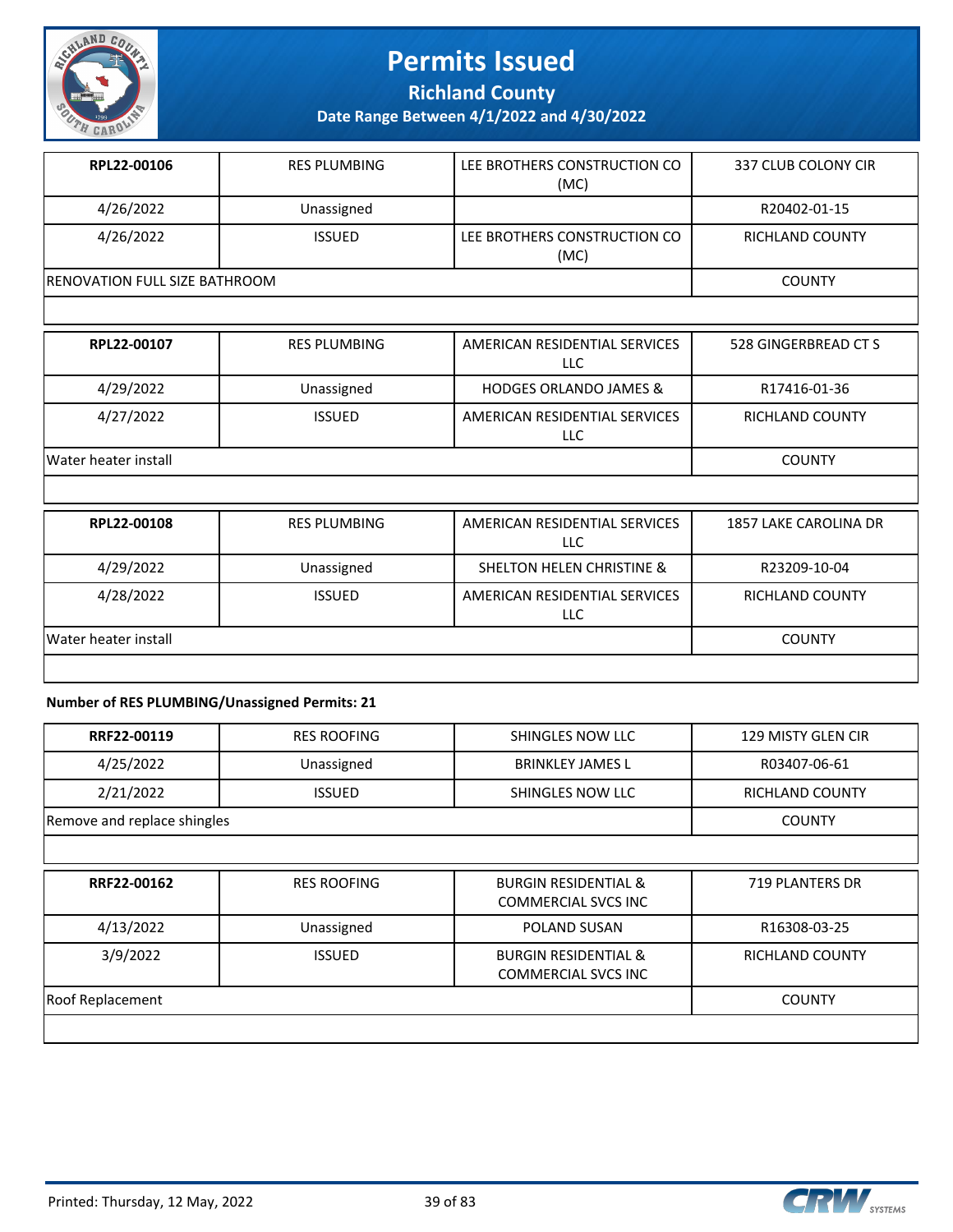

**Richland County**

| RRF22-00195                      | <b>RES ROOFING</b> | L A ROOFING LLC                                    | 9509 CAUGHMAN RD       |
|----------------------------------|--------------------|----------------------------------------------------|------------------------|
| 4/11/2022                        | Unassigned         | PENN QUINCY A                                      | R19115-02-07           |
| 3/22/2022                        | <b>FINALED</b>     | L A ROOFING LLC                                    | RICHLAND COUNTY        |
|                                  |                    |                                                    | <b>COUNTY</b>          |
|                                  |                    |                                                    |                        |
| RRF22-00203                      | <b>RES ROOFING</b> | <b>CLYDE NETTLES ROOFING &amp;</b><br>PAINTING INC | 250 COLUMBIA CLUB DR E |
| 4/1/2022                         | Unassigned         | <b>WATTS KAREN B</b>                               | R20408-08-17           |
| 3/24/2022                        | <b>ISSUED</b>      | <b>CLYDE NETTLES ROOFING &amp;</b><br>PAINTING INC | RICHLAND COUNTY        |
| Re Roof                          |                    |                                                    | <b>COUNTY</b>          |
|                                  |                    |                                                    |                        |
| RRF22-00212                      | <b>RES ROOFING</b> | <b>GUY ROOFING INC</b>                             | 211 BOLETTE LN         |
| 4/1/2022                         | Unassigned         | <b>BURNETT MONICA J</b>                            | R23112-11-10           |
| 3/28/2022                        | <b>ISSUED</b>      | <b>GUY ROOFING INC</b>                             | <b>RICHLAND COUNTY</b> |
| remove and replace shingles      |                    |                                                    | <b>COUNTY</b>          |
|                                  |                    |                                                    |                        |
| RRF22-00215                      | <b>RES ROOFING</b> | THE RED SHIRT GUYS ROOFING LLC                     | <b>14 SUNTURF CIR</b>  |
| 4/6/2022                         | Unassigned         | SCHMITT MICHAEL S & DAWN D                         | R20011-01-11           |
| 3/29/2022                        | <b>FINALED</b>     | THE RED SHIRT GUYS ROOFING LLC                     | RICHLAND COUNTY        |
| Tear off and Re-roof             |                    |                                                    | <b>COUNTY</b>          |
| Roofing                          |                    |                                                    |                        |
| RRF22-00218                      | <b>RES ROOFING</b> | <b>BROS ROOFING &amp; REPAIRS LLC</b>              | 232 BARGER CIR         |
| 4/11/2022                        | Unassigned         | ZALUSKY KYLE W                                     | R05102-02-15           |
| 3/29/2022                        | <b>ISSUED</b>      | <b>BROS ROOFING &amp; REPAIRS LLC</b>              | RICHLAND COUNTY        |
| Remove and replace roof shingles |                    |                                                    | <b>COUNTY</b>          |
|                                  |                    |                                                    |                        |
| RRF22-00219                      | <b>RES ROOFING</b> | SHINGLES NOW LLC                                   | 105 NORTH CROSSING DR  |
| 4/13/2022                        | Unassigned         | <b>BEDDINGFIELD DAVID P JR</b>                     | R23010-06-02           |
| 4/4/2022                         | <b>FINALED</b>     | SHINGLES NOW LLC                                   | <b>RICHLAND COUNTY</b> |
| Remove and replace shingles      |                    |                                                    | <b>COUNTY</b>          |
|                                  |                    |                                                    |                        |

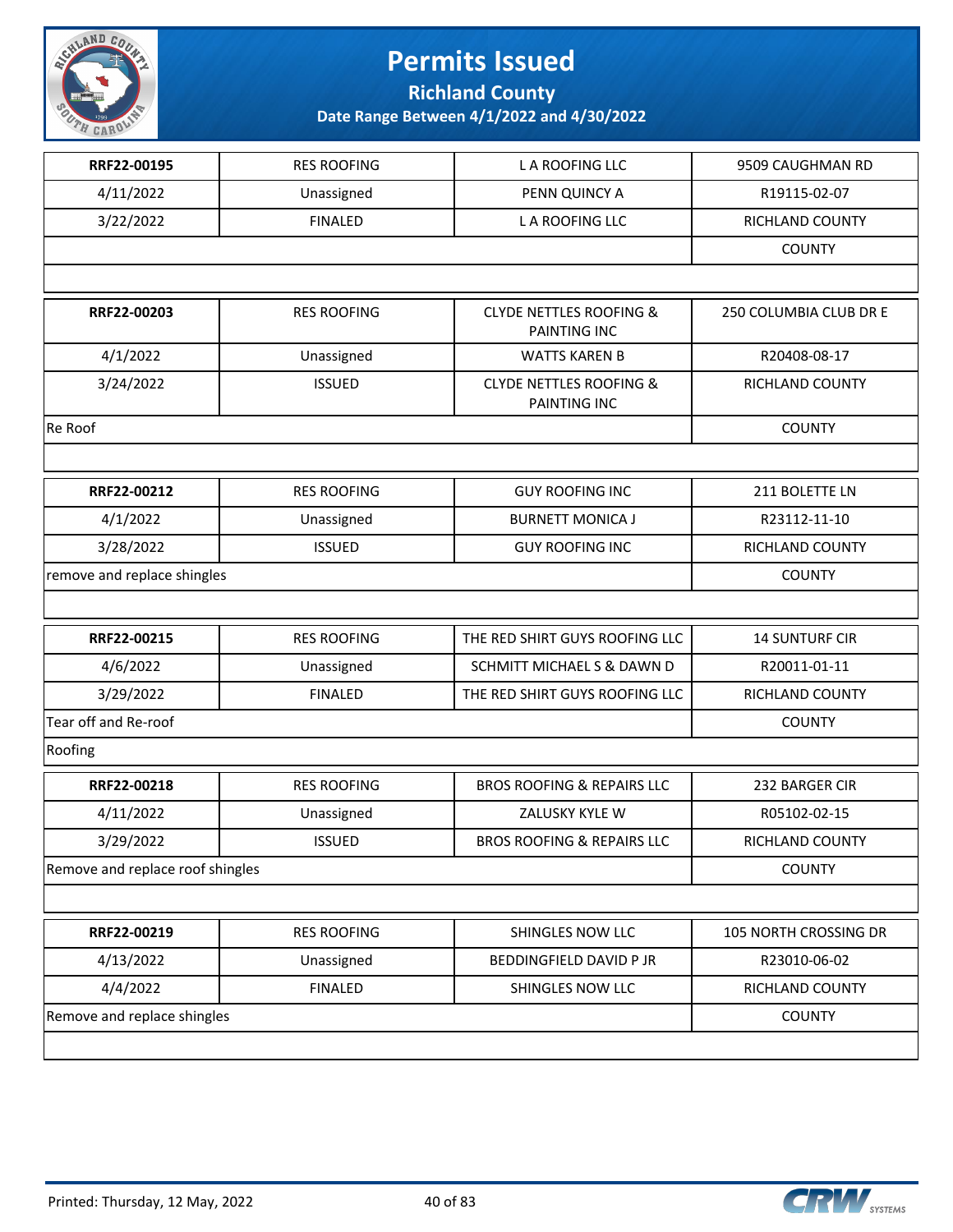

**Richland County**

| RRF22-00220                              | <b>RES ROOFING</b> | PREMIERE ROOFING LLC (GC)                                     | 1508 SALEM CHURCH RD   |
|------------------------------------------|--------------------|---------------------------------------------------------------|------------------------|
| 4/6/2022                                 | Unassigned         | CANTWELL DANIEL V & VALERIE J                                 | R02315-01-25           |
| 4/4/2022                                 | <b>FINALED</b>     | PREMIERE ROOFING LLC (GC)                                     | RICHLAND COUNTY        |
| Roof Installation                        |                    |                                                               | <b>COUNTY</b>          |
|                                          |                    |                                                               |                        |
| RRF22-00221                              | <b>RES ROOFING</b> | PREMIERE ROOFING LLC (GC)                                     | 611 HARMON RD 25       |
| 4/6/2022                                 | Unassigned         | <b>BROOKS LAWRENCE T JR</b>                                   | R27900-01-01           |
| 4/4/2022                                 | <b>ISSUED</b>      | PREMIERE ROOFING LLC (GC)                                     | RICHLAND COUNTY        |
| <b>Roof Installation</b>                 |                    |                                                               | 25 COUNTY              |
|                                          |                    |                                                               |                        |
| RRF22-00222                              | <b>RES ROOFING</b> | <b>GUY ROOFING INC</b>                                        | 3705 BAYWATER DR       |
| 4/6/2022                                 | Unassigned         | <b>WALTERS CRAIG N &amp; YVONNE L</b>                         | R22008-05-08           |
| 4/4/2022                                 | <b>ISSUED</b>      | <b>GUY ROOFING INC</b>                                        | RICHLAND COUNTY        |
| Remove & replace shingles                |                    |                                                               | <b>COUNTY</b>          |
|                                          |                    |                                                               |                        |
| RRF22-00224                              | <b>RES ROOFING</b> | <b>TEDDY LEE ROOFING</b>                                      | 1518 JEROME DR         |
| 4/6/2022                                 | Unassigned         | SAMUEL ANNETTA                                                | R11803-02-09           |
| 4/4/2022                                 | <b>ISSUED</b>      | TEDDY LEE ROOFING                                             | RICHLAND COUNTY        |
| Remove old shingles and Replace with new |                    |                                                               | <b>COUNTY</b>          |
|                                          |                    |                                                               |                        |
| RRF22-00225                              | <b>RES ROOFING</b> | <b>EXTERIOR GENIE LLC</b>                                     | 4532 OAKWOOD DR        |
| 4/12/2022                                | Unassigned         | HUBBARD H BRADSHAW                                            | R14116-05-04           |
| 4/5/2022                                 | <b>ISSUED</b>      | <b>EXTERIOR GENIE LLC</b>                                     | <b>RICHLAND COUNTY</b> |
| Re-Roof                                  |                    |                                                               | <b>COUNTY</b>          |
|                                          |                    |                                                               |                        |
| RRF22-00226                              | <b>RES ROOFING</b> | <b>BURGIN RESIDENTIAL &amp;</b><br><b>COMMERCIAL SVCS INC</b> | 1502 CRESTVIEW AVE     |
| 4/7/2022                                 | Unassigned         | SHIRK DONALD ROY & PATRICIA M                                 | R16913-06-01           |
| 4/6/2022                                 | <b>ISSUED</b>      | <b>BURGIN RESIDENTIAL &amp;</b><br><b>COMMERCIAL SVCS INC</b> | RICHLAND COUNTY        |
| Roof Replacement                         |                    |                                                               | <b>COUNTY</b>          |
|                                          |                    |                                                               |                        |

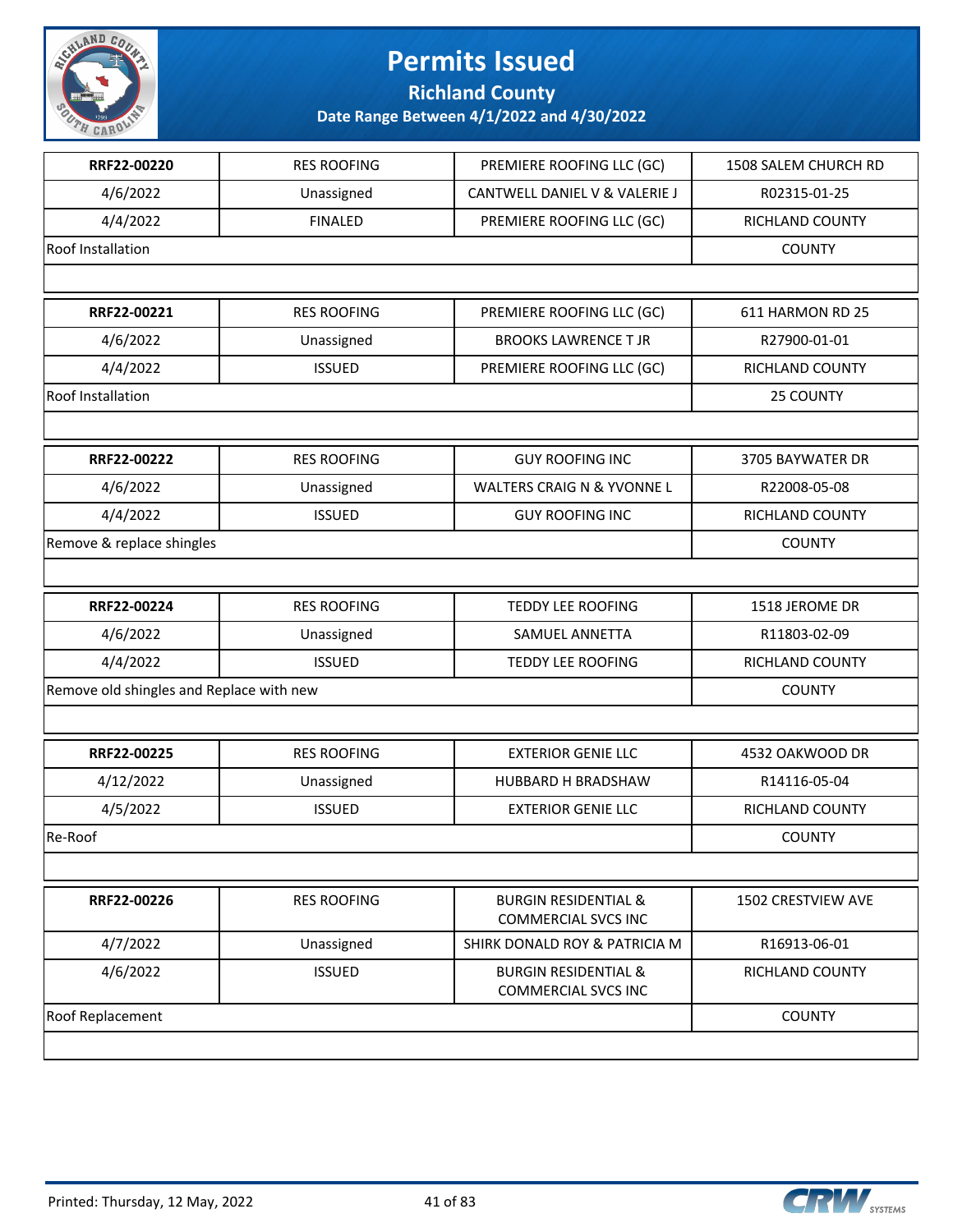

**Richland County**

| RRF22-00228            | <b>RES ROOFING</b> | PREMIERE ROOFING LLC (GC)          | 106 HICKORY HALL LN |
|------------------------|--------------------|------------------------------------|---------------------|
| 4/7/2022               | Unassigned         | <b>CLIFFORD KATIE R</b>            | R03203-04-04        |
| 4/7/2022               | <b>ISSUED</b>      | PREMIERE ROOFING LLC (GC)          | RICHLAND COUNTY     |
| Roof Installation      |                    |                                    | <b>COUNTY</b>       |
|                        |                    |                                    |                     |
| RRF22-00229            | <b>RES ROOFING</b> | <b>EXTERIOR GENIE LLC</b>          | 4532 OAKWOOD DR     |
| 4/12/2022              | Unassigned         | HUBBARD H BRADSHAW                 | R14116-05-04        |
| 4/7/2022               | <b>ISSUED</b>      | <b>EXTERIOR GENIE LLC</b>          | RICHLAND COUNTY     |
| Re-Decking             |                    |                                    | <b>COUNTY</b>       |
|                        |                    |                                    |                     |
| RRF22-00230            | <b>RES ROOFING</b> | <b>DEREK JOYE</b>                  | 3609 OVERCREEK RD   |
| 4/11/2022              | Unassigned         | ALLEN BRADLEY JOSEPH BRADLEY &     | R16810-05-05        |
| 4/7/2022               | <b>FINALED</b>     | <b>DEREK JOYE</b>                  | RICHLAND COUNTY     |
| tear off and reshingle |                    |                                    | <b>COUNTY</b>       |
|                        |                    |                                    |                     |
| RRF22-00232            | <b>RES ROOFING</b> | L A ROOFING LLC                    | 7 BLUEMONT CT       |
| 4/11/2022              | Unassigned         | COLEMAN DAVID JR & DELORES F       | R23102-02-13        |
| 4/11/2022              | <b>FINALED</b>     | L A ROOFING LLC                    | RICHLAND COUNTY     |
| roof replacement       |                    |                                    | <b>COUNTY</b>       |
|                        |                    |                                    |                     |
| RRF22-00233            | <b>RES ROOFING</b> | PREMIERE ROOFING LLC (GC)          | 6455 DARE CIR       |
| 4/11/2022              | Unassigned         | <b>PRATT PATRICK TODD &amp;</b>    | R14116-09-11        |
| 4/11/2022              | <b>ISSUED</b>      | PREMIERE ROOFING LLC (GC)          | RICHLAND COUNTY     |
| Roof Installation      |                    |                                    | <b>COUNTY</b>       |
|                        |                    |                                    |                     |
| RRF22-00234            | <b>RES ROOFING</b> | PREMIERE ROOFING LLC (GC)          | 1511 PET SITES RD   |
| 4/12/2022              | Unassigned         | <b>BORG HARRY T &amp; MARTHA W</b> | R01800-02-33        |
| 4/11/2022              | <b>ISSUED</b>      | PREMIERE ROOFING LLC (GC)          | RICHLAND COUNTY     |
| Roof Installation      |                    |                                    | <b>COUNTY</b>       |
|                        |                    |                                    |                     |
|                        |                    |                                    |                     |

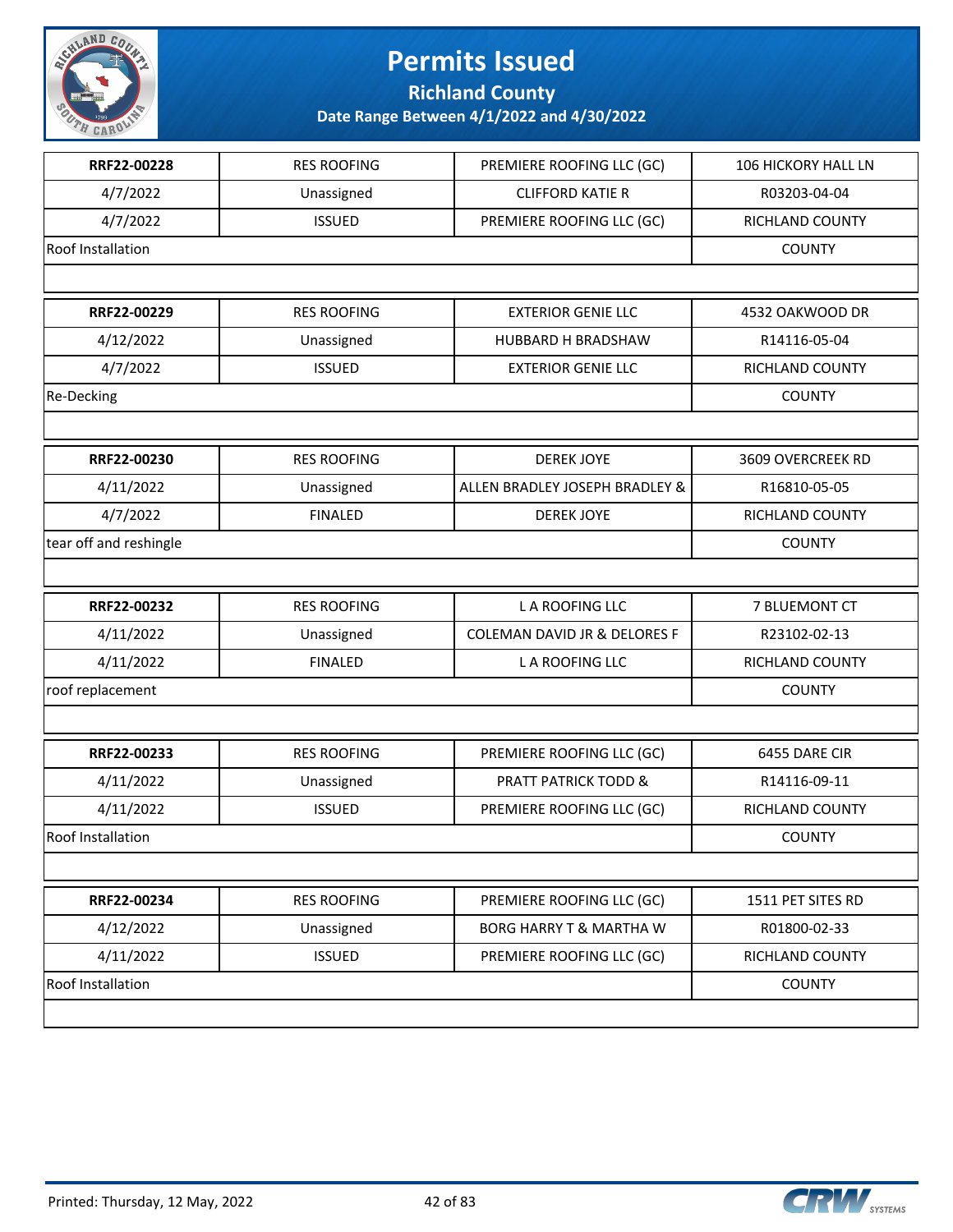

**Richland County**

| RRF22-00236                         | <b>RES ROOFING</b> | <b>EXECUTIVE CUSTOM</b><br><b>CONSTRUCTION LLC</b>            | 967 MURCHISON DR       |
|-------------------------------------|--------------------|---------------------------------------------------------------|------------------------|
| 4/13/2022                           | Unassigned         | WHITE TYQUINN JAMAR &                                         | R17611-03-38           |
| 4/12/2022                           | <b>FINALED</b>     | <b>EXECUTIVE CUSTOM</b><br><b>CONSTRUCTION LLC</b>            | RICHLAND COUNTY        |
| Re roof for Tyquinn White Residence |                    |                                                               | <b>COUNTY</b>          |
|                                     |                    |                                                               |                        |
| RRF22-00237                         | <b>RES ROOFING</b> | <b>BURGIN RESIDENTIAL &amp;</b><br><b>COMMERCIAL SVCS INC</b> | 5 DERBY RUN CT         |
| 4/27/2022                           | Unassigned         | HERSTINE ROBERT A & LINDA S                                   | R17700-07-15           |
| 4/12/2022                           | <b>ISSUED</b>      | <b>BURGIN RESIDENTIAL &amp;</b><br><b>COMMERCIAL SVCS INC</b> | RICHLAND COUNTY        |
| Roof Replacement                    |                    |                                                               | <b>COUNTY</b>          |
|                                     |                    |                                                               |                        |
| RRF22-00238                         | <b>RES ROOFING</b> | <b>BURGIN RESIDENTIAL &amp;</b><br><b>COMMERCIAL SVCS INC</b> | 216 WALNUT GROVE CIR   |
| 4/27/2022                           | Unassigned         | <b>SUBER NATALIE M</b>                                        | R03408-06-43           |
| 4/12/2022                           | <b>ISSUED</b>      | <b>BURGIN RESIDENTIAL &amp;</b><br><b>COMMERCIAL SVCS INC</b> | <b>RICHLAND COUNTY</b> |
| Roof Replacement                    |                    |                                                               | <b>COUNTY</b>          |
|                                     |                    |                                                               |                        |
| RRF22-00240                         | <b>RES ROOFING</b> | The Red Shirt Guys                                            | 638 GLADIOLUS DR       |
| 4/14/2022                           | Unassigned         | MILLER EVA M                                                  | R20316-03-08           |
| 4/12/2022                           | <b>FINALED</b>     | THE RED SHIRT GUYS ROOFING LLC                                | <b>RICHLAND COUNTY</b> |
| Tear off and Re-roof                |                    |                                                               | <b>COUNTY</b>          |
| Roofing                             |                    |                                                               |                        |
| <b>RRF22-00242</b>                  | <b>RES ROOFING</b> | ANDERSON TOTAL PACKAGE HOME<br><b>IMPROVEMENT</b>             | 6517 FROST AVE         |
| 4/13/2022                           | Unassigned         |                                                               | R07516-01-06           |
| 4/13/2022                           | <b>ISSUED</b>      | ANDERSON TOTAL PACKAGE HOME<br><b>IMPROVEMENT</b>             | <b>RICHLAND COUNTY</b> |
| REPAIR/ REPLACEMENT                 |                    |                                                               | <b>COUNTY</b>          |
|                                     |                    |                                                               |                        |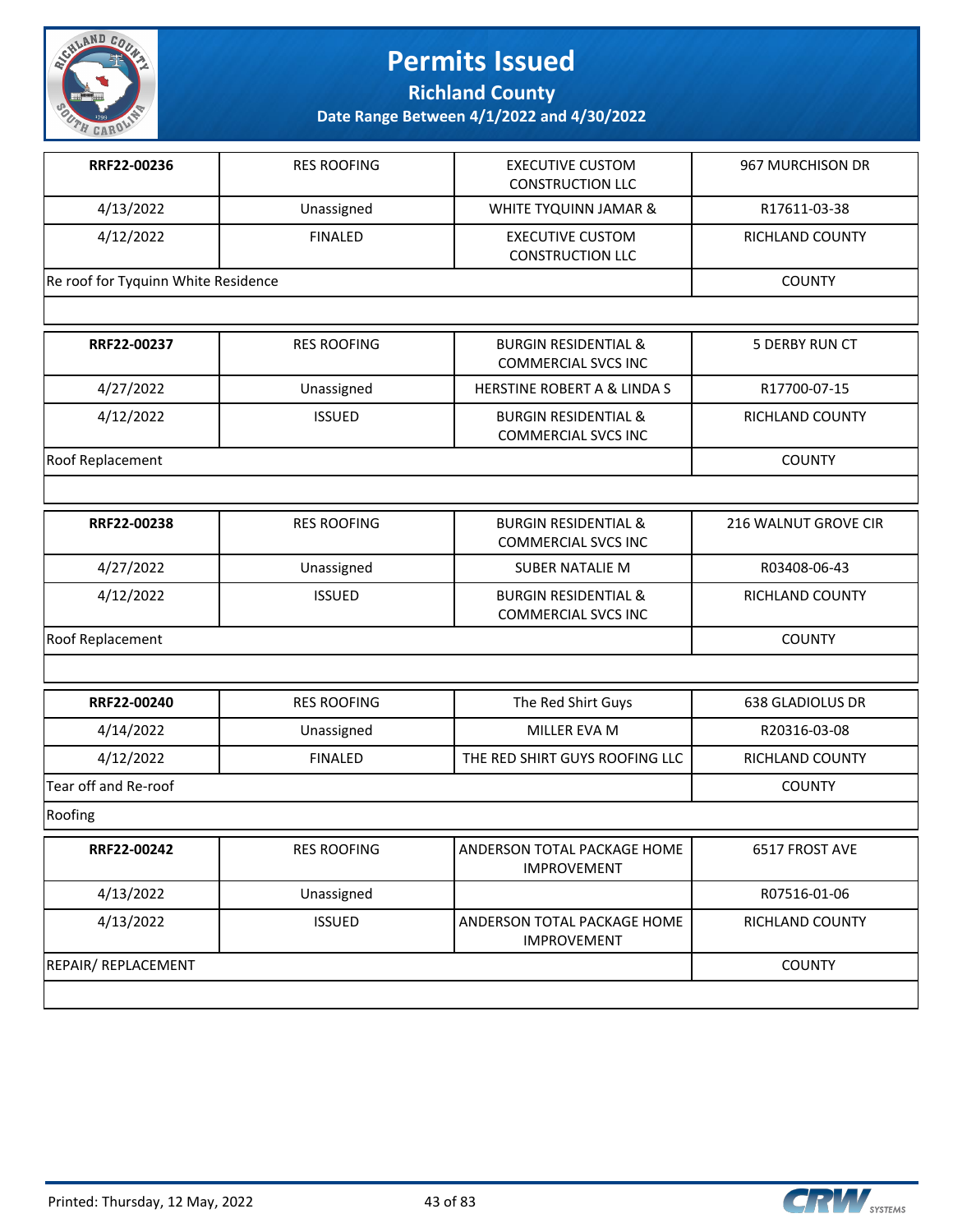

**Richland County**

| RRF22-00243                                           | <b>RES ROOFING</b> | ANDERSON TOTAL PACKAGE HOME<br><b>IMPROVEMENT</b> | 6525 FROST AVE               |
|-------------------------------------------------------|--------------------|---------------------------------------------------|------------------------------|
| 4/13/2022                                             | Unassigned         |                                                   | R07516-01-05                 |
| 4/13/2022                                             | <b>ISSUED</b>      | ANDERSON TOTAL PACKAGE HOME<br><b>IMPROVEMENT</b> | RICHLAND COUNTY              |
| <b>REPAIR/ REPLACEMENT</b>                            |                    |                                                   | <b>COUNTY</b>                |
|                                                       |                    |                                                   |                              |
| RRF22-00244                                           | <b>RES ROOFING</b> | PREMIERE ROOFING LLC (GC)                         | 205 ASHEWOOD COMMONS DR      |
| 4/14/2022                                             | Unassigned         | YU LU                                             | R19103-05-22                 |
| 4/13/2022                                             | <b>ISSUED</b>      | PREMIERE ROOFING LLC (GC)                         | RICHLAND COUNTY              |
| Roof Installation                                     |                    |                                                   | <b>COLUMBIA</b>              |
|                                                       |                    |                                                   |                              |
| RRF22-00245                                           | <b>RES ROOFING</b> | PREMIERE ROOFING LLC (GC)                         | <b>126 CAEDMONS CREEK DR</b> |
| 4/14/2022                                             | Unassigned         | PINTO LEONARD F JR & AMY E                        | R03310-02-08                 |
| 4/13/2022                                             | <b>ISSUED</b>      | PREMIERE ROOFING LLC (GC)                         | RICHLAND COUNTY              |
| Roof Installation                                     |                    |                                                   | <b>COUNTY</b>                |
|                                                       |                    |                                                   |                              |
| RRF22-00249                                           | <b>RES ROOFING</b> | <b>DEREK JOYE</b>                                 | 125 MOUNT ELON CHURCH RD     |
| 4/15/2022                                             | Unassigned         | <b>GILLYARD TERRY &amp; DEBORAH R</b>             | R27906-02-12                 |
| 4/14/2022                                             | <b>FINALED</b>     | <b>DEREK JOYE</b>                                 | <b>RICHLAND COUNTY</b>       |
| tear off and reshingle                                |                    |                                                   | <b>COUNTY</b>                |
|                                                       |                    |                                                   |                              |
| RRF22-00250                                           | <b>RES ROOFING</b> | <b>JOSEPH A ORTIZ</b>                             | <b>258 CHARTWELL RD</b>      |
| 4/19/2022                                             | Unassigned         | STEWARDSHIP HOMES LLC                             | R06012-05-03                 |
| 4/14/2022                                             | <b>ISSUED</b>      | <b>JOSEPH A ORTIZ</b>                             | <b>RICHLAND COUNTY</b>       |
| Replace roof                                          |                    |                                                   | <b>COUNTY</b>                |
| part of rehab but other work does not require permits |                    |                                                   |                              |
| RRF22-00251                                           | <b>RES ROOFING</b> | PREMIERE ROOFING LLC (GC)                         | 109 OSBORNE LN               |
| 4/15/2022                                             | Unassigned         | <b>BLACKBURN MICHAEL K &amp;</b>                  | R04301-02-37                 |
| 4/15/2022                                             | <b>ISSUED</b>      | PREMIERE ROOFING LLC (GC)                         | RICHLAND COUNTY              |
| Roof Installation                                     |                    |                                                   | <b>COUNTY</b>                |
|                                                       |                    |                                                   |                              |

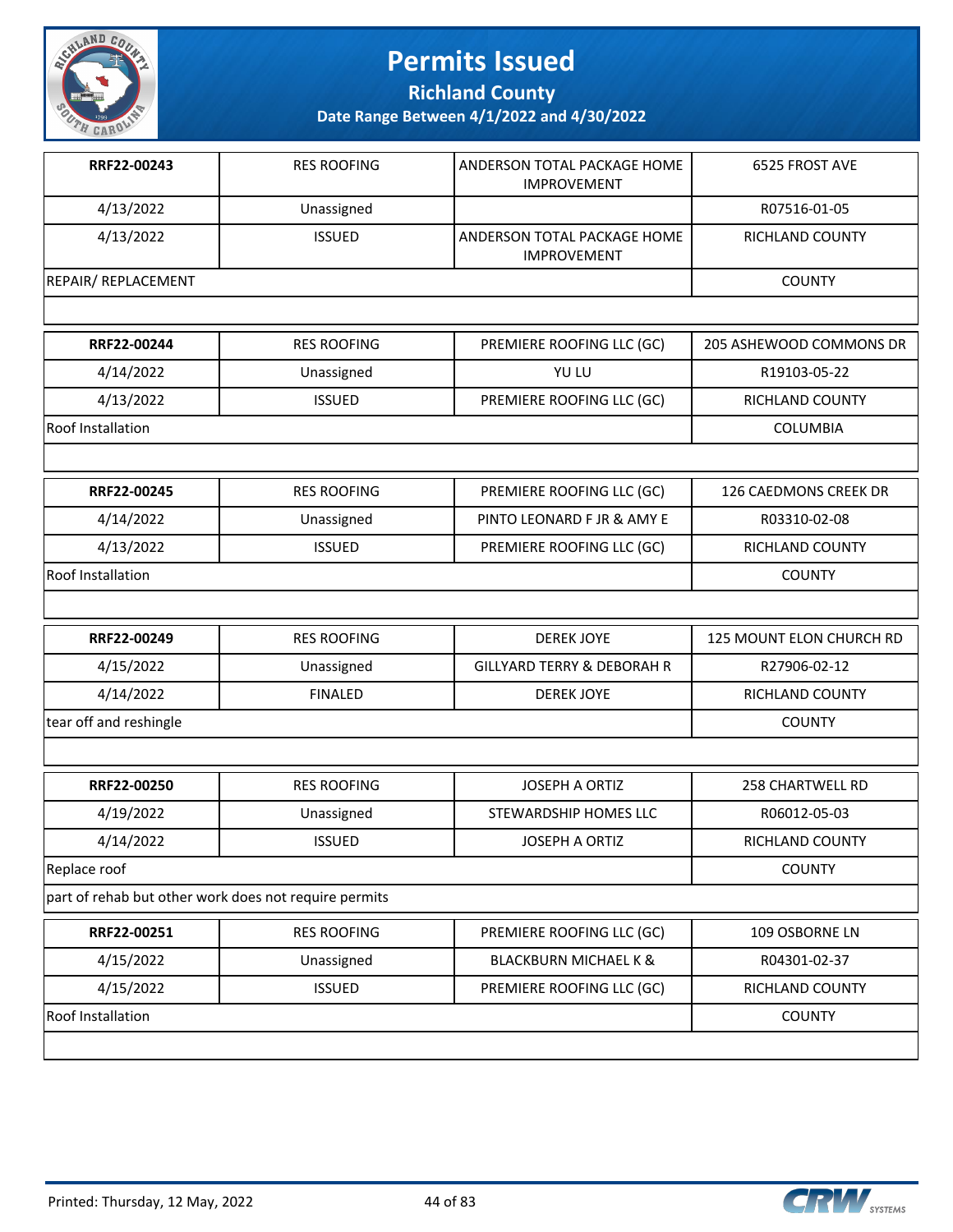

**Richland County**

| RRF22-00252              | <b>RES ROOFING</b> | PREMIERE ROOFING LLC (GC)                 | 207 CEDAR VIEW DR          |
|--------------------------|--------------------|-------------------------------------------|----------------------------|
| 4/18/2022                | Unassigned         | PACK ALVA RYAN & HEATHER D                | R02616-01-21               |
| 4/15/2022                | <b>ISSUED</b>      | PREMIERE ROOFING LLC (GC)                 | RICHLAND COUNTY            |
| Roof Installation        |                    |                                           | <b>COUNTY</b>              |
|                          |                    |                                           |                            |
| RRF22-00253              | <b>RES ROOFING</b> | PREMIERE ROOFING LLC (GC)                 | 101 FRIENDSHIP DR          |
| 4/18/2022                | Unassigned         | WHITE DONALD J & TERESA K                 | R01416-02-02               |
| 4/15/2022                | <b>ISSUED</b>      | PREMIERE ROOFING LLC (GC)                 | RICHLAND COUNTY            |
| <b>Roof Installation</b> |                    |                                           | <b>COUNTY</b>              |
|                          |                    |                                           |                            |
| RRF22-00256              | <b>RES ROOFING</b> | PAUL RENNISON                             | 117 VALEWORTH DR           |
| 4/20/2022                | Unassigned         | <b>WASHINGTON GLENDA L ETAL</b>           | R05106-02-27               |
| 4/18/2022                | <b>FINALED</b>     | PAUL RENNISON                             | <b>RICHLAND COUNTY</b>     |
| Roof Replacement         |                    |                                           | <b>COUNTY</b>              |
|                          |                    |                                           |                            |
| RRF22-00257              | <b>RES ROOFING</b> | <b>MARK A GRAHAM</b>                      | 817 CONGAREE CHURCH RD     |
| 4/20/2022                | Unassigned         | <b>GEORGIANA MONTGOMERY</b>               | R32500-04-58               |
| 4/19/2022                | <b>FINALED</b>     | <b>MARK A GRAHAM</b>                      | RICHLAND COUNTY            |
| Tear off and replace     |                    |                                           | <b>COUNTY</b>              |
|                          |                    |                                           |                            |
| RRF22-00258              | <b>RES ROOFING</b> | THE RED SHIRT GUYS ROOFING LLC            | 1819 SAINT MICHAELS RD     |
| 4/19/2022                | Unassigned         | THE RED SHIRT GUYS ROOFING LLC            | R07501-03-14               |
| 4/19/2022                | <b>FINALED</b>     | THE RED SHIRT GUYS ROOFING LLC            | RICHLAND COUNTY            |
| Tear off and Re-roof     |                    |                                           | <b>COUNTY</b>              |
| Roofing                  |                    |                                           |                            |
| RRF22-00260              | <b>RES ROOFING</b> | DENNIS AND SON HOME<br><b>IMPROVEMENT</b> | 1060 KINGSTON VILLAGE LOOP |
| 4/20/2022                | Unassigned         | LEWIS JEFFREY S & SUSAN A                 | R03509-01-08               |
| 4/19/2022                | <b>ISSUED</b>      | DENNIS AND SON HOME<br><b>IMPROVEMENT</b> | RICHLAND COUNTY            |
| roof replacement         |                    |                                           | <b>COUNTY</b>              |
|                          |                    |                                           |                            |

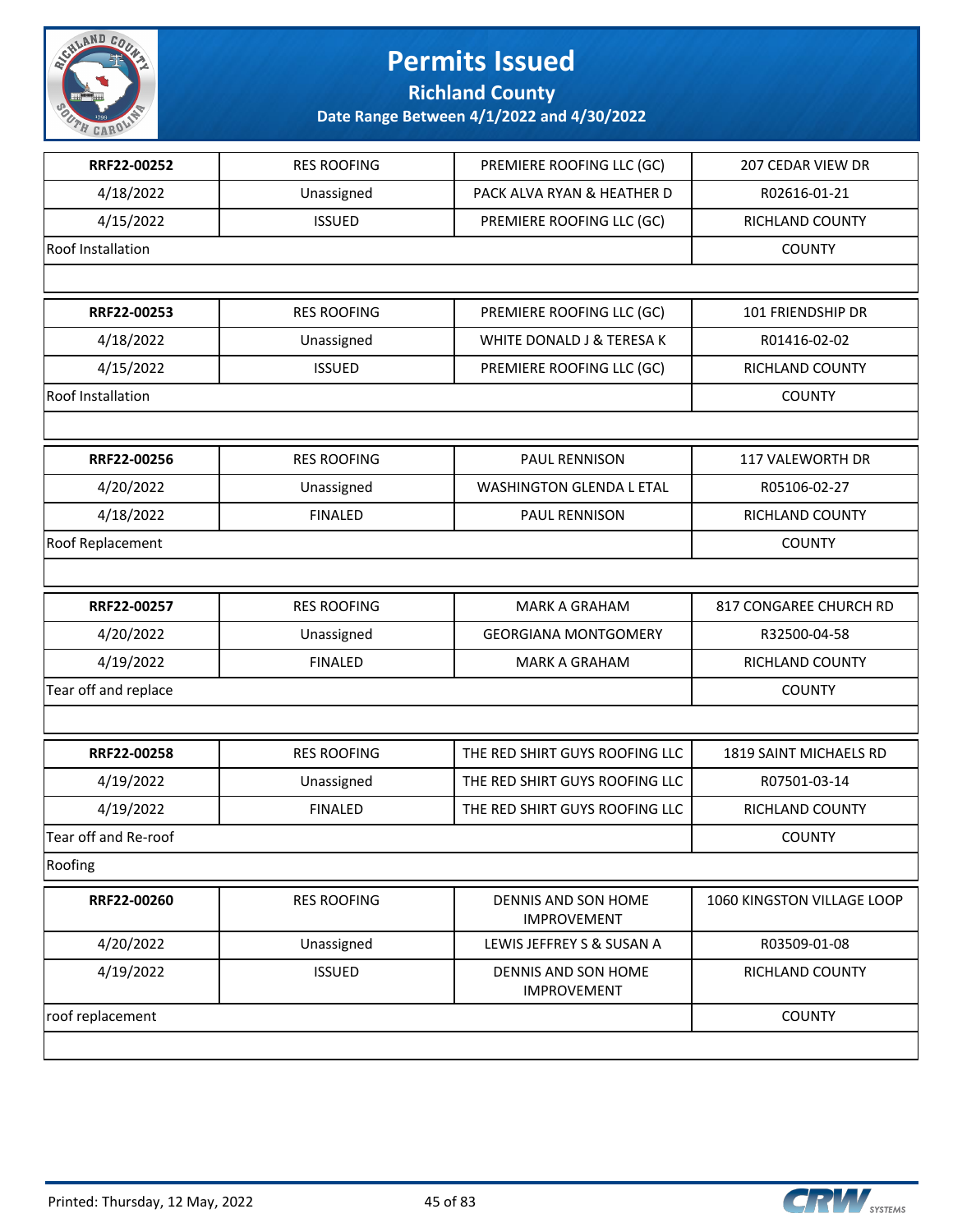

**Richland County**

| RRF22-00263                                  | <b>RES ROOFING</b> | <b>BURGIN RESIDENTIAL &amp;</b><br><b>COMMERCIAL SVCS INC</b> | 6045 LAKESHORE DR  |
|----------------------------------------------|--------------------|---------------------------------------------------------------|--------------------|
| 4/27/2022                                    | Unassigned         | <b>SUGGS KENNETH MICHAEL &amp;</b>                            | R16805-02-12       |
| 4/19/2022                                    | <b>ISSUED</b>      | <b>BURGIN RESIDENTIAL &amp;</b><br><b>COMMERCIAL SVCS INC</b> | RICHLAND COUNTY    |
| Roof Replacement                             |                    |                                                               | <b>COUNTY</b>      |
|                                              |                    |                                                               |                    |
| RRF22-00264                                  | <b>RES ROOFING</b> | <b>BILLY STANICK JR</b>                                       | 2625 CHATSWORTH RD |
| 4/22/2022                                    | Unassigned         | <b>EASLER KENNETH M &amp;</b>                                 | R16916-01-10       |
| 4/19/2022                                    | <b>ISSUED</b>      | <b>BILLY STANICK JR</b>                                       | RICHLAND COUNTY    |
| Re-roof                                      |                    |                                                               | <b>COUNTY</b>      |
| Tear off shingles and replace with same type |                    |                                                               |                    |
| RRF22-00266                                  | <b>RES ROOFING</b> | <b>LA ROOFING LLC</b>                                         | 1 LAKE MIST CT     |
| 4/25/2022                                    | Unassigned         | <b>OPENDOOR PROPERTY TRUST I</b>                              | R23206-01-17       |
| 4/20/2022                                    | <b>ISSUED</b>      | L A ROOFING LLC                                               | RICHLAND COUNTY    |
|                                              |                    |                                                               | <b>COUNTY</b>      |
|                                              |                    |                                                               |                    |
| RRF22-00268                                  | <b>RES ROOFING</b> | PREMIERE ROOFING LLC (GC)                                     | 569 FOX HAVEN DR   |
| 4/22/2022                                    | Unassigned         | JEFFREY APRIL DENISE                                          | R23115-01-56       |
| 4/20/2022                                    | <b>ISSUED</b>      | PREMIERE ROOFING LLC (GC)                                     | RICHLAND COUNTY    |
| Roof Installation                            |                    |                                                               | <b>COUNTY</b>      |
|                                              |                    |                                                               |                    |
| RRF22-00269                                  | <b>RES ROOFING</b> | <b>HAGEN JOHN DAVID</b>                                       | 9 HIBERNIA ST      |
| 4/21/2022                                    | Unassigned         | <b>HAGEN JOHN DAVID</b>                                       | R20112-02-11       |
| 4/21/2022                                    | <b>ISSUED</b>      |                                                               | RICHLAND COUNTY    |
| <b>REPAIR/ REPLACEMENT</b>                   |                    |                                                               | <b>COUNTY</b>      |
|                                              |                    |                                                               |                    |
| RRF22-00270                                  | <b>RES ROOFING</b> | RENNISON ROOFING AND<br><b>EXTERIORS LLC</b>                  | 8913 TWO NOTCH RD  |
| 4/22/2022                                    | Unassigned         | SPRING VALLEY ANIMAL HOSPITAL                                 | R19902-06-19       |
| 4/21/2022                                    | <b>ISSUED</b>      | RENNISON ROOFING AND<br><b>EXTERIORS LLC</b>                  | RICHLAND COUNTY    |
| <b>Replacing Roof</b>                        |                    |                                                               | <b>COUNTY</b>      |
|                                              |                    |                                                               |                    |

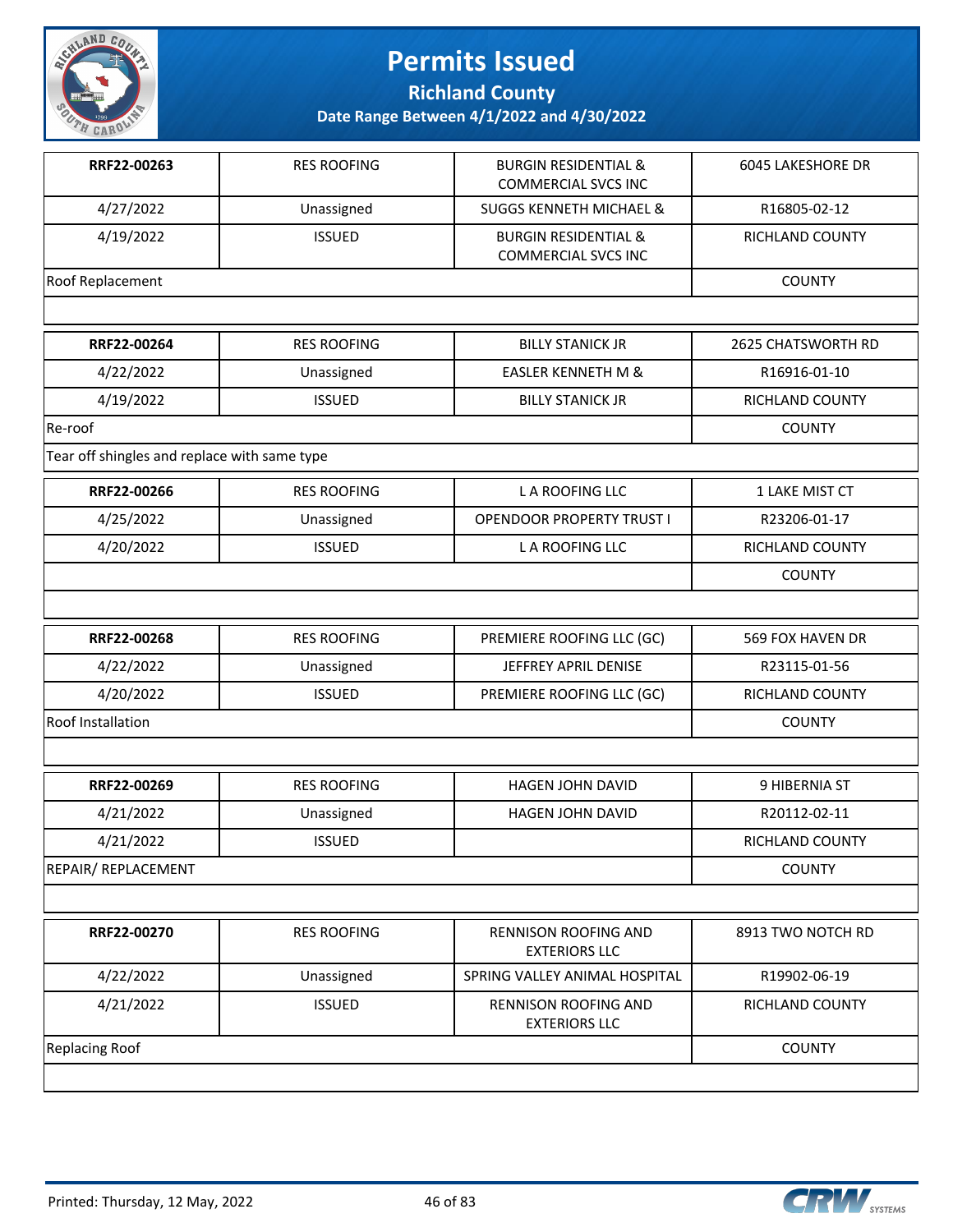

**Richland County**

| RRF22-00272                 | <b>RES ROOFING</b> | ALPHA & OMEGA CONSTRUCTION             | 112 DEER PASS WAY        |
|-----------------------------|--------------------|----------------------------------------|--------------------------|
|                             |                    | <b>LLC</b>                             |                          |
| 4/22/2022                   | Unassigned         | <b>BRADLEY CARLEETA &amp; MITCHELL</b> | R20216-02-20             |
| 4/22/2022                   | <b>ISSUED</b>      | Alpha & omega construction llc         | <b>RICHLAND COUNTY</b>   |
|                             |                    |                                        | <b>COUNTY</b>            |
|                             |                    |                                        |                          |
| RRF22-00274                 | <b>RES ROOFING</b> | SHINGLES NOW LLC                       | 1813 KATHLEEN DR         |
| 4/26/2022                   | Unassigned         | <b>ENCINO PROPERTIES LLC</b>           | R07501-10-29             |
| 4/25/2022                   | <b>FINALED</b>     | SHINGLES NOW LLC                       | RICHLAND COUNTY          |
| Remove and replace shingles |                    |                                        | <b>COUNTY</b>            |
|                             |                    |                                        |                          |
| RRF22-00275                 | <b>RES ROOFING</b> | <b>BROS ROOFING &amp; REPAIRS LLC</b>  | 3949 TROTTER RD          |
| 4/28/2022                   | Unassigned         |                                        | R22008-01-11             |
| 4/25/2022                   | <b>ISSUED</b>      | <b>BROS ROOFING &amp; REPAIRS LLC</b>  | RICHLAND COUNTY          |
| REPAIR/REPLACEMENT          |                    |                                        | <b>COUNTY</b>            |
|                             |                    |                                        |                          |
| RRF22-00276                 | <b>RES ROOFING</b> | PREMIERE ROOFING LLC (GC)              | 316 SIENNA DR            |
| 4/27/2022                   | Unassigned         | MORGAN ZEBULON V III & JUNE R          | R02501-02-25             |
| 4/25/2022                   | <b>ISSUED</b>      | PREMIERE ROOFING LLC (GC)              | RICHLAND COUNTY          |
| <b>Roof Installation</b>    |                    |                                        | <b>COUNTY</b>            |
|                             |                    |                                        |                          |
| RRF22-00277                 | <b>RES ROOFING</b> | PREMIERE ROOFING LLC (GC)              | <b>162 FLINT ROCK LN</b> |
| 4/27/2022                   | Unassigned         | SCHNEIDER ROBERT J & SHERRY A          | R12700-01-31             |
| 4/25/2022                   | <b>ISSUED</b>      | PREMIERE ROOFING LLC (GC)              | RICHLAND COUNTY          |
| Roof Installation           |                    |                                        | <b>COUNTY</b>            |
|                             |                    |                                        |                          |
| RRF22-00278                 | <b>RES ROOFING</b> | PREMIERE ROOFING LLC (GC)              | 833 HALTIWANGER RD       |
| 4/27/2022                   | Unassigned         | <b>CAMERON VIVIAN</b>                  | R00800-02-06             |
| 4/25/2022                   | <b>ISSUED</b>      | PREMIERE ROOFING LLC (GC)              | <b>RICHLAND COUNTY</b>   |
| <b>Roof Installation</b>    |                    |                                        | <b>COUNTY</b>            |
|                             |                    |                                        |                          |

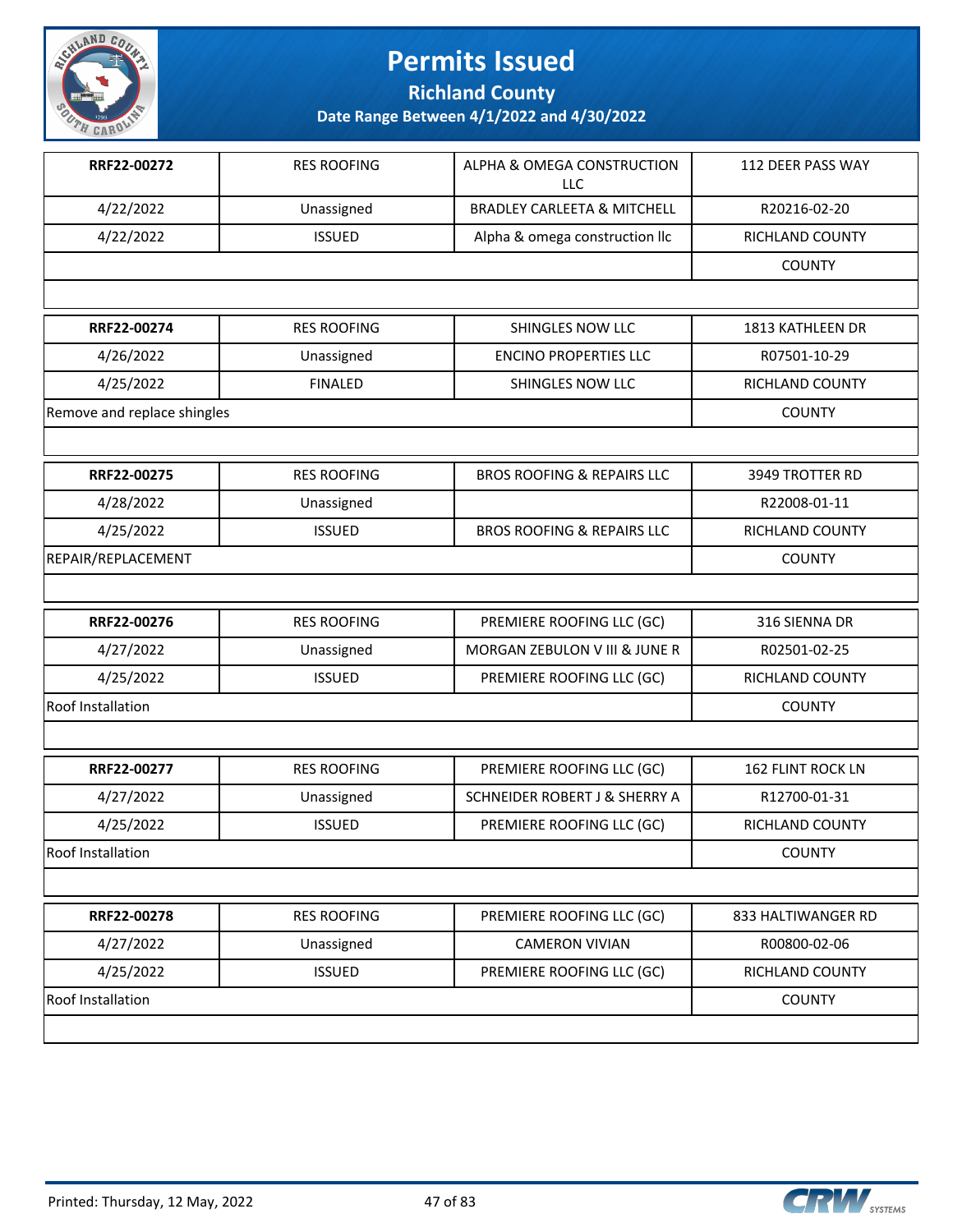

**Richland County**

| RRF22-00279          | <b>RES ROOFING</b> | <b>MARK A GRAHAM</b>                                      | 1124 WALCOTT ST             |
|----------------------|--------------------|-----------------------------------------------------------|-----------------------------|
| 4/27/2022            | Unassigned         | JOYNER JOSEPH                                             | R11116-04-54                |
| 4/25/2022            | <b>ISSUED</b>      | <b>MARK A GRAHAM</b>                                      | RICHLAND COUNTY             |
| Tear off and replace |                    |                                                           | <b>COUNTY</b>               |
|                      |                    |                                                           |                             |
| RRF22-00281          | <b>RES ROOFING</b> | MARCOS ENRIQUE ARANGO                                     | <b>208 WORTHINGTON PKWY</b> |
| 4/27/2022            | Unassigned         |                                                           | R23004-05-01                |
| 4/27/2022            | <b>ISSUED</b>      | MARCOS ENRIQUE ARANGO                                     | RICHLAND COUNTY             |
| REPAIR/REPLACEMENT   |                    |                                                           | <b>COUNTY</b>               |
|                      |                    |                                                           |                             |
| RRF22-00285          | <b>RES ROOFING</b> | <b>CLYDE NETTLES ROOFING &amp;</b><br>PAINTING INC        | <b>614 KENTUCKY ST</b>      |
| 4/28/2022            | Unassigned         | LAKE LORETTA ANN                                          | R11203-12-24                |
| 4/28/2022            | <b>ISSUED</b>      | <b>CLYDE NETTLES ROOFING &amp;</b><br><b>PAINTING INC</b> | RICHLAND COUNTY             |
| Re Roof              |                    |                                                           | <b>COUNTY</b>               |
|                      |                    |                                                           |                             |
| RRF22-00286          | <b>RES ROOFING</b> | PREMIERE ROOFING LLC (GC)                                 | 316 HERITAGE HILLS DR       |
| 4/29/2022            | Unassigned         | <b>LOGANS CANDACE RENEE &amp;</b>                         | R14703-02-10                |
| 4/28/2022            | <b>ISSUED</b>      | PREMIERE ROOFING LLC (GC)                                 | RICHLAND COUNTY             |
| Roof Installation    |                    |                                                           | <b>COUNTY</b>               |
|                      |                    |                                                           |                             |
| RRF22-00287          | <b>RES ROOFING</b> | <b>CLYDE NETTLES ROOFING &amp;</b><br>PAINTING INC        | 4114 BEECLIFF DR            |
| 4/29/2022            | Unassigned         | VARDELL CHARLES COLE JR                                   | R13809-03-07                |
| 4/28/2022            | <b>ISSUED</b>      | <b>CLYDE NETTLES ROOFING &amp;</b><br>PAINTING INC        | RICHLAND COUNTY             |
| Re Roof              |                    |                                                           | <b>COUNTY</b>               |
|                      |                    |                                                           |                             |
| RRF22-00288          | <b>RES ROOFING</b> | J C ROOFING LLC                                           | 1613 LONER RD               |
| 4/29/2022            | Unassigned         |                                                           | R10200-04-06                |
| 4/29/2022            | <b>ISSUED</b>      | J C ROOFING LLC                                           | RICHLAND COUNTY             |
| REPAIR/REPLACEMENT   |                    |                                                           | <b>COUNTY</b>               |
|                      |                    |                                                           |                             |



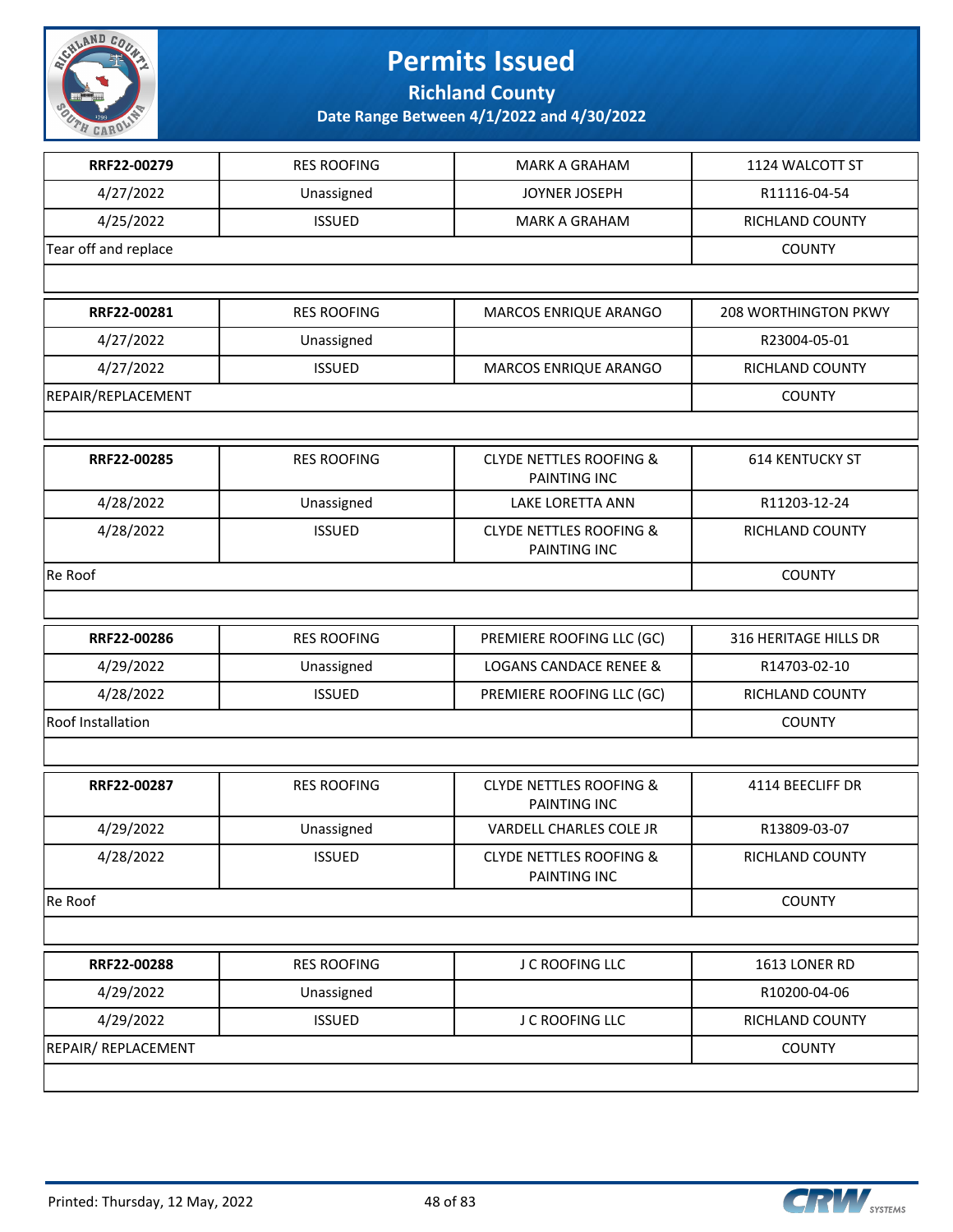

**Richland County**

**Date Range Between 4/1/2022 and 4/30/2022**

| RRF22-00289          | <b>RES ROOFING</b> | THE RED SHIRT GUYS ROOFING LLC                    | <b>112 AUTUMN RUN CIR</b> |
|----------------------|--------------------|---------------------------------------------------|---------------------------|
| 4/29/2022            | Unassigned         | <b>COX FELICIA</b>                                | R23103-12-01              |
| 4/29/2022            | <b>FINALED</b>     | THE RED SHIRT GUYS ROOFING LLC                    | <b>RICHLAND COUNTY</b>    |
| Tear off and Re-roof |                    |                                                   | <b>COUNTY</b>             |
| Roofing              |                    |                                                   |                           |
| RRF22-00290          | <b>RES ROOFING</b> | ANDERSON TOTAL PACKAGE HOME<br><b>IMPROVEMENT</b> | 1044 DENTON DR            |
| 4/29/2022            | Unassigned         |                                                   | R11809-02-10              |
| 4/29/2022            | <b>ISSUED</b>      | ANDERSON TOTAL PACKAGE HOME<br><b>IMPROVEMENT</b> | RICHLAND COUNTY           |
| REPAIR/REPLACEMENT   |                    |                                                   | <b>COUNTY</b>             |
|                      |                    |                                                   |                           |

#### **Number of RES ROOFING/Unassigned Permits: 57**

| RBD22-00549                            | <b>IRESIDENTIAL ACCESSORY ADDITION I</b><br>& ADD/ALT | KITCHEN AND BATHROOM DESIGN<br><b>INC</b> | 430 LONG POINTE LN     |
|----------------------------------------|-------------------------------------------------------|-------------------------------------------|------------------------|
| 4/21/2022                              | ACCESSORY ADD/ALT                                     | VIERA BOBBY LEE & AMBER/JTWRS             | R23204-09-17           |
| 3/23/2022                              | <b>ISSUED</b>                                         | KITCHEN AND BATHROOM DESIGN<br><b>INC</b> | <b>RICHLAND COUNTY</b> |
| covert detached garage to living space |                                                       |                                           | <b>COUNTY</b>          |
|                                        |                                                       |                                           |                        |

#### **Number of RESIDENTIAL ACCESSORY ADDITION & ADD/ALT/ACCESSORY ADD/ALT Permits: 1**

| RBD21-00420                        | <b>RESIDENTIAL ADDITIONS &amp;</b><br>ADD/ALT           | <b>MORTON SAMANTHA STEINGOLD &amp;</b> | <b>150 MONTCLAIR RD</b>    |
|------------------------------------|---------------------------------------------------------|----------------------------------------|----------------------------|
| 4/11/2022                          | <b>ADDITION</b>                                         |                                        | R02313-01-09               |
| 2/23/2021                          | <b>ISSUED</b>                                           | PETE DEFILLIPS/KANE INDUSTRIES         | RICHLAND COUNTY            |
|                                    | REMODEL EXISTING SF TO HEATED SF ATTACHED GARAGE W/ROOM |                                        | <b>COUNTY</b>              |
|                                    |                                                         |                                        |                            |
| RBD22-00527                        | <b>RESIDENTIAL ADDITIONS &amp;</b><br>ADD/ALT           | DAVID H EISENREICH                     | <b>108 BUDDY EARGLE RD</b> |
| 4/12/2022                          | <b>ADDITION</b>                                         |                                        | R01408-01-09               |
| 3/21/2022                          | <b>ISSUED</b>                                           | DAVID H EISENREICH                     | RICHLAND COUNTY            |
| ADDITION FOR A MOTHER IN LAW SUITE |                                                         |                                        | <b>COUNTY</b>              |
|                                    |                                                         |                                        |                            |

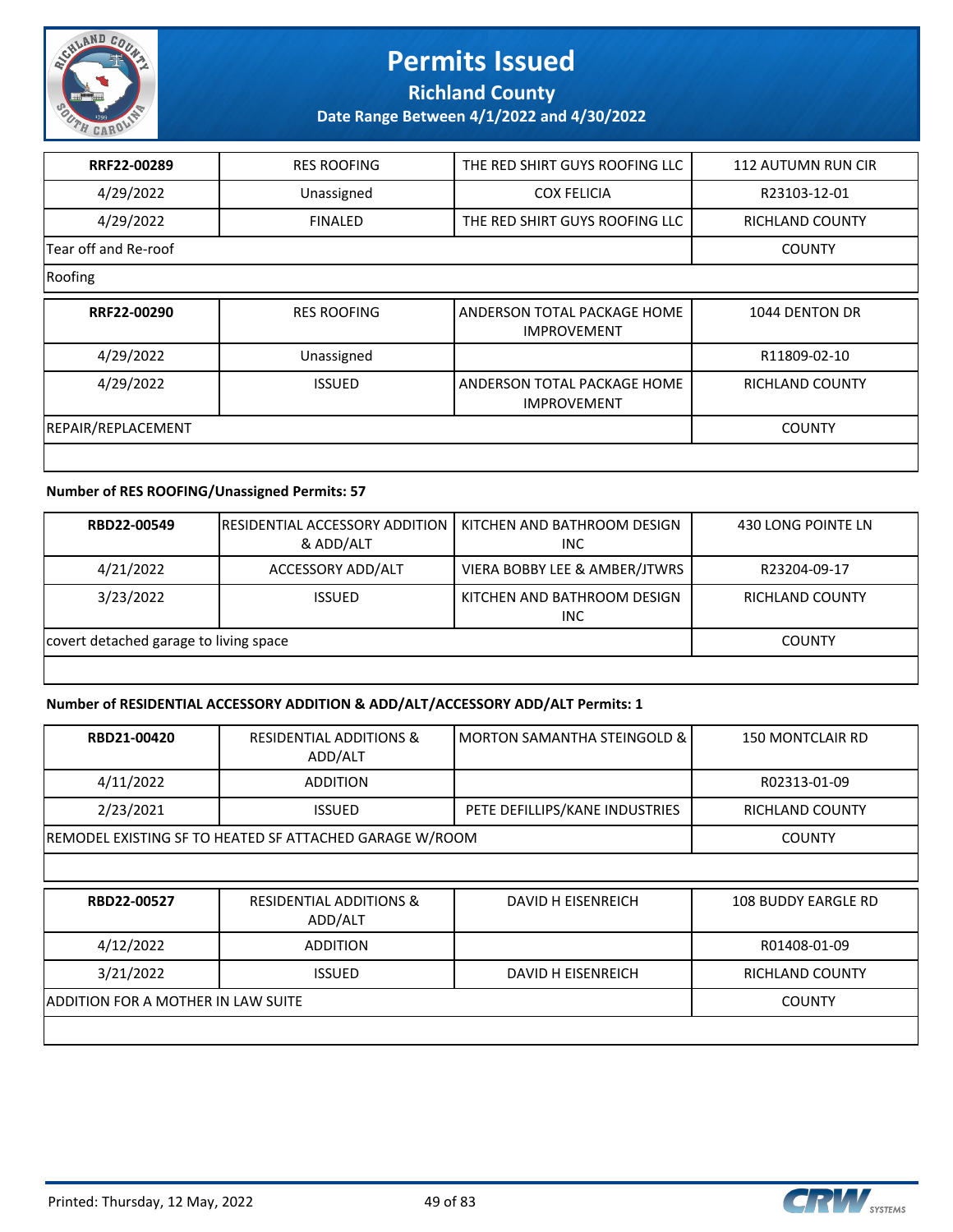

**Richland County**

| RBD22-00536     | <b>RESIDENTIAL ADDITIONS &amp;</b><br>ADD/ALT | RODGERS WILLIAM W & | 221 STEEPLECHASE N |
|-----------------|-----------------------------------------------|---------------------|--------------------|
| 4/8/2022        | <b>ADDITION</b>                               | RODGERS WILLIAM W & | R21907-02-08       |
| 3/21/2022       | <b>ISSUED</b>                                 |                     | RICHLAND COUNTY    |
| ISUN ROOM ADDED |                                               |                     | <b>COUNTY</b>      |
|                 |                                               |                     |                    |

| RBD22-00606                                                  | <b>RESIDENTIAL ADDITIONS &amp;</b><br>ADD/ALT | TAYLOR MADE CONTRACTING              | <b>304 CRICKENTREE DR</b> |
|--------------------------------------------------------------|-----------------------------------------------|--------------------------------------|---------------------------|
| 4/11/2022                                                    | <b>ADDITION</b>                               | <b>BACOTE KIMBERLY &amp; BRIAN C</b> | R23308-01-19              |
| 3/31/2022                                                    | <b>ISSUED</b>                                 | TAYLOR MADE CONTRACTING              | <b>RICHLAND COUNTY</b>    |
| Build 20 x 20 (6 inch) foundation to create an enclosed room |                                               |                                      | <b>COUNTY</b>             |

| RBD22-00627               | <b>RESIDENTIAL ADDITIONS &amp;</b><br>ADD/ALT | MICHAEL C REU DBA ARCHADECK<br>OF CENTRALSC | 4 SWEET KNOLL CT       |
|---------------------------|-----------------------------------------------|---------------------------------------------|------------------------|
| 4/13/2022                 | <b>ADDITION</b>                               | PENDARVIS DAVID C & SHEILA G                | R20212-02-09           |
| 4/5/2022                  | <b>ISSUED</b>                                 | MICHAEL C REU DBA ARCHADECK<br>OF CENTRALSC | <b>RICHLAND COUNTY</b> |
| Constructing a 10x14 deck |                                               |                                             | <b>COUNTY</b>          |

| RBD22-00630                     | <b>RESIDENTIAL ADDITIONS &amp;</b><br>ADD/ALT | LESLEE P MONTGOMERY | 107 LEAMINGTON WAY |
|---------------------------------|-----------------------------------------------|---------------------|--------------------|
| 4/5/2022                        | <b>ADDITION</b>                               |                     | R03202-02-04       |
| 4/5/2022                        | <b>ISSUED</b>                                 | LESLEE P MONTGOMERY | RICHLAND COUNTY    |
| SUNROOM DECK ADDITION W/WINDOW. |                                               |                     | <b>COUNTY</b>      |

| RBD22-00633                    | <b>RESIDENTIAL ADDITIONS &amp;</b><br>ADD/ALT | MICHAEL C REU DBA ARCHADECK<br>OF CENTRALSC | 8 FALBROOK CT          |
|--------------------------------|-----------------------------------------------|---------------------------------------------|------------------------|
| 4/13/2022                      | <b>ADDITION</b>                               | <b>GROSSE RONALD &amp; DAWNA G</b>          | R03416-05-07           |
| 4/6/2022                       | <b>ISSUED</b>                                 | MICHAEL C REU DBA ARCHADECK<br>OF CENTRALSC | <b>RICHLAND COUNTY</b> |
| Constructing a 100 sq ft deck. |                                               |                                             | <b>COUNTY</b>          |

| RBD22-00678                           | <b>RESIDENTIAL ADDITIONS &amp;</b><br>ADD/ALT | MICHAEL C REU DBA ARCHADECK<br>OF CENTRALSC | 214 TALON WAY   |
|---------------------------------------|-----------------------------------------------|---------------------------------------------|-----------------|
| 4/25/2022                             | <b>ADDITION</b>                               | PINSON JOHN & STEPHANIE L                   | R17703-02-13    |
| 4/12/2022                             | <b>ISSUED</b>                                 |                                             | RICHLAND COUNTY |
| ICONSTRUCTING A DECK AND SCREEN PORCH |                                               |                                             | <b>COUNTY</b>   |
|                                       |                                               |                                             |                 |

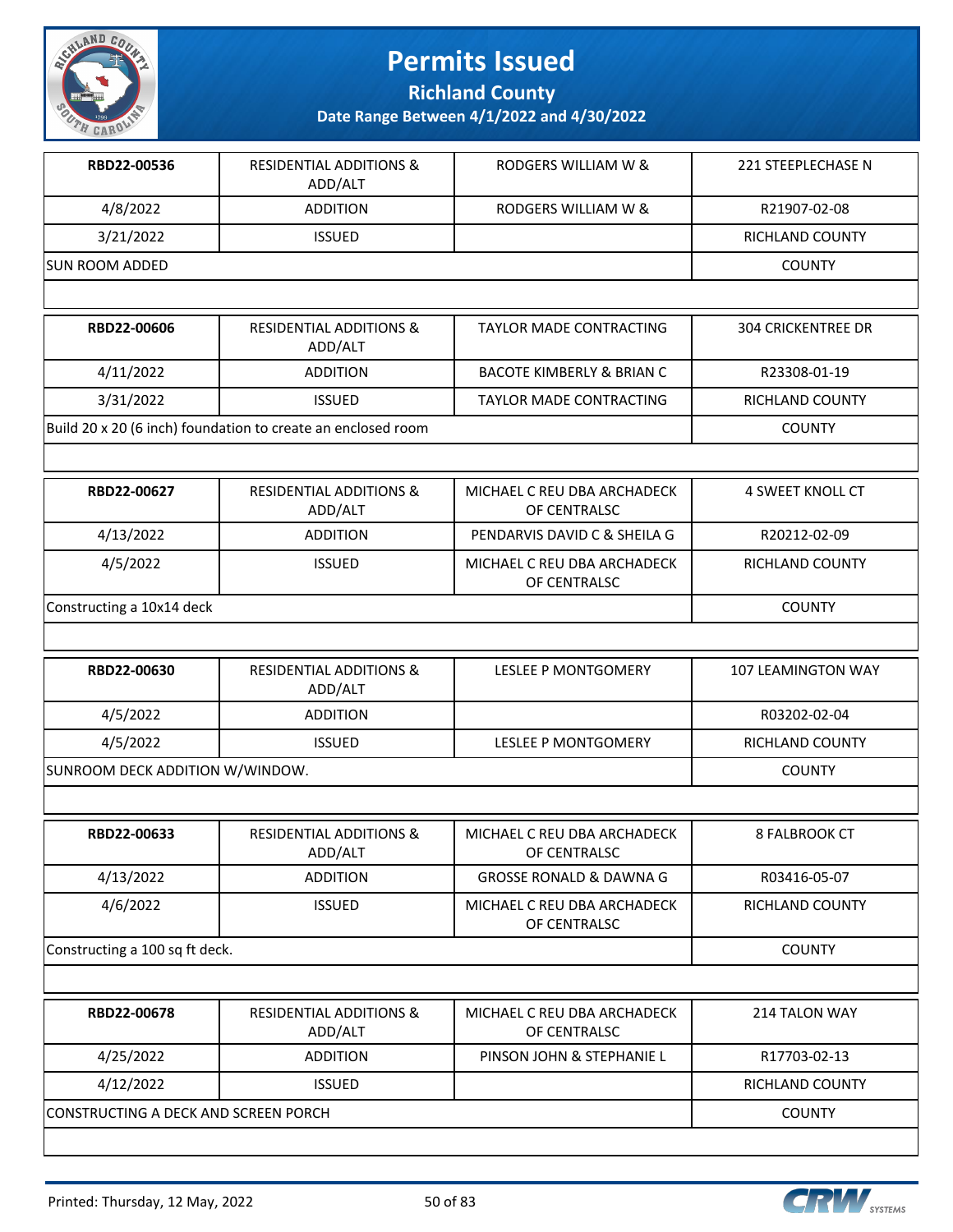

**Richland County**

**Date Range Between 4/1/2022 and 4/30/2022**

| RBD22-00716        | <b>RESIDENTIAL ADDITIONS &amp;</b><br>ADD/ALT | LANZA ELSY & | 3 BROOKFIELD HEIGHTS CT |
|--------------------|-----------------------------------------------|--------------|-------------------------|
| 4/29/2022          | <b>ADDITION</b>                               | LANZA ELSY & | R19703-12-17            |
| 4/15/2022          | <b>ISSUED</b>                                 |              | <b>RICHLAND COUNTY</b>  |
| ADDITIONAL BEDROOM |                                               |              | <b>COUNTY</b>           |
|                    |                                               |              |                         |

#### **Number of RESIDENTIAL ADDITIONS & ADD/ALT/ADDITION Permits: 9**

| RBD22-00638            | RESIDENTIAL ALTERATIONS | CAUSEY JAMES R & KAY K | 148 BRODY RD           |
|------------------------|-------------------------|------------------------|------------------------|
| 4/18/2022              | ACCESSORY ALTERATION    | CAUSEY JAMES R & KAY K | R01413-01-08           |
| 4/6/2022               | <b>ISSUED</b>           |                        | <b>RICHLAND COUNTY</b> |
| IGARAGE INTO AN OFFICE |                         |                        | <b>COUNTY</b>          |
|                        |                         |                        |                        |

#### **Number of RESIDENTIAL ALTERATIONS/ACCESSORY ALTERATION Permits: 1**

| RBD22-00532                                        | RESIDENTIAL ALTERATIONS                                      | <b>DAVID R NOSS</b>                          | 1953 MARINA RD            |
|----------------------------------------------------|--------------------------------------------------------------|----------------------------------------------|---------------------------|
| 4/19/2022                                          | <b>ALTERATIONS</b>                                           | <b>WATTS RANDY &amp; DEBORAH</b>             | R02303-01-38              |
| 3/21/2022                                          | <b>ISSUED</b>                                                | <b>DAVID R NOSS</b>                          | <b>RICHLAND COUNTY</b>    |
|                                                    | Remodel everything in home including plumbing and electrical |                                              | <b>COUNTY</b>             |
|                                                    |                                                              |                                              |                           |
| RBD22-00590                                        | RESIDENTIAL ALTERATIONS                                      | <b>CHAMPION WINDOW OF</b><br><b>COLUMBIA</b> | 165 BERKELEY RIDGE DR     |
| 4/11/2022                                          | <b>ALTERATIONS</b>                                           | <b>HEWLETT KENNETH J &amp; KAREN E</b>       | R23309-07-02              |
| 3/30/2022                                          | <b>ISSUED</b>                                                | <b>CHAMPION WINDOW OF</b><br><b>COLUMBIA</b> | <b>RICHLAND COUNTY</b>    |
|                                                    | BOOST 11X11 DECK W/STEPS FOR OUR SCREEN ROOM                 |                                              | <b>COUNTY</b>             |
| 2" STUDIO ROOF SCREEN ROOM                         |                                                              |                                              |                           |
| RBD22-00604                                        | RESIDENTIAL ALTERATIONS                                      | <b>SAY JAY INC</b>                           | <b>107 LAKE HILTON DR</b> |
| 4/13/2022                                          | <b>ALTERATIONS</b>                                           | ANDREYCHIK ANDREW & HANNAH                   | R00416-01-06              |
| 3/31/2022                                          | <b>ISSUED</b>                                                | <b>SAY JAY INC</b>                           | RICHLAND COUNTY           |
| Finish basement area as outlined in attached plans |                                                              |                                              | <b>COUNTY</b>             |
|                                                    |                                                              |                                              |                           |
| RBD22-00652                                        | RESIDENTIAL ALTERATIONS                                      | NETWORK BUILDING CONTRACTORS                 | 109 CHIMNEY HILL RD       |
| 4/15/2022                                          | <b>ALTERATIONS</b>                                           | <b>GRAHAM PAUL T &amp; SUSAN</b>             | R13616-03-12              |
| 4/7/2022                                           | <b>ISSUED</b>                                                | NETWORK BUILDING CONTRACTORS                 | RICHLAND COUNTY           |
| 16 x20 pool house                                  |                                                              |                                              | <b>COUNTY</b>             |
|                                                    |                                                              |                                              |                           |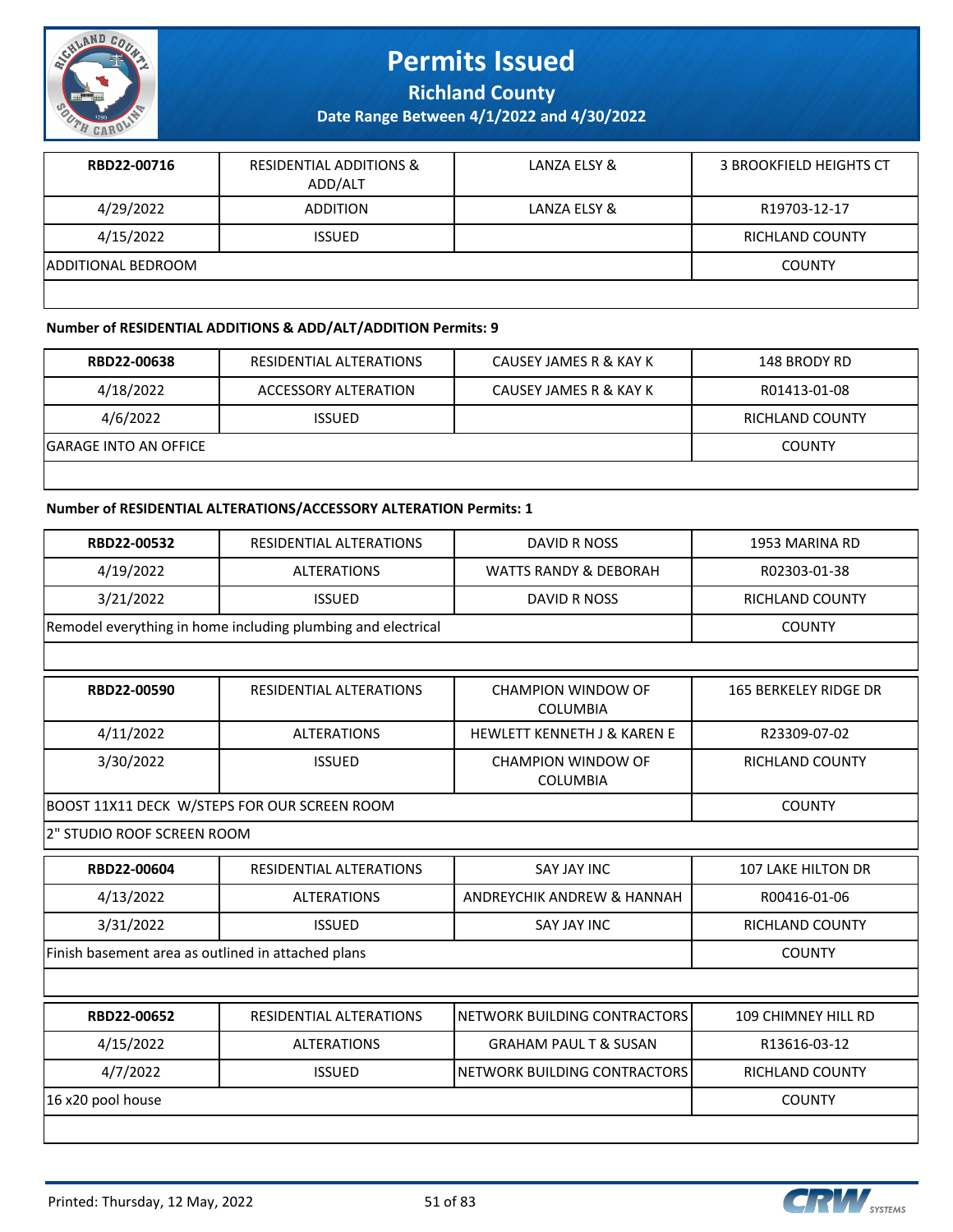

**Richland County**

**Date Range Between 4/1/2022 and 4/30/2022**

| RBD22-00705         | RESIDENTIAL ALTERATIONS | WILLIAM MATTHEW GRAHAM            | 709 VALHALLA DR |
|---------------------|-------------------------|-----------------------------------|-----------------|
| 4/26/2022           | ALTERATIONS             | <b>HORTON ERICS &amp; ANDREAS</b> | R25704-03-02    |
| 4/14/2022           | <b>ISSUED</b>           | WILLIAM MATTHEW GRAHAM            | RICHLAND COUNTY |
| Bathroom renovation |                         |                                   | <b>COUNTY</b>   |
|                     |                         |                                   |                 |

#### **Number of RESIDENTIAL ALTERATIONS/ALTERATIONS Permits: 5**

| RBD22-00384              | RESIDENTIAL NEW ACCESSORY<br><b>STRUCTURE</b> | CHASE BUILDERS OF COLUMBIA INC       | 347 CREEK RIDGE LOOP      |
|--------------------------|-----------------------------------------------|--------------------------------------|---------------------------|
| 4/18/2022                | Unassigned                                    | <b>HUMBER DANIEL H &amp; KELLY A</b> | R23600-04-07              |
| 3/2/2022                 | <b>ISSUED</b>                                 | CHASE BUILDERS OF COLUMBIA INC       | <b>RICHLAND COUNTY</b>    |
| 25'x25' storage building |                                               |                                      | <b>COUNTY</b>             |
|                          |                                               |                                      |                           |
| RBD22-00505              | RESIDENTIAL NEW ACCESSORY<br><b>STRUCTURE</b> | RICHARDSON ANTHONY &                 | 216 AULT RD               |
| 4/15/2022                | Unassigned                                    | RICHARDSON ANTHONY &                 | R24501-01-03              |
| 3/18/2022                | <b>ISSUED</b>                                 |                                      | RICHLAND COUNTY           |
| <b>METAL SHED</b>        |                                               |                                      | <b>COUNTY</b>             |
|                          |                                               |                                      |                           |
| RBD22-00508              | RESIDENTIAL NEW ACCESSORY<br><b>STRUCTURE</b> | ANDERSON BASHIR DOMINIQUE            | 1835 WESTON RD            |
| 4/29/2022                | Unassigned                                    | ANDERSON BASHIR DOMINIQUE            | R27515-01-12              |
| 3/18/2022                | <b>ISSUED</b>                                 |                                      | RICHLAND COUNTY           |
| <b>METAL SHED</b>        |                                               |                                      | <b>COUNTY</b>             |
|                          |                                               |                                      |                           |
| RBD22-00519              | RESIDENTIAL NEW ACCESSORY<br><b>STRUCTURE</b> | <b>BROWN JOSHUA T &amp; LISA H</b>   | 1082 HOWARD COOGLER RD    |
| 4/12/2022                | Unassigned                                    | <b>BROWN JOSHUA T &amp; LISA H</b>   | R04100-08-34              |
| 3/18/2022                | <b>ISSUED</b>                                 |                                      | RICHLAND COUNTY           |
| <b>RETAINING WALL</b>    |                                               |                                      | <b>COUNTY</b>             |
|                          |                                               |                                      |                           |
| RBD22-00529              | RESIDENTIAL NEW ACCESSORY<br><b>STRUCTURE</b> | <b>BROWN TAMARA DENISE &amp;</b>     | <b>380 CANE BRAKE CIR</b> |
| 4/19/2022                | Unassigned                                    | <b>BROWN TAMARA DENISE &amp;</b>     | R20112-02-38              |
| 3/21/2022                | <b>ISSUED</b>                                 |                                      | <b>RICHLAND COUNTY</b>    |
| GARAGE/STORAGE           |                                               |                                      | <b>COUNTY</b>             |
|                          |                                               |                                      |                           |

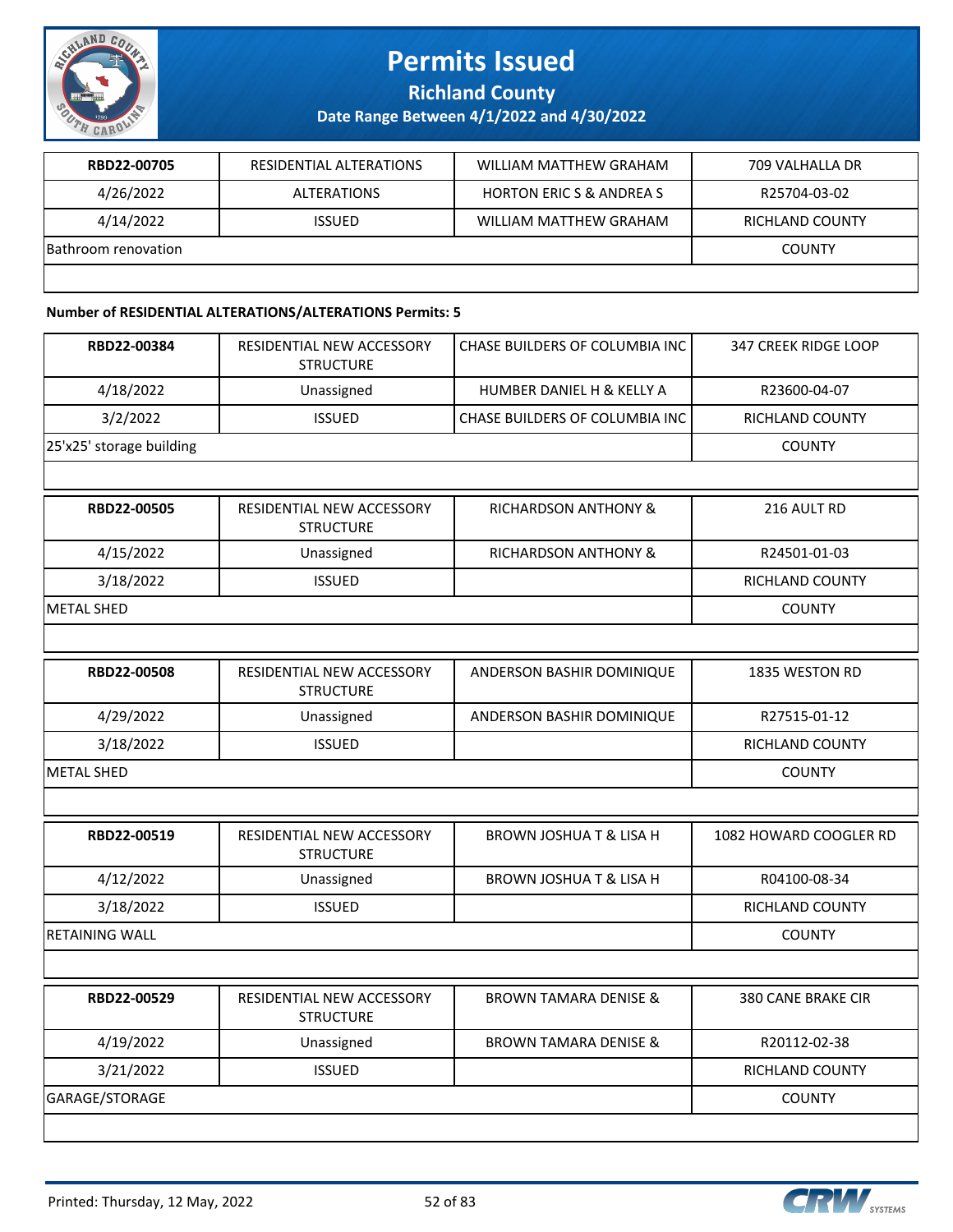

**Richland County**

**Date Range Between 4/1/2022 and 4/30/2022**

| RBD22-00539                                           | RESIDENTIAL NEW ACCESSORY<br><b>STRUCTURE</b>               | <b>TUFF SHED INC</b>          | <b>5 SUNTRACE CT</b>   |
|-------------------------------------------------------|-------------------------------------------------------------|-------------------------------|------------------------|
| 4/21/2022                                             | Unassigned                                                  | <b>MCCARTHY TROY III</b>      | R23206-02-03           |
| 3/21/2022                                             | <b>ISSUED</b>                                               | <b>TUFF SHED INC</b>          | <b>RICHLAND COUNTY</b> |
|                                                       | 16' x 30' shed without electric, plumbing, HVAC connections |                               | <b>COUNTY</b>          |
| Foundation is 6" x 2" galvanized steel frame & joists |                                                             |                               |                        |
| RBD22-00558                                           | RESIDENTIAL NEW ACCESSORY<br><b>STRUCTURE</b>               | <b>MARK MELE</b>              | 1205 GOFFMAN RD        |
| 4/6/2022                                              | Unassigned                                                  |                               | R37700-01-83           |
| 3/24/2022                                             | <b>ISSUED</b>                                               |                               | RICHLAND COUNTY        |
| <b>STORAGE</b>                                        |                                                             |                               | <b>COUNTY</b>          |
|                                                       |                                                             |                               |                        |
| RBD22-00569                                           | RESIDENTIAL NEW ACCESSORY<br><b>STRUCTURE</b>               | <b>HEYWARD F HOLTON JR</b>    | 529 GREY HAWK LN       |
| 4/7/2022                                              | Unassigned                                                  | HILL ANNETTE & MARKEDUS L     | R17707-03-07           |
| 3/25/2022                                             | <b>ISSUED</b>                                               | <b>HEYWARD F HOLTON JR</b>    | <b>RICHLAND COUNTY</b> |
| Add 18' X 20' cabana in back yard                     |                                                             |                               | <b>COUNTY</b>          |
|                                                       |                                                             |                               |                        |
| RBD22-00615                                           | RESIDENTIAL NEW ACCESSORY<br><b>STRUCTURE</b>               | MCFARLAN IVAN KEITH II        | 209 MILES OAK LN       |
| 4/13/2022                                             | Unassigned                                                  | <b>MCFARLAN IVAN KEITH II</b> | R23612-01-16           |
| 4/1/2022                                              | <b>ISSUED</b>                                               |                               | <b>RICHLAND COUNTY</b> |
| <b>STORAGE BUILDING</b>                               |                                                             |                               |                        |
|                                                       |                                                             |                               |                        |

#### **Number of RESIDENTIAL NEW ACCESSORY STRUCTURE/Unassigned Permits: 9**

| RBD21-02546 | RESIDENTIAL NEW CONSTRUCTION | MUNGO CONSTRUCTION LLC (GC)    | 231 BLUEWING DR        |
|-------------|------------------------------|--------------------------------|------------------------|
| 4/29/2022   | SINGLE FAM TOWNHOME          | <b>BRICKYARD LONGTOWN LLC.</b> | R17500-03-56           |
| 11/10/2021  | <b>ISSUED</b>                | MUNGO CONSTRUCTION LLC (GC)    | <b>RICHLAND COUNTY</b> |
| Building 12 |                              |                                | <b>COUNTY</b>          |
|             |                              |                                |                        |
| RBD21-02547 | RESIDENTIAL NEW CONSTRUCTION | MUNGO CONSTRUCTION LLC (GC)    | 229 BLUEWING DR        |
|             |                              |                                |                        |
| 4/29/2022   | SINGLE FAM TOWNHOME          | <b>BRICKYARD LONGTOWN LLC.</b> | R17500-03-56           |
| 11/10/2021  | <b>ISSUED</b>                | MUNGO CONSTRUCTION LLC (GC)    | <b>RICHLAND COUNTY</b> |
| Building 12 |                              |                                | <b>COUNTY</b>          |

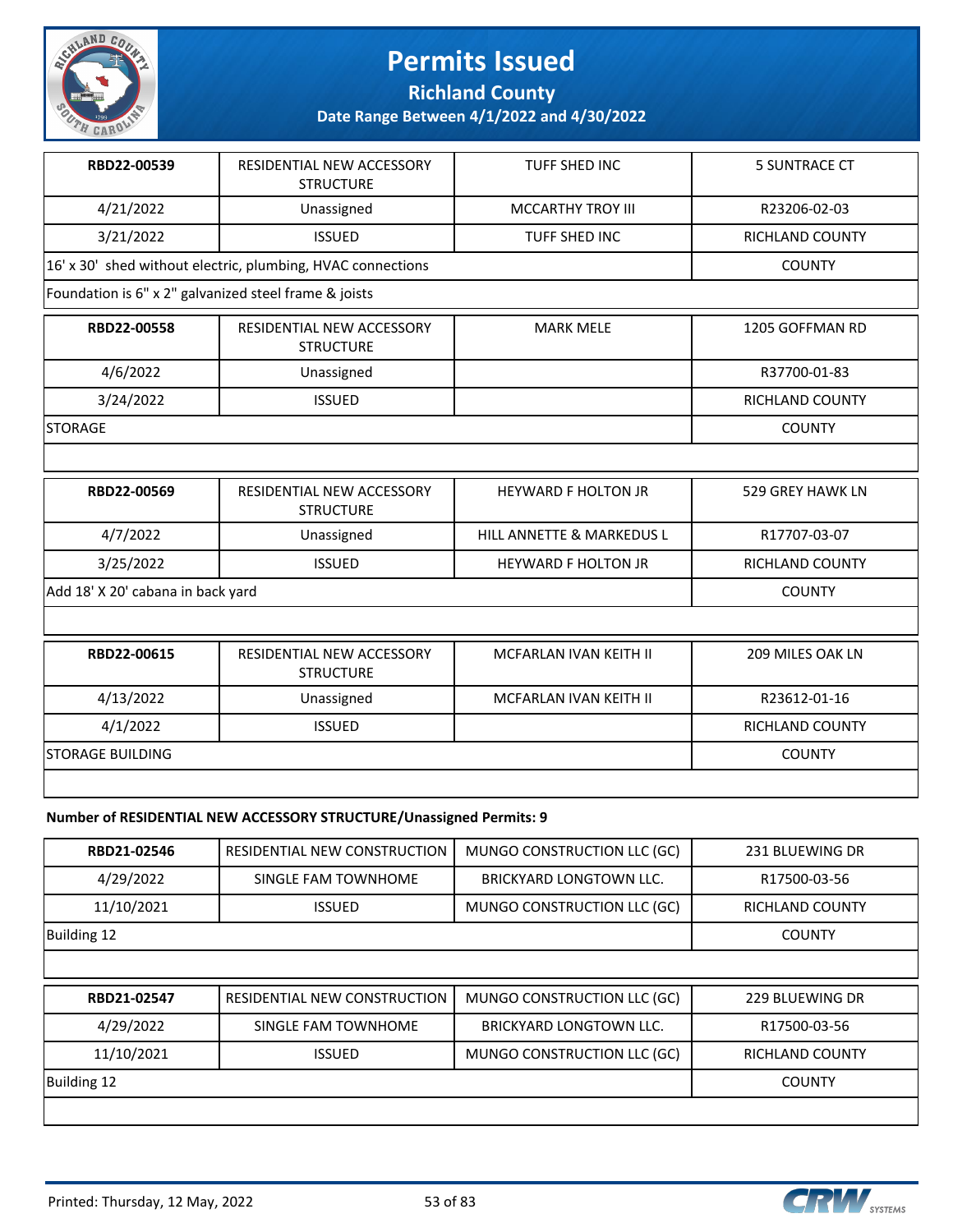

**Richland County**

**Date Range Between 4/1/2022 and 4/30/2022**

| RBD21-02548                | RESIDENTIAL NEW CONSTRUCTION | MUNGO CONSTRUCTION LLC (GC)    | <b>227 BLUEWING DR</b> |
|----------------------------|------------------------------|--------------------------------|------------------------|
| 4/29/2022                  | SINGLE FAM TOWNHOME          | <b>BRICKYARD LONGTOWN LLC.</b> | R17500-03-56           |
| 11/10/2021                 | <b>ISSUED</b>                | MUNGO CONSTRUCTION LLC (GC)    | RICHLAND COUNTY        |
| <b>Building 12</b>         |                              |                                | <b>COUNTY</b>          |
|                            |                              |                                |                        |
| RBD21-02549                | RESIDENTIAL NEW CONSTRUCTION | MUNGO CONSTRUCTION LLC (GC)    | <b>225 BLUEWING DR</b> |
| 4/29/2022                  | SINGLE FAM TOWNHOME          | <b>BRICKYARD LONGTOWN LLC.</b> | R17500-03-56           |
| 11/10/2021                 | <b>ISSUED</b>                | MUNGO CONSTRUCTION LLC (GC)    | RICHLAND COUNTY        |
| Building 12                |                              |                                | <b>COUNTY</b>          |
|                            |                              |                                |                        |
| RBD21-02550                | RESIDENTIAL NEW CONSTRUCTION | MUNGO CONSTRUCTION LLC (GC)    | 223 BLUEWING DR        |
| 4/29/2022                  | SINGLE FAM TOWNHOME          | <b>BRICKYARD LONGTOWN LLC.</b> | R17500-03-56           |
| 11/10/2021                 | <b>ISSUED</b>                | MUNGO CONSTRUCTION LLC (GC)    | <b>RICHLAND COUNTY</b> |
| <b>Building 12</b>         |                              |                                | <b>COUNTY</b>          |
|                            |                              |                                |                        |
| RBD21-02738                | RESIDENTIAL NEW CONSTRUCTION | MUNGO CONSTRUCTION LLC (GC)    | 221 BLUEWING DR        |
| 4/29/2022                  | <b>SINGLE FAM TOWNHOME</b>   | BRICKYARD LONGTOWN LLC.        | R17500-03-56           |
| 12/13/2021                 | <b>ISSUED</b>                | MUNGO CONSTRUCTION LLC (GC)    | <b>RICHLAND COUNTY</b> |
| <b>Building 4 Townhome</b> |                              |                                | <b>COUNTY</b>          |
|                            |                              |                                |                        |
|                            |                              |                                |                        |

#### **Number of RESIDENTIAL NEW CONSTRUCTION/SINGLE FAM TOWNHOME Permits: 6**

| RBD21-02647                      | RESIDENTIAL NEW CONSTRUCTION | CMG LLC                                 | <b>107 STORMYCREEK LN</b> |
|----------------------------------|------------------------------|-----------------------------------------|---------------------------|
| 4/1/2022                         | SINGLE FAMILY RES            | CMG LLC                                 | R23304-04-30              |
| 11/23/2021                       | <b>ISSUED</b>                | CMG LLC                                 | <b>RICHLAND COUNTY</b>    |
| 3800 New construction build      |                              |                                         | <b>COUNTY</b>             |
|                                  |                              |                                         |                           |
| RBD22-00130                      | RESIDENTIAL NEW CONSTRUCTION | <b>EDWARDS CHRISTOPHER LENARD &amp;</b> | 5678 LEESBURG RD          |
| 4/28/2022                        | SINGLE FAMILY RES            | EDWARDS CHRISTOPHER LENARD &            | R35600-01-03              |
| 1/24/2022                        | <b>RICHLAND COUNTY</b>       |                                         |                           |
| SINGLE FAMILY RESIDENCE/SAW POLE | <b>COUNTY</b>                |                                         |                           |
|                                  |                              |                                         |                           |

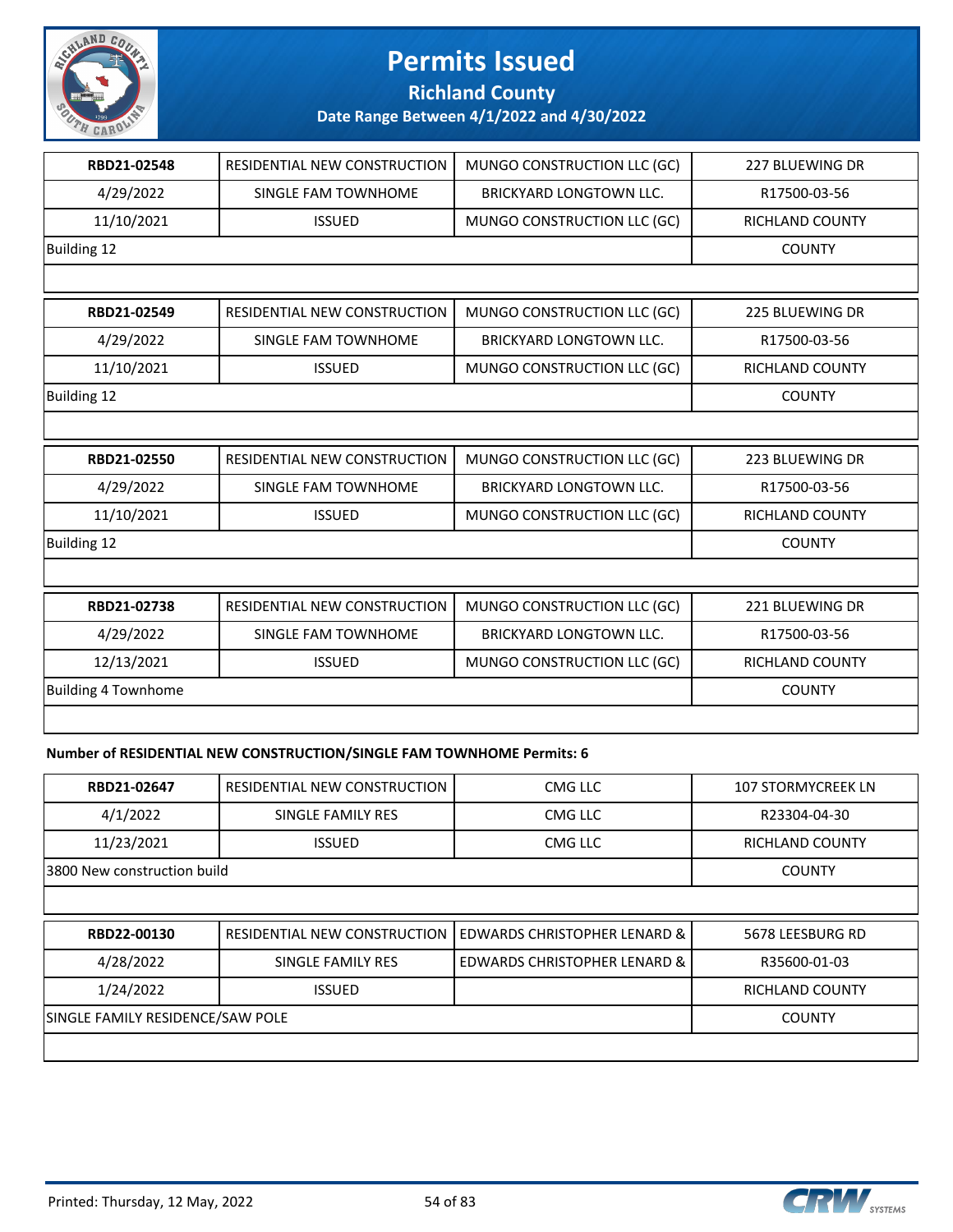

**Richland County**

| RBD22-00251                       | RESIDENTIAL NEW CONSTRUCTION | <b>KHARE DINESH</b>             | 231 SILVER FOX LN             |
|-----------------------------------|------------------------------|---------------------------------|-------------------------------|
| 4/4/2022                          | SINGLE FAMILY RES            | <b>KHARE DINESH</b>             | R05182-08-06                  |
| 2/8/2022                          | <b>ISSUED</b>                |                                 | RICHLAND COUNTY               |
| SINGLE FAMILY RESIDENCE/SAW POLE  |                              |                                 | <b>COUNTY</b>                 |
|                                   |                              |                                 |                               |
| RBD22-00351                       | RESIDENTIAL NEW CONSTRUCTION | <b>INTERNATIONAL COLUMBIA</b>   | 793 HARBOR VISTA DR           |
| 4/13/2022                         | <b>SINGLE FAMILY RES</b>     | MINNIEFIELD ARKEYLEIUS L        | R23212-04-37                  |
| 2/28/2022                         | <b>ISSUED</b>                | INTERNATIONAL COLUMBIA          | RICHLAND COUNTY               |
| 793 Harbor Vista Dr.              |                              |                                 | <b>COUNTY</b>                 |
| Lot 226                           |                              |                                 |                               |
| RBD22-00462                       | RESIDENTIAL NEW CONSTRUCTION | ALL STAR HOMES SC LLC           | 7 LEESBERRY CT                |
| 4/25/2022                         | <b>SINGLE FAMILY RES</b>     | A&J WILSON MILL POND LLC        | R33409-01-14                  |
| 3/14/2022                         | <b>ISSUED</b>                | ALL STAR HOMES SC LLC           | RICHLAND COUNTY               |
| construct new single family house |                              |                                 | <b>COUNTY</b>                 |
|                                   |                              |                                 |                               |
| RBD22-00484                       | RESIDENTIAL NEW CONSTRUCTION | <b>GREAT SOUTHERN HOMES INC</b> | <b>246 BOULDER RIDGE LOOP</b> |
| 4/5/2022                          | SINGLE FAMILY RES            | <b>GREAT SOUTHERN HOMES INC</b> | R17800-04-96                  |
| 3/17/2022                         | <b>ISSUED</b>                | <b>GREAT SOUTHERN HOMES INC</b> | RICHLAND COUNTY               |
| Maddox B6                         |                              |                                 | <b>COUNTY</b>                 |
|                                   |                              |                                 |                               |
| RBD22-00485                       | RESIDENTIAL NEW CONSTRUCTION | <b>GREAT SOUTHERN HOMES INC</b> | 252 BOULDER RIDGE LOOP        |
| 4/5/2022                          | SINGLE FAMILY RES            | <b>GREAT SOUTHERN HOMES INC</b> | R17800-04-96                  |
| 3/17/2022                         | <b>ISSUED</b>                | <b>GREAT SOUTHERN HOMES INC</b> | RICHLAND COUNTY               |
| Hayden B6                         |                              |                                 | <b>COUNTY</b>                 |
|                                   |                              |                                 |                               |
| RBD22-00489                       | RESIDENTIAL NEW CONSTRUCTION | <b>GREAT SOUTHERN HOMES INC</b> | 260 BOULDER RIDGE LOOP        |
| 4/5/2022                          | SINGLE FAMILY RES            | <b>GREAT SOUTHERN HOMES INC</b> | R17800-04-96                  |
| 3/17/2022                         | <b>ISSUED</b>                | <b>GREAT SOUTHERN HOMES INC</b> | RICHLAND COUNTY               |
| Brentwood A6                      |                              |                                 | <b>COUNTY</b>                 |
|                                   |                              |                                 |                               |

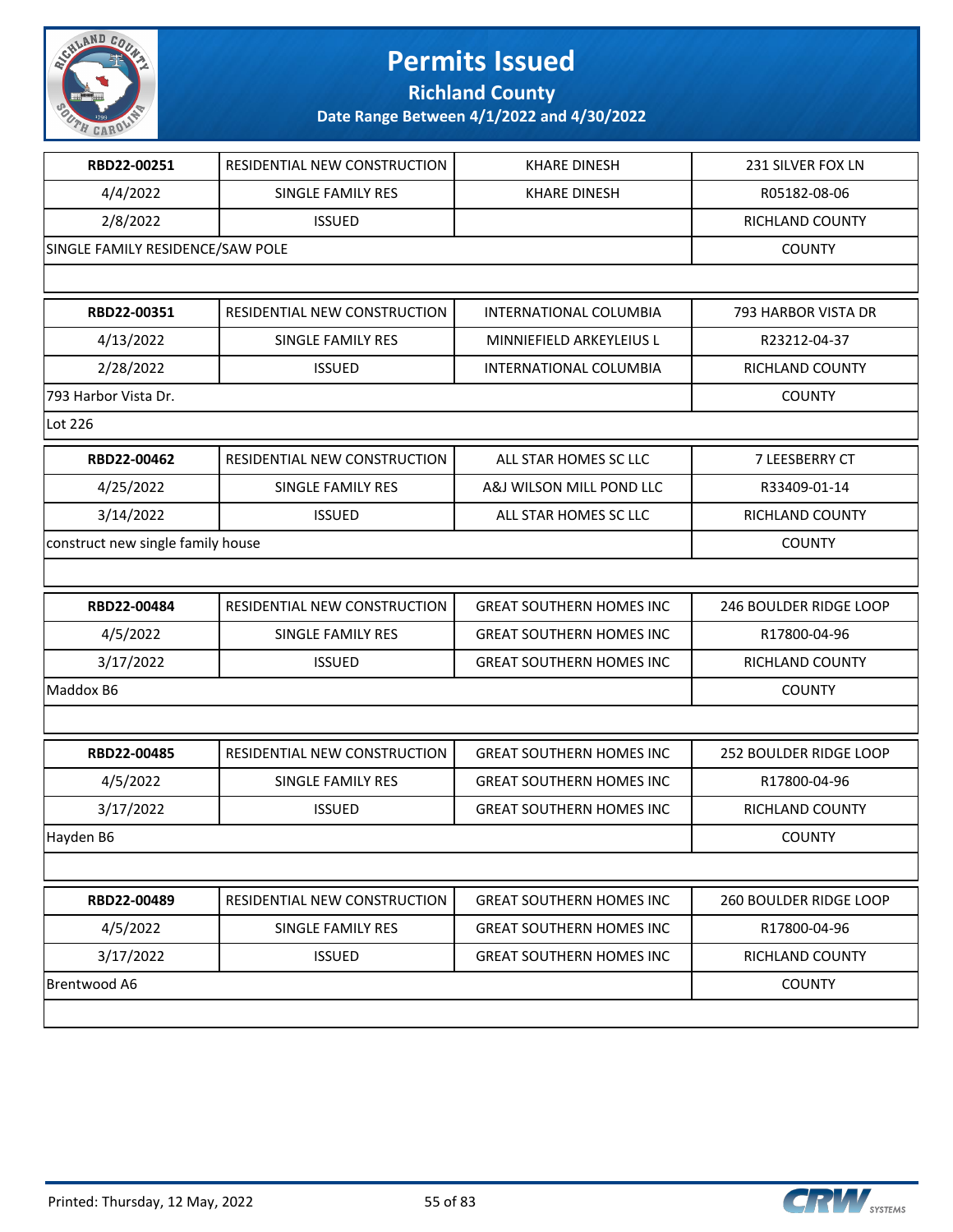

### **Richland County**

| RBD22-00491  | RESIDENTIAL NEW CONSTRUCTION | <b>GREAT SOUTHERN HOMES INC</b> | <b>289 BOULDER RIDGE LOOP</b> |
|--------------|------------------------------|---------------------------------|-------------------------------|
| 4/5/2022     | SINGLE FAMILY RES            | <b>GREAT SOUTHERN HOMES INC</b> | R17800-04-96                  |
| 3/17/2022    | <b>ISSUED</b>                | <b>GREAT SOUTHERN HOMES INC</b> | <b>RICHLAND COUNTY</b>        |
| Brentwood A6 |                              |                                 | <b>COUNTY</b>                 |
|              |                              |                                 |                               |
| RBD22-00494  | RESIDENTIAL NEW CONSTRUCTION | <b>GREAT SOUTHERN HOMES INC</b> | 273 BOULDER RIDGE LOOP        |
| 4/7/2022     | <b>SINGLE FAMILY RES</b>     | <b>GREAT SOUTHERN HOMES INC</b> | R17800-04-96                  |
| 3/17/2022    | <b>ISSUED</b>                | <b>GREAT SOUTHERN HOMES INC</b> | RICHLAND COUNTY               |
| Brentwood B  |                              |                                 | <b>COUNTY</b>                 |
|              |                              |                                 |                               |
| RBD22-00495  | RESIDENTIAL NEW CONSTRUCTION | <b>GREAT SOUTHERN HOMES INC</b> | 271 BOULDER RIDGE LOOP        |
| 4/5/2022     | SINGLE FAMILY RES            | <b>GREAT SOUTHERN HOMES INC</b> | R17800-04-96                  |
| 3/17/2022    | <b>ISSUED</b>                | <b>GREAT SOUTHERN HOMES INC</b> | RICHLAND COUNTY               |
| Maddox B     |                              |                                 | <b>COUNTY</b>                 |
|              |                              |                                 |                               |
| RBD22-00498  | RESIDENTIAL NEW CONSTRUCTION | <b>GREAT SOUTHERN HOMES INC</b> | 231 BOULDER RIDGE LOOP        |
| 4/5/2022     | SINGLE FAMILY RES            | <b>GREAT SOUTHERN HOMES INC</b> | R17800-04-96                  |
| 3/17/2022    | <b>ISSUED</b>                | <b>GREAT SOUTHERN HOMES INC</b> | RICHLAND COUNTY               |
| Brentwood A6 |                              |                                 | <b>COUNTY</b>                 |
|              |                              |                                 |                               |
| RBD22-00513  | RESIDENTIAL NEW CONSTRUCTION | RICHARD SHANE BEHLES            | 265 GOVERNOR HEYWARD RD       |
| 4/19/2022    | SINGLE FAMILY RES            | <b>KOWALSKI CHARLES J</b>       | R35200-02-10                  |
| 3/18/2022    | <b>ISSUED</b>                | RICHARD SHANE BEHLES            | RICHLAND COUNTY               |
|              |                              |                                 | <b>COUNTY</b>                 |
|              |                              |                                 |                               |
| RBD22-00520  | RESIDENTIAL NEW CONSTRUCTION | <b>GREAT SOUTHERN HOMES INC</b> | 218 BOULDER RIDGE LOOP        |
| 4/1/2022     | SINGLE FAMILY RES            | <b>GREAT SOUTHERN HOMES INC</b> | R17800-04-96                  |
| 3/18/2022    | <b>ISSUED</b>                | <b>GREAT SOUTHERN HOMES INC</b> | RICHLAND COUNTY               |
| Benjamin A6  |                              |                                 | <b>COUNTY</b>                 |
|              |                              |                                 |                               |

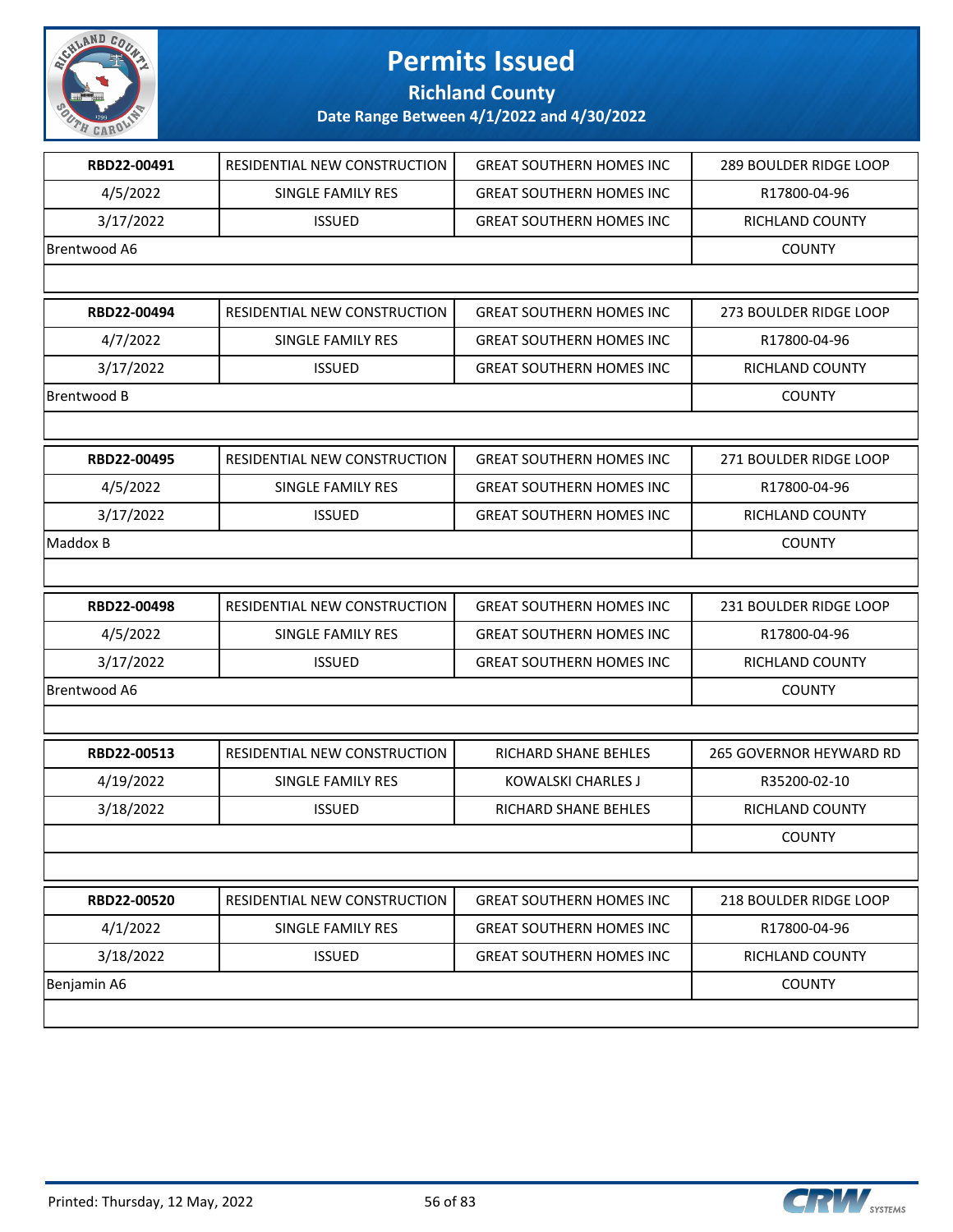

**Richland County**

| RBD22-00521                                  | RESIDENTIAL NEW CONSTRUCTION        | <b>GREAT SOUTHERN HOMES INC</b>      | 220 BOULDER RIDGE LOOP     |
|----------------------------------------------|-------------------------------------|--------------------------------------|----------------------------|
| 4/1/2022                                     | <b>SINGLE FAMILY RES</b>            | <b>GREAT SOUTHERN HOMES INC</b>      | R17800-04-96               |
| 3/18/2022                                    | <b>ISSUED</b>                       | <b>GREAT SOUTHERN HOMES INC</b>      | RICHLAND COUNTY            |
| Hayden B                                     |                                     |                                      | <b>COUNTY</b>              |
|                                              |                                     |                                      |                            |
| RBD22-00524                                  | <b>RESIDENTIAL NEW CONSTRUCTION</b> | RICHARD GALLUP DBA GALLUP &<br>LAFIT | 2314 JOHNSON MARINA RD     |
| 4/5/2022                                     | <b>SINGLE FAMILY RES</b>            | RABUNE KATHRYN P & RICHARD D         | R01315-01-17               |
| 3/19/2022                                    | <b>ISSUED</b>                       | RICHARD GALLUP DBA GALLUP &<br>LAFIT | RICHLAND COUNTY            |
| New basement home.                           |                                     |                                      | <b>COUNTY</b>              |
|                                              |                                     |                                      |                            |
| RBD22-00525                                  | RESIDENTIAL NEW CONSTRUCTION        | RICHARD GALLUP DBA GALLUP &<br>LAFIT | 417 SHADOWOOD DR           |
| 4/8/2022                                     | <b>SINGLE FAMILY RES</b>            | Kiersten Geist                       | R02408-03-18               |
| 3/19/2022                                    | <b>ISSUED</b>                       |                                      | RICHLAND COUNTY            |
| New home on Lake Murray                      |                                     |                                      | <b>COUNTY</b>              |
|                                              |                                     |                                      |                            |
| RBD22-00528                                  | RESIDENTIAL NEW CONSTRUCTION        | D R HORTON INC (COA)                 | 2086 ELMRIDGE RD           |
| 4/1/2022                                     | SINGLE FAMILY RES                   | D R HORTON INC (COA)                 | R22006-02-03               |
| 3/21/2022                                    | <b>ISSUED</b>                       | D R HORTON INC (COA)                 | RICHLAND COUNTY            |
| Single Family New Construction               |                                     |                                      | <b>COUNTY</b>              |
|                                              |                                     |                                      |                            |
| RBD22-00530                                  | RESIDENTIAL NEW CONSTRUCTION        | MUNGO HOMES PROPERTIES LLC           | <b>156 KINGS PARISH CT</b> |
| 4/5/2022                                     | SINGLE FAMILY RES                   | <b>MUNGO HOMES PROPERTIES LLC</b>    | R21904-07-17               |
| 3/21/2022                                    | <b>ISSUED</b>                       |                                      | RICHLAND COUNTY            |
| Single Family Home                           |                                     |                                      | <b>COUNTY</b>              |
|                                              |                                     |                                      |                            |
| RBD22-00531                                  | RESIDENTIAL NEW CONSTRUCTION        | <b>CLARKS CONSTRUCTION</b>           | 1401 OLD HILTON RD         |
| 4/5/2022                                     | SINGLE FAMILY RES                   | MCCRADY SMYTH F JR & FATIMA L        | R01600-02-16               |
| 3/21/2022                                    | <b>ISSUED</b>                       | <b>CLARKS CONSTRUCTION</b>           | RICHLAND COUNTY            |
| New Home Construction at 1401 Old Hilton Rd. |                                     |                                      | <b>COUNTY</b>              |
| 1401 Old Hilton Rd.                          |                                     |                                      |                            |

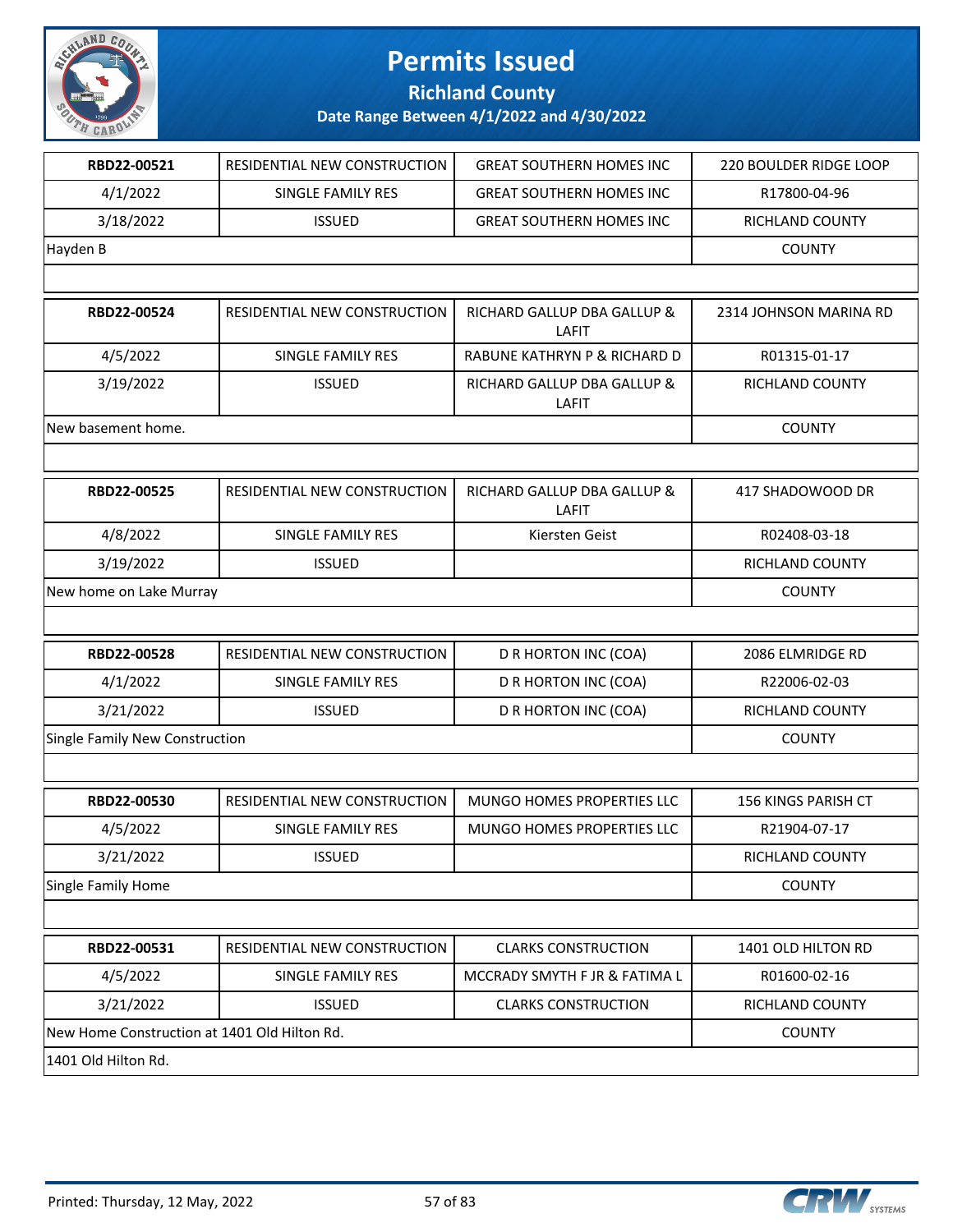

**Richland County**

| RESIDENTIAL NEW CONSTRUCTION                | D R HORTON INC (COA)            | 2108 ELMRIDGE RD       |
|---------------------------------------------|---------------------------------|------------------------|
| SINGLE FAMILY RES                           | D R HORTON INC (COA)            | R22006-02-03           |
| <b>ISSUED</b>                               | D R HORTON INC (COA)            | RICHLAND COUNTY        |
| Single Family New Construction              |                                 | <b>COUNTY</b>          |
|                                             |                                 |                        |
| RESIDENTIAL NEW CONSTRUCTION                | D R HORTON INC (COA)            | 2112 ELMRIDGE RD       |
| SINGLE FAMILY RES                           | D R HORTON INC (COA)            | R22006-02-03           |
| <b>ISSUED</b>                               | D R HORTON INC (COA)            | RICHLAND COUNTY        |
| Single Family New Construction              |                                 | <b>COUNTY</b>          |
|                                             |                                 |                        |
| RESIDENTIAL NEW CONSTRUCTION                | MUNGO HOMES PROPERTIES LLC      | 105 AUGSBURG DR        |
| SINGLE FAMILY RES                           | LUTHERAN HOMES OF SC INC        | R01511-04-01           |
| <b>ISSUED</b>                               | MUNGO HOMES PROPERTIES LLC      | RICHLAND COUNTY        |
| <b>Construct New Single Family Dwelling</b> |                                 | <b>COUNTY</b>          |
|                                             |                                 |                        |
| RESIDENTIAL NEW CONSTRUCTION                | MUNGO HOMES PROPERTIES LLC      | 450 GANTON CT          |
| SINGLE FAMILY RES                           | MUNGO HOMES PROPERTIES LLC      | R14800-04-18           |
| <b>ISSUED</b>                               |                                 | RICHLAND COUNTY        |
| Single Family Home                          |                                 |                        |
|                                             |                                 |                        |
| RESIDENTIAL NEW CONSTRUCTION                | MUNGO HOMES PROPERTIES LLC      | 386 KEEBLE DR          |
|                                             |                                 |                        |
| SINGLE FAMILY RES                           | MUNGO HOMES PROPERTIES LLC      | R17111-02-01           |
| <b>ISSUED</b>                               |                                 | RICHLAND COUNTY        |
|                                             |                                 | <b>COUNTY</b>          |
|                                             |                                 |                        |
| RESIDENTIAL NEW CONSTRUCTION                | <b>GREAT SOUTHERN HOMES INC</b> | 285 BOULDER RIDGE LOOP |
| SINGLE FAMILY RES                           | <b>GREAT SOUTHERN HOMES INC</b> | R17800-04-96           |
| <b>ISSUED</b>                               | <b>GREAT SOUTHERN HOMES INC</b> | RICHLAND COUNTY        |
|                                             |                                 | <b>COUNTY</b>          |
|                                             |                                 |                        |

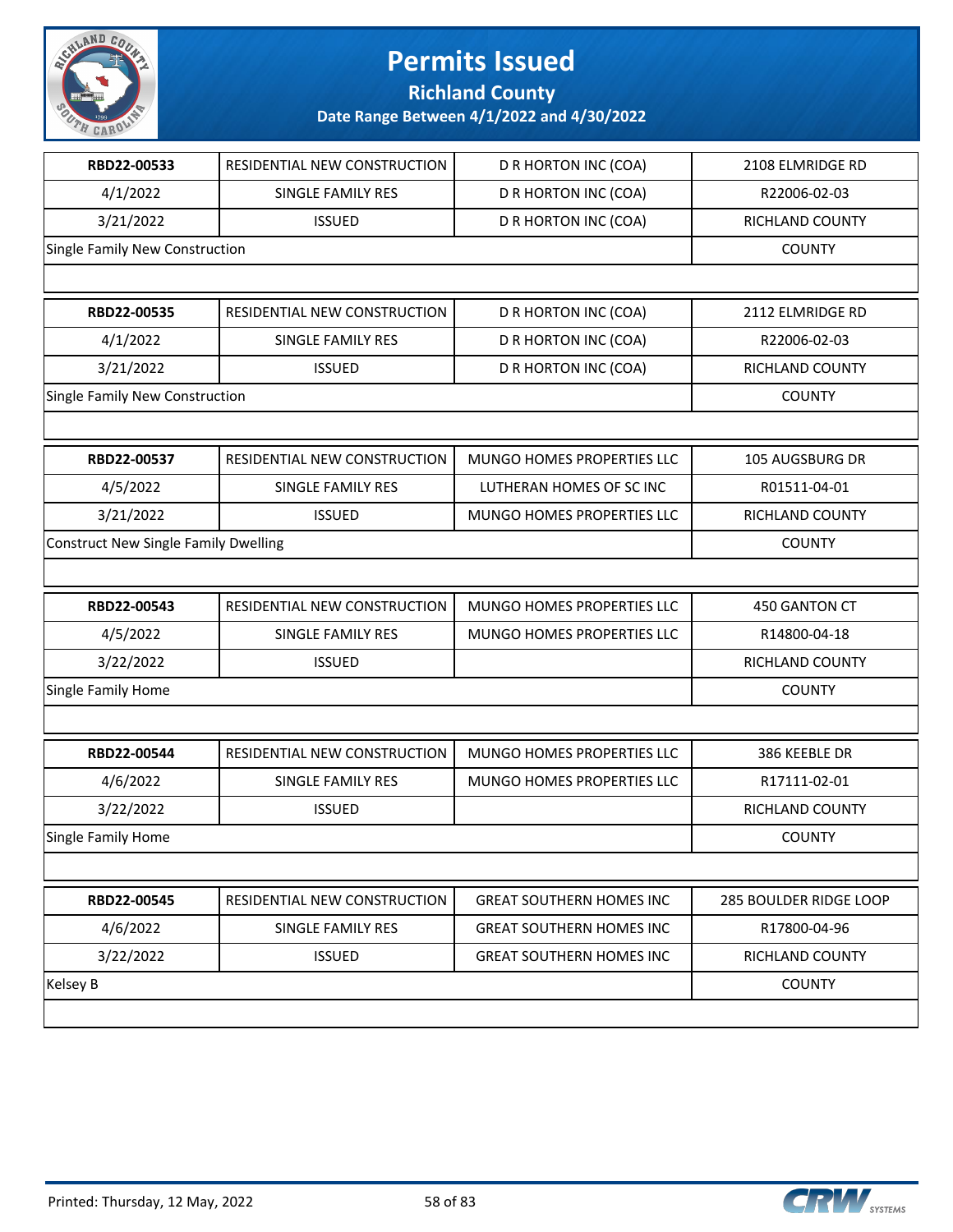

**Richland County**

| RBD22-00548                   | RESIDENTIAL NEW CONSTRUCTION | MUNGO HOMES PROPERTIES LLC    | 152 KINGS PARISH CT        |
|-------------------------------|------------------------------|-------------------------------|----------------------------|
| 4/6/2022                      | SINGLE FAMILY RES            | LOT STORE LLC                 | R21904-07-16               |
| 3/22/2022                     | <b>ISSUED</b>                | MUNGO HOMES PROPERTIES LLC    | RICHLAND COUNTY            |
| Single Family Home            |                              |                               | <b>COUNTY</b>              |
|                               |                              |                               |                            |
| RBD22-00552                   | RESIDENTIAL NEW CONSTRUCTION | MUNGO HOMES PROPERTIES LLC    | <b>150 KINGS PARISH CT</b> |
| 4/6/2022                      | SINGLE FAMILY RES            | MUNGO HOMES PROPERTIES LLC    | R21904-07-15               |
| 3/23/2022                     | <b>ISSUED</b>                |                               | <b>RICHLAND COUNTY</b>     |
| Single Family Home            |                              |                               | <b>COUNTY</b>              |
|                               |                              |                               |                            |
| RBD22-00557                   | RESIDENTIAL NEW CONSTRUCTION | MUNGO HOMES PROPERTIES LLC    | 733 WALLOWA DR             |
| 4/6/2022                      | SINGLE FAMILY RES            | MUNGO HOMES PROPERTIES LLC    | R25800-03-44               |
| 3/24/2022                     | <b>ISSUED</b>                |                               | RICHLAND COUNTY            |
| Single Family Home            |                              |                               | <b>COUNTY</b>              |
|                               |                              |                               |                            |
| RBD22-00570                   | RESIDENTIAL NEW CONSTRUCTION | <b>HENRY DWAYNE RIVERS</b>    | 213 ROCKY RIDGE RD         |
| 4/25/2022                     | SINGLE FAMILY RES            |                               | R04100-08-73               |
| 3/25/2022                     | <b>ISSUED</b>                | <b>HENRY DWAYNE RIVERS</b>    | RICHLAND COUNTY            |
| NEW RESIDENTIAL CONSTRUCTION  |                              |                               | <b>COUNTY</b>              |
|                               |                              |                               |                            |
| RBD22-00571                   | RESIDENTIAL NEW CONSTRUCTION | SCHUMACHER HOMES OF SC INC    | 1211 SEASE RD              |
| 4/6/2022                      | SINGLE FAMILY RES            | BAIR BENJAMIN D & ELIZABETH C | R20900-01-43               |
| 3/25/2022                     | <b>ISSUED</b>                | SCHUMACHER HOMES OF SC INC    | <b>RICHLAND COUNTY</b>     |
| Build new single family home. |                              |                               | <b>COUNTY</b>              |
|                               |                              |                               |                            |
| RBD22-00575                   | RESIDENTIAL NEW CONSTRUCTION | <b>EASTWOOD HOMES LLC</b>     | 932 DEBENSHAM WAY          |
| 4/7/2022                      | SINGLE FAMILY RES            | <b>EASTWOOD HOMES LLC</b>     | R23208-15-07               |
| 3/25/2022                     | <b>ISSUED</b>                |                               | RICHLAND COUNTY            |
| Single Family residential     |                              |                               | <b>COUNTY</b>              |
|                               |                              |                               |                            |

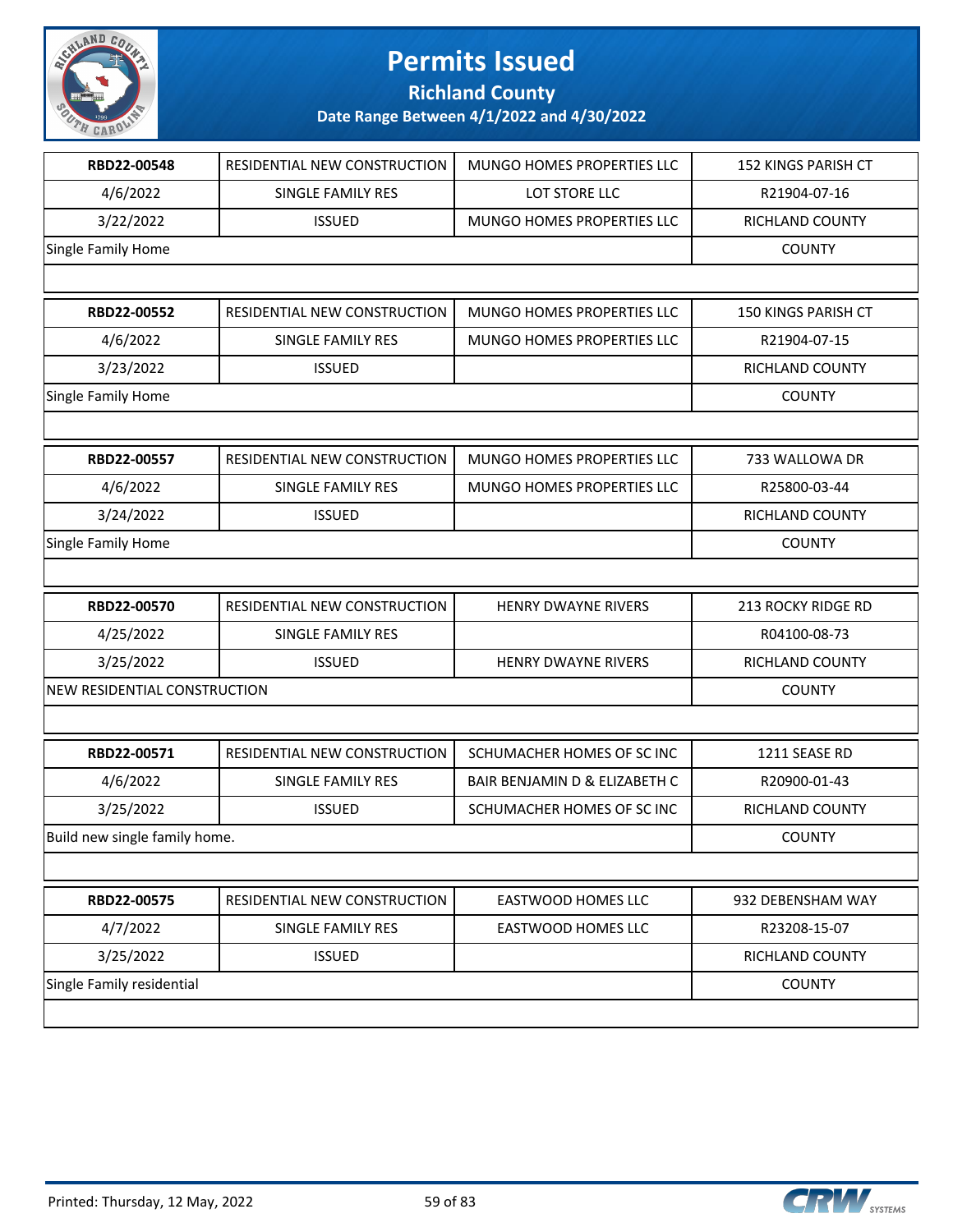

**Richland County**

| RBD22-00576                      | RESIDENTIAL NEW CONSTRUCTION | <b>EASTWOOD HOMES LLC</b>  | 928 DEBENSHAM WAY       |
|----------------------------------|------------------------------|----------------------------|-------------------------|
| 4/7/2022                         | SINGLE FAMILY RES            | EASTWOOD HOMES LLC         | R23208-15-06            |
| 3/25/2022                        | <b>ISSUED</b>                |                            | RICHLAND COUNTY         |
| Single Family residential        |                              |                            | <b>COUNTY</b>           |
|                                  |                              |                            |                         |
| RBD22-00577                      | RESIDENTIAL NEW CONSTRUCTION | <b>EASTWOOD HOMES LLC</b>  | 924 DEBENSHAM WAY       |
| 4/7/2022                         | SINGLE FAMILY RES            | EASTWOOD HOMES LLC         | R23208-15-05            |
| 3/25/2022                        | <b>ISSUED</b>                |                            | RICHLAND COUNTY         |
| Single Family residential        |                              |                            | <b>COUNTY</b>           |
|                                  |                              |                            |                         |
| RBD22-00581                      | RESIDENTIAL NEW CONSTRUCTION | MUNGO HOMES PROPERTIES LLC | <b>668 PENFOLDS WAY</b> |
| 4/7/2022                         | SINGLE FAMILY RES            | MUNGO HOMES PROPERTIES LLC | R14800-04-18            |
| 3/25/2022                        | <b>ISSUED</b>                |                            | RICHLAND COUNTY         |
| Single Family Home               |                              |                            | <b>COUNTY</b>           |
|                                  |                              |                            |                         |
| RBD22-00583                      | RESIDENTIAL NEW CONSTRUCTION | MUNGO HOMES PROPERTIES LLC | 729 WALLOWA DR          |
| 4/6/2022                         | SINGLE FAMILY RES            | MUNGO HOMES PROPERTIES LLC | R25800-03-44            |
| 3/28/2022                        | <b>ISSUED</b>                |                            | RICHLAND COUNTY         |
| Single Family Home               |                              |                            | <b>COUNTY</b>           |
|                                  |                              |                            |                         |
| RBD22-00585                      | RESIDENTIAL NEW CONSTRUCTION | MICHAEL JOSEPH             | 1028 COOGLER RD         |
| 4/22/2022                        | SINGLE FAMILY RES            |                            | R04100-02-03            |
| 3/29/2022                        | <b>ISSUED</b>                | MICHAEL JOSEPH             | <b>RICHLAND COUNTY</b>  |
| SINGLE FAMILY RESIDENCE/SAW POLE |                              |                            | <b>COUNTY</b>           |
|                                  |                              |                            |                         |
| RBD22-00587                      | RESIDENTIAL NEW CONSTRUCTION | MUNGO HOMES PROPERTIES LLC | 2738 PRINCE CHARLES CT  |
| 4/13/2022                        | <b>SINGLE FAMILY RES</b>     | MUNGO HOMES PROPERTIES LLC | R19116-13-08            |
| 3/29/2022                        | <b>ISSUED</b>                | MUNGO HOMES PROPERTIES LLC | RICHLAND COUNTY         |
| Single Family Home               |                              |                            | <b>COUNTY</b>           |
|                                  |                              |                            |                         |

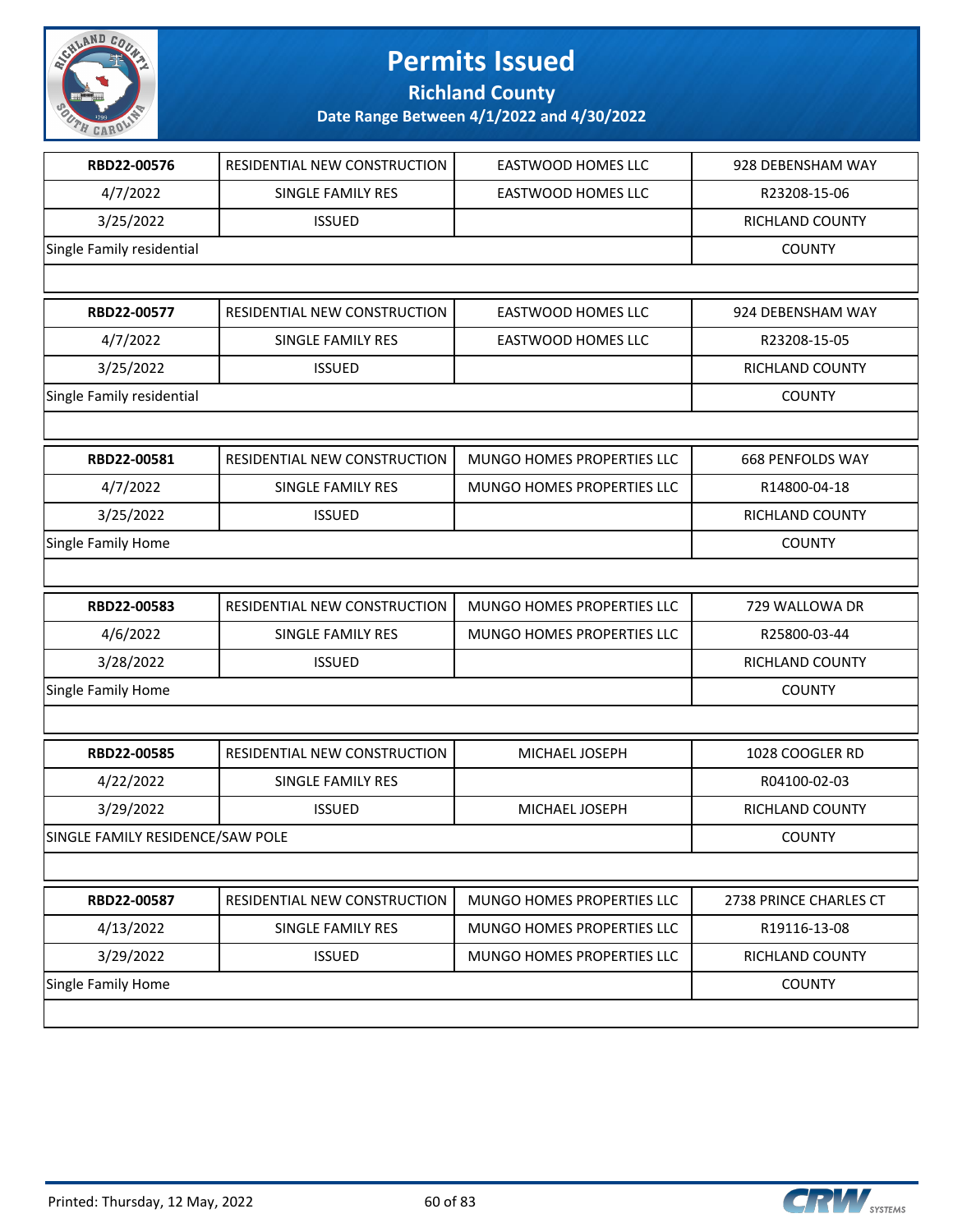

**Richland County**

| RBD22-00589                   | RESIDENTIAL NEW CONSTRUCTION | MUNGO HOMES PROPERTIES LLC      | 2742 PRINCE CHARLES CT |
|-------------------------------|------------------------------|---------------------------------|------------------------|
| 4/7/2022                      | SINGLE FAMILY RES            | MUNGO HOMES PROPERTIES LLC      | R19116-13-07           |
| 3/29/2022                     | <b>ISSUED</b>                |                                 | RICHLAND COUNTY        |
| Single Family Home            |                              |                                 | <b>COUNTY</b>          |
|                               |                              |                                 |                        |
| RBD22-00591                   | RESIDENTIAL NEW CONSTRUCTION | STANLEY MARTIN HOMES LLC        | 946 SWISS PINE LN      |
| 4/13/2022                     | SINGLE FAMILY RES            | STANLEY MARTIN HOMES LLC        | R14813-18-07           |
| 3/30/2022                     | <b>ISSUED</b>                | STANLEY MARTIN HOMES LLC        | RICHLAND COUNTY        |
| Build single family residence |                              |                                 | <b>COUNTY</b>          |
|                               |                              |                                 |                        |
| RBD22-00595                   | RESIDENTIAL NEW CONSTRUCTION | MUNGO HOMES PROPERTIES LLC      | 778 TANAGER LN         |
| 4/11/2022                     | SINGLE FAMILY RES            | MUNGO HOMES PROPERTIES LLC      | R14800-04-18           |
| 3/30/2022                     | <b>ISSUED</b>                |                                 | RICHLAND COUNTY        |
| Single Family Home            |                              |                                 | <b>COUNTY</b>          |
|                               |                              |                                 |                        |
| RBD22-00596                   | RESIDENTIAL NEW CONSTRUCTION | STANLEY MARTIN HOMES LLC        | 951 SWISS PINE LN      |
| 4/13/2022                     | SINGLE FAMILY RES            | <b>STANLEY MARTIN HOMES LLC</b> | R14813-17-09           |
| 3/30/2022                     | <b>ISSUED</b>                | STANLEY MARTIN HOMES LLC        | RICHLAND COUNTY        |
| Build single family residence |                              |                                 | <b>COUNTY</b>          |
|                               |                              |                                 |                        |
| RBD22-00597                   | RESIDENTIAL NEW CONSTRUCTION | <b>GREAT SOUTHERN HOMES INC</b> | 242 HONEY HILL WAY     |
| 4/14/2022                     | <b>SINGLE FAMILY RES</b>     | <b>GREAT SOUTHERN HOMES INC</b> | R17800-04-96           |
| 3/31/2022                     | <b>ISSUED</b>                | <b>GREAT SOUTHERN HOMES INC</b> | RICHLAND COUNTY        |
| <b>Hillcrest B</b>            |                              |                                 | <b>COUNTY</b>          |
|                               |                              |                                 |                        |
| RBD22-00598                   | RESIDENTIAL NEW CONSTRUCTION | <b>GREAT SOUTHERN HOMES INC</b> | 1261 DEEP CREEK RD     |
| 4/14/2022                     | <b>SINGLE FAMILY RES</b>     | <b>GREAT SOUTHERN HOMES INC</b> | R17800-04-96           |
| 3/31/2022                     | <b>ISSUED</b>                | <b>GREAT SOUTHERN HOMES INC</b> | RICHLAND COUNTY        |
| <b>Bentcreek D</b>            |                              |                                 | <b>COUNTY</b>          |
|                               |                              |                                 |                        |
|                               |                              |                                 |                        |

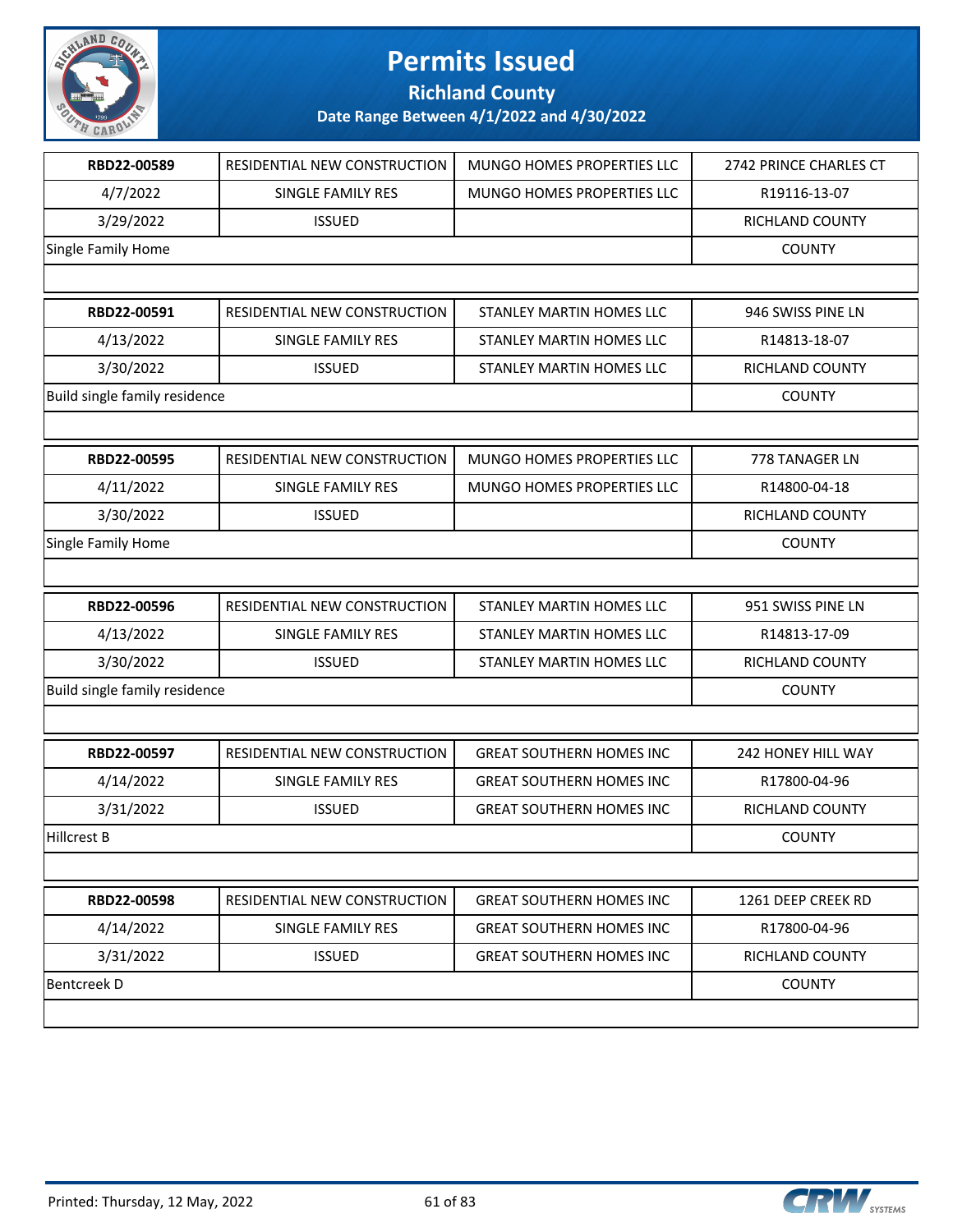

**Richland County**

| RBD22-00599                    | RESIDENTIAL NEW CONSTRUCTION | MUNGO HOMES PROPERTIES LLC | 2743 PRINCE CHARLES CT |
|--------------------------------|------------------------------|----------------------------|------------------------|
| 4/13/2022                      | SINGLE FAMILY RES            | MUNGO HOMES PROPERTIES LLC | R19116-09-19           |
| 3/31/2022                      | <b>ISSUED</b>                |                            | RICHLAND COUNTY        |
| Single Family Home             |                              |                            | <b>COUNTY</b>          |
|                                |                              |                            |                        |
| RBD22-00609                    | RESIDENTIAL NEW CONSTRUCTION | MUNGO HOMES PROPERTIES LLC | 2770 PRINCE CHARLES CT |
| 4/13/2022                      | SINGLE FAMILY RES            | MUNGO HOMES PROPERTIES LLC | R21904-05-14           |
| 4/1/2022                       | <b>ISSUED</b>                |                            | <b>RICHLAND COUNTY</b> |
| Single Family Home             |                              |                            | <b>COUNTY</b>          |
|                                |                              |                            |                        |
| RBD22-00617                    | RESIDENTIAL NEW CONSTRUCTION | MUNGO HOMES PROPERTIES LLC | 774 TANAGER LN         |
| 4/22/2022                      | SINGLE FAMILY RES            | MUNGO HOMES PROPERTIES LLC | R14800-04-18           |
| 4/4/2022                       | <b>ISSUED</b>                |                            | RICHLAND COUNTY        |
| Single Family Home             |                              |                            | <b>COUNTY</b>          |
|                                |                              |                            |                        |
| RBD22-00621                    | RESIDENTIAL NEW CONSTRUCTION | D R HORTON INC (COA)       | 2114 ELMRIDGE RD       |
| 4/22/2022                      | SINGLE FAMILY RES            | D R HORTON INC (COA)       | R22006-02-03           |
| 4/4/2022                       | <b>ISSUED</b>                | D R HORTON INC (COA)       | RICHLAND COUNTY        |
| Single Family New Construction |                              |                            | <b>COUNTY</b>          |
|                                |                              |                            |                        |
| RBD22-00622                    | RESIDENTIAL NEW CONSTRUCTION | STANLEY MARTIN HOMES LLC   | 956 SWISS PINE LN      |
| 4/13/2022                      | SINGLE FAMILY RES            | STANLEY MARTIN HOMES LLC   | R14813-19-01           |
| 4/4/2022                       | <b>ISSUED</b>                | STANLEY MARTIN HOMES LLC   | <b>RICHLAND COUNTY</b> |
| Build single family residence  |                              |                            | <b>COUNTY</b>          |
|                                |                              |                            |                        |
| RBD22-00623                    | RESIDENTIAL NEW CONSTRUCTION | D R HORTON INC (COA)       | 2113 ELMRIDGE RD       |
| 4/18/2022                      | SINGLE FAMILY RES            | D R HORTON INC (COA)       | R22006-02-03           |
| 4/4/2022                       | <b>ISSUED</b>                | D R HORTON INC (COA)       | RICHLAND COUNTY        |
| Single Family New Construction |                              |                            | <b>COUNTY</b>          |
|                                |                              |                            |                        |

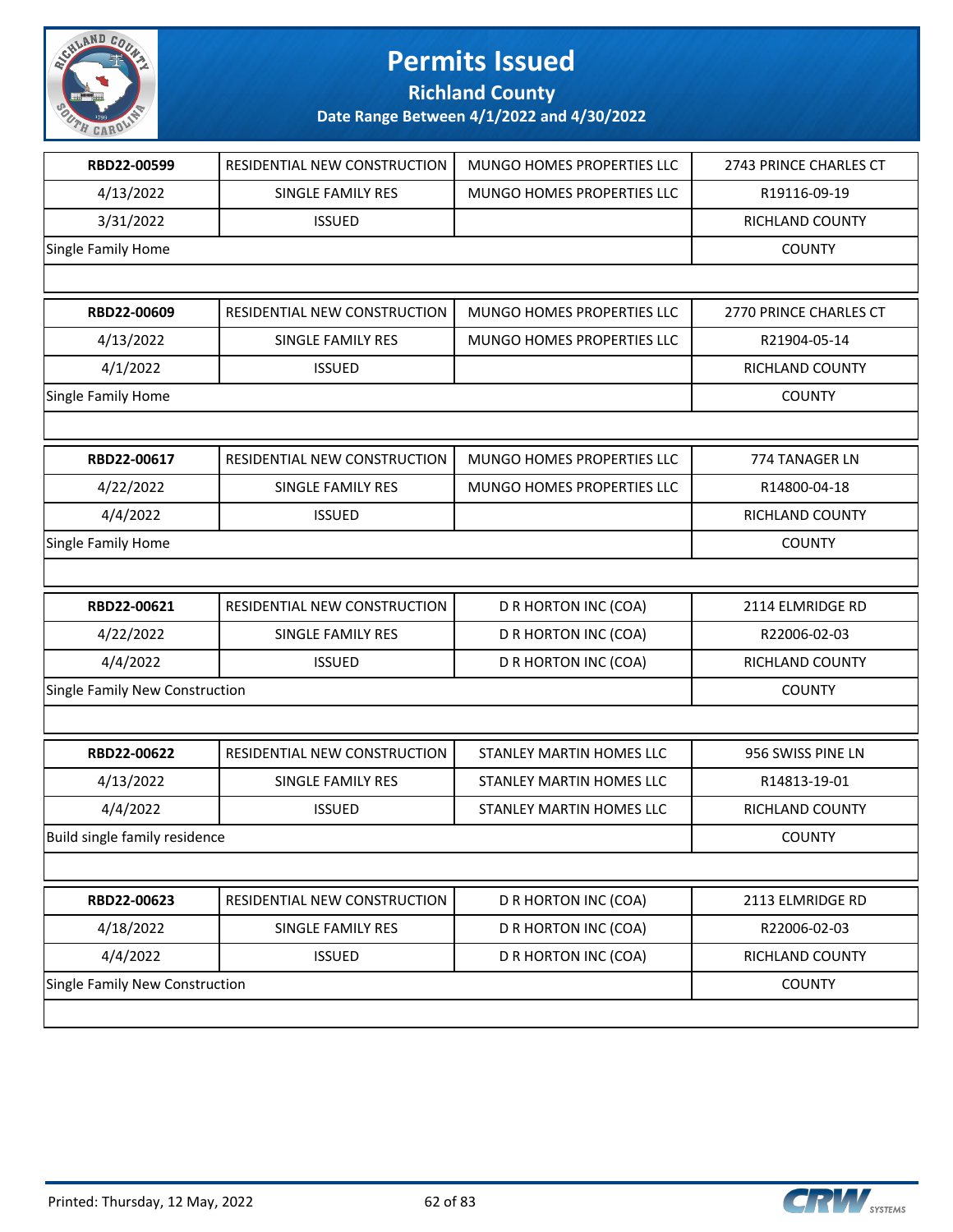

**Richland County**

| RBD22-00624                    | <b>RESIDENTIAL NEW CONSTRUCTION</b> | D R HORTON INC (COA)             | 2109 ELMRIDGE RD       |
|--------------------------------|-------------------------------------|----------------------------------|------------------------|
| 4/18/2022                      | <b>SINGLE FAMILY RES</b>            | D R HORTON INC (COA)             | R22006-02-03           |
| 4/4/2022                       | <b>ISSUED</b>                       | D R HORTON INC (COA)             | RICHLAND COUNTY        |
| Single Family New Construction |                                     |                                  | <b>COUNTY</b>          |
|                                |                                     |                                  |                        |
| RBD22-00626                    | RESIDENTIAL NEW CONSTRUCTION        | <b>GREAT SOUTHERN HOMES INC</b>  | 29 IRON HORSE CT       |
| 4/14/2022                      | <b>SINGLE FAMILY RES</b>            | <b>GREAT SOUTHERN HOMES INC</b>  | R17800-04-96           |
| 4/5/2022                       | <b>ISSUED</b>                       | <b>GREAT SOUTHERN HOMES INC</b>  | RICHLAND COUNTY        |
| Wisteria A                     |                                     |                                  | <b>COUNTY</b>          |
|                                |                                     |                                  |                        |
| RBD22-00628                    | RESIDENTIAL NEW CONSTRUCTION        | MUNGO HOMES PROPERTIES LLC       | 779 TANAGER LN         |
| 4/20/2022                      | SINGLE FAMILY RES                   | MUNGO HOMES PROPERTIES LLC       | R14800-04-18           |
| 4/5/2022                       | <b>ISSUED</b>                       | MUNGO HOMES PROPERTIES LLC       | RICHLAND COUNTY        |
| Single Family Home             |                                     |                                  | <b>COUNTY</b>          |
|                                |                                     |                                  |                        |
| RBD22-00629                    | RESIDENTIAL NEW CONSTRUCTION        | LOWELL E DOWD                    | 1264 JAKE EARGLE RD    |
| 4/12/2022                      | SINGLE FAMILY RES                   | <b>DAVIS BRENT &amp; ABIGAIL</b> | R01804-01-02           |
| 4/5/2022                       | <b>ISSUED</b>                       | LOWELL E DOWD                    | RICHLAND COUNTY        |
| New home                       |                                     |                                  | <b>COUNTY</b>          |
| New home                       |                                     |                                  |                        |
| RBD22-00631                    | RESIDENTIAL NEW CONSTRUCTION        | MUNGO HOMES PROPERTIES LLC       | 2782 PRINCE CHARLES CT |
| 4/14/2022                      | <b>SINGLE FAMILY RES</b>            | MUNGO HOMES PROPERTIES LLC       | R21904-05-18           |
| 4/6/2022                       | <b>ISSUED</b>                       |                                  | RICHLAND COUNTY        |
| Single Family Home             |                                     |                                  | <b>COUNTY</b>          |
|                                |                                     |                                  |                        |
| RBD22-00632                    | RESIDENTIAL NEW CONSTRUCTION        | MUNGO HOMES PROPERTIES LLC       | 151 KINGS PARISH CT    |
| 4/13/2022                      | SINGLE FAMILY RES                   | MUNGO HOMES PROPERTIES LLC       | R21904-05-05           |
| 4/6/2022                       | <b>ISSUED</b>                       | MUNGO HOMES PROPERTIES LLC       | RICHLAND COUNTY        |
| Single Family Home             |                                     |                                  | <b>COUNTY</b>          |
|                                |                                     |                                  |                        |
|                                |                                     |                                  |                        |

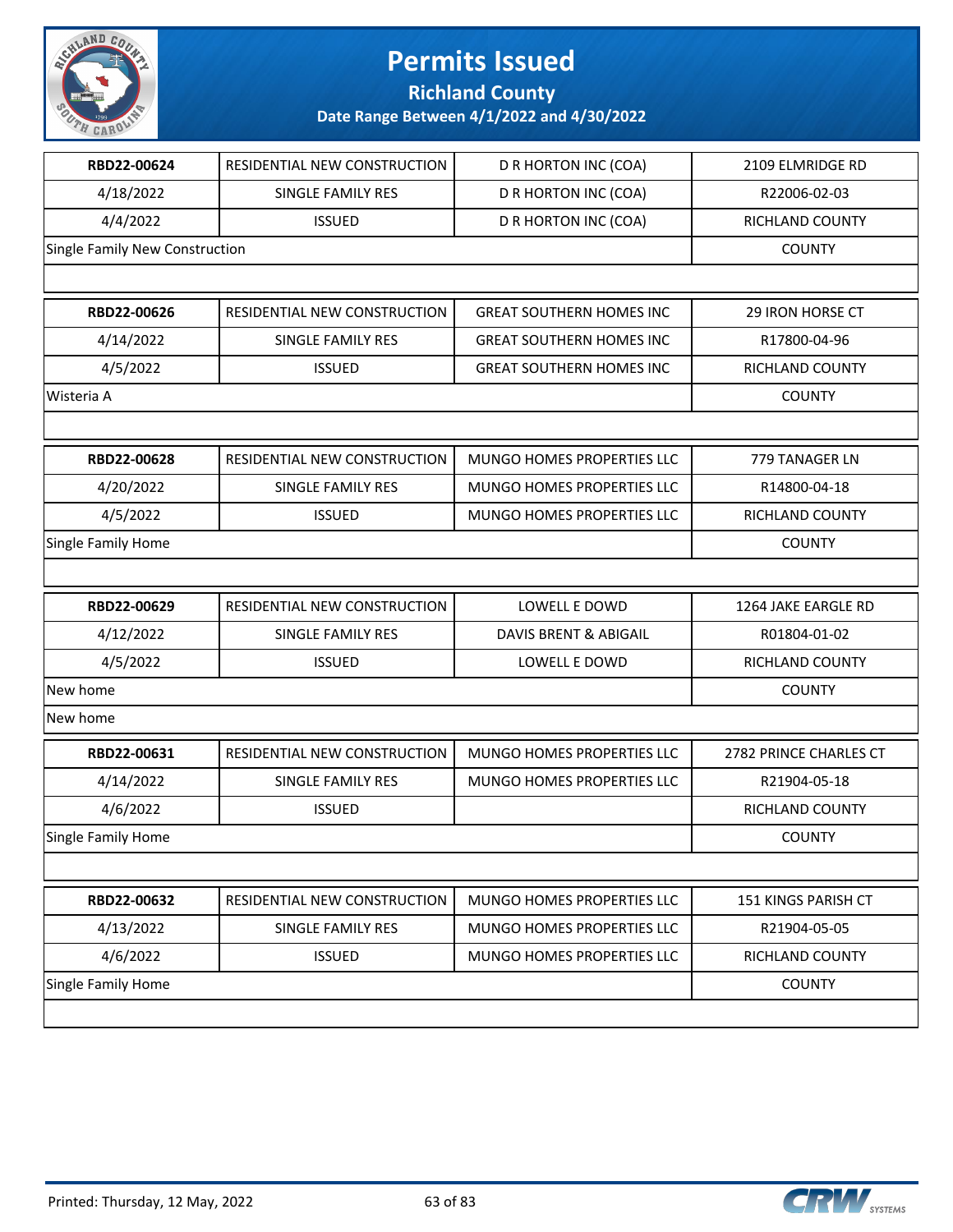

**Richland County**

| RBD22-00639                   | RESIDENTIAL NEW CONSTRUCTION | STANLEY MARTIN HOMES LLC   | 957 SWISS PINE LN   |
|-------------------------------|------------------------------|----------------------------|---------------------|
| 4/13/2022                     | <b>SINGLE FAMILY RES</b>     | STANLEY MARTIN HOMES LLC   | R14813-17-10        |
| 4/6/2022                      | <b>ISSUED</b>                | STANLEY MARTIN HOMES LLC   | RICHLAND COUNTY     |
| Build single family residence |                              |                            | <b>COUNTY</b>       |
|                               |                              |                            |                     |
| RBD22-00643                   | RESIDENTIAL NEW CONSTRUCTION | MUNGO HOMES PROPERTIES LLC | 153 KINGS PARISH CT |
| 4/18/2022                     | SINGLE FAMILY RES            | MUNGO HOMES PROPERTIES LLC | R21904-05-04        |
| 4/7/2022                      | <b>ISSUED</b>                |                            | RICHLAND COUNTY     |
| Single Family Home            |                              |                            | <b>COUNTY</b>       |
|                               |                              |                            |                     |
| RBD22-00645                   | RESIDENTIAL NEW CONSTRUCTION | MUNGO HOMES PROPERTIES LLC | 701 WALLOWA DR      |
| 4/18/2022                     | SINGLE FAMILY RES            | MUNGO HOMES PROPERTIES LLC | R25800-03-44        |
| 4/7/2022                      | <b>ISSUED</b>                |                            | RICHLAND COUNTY     |
| Single Family Home            |                              |                            | <b>COUNTY</b>       |
|                               |                              |                            |                     |
| RBD22-00655                   | RESIDENTIAL NEW CONSTRUCTION | HURRICANE CONSTRUCTION INC | 6418 CABIN CREEK RD |
| 4/19/2022                     | SINGLE FAMILY RES            | HURRICANE CONSTRUCTION INC | R24500-06-10        |
| 4/8/2022                      | <b>ISSUED</b>                | HURRICANE CONSTRUCTION INC | RICHLAND COUNTY     |
| Lot 1 - Cabin Creek           |                              |                            | <b>COUNTY</b>       |
|                               |                              |                            |                     |
| RBD22-00656                   | RESIDENTIAL NEW CONSTRUCTION | HURRICANE CONSTRUCTION INC | 6420 CABIN CREEK RD |
| 4/27/2022                     | SINGLE FAMILY RES            | HURRICANE CONSTRUCTION INC | R24500-06-10        |
| 4/8/2022                      | <b>ISSUED</b>                | HURRICANE CONSTRUCTION INC | RICHLAND COUNTY     |
| Lot 2 - Cabin Creek           |                              |                            | <b>COUNTY</b>       |
|                               |                              |                            |                     |
| RBD22-00658                   | RESIDENTIAL NEW CONSTRUCTION | MUNGO HOMES PROPERTIES LLC | 147 KINGS PARISH CT |
| 4/18/2022                     | SINGLE FAMILY RES            | MUNGO HOMES PROPERTIES LLC | R21904-05-06        |
| 4/8/2022                      | <b>ISSUED</b>                |                            | RICHLAND COUNTY     |
| Single Family Home            |                              |                            | <b>COUNTY</b>       |
|                               |                              |                            |                     |

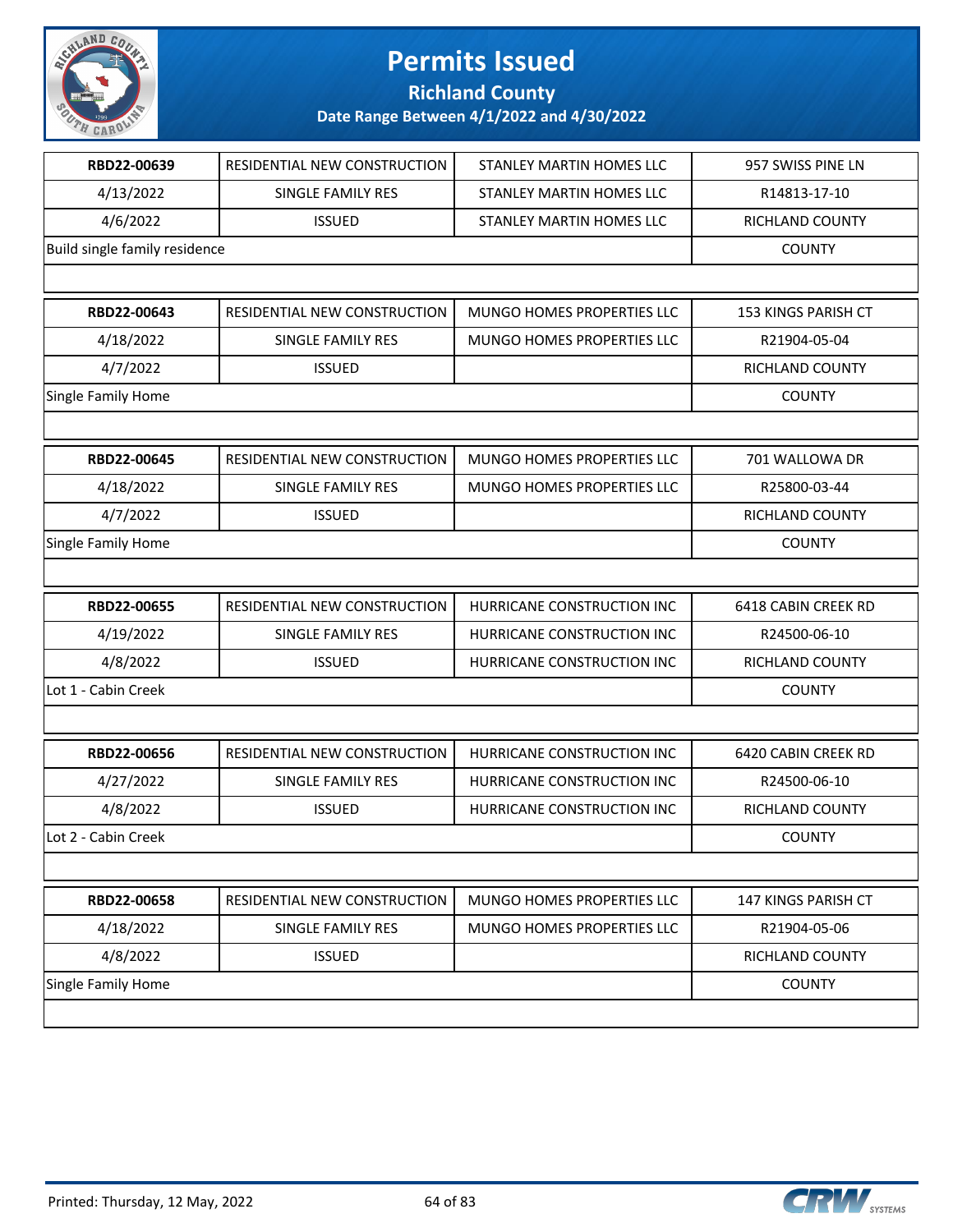

**Richland County**

| RBD22-00659         | RESIDENTIAL NEW CONSTRUCTION        | HURRICANE CONSTRUCTION INC | 6422 CABIN CREEK RD |
|---------------------|-------------------------------------|----------------------------|---------------------|
| 4/19/2022           | <b>SINGLE FAMILY RES</b>            | HURRICANE CONSTRUCTION INC | R24500-06-10        |
| 4/8/2022            | <b>ISSUED</b>                       | HURRICANE CONSTRUCTION INC | RICHLAND COUNTY     |
| Lot 3 - Cabin Creek |                                     |                            | <b>COUNTY</b>       |
|                     |                                     |                            |                     |
| RBD22-00660         | RESIDENTIAL NEW CONSTRUCTION        | HURRICANE CONSTRUCTION INC | 6424 CABIN CREEK RD |
| 4/19/2022           | <b>SINGLE FAMILY RES</b>            | HURRICANE CONSTRUCTION INC | R24500-06-10        |
| 4/8/2022            | <b>ISSUED</b>                       | HURRICANE CONSTRUCTION INC | RICHLAND COUNTY     |
| Lot 4 - Cabin Creek |                                     |                            | <b>COUNTY</b>       |
|                     |                                     |                            |                     |
| RBD22-00661         | RESIDENTIAL NEW CONSTRUCTION        | HURRICANE CONSTRUCTION INC | 6426 CABIN CREEK RD |
| 4/19/2022           | SINGLE FAMILY RES                   | HURRICANE CONSTRUCTION INC | R24500-06-10        |
| 4/8/2022            | <b>ISSUED</b>                       | HURRICANE CONSTRUCTION INC | RICHLAND COUNTY     |
| Lot 5 - Cabin Creek |                                     |                            | <b>COUNTY</b>       |
|                     |                                     |                            |                     |
| RBD22-00662         | RESIDENTIAL NEW CONSTRUCTION        | HURRICANE CONSTRUCTION INC | 6428 CABIN CREEK RD |
| 4/19/2022           | SINGLE FAMILY RES                   | HURRICANE CONSTRUCTION INC | R24500-06-10        |
| 4/8/2022            | <b>ISSUED</b>                       | HURRICANE CONSTRUCTION INC | RICHLAND COUNTY     |
| Lot 6 - Cabin Creek |                                     |                            | <b>COUNTY</b>       |
|                     |                                     |                            |                     |
| RBD22-00663         | <b>RESIDENTIAL NEW CONSTRUCTION</b> | HURRICANE CONSTRUCTION INC | 6430 CABIN CREEK RD |
| 4/19/2022           | SINGLE FAMILY RES                   | HURRICANE CONSTRUCTION INC | R24500-06-10        |
| 4/8/2022            | <b>ISSUED</b>                       | HURRICANE CONSTRUCTION INC | RICHLAND COUNTY     |
| Lot 7 - Cabin Creek |                                     |                            | <b>COUNTY</b>       |
|                     |                                     |                            |                     |
| RBD22-00664         | RESIDENTIAL NEW CONSTRUCTION        | HURRICANE CONSTRUCTION INC | 6432 CABIN CREEK RD |
| 4/19/2022           | SINGLE FAMILY RES                   | HURRICANE CONSTRUCTION INC | R24500-06-10        |
| 4/8/2022            | <b>ISSUED</b>                       | HURRICANE CONSTRUCTION INC | RICHLAND COUNTY     |
| Lot 8 - Cabin Creek |                                     |                            | <b>COUNTY</b>       |
|                     |                                     |                            |                     |
|                     |                                     |                            |                     |

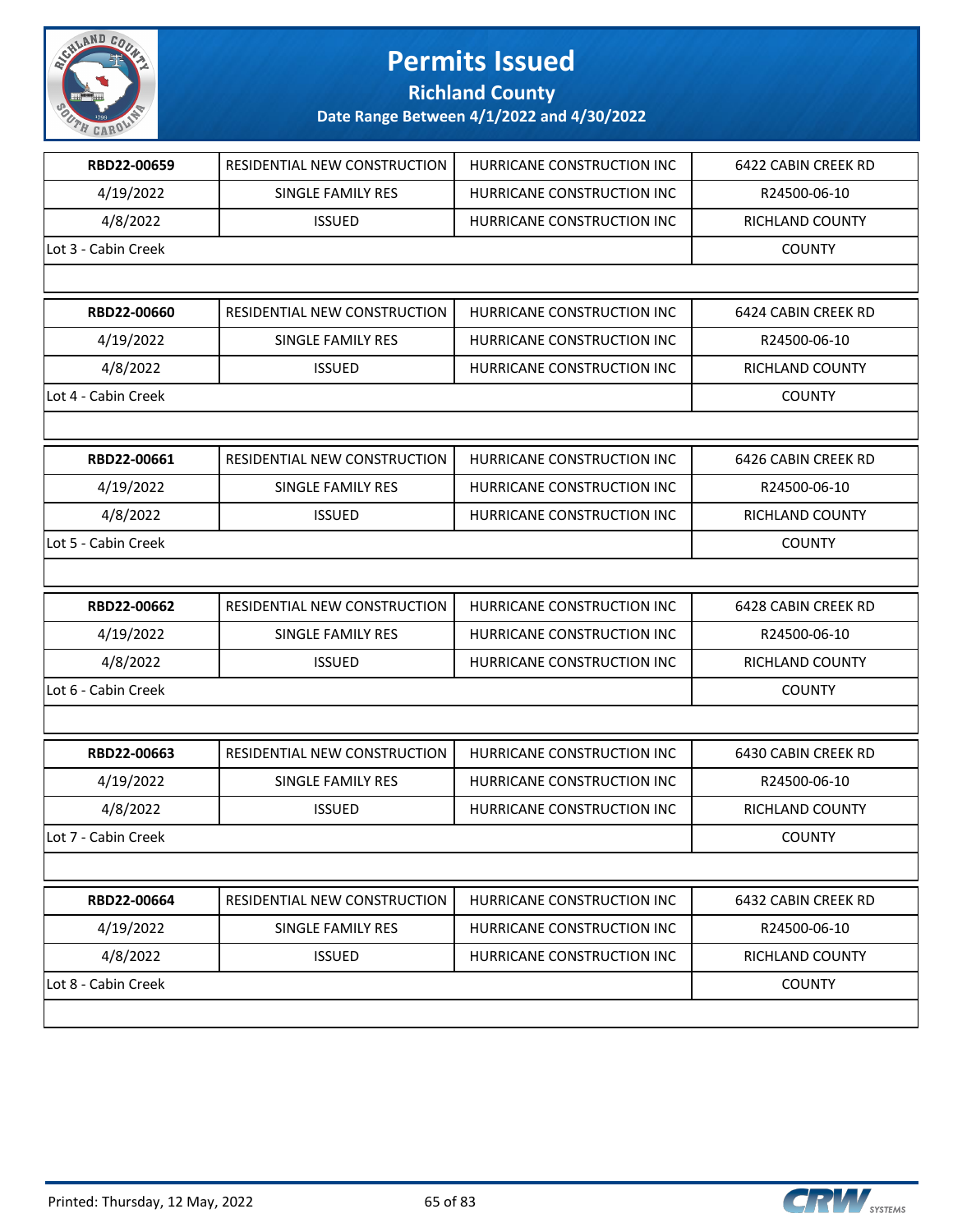

**Richland County**

| RBD22-00665                                                                                                                                                                                                                          | RESIDENTIAL NEW CONSTRUCTION        | HURRICANE CONSTRUCTION INC | 100 AULT RD     |  |
|--------------------------------------------------------------------------------------------------------------------------------------------------------------------------------------------------------------------------------------|-------------------------------------|----------------------------|-----------------|--|
| 4/19/2022                                                                                                                                                                                                                            | SINGLE FAMILY RES                   | HURRICANE CONSTRUCTION INC | R24500-06-10    |  |
| 4/8/2022                                                                                                                                                                                                                             | <b>ISSUED</b>                       | HURRICANE CONSTRUCTION INC | RICHLAND COUNTY |  |
| Lot 9 - Cabin Creek                                                                                                                                                                                                                  |                                     |                            | <b>COUNTY</b>   |  |
|                                                                                                                                                                                                                                      |                                     |                            |                 |  |
| RBD22-00666                                                                                                                                                                                                                          | <b>RESIDENTIAL NEW CONSTRUCTION</b> | HURRICANE CONSTRUCTION INC | 104 AULT RD     |  |
| 4/19/2022                                                                                                                                                                                                                            | SINGLE FAMILY RES                   | HURRICANE CONSTRUCTION INC | R24500-06-10    |  |
| 4/8/2022                                                                                                                                                                                                                             | <b>ISSUED</b>                       | HURRICANE CONSTRUCTION INC | RICHLAND COUNTY |  |
| Lot 10 - Cabin Creek                                                                                                                                                                                                                 |                                     |                            | <b>COUNTY</b>   |  |
|                                                                                                                                                                                                                                      |                                     |                            |                 |  |
| RBD22-00670                                                                                                                                                                                                                          | RESIDENTIAL NEW CONSTRUCTION        | MUNGO HOMES PROPERTIES LLC | 772 TANAGER LN  |  |
| 4/22/2022                                                                                                                                                                                                                            | SINGLE FAMILY RES                   | MUNGO HOMES PROPERTIES LLC | R14800-04-18    |  |
| 4/11/2022                                                                                                                                                                                                                            | <b>ISSUED</b>                       |                            | RICHLAND COUNTY |  |
| Single Family Home                                                                                                                                                                                                                   |                                     |                            | <b>COUNTY</b>   |  |
|                                                                                                                                                                                                                                      |                                     |                            |                 |  |
| RBD22-00674                                                                                                                                                                                                                          | RESIDENTIAL NEW CONSTRUCTION        | MUNGO HOMES PROPERTIES LLC | 737 WALLOWA DR  |  |
| 4/22/2022                                                                                                                                                                                                                            | SINGLE FAMILY RES                   | MUNGO HOMES PROPERTIES LLC | R25800-03-44    |  |
| 4/11/2022                                                                                                                                                                                                                            | CANCELLED                           |                            | RICHLAND COUNTY |  |
| Single Family Home                                                                                                                                                                                                                   |                                     |                            | <b>COUNTY</b>   |  |
| RE: Cancellation of Permit #RBD22-00674<br>737 Wallowa Drive<br>To Whom it May Concern:                                                                                                                                              |                                     |                            |                 |  |
| Please cancel the above referenced permit, as it's too wide to<br>fit the lot, so we are going to have to replace it with a smaller<br>floorplan. Should you have any questions or<br>concerns, please give me a call.<br>Thank you, |                                     |                            |                 |  |
| Debra Metts<br>Permit Coordinator                                                                                                                                                                                                    |                                     |                            |                 |  |

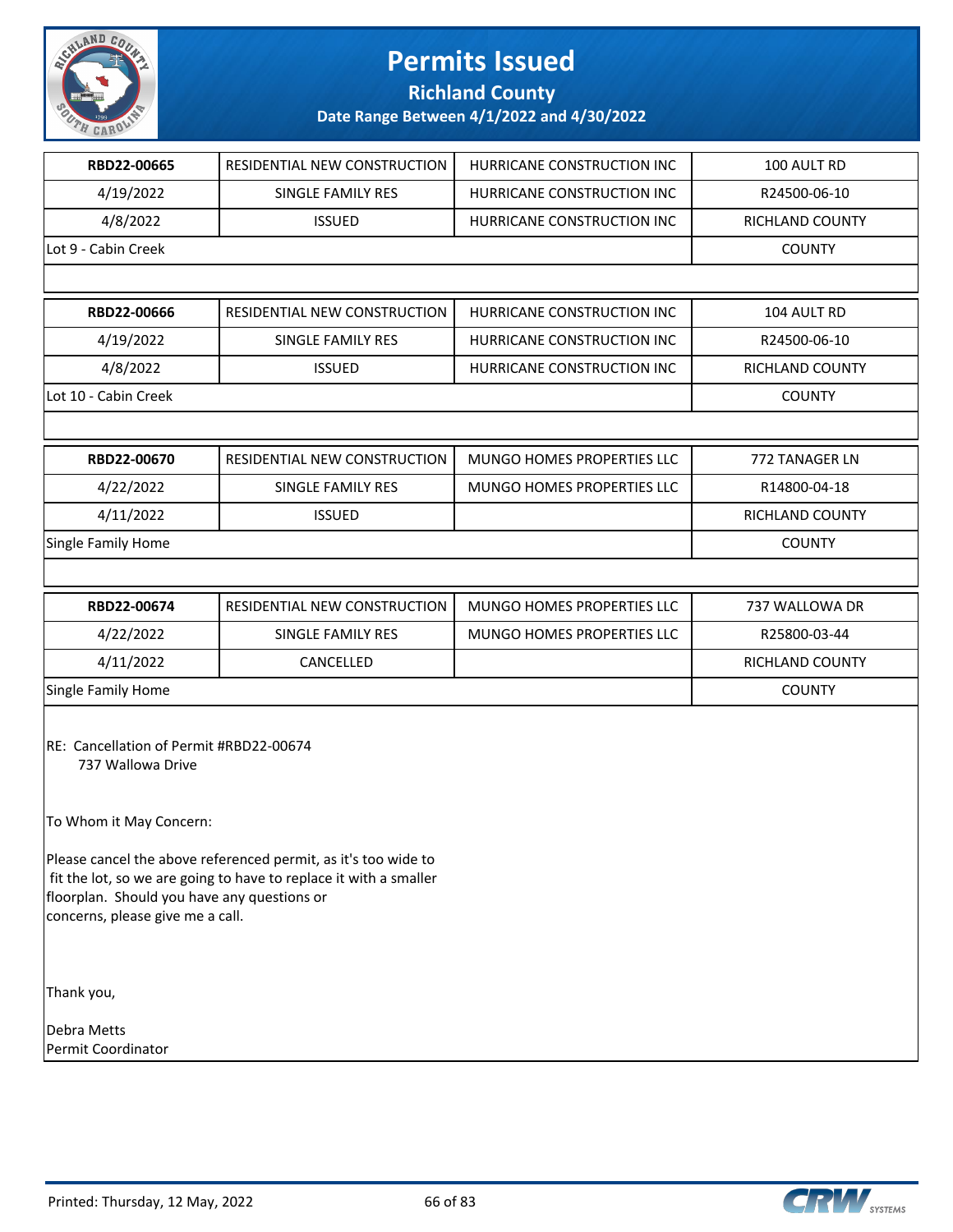

**Richland County**

|                    | RESIDENTIAL NEW CONSTRUCTION | <b>MUNGO HOMES PROPERTIES LLC</b> | 2762 PRINCE CHARLES CT  |
|--------------------|------------------------------|-----------------------------------|-------------------------|
| 4/22/2022          | SINGLE FAMILY RES            | <b>MUNGO HOMES PROPERTIES LLC</b> | R19116-13-01            |
| 4/11/2022          | <b>ISSUED</b>                |                                   | RICHLAND COUNTY         |
| Single Family Home |                              |                                   | <b>COUNTY</b>           |
|                    |                              |                                   |                         |
| RBD22-00677        | RESIDENTIAL NEW CONSTRUCTION | MUNGO HOMES PROPERTIES LLC        | <b>660 PENFOLDS WAY</b> |
| 4/22/2022          | SINGLE FAMILY RES            | MUNGO HOMES PROPERTIES LLC        | R14800-04-18            |
| 4/12/2022          | <b>ISSUED</b>                |                                   | RICHLAND COUNTY         |
| Single Family Home |                              |                                   | <b>COUNTY</b>           |
|                    |                              |                                   |                         |
| RBD22-00680        | RESIDENTIAL NEW CONSTRUCTION | MUNGO HOMES PROPERTIES LLC        | 662 PENFOLDS WAY        |
| 4/25/2022          | SINGLE FAMILY RES            | MUNGO HOMES PROPERTIES LLC        | R14800-04-18            |
| 4/12/2022          | <b>ISSUED</b>                |                                   | RICHLAND COUNTY         |
| Single Family Home |                              |                                   | <b>COUNTY</b>           |
|                    |                              |                                   |                         |
| RBD22-00686        | RESIDENTIAL NEW CONSTRUCTION | MUNGO HOMES PROPERTIES LLC        | 672 PENFOLDS WAY        |
|                    |                              |                                   |                         |
| 4/25/2022          | SINGLE FAMILY RES            | MUNGO HOMES PROPERTIES LLC        | R14800-04-18            |
| 4/13/2022          | <b>ISSUED</b>                |                                   | RICHLAND COUNTY         |
| Single Family Home |                              |                                   | <b>COUNTY</b>           |
|                    |                              |                                   |                         |
| RBD22-00688        | RESIDENTIAL NEW CONSTRUCTION | MUNGO HOMES PROPERTIES LLC        | 715 GREGSON WAY         |
| 4/25/2022          | SINGLE FAMILY RES            | MUNGO HOMES PROPERTIES LLC        | R17111-02-01            |
| 4/13/2022          | <b>ISSUED</b>                |                                   | <b>RICHLAND COUNTY</b>  |
| Single Family Home |                              |                                   | <b>COUNTY</b>           |
|                    |                              |                                   |                         |
| RBD22-00691        | RESIDENTIAL NEW CONSTRUCTION | MUNGO HOMES PROPERTIES LLC        | 717 GREGSON WAY         |
| 4/26/2022          | <b>SINGLE FAMILY RES</b>     | MUNGO HOMES PROPERTIES LLC        | R17111-02-01            |
| 4/13/2022          | <b>ISSUED</b>                |                                   | RICHLAND COUNTY         |
| Single Family Home |                              |                                   | <b>COUNTY</b>           |

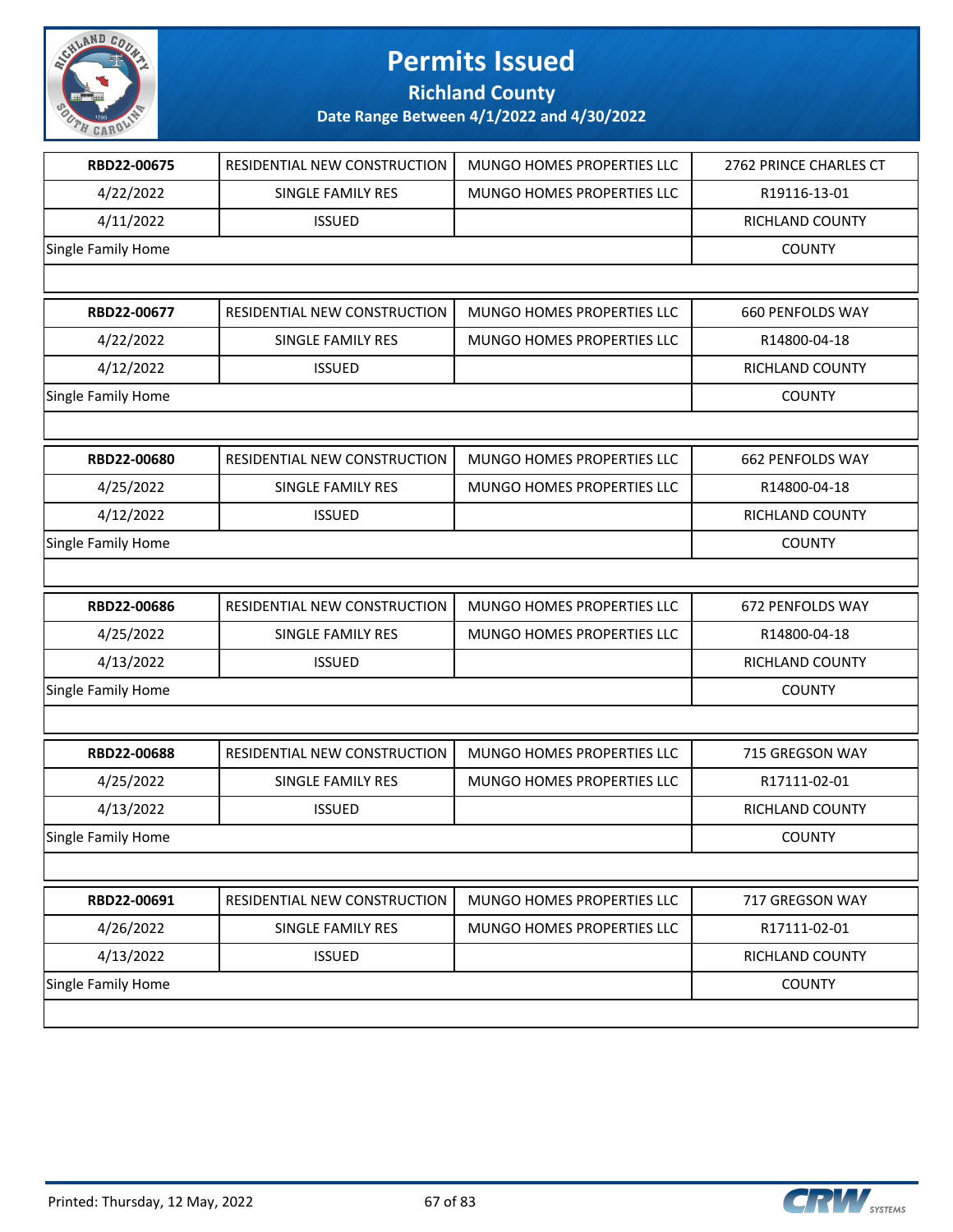

**Richland County**

| RBD22-00692        | RESIDENTIAL NEW CONSTRUCTION        | <b>GREAT SOUTHERN HOMES INC</b> | <b>258 HONEY HILL WAY</b>  |
|--------------------|-------------------------------------|---------------------------------|----------------------------|
| 4/26/2022          | SINGLE FAMILY RES                   | <b>GREAT SOUTHERN HOMES INC</b> | R17800-04-96               |
| 4/13/2022          | <b>ISSUED</b>                       | <b>GREAT SOUTHERN HOMES INC</b> | RICHLAND COUNTY            |
| Hidden Creek B     |                                     |                                 | <b>COUNTY</b>              |
|                    |                                     |                                 |                            |
| RBD22-00693        | <b>RESIDENTIAL NEW CONSTRUCTION</b> | <b>GREAT SOUTHERN HOMES INC</b> | 254 HONEY HILL WAY         |
| 4/25/2022          | SINGLE FAMILY RES                   | <b>GREAT SOUTHERN HOMES INC</b> | R17800-04-96               |
| 4/13/2022          | <b>ISSUED</b>                       | <b>GREAT SOUTHERN HOMES INC</b> | RICHLAND COUNTY            |
| <b>Bentcreek C</b> |                                     |                                 | <b>COUNTY</b>              |
|                    |                                     |                                 |                            |
| RBD22-00695        | RESIDENTIAL NEW CONSTRUCTION        | <b>GREAT SOUTHERN HOMES INC</b> | 250 HONEY HILL WAY         |
| 4/26/2022          | SINGLE FAMILY RES                   | <b>GREAT SOUTHERN HOMES INC</b> | R17800-04-96               |
| 4/13/2022          | <b>ISSUED</b>                       | <b>GREAT SOUTHERN HOMES INC</b> | <b>RICHLAND COUNTY</b>     |
| Hidden Creek B     |                                     |                                 | <b>COUNTY</b>              |
|                    |                                     |                                 |                            |
| RBD22-00696        | RESIDENTIAL NEW CONSTRUCTION        | <b>GREAT SOUTHERN HOMES INC</b> | 246 HONEY HILL WAY         |
| 4/26/2022          | SINGLE FAMILY RES                   | <b>GREAT SOUTHERN HOMES INC</b> | R17800-04-96               |
| 4/13/2022          | <b>ISSUED</b>                       | <b>GREAT SOUTHERN HOMES INC</b> | RICHLAND COUNTY            |
| <b>Bentcreek F</b> |                                     |                                 | <b>COUNTY</b>              |
|                    |                                     |                                 |                            |
| RBD22-00698        | RESIDENTIAL NEW CONSTRUCTION        | MUNGO HOMES PROPERTIES LLC      | <b>157 KINGS PARISH CT</b> |
| 4/26/2022          | <b>SINGLE FAMILY RES</b>            | MUNGO HOMES PROPERTIES LLC      | R21904-05-03               |
| 4/14/2022          | <b>ISSUED</b>                       |                                 | RICHLAND COUNTY            |
| Single Family Home |                                     |                                 | <b>COUNTY</b>              |
|                    |                                     |                                 |                            |
| RBD22-00700        | RESIDENTIAL NEW CONSTRUCTION        | MUNGO HOMES PROPERTIES LLC      | 749 WALLOWA DR             |
| 4/26/2022          | SINGLE FAMILY RES                   | MUNGO HOMES PROPERTIES LLC      | R25800-03-44               |
| 4/14/2022          | <b>ISSUED</b>                       |                                 | <b>RICHLAND COUNTY</b>     |
| Single Family Home |                                     |                                 | <b>COUNTY</b>              |
|                    |                                     |                                 |                            |
|                    |                                     |                                 |                            |

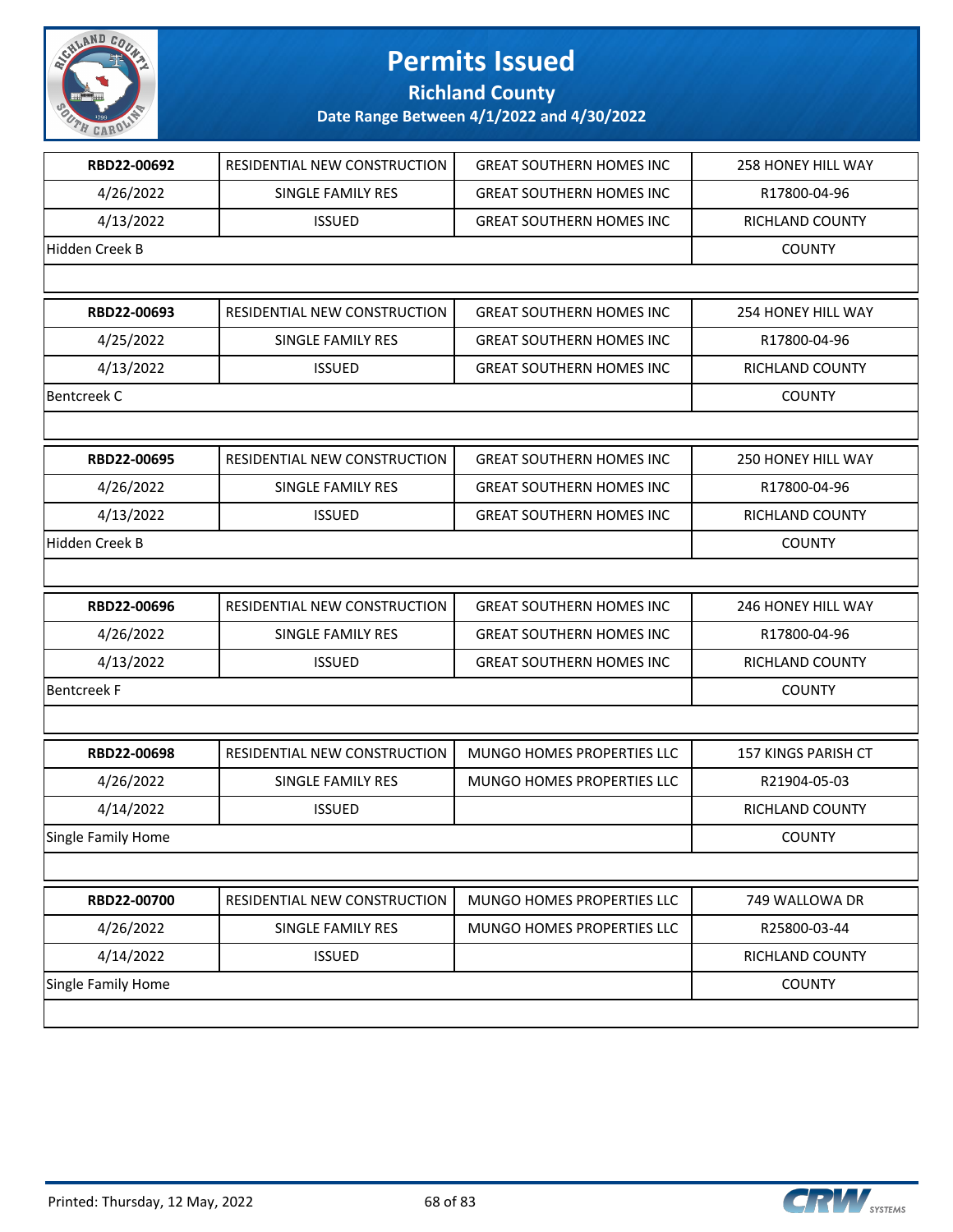

**Richland County**

**Date Range Between 4/1/2022 and 4/30/2022**

| RBD22-00707                  | RESIDENTIAL NEW CONSTRUCTION | MUNGO HOMES PROPERTIES LLC | 648 PENFOLDS WAY        |
|------------------------------|------------------------------|----------------------------|-------------------------|
| 4/26/2022                    | <b>SINGLE FAMILY RES</b>     | MUNGO HOMES PROPERTIES LLC | R14800-04-18            |
| 4/14/2022                    | <b>ISSUED</b>                |                            | RICHLAND COUNTY         |
| Single Family Home           |                              |                            | <b>COUNTY</b>           |
|                              |                              |                            |                         |
| RBD22-00710                  | RESIDENTIAL NEW CONSTRUCTION | MUNGO HOMES PROPERTIES LLC | 753 WALLOWA DR          |
| 4/26/2022                    | SINGLE FAMILY RES            | MUNGO HOMES PROPERTIES LLC | R25800-03-44            |
| 4/15/2022                    | <b>ISSUED</b>                |                            | RICHLAND COUNTY         |
| Single Family Home           |                              |                            | <b>COUNTY</b>           |
|                              |                              |                            |                         |
| RBD22-00711                  | RESIDENTIAL NEW CONSTRUCTION | MUNGO HOMES PROPERTIES LLC | <b>652 PENFOLDS WAY</b> |
| 4/26/2022                    | <b>SINGLE FAMILY RES</b>     | MUNGO HOMES PROPERTIES LLC | R14800-04-18            |
| 4/15/2022                    | <b>ISSUED</b>                |                            | RICHLAND COUNTY         |
| Single Family Home           |                              |                            | <b>COUNTY</b>           |
|                              |                              |                            |                         |
| RBD22-00715                  | RESIDENTIAL NEW CONSTRUCTION | MUNGO HOMES PROPERTIES LLC | 656 PENFOLDS WAY        |
| 4/27/2022                    | SINGLE FAMILY RES            | MUNGO HOMES PROPERTIES LLC | R14800-04-18            |
| 4/15/2022                    | <b>ISSUED</b>                |                            | RICHLAND COUNTY         |
| Single Family Home           |                              |                            | <b>COUNTY</b>           |
|                              |                              |                            |                         |
| RBD22-00733                  | RESIDENTIAL NEW CONSTRUCTION | <b>SAMI AYOUB</b>          | 1061 HOPEWELL CHURCH RD |
| 4/26/2022                    | <b>SINGLE FAMILY RES</b>     |                            | R02600-03-13            |
| 4/20/2022                    | <b>ISSUED</b>                |                            | RICHLAND COUNTY         |
| NEW RESIDENTIAL CONSTRUCTION |                              |                            | <b>COUNTY</b>           |
|                              |                              |                            |                         |
|                              |                              |                            |                         |

#### **Number of RESIDENTIAL NEW CONSTRUCTION/SINGLE FAMILY RES Permits: 89**

| RBD22-00644                                                 | <b>RESIDENTIAL REPAIRS</b> | WISE GUYS HOME IMPROVEMENT | 816 MALIBU DR          |
|-------------------------------------------------------------|----------------------------|----------------------------|------------------------|
| 4/19/2022                                                   | <b>ACCESSORY REPAIR</b>    | ROTHELL JARED H            | R16307-02-09           |
| 4/7/2022                                                    | <b>ISSUED</b>              | WISE GUYS HOME IMPROVEMENT | <b>RICHLAND COUNTY</b> |
| Remove Old Front steps in need of Repair.                   |                            |                            | <b>COUNTY</b>          |
| Replace new Steps with Larger Steps and Landing. Add 2 Feet |                            |                            |                        |

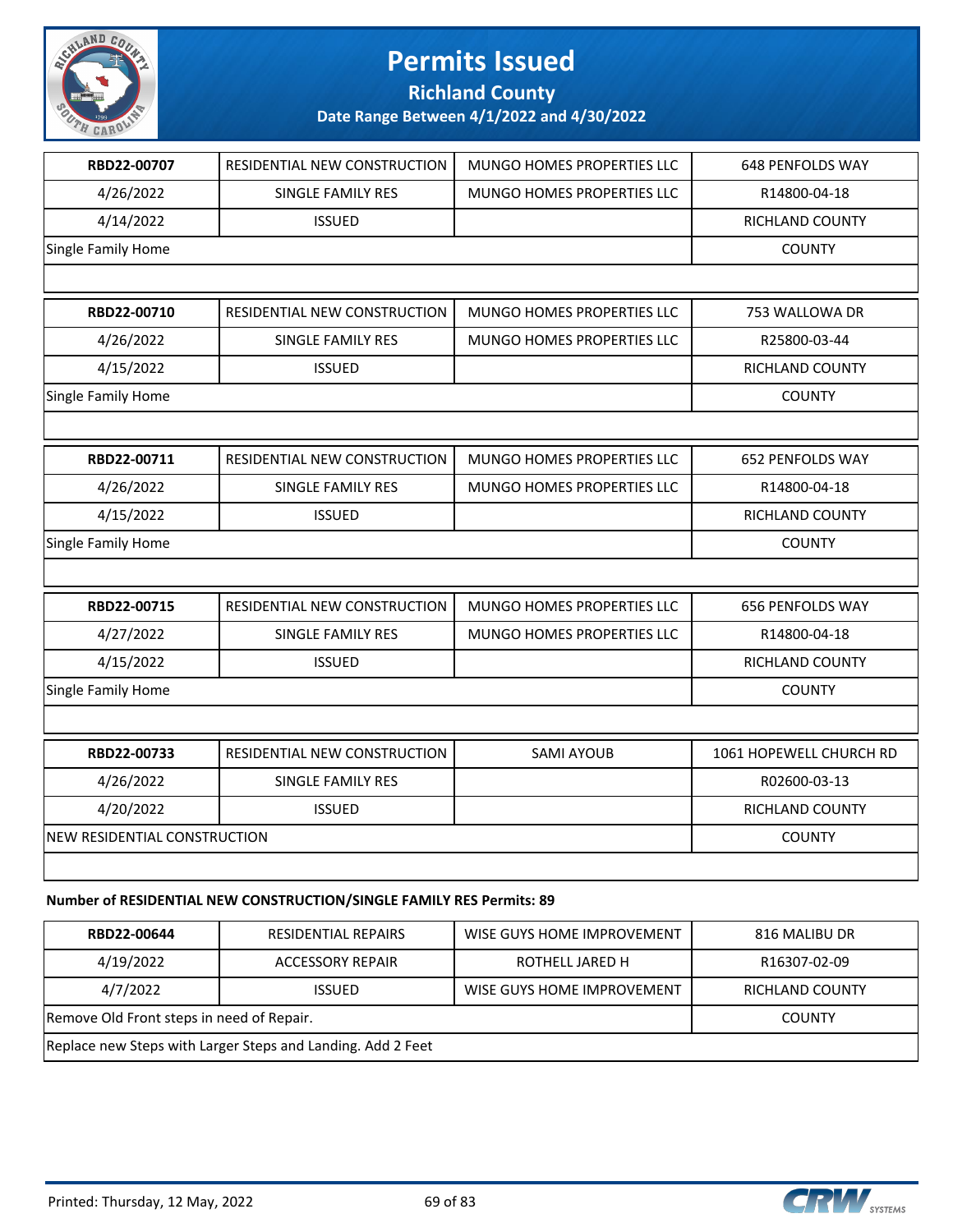

**Richland County**

**Date Range Between 4/1/2022 and 4/30/2022**

| RBD22-00797        | <b>RESIDENTIAL REPAIRS</b> | <b>TERMINIX SERVICE INC</b> | 10940 GARNERS FERRY RD |
|--------------------|----------------------------|-----------------------------|------------------------|
| 4/29/2022          | ACCESSORY REPAIR           | SMITH IRIS PARNELL          | R33000-02-07           |
| 4/29/2022          | <b>ISSUED</b>              | TERMINIX SERVICE INC        | RICHLAND COUNTY        |
| Repair Header Sill |                            |                             | <b>COUNTY</b>          |
|                    |                            |                             |                        |

#### **Number of RESIDENTIAL REPAIRS/ACCESSORY REPAIR Permits: 2**

| RBD21-02772              | <b>RESIDENTIAL REPAIRS</b> | W O CANTEY SERVICES INC (GC)            | <b>217 LAUREL OAK LN</b>  |
|--------------------------|----------------------------|-----------------------------------------|---------------------------|
| 4/12/2022                | <b>REPAIRS</b>             | <b>MEIER KARL J &amp;</b>               | R05206-06-12              |
| 12/20/2021               | <b>ISSUED</b>              | W O CANTEY SERVICES INC (GC)            | <b>RICHLAND COUNTY</b>    |
| Piers                    |                            |                                         | <b>COUNTY</b>             |
|                          |                            |                                         |                           |
| RBD22-00385              | <b>RESIDENTIAL REPAIRS</b> | SOUTHERN SIDING & WINDOW<br>CORP        | 1605 JAYNE LN             |
| 4/11/2022                | <b>REPAIRS</b>             | <b>CAMPBELL RICHARDE E &amp;</b>        | R07409-06-04              |
| 3/3/2022                 | <b>ISSUED</b>              | SOUTHERN SIDING & WINDOW<br><b>CORP</b> | <b>RICHLAND COUNTY</b>    |
| replace 2 windows        |                            |                                         | <b>COUNTY</b>             |
|                          |                            |                                         |                           |
| RBD22-00386              | <b>RESIDENTIAL REPAIRS</b> | SOUTHERN SIDING & WINDOW<br><b>CORP</b> | 502 STAFFWOOD DR          |
| 4/11/2022                | <b>REPAIRS</b>             | VICAR JAMES A & KAREN R                 | R03416-05-57              |
| 3/3/2022                 | <b>ISSUED</b>              | SOUTHERN SIDING & WINDOW<br><b>CORP</b> | <b>RICHLAND COUNTY</b>    |
| replace 12 windows       |                            |                                         | <b>COUNTY</b>             |
|                          |                            |                                         |                           |
| RBD22-00387              | <b>RESIDENTIAL REPAIRS</b> | SOUTHERN SIDING & WINDOW<br><b>CORP</b> | 1201 SOUTH CEDAR CREEK RD |
| 4/11/2022                | <b>REPAIRS</b>             | <b>ELEAZER CATHERINE BUSH</b>           | R30000-03-20              |
| 3/3/2022                 | <b>ISSUED</b>              | SOUTHERN SIDING & WINDOW<br><b>CORP</b> | <b>RICHLAND COUNTY</b>    |
| <b>REPLACE 8 WINDOWS</b> |                            |                                         | <b>COUNTY</b>             |
|                          |                            |                                         |                           |

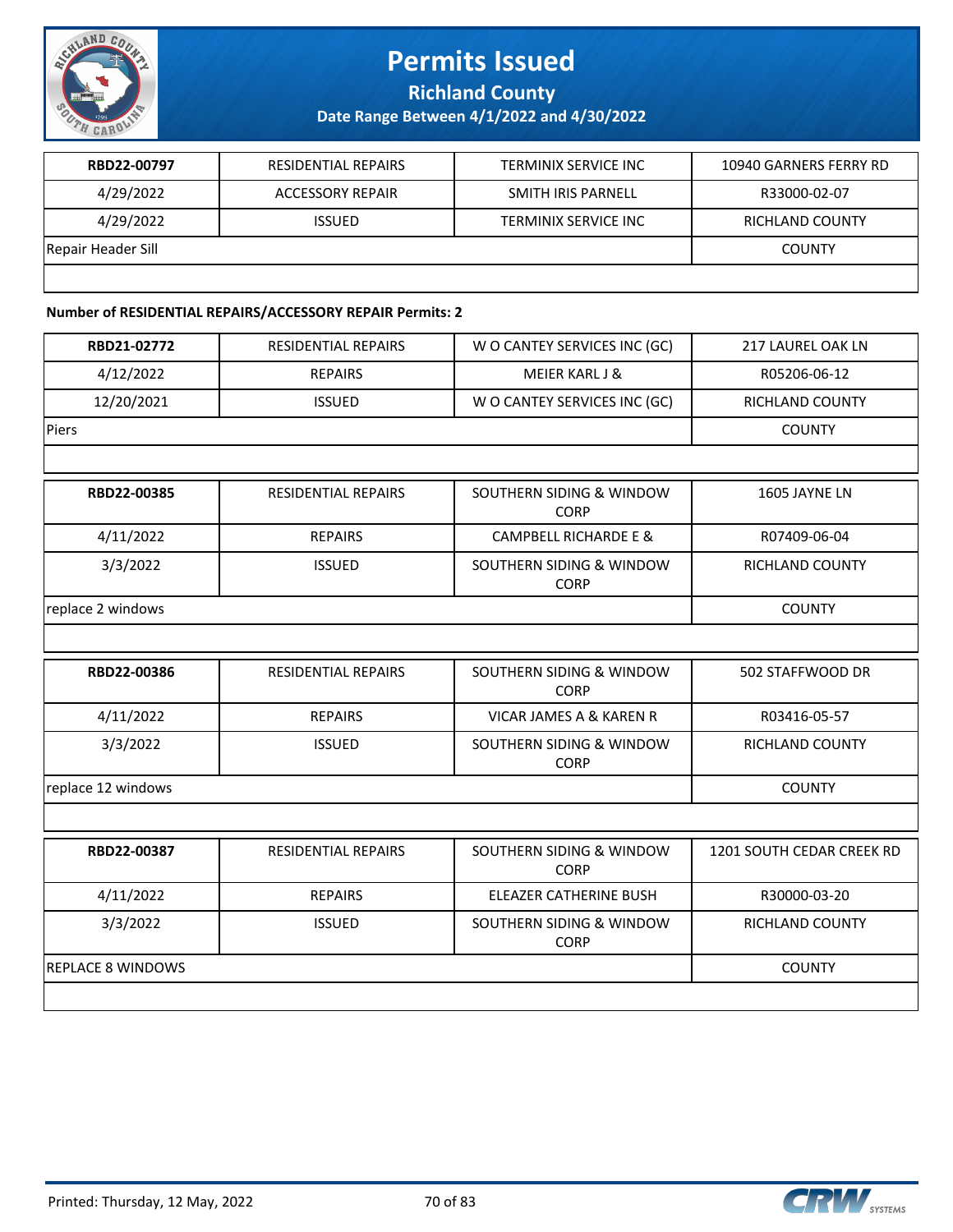

**Richland County**

| RBD22-00388                                | <b>RESIDENTIAL REPAIRS</b> | SOUTHERN SIDING & WINDOW<br>CORP        | 221 SHALLOW BROOK DR      |
|--------------------------------------------|----------------------------|-----------------------------------------|---------------------------|
| 4/11/2022                                  | <b>REPAIRS</b>             | ARNOLD JOHN J & COLLEEN F               | R25702-04-07              |
| 3/3/2022                                   | <b>ISSUED</b>              | SOUTHERN SIDING & WINDOW<br><b>CORP</b> | RICHLAND COUNTY           |
| REPLACE 19 WINDOWS                         |                            |                                         | <b>COUNTY</b>             |
|                                            |                            |                                         |                           |
| RBD22-00389                                | <b>RESIDENTIAL REPAIRS</b> | SOUTHERN SIDING & WINDOW<br><b>CORP</b> | <b>633 TRADER MILL RD</b> |
| 4/11/2022                                  | <b>REPAIRS</b>             | <b>BROWNE THOMAS &amp; MARIAN</b>       | R20004-05-53              |
| 3/3/2022                                   | <b>ISSUED</b>              | SOUTHERN SIDING & WINDOW<br><b>CORP</b> | RICHLAND COUNTY           |
| replace 6 windows                          |                            |                                         | <b>COUNTY</b>             |
|                                            |                            |                                         |                           |
| RBD22-00391                                | <b>RESIDENTIAL REPAIRS</b> | SOUTHERN SIDING & WINDOW<br><b>CORP</b> | 1217 WONDER DR            |
| 4/11/2022                                  | <b>REPAIRS</b>             | <b>WALKER LAUREN C</b>                  | R02402-03-04              |
| 3/3/2022                                   | <b>ISSUED</b>              | SOUTHERN SIDING & WINDOW<br><b>CORP</b> | <b>RICHLAND COUNTY</b>    |
| replace 2 entry doors                      |                            |                                         | <b>COUNTY</b>             |
|                                            |                            |                                         |                           |
| RBD22-00392                                | RESIDENTIAL REPAIRS        | SOUTHERN SIDING & WINDOW<br><b>CORP</b> | 109 BURKETT RD            |
| 4/11/2022                                  | <b>REPAIRS</b>             | <b>JETT DAVID</b>                       | R04100-03-25              |
| 3/3/2022                                   | <b>ISSUED</b>              | SOUTHERN SIDING & WINDOW<br><b>CORP</b> | RICHLAND COUNTY           |
| replace 18 windows                         |                            |                                         | <b>COUNTY</b>             |
|                                            |                            |                                         |                           |
| RBD22-00393                                | RESIDENTIAL REPAIRS        | SOUTHERN SIDING & WINDOW<br><b>CORP</b> | 1200 PEACHWOOD DR         |
| 4/11/2022                                  | <b>REPAIRS</b>             | DAVIS BILLY EUGENE & SUELLA H           | R09507-04-10              |
| 3/3/2022                                   | <b>ISSUED</b>              | SOUTHERN SIDING & WINDOW<br><b>CORP</b> | RICHLAND COUNTY           |
| replace 184 ft soffit/fascia and 4 windows |                            |                                         | <b>COUNTY</b>             |
|                                            |                            |                                         |                           |

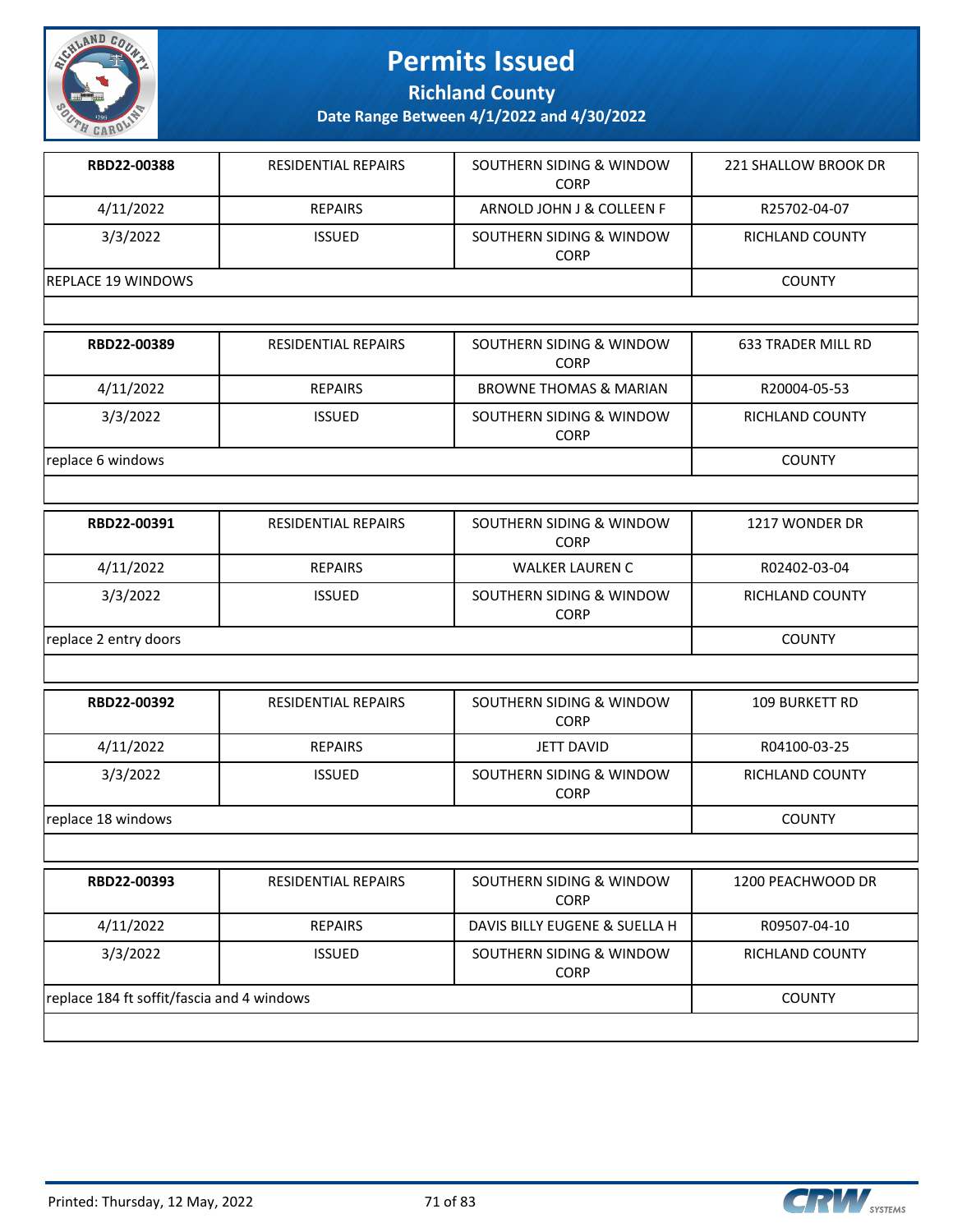

**Richland County**

| RBD22-00601                                           | <b>RESIDENTIAL REPAIRS</b>                                              | JENKINS SERVICES LLC                                               | 1427 KOULTER DR             |
|-------------------------------------------------------|-------------------------------------------------------------------------|--------------------------------------------------------------------|-----------------------------|
| 4/1/2022                                              | <b>REPAIRS</b>                                                          | <b>GADSON RAY C &amp; ELAINE E</b>                                 | R07405-05-16                |
| 3/31/2022                                             | <b>ISSUED</b>                                                           | JENKINS SERVICES LLC                                               | RICHLAND COUNTY             |
| Large tree went through the rear elevation of home.   |                                                                         |                                                                    | <b>COUNTY</b>               |
|                                                       | roof system, electrical , HVAC, plumbing, sheetrock, painting, flooring |                                                                    |                             |
| RBD22-00607                                           | <b>RESIDENTIAL REPAIRS</b>                                              | W O CANTEY SERVICES INC (GC)                                       | 1400 BENSON RD              |
| 4/1/2022                                              | <b>REPAIRS</b>                                                          | CORBETT SAMUEL A & MARY LOU                                        | R19111-02-01                |
| 3/31/2022                                             | <b>ISSUED</b>                                                           | W O CANTEY SERVICES INC (GC)                                       | RICHLAND COUNTY             |
| Woodwork                                              |                                                                         |                                                                    | <b>COUNTY</b>               |
|                                                       |                                                                         |                                                                    |                             |
| RBD22-00608                                           | RESIDENTIAL REPAIRS                                                     | SANDFORD INVESTORS LLC DBA<br>WINDOW WORLD OF THE<br>MIDLANDS (IR- | 410 ALDERSTON WAY           |
| 4/5/2022                                              | <b>REPAIRS</b>                                                          | <b>SAMON JERMAINE GETER &amp;</b>                                  | R23004-03-40                |
| 4/1/2022                                              | <b>ISSUED</b>                                                           | SANDFORD INVESTORS LLC DBA<br>WINDOW WORLD OF THE<br>MIDLANDS (IR- | RICHLAND COUNTY             |
|                                                       |                                                                         |                                                                    | <b>COUNTY</b>               |
|                                                       |                                                                         |                                                                    |                             |
| RBD22-00610                                           | <b>RESIDENTIAL REPAIRS</b>                                              | JUAN CARLOS HERIBERTO CASTILLO<br><b>SERRATO</b>                   | <b>1510 BRACKENRIDGE RD</b> |
| 4/6/2022                                              | <b>REPAIRS</b>                                                          | JUAN CARLOS HERIGERTO CASTILLO<br><b>SERRATO</b>                   | R16711-06-04                |
| 4/1/2022                                              | <b>ISSUED</b>                                                           | JUAN CARLOS HERIGERTO CASTILLO<br><b>SERRATO</b>                   | RICHLAND COUNTY             |
| Removing and replacing 2 tubs, 2 toilets, 2 vanities. |                                                                         |                                                                    | <b>COUNTY</b>               |
|                                                       |                                                                         |                                                                    |                             |
| RBD22-00612                                           | <b>RESIDENTIAL REPAIRS</b>                                              | WILLIAM T YOUNG JR/INTEGRITY<br>BLDRS.                             | <b>10 E WESSEX WAY</b>      |
| 4/11/2022                                             | <b>REPAIRS</b>                                                          | <b>BLACKWELL TIMOTHY BLAKE &amp;</b>                               | R20505-01-05                |
| 4/1/2022                                              | <b>ISSUED</b>                                                           | WILLIAM T YOUNG JR/INTEGRITY<br>BLDRS.                             | RICHLAND COUNTY             |
| Fire restoration                                      |                                                                         |                                                                    | <b>COUNTY</b>               |
|                                                       |                                                                         |                                                                    |                             |

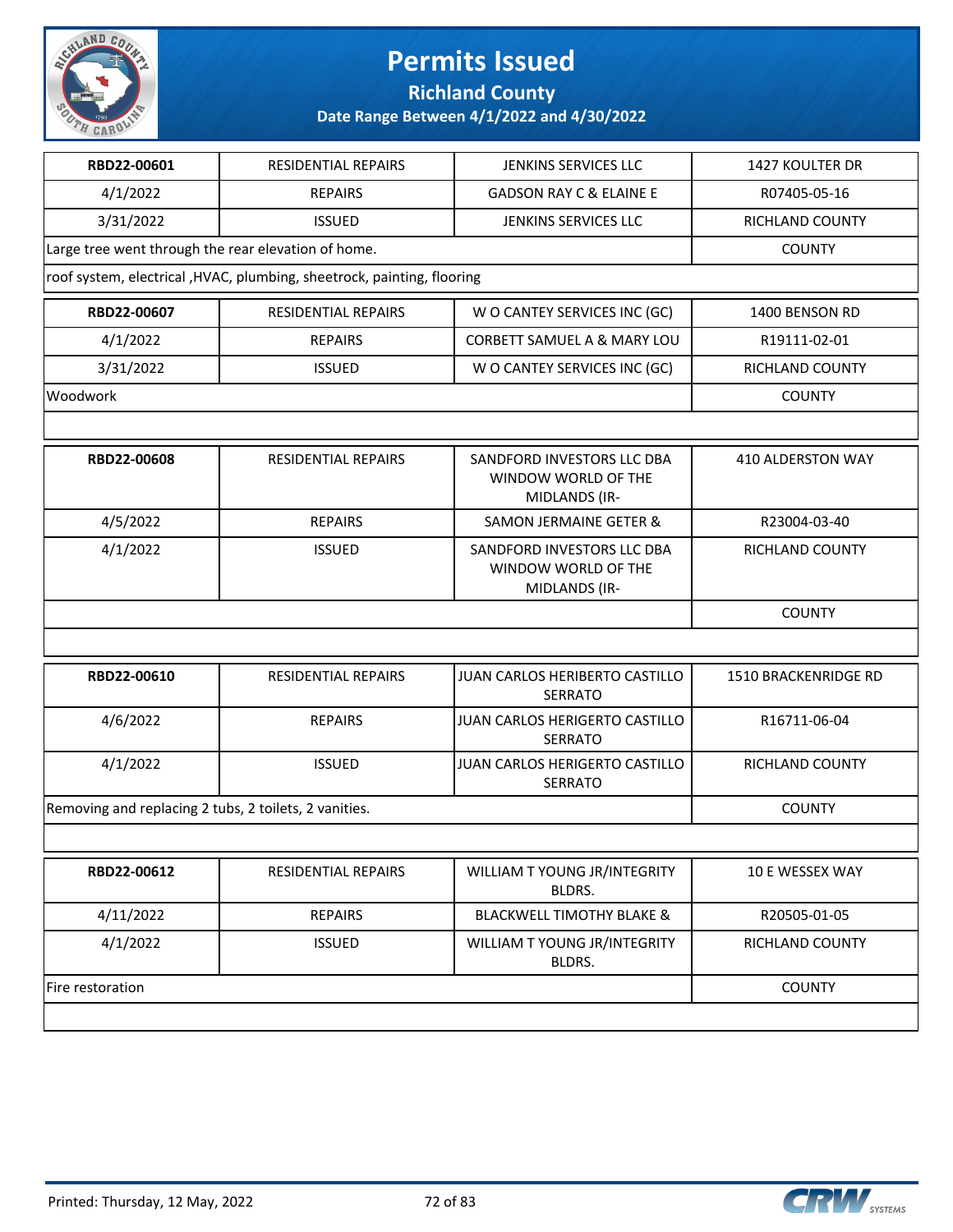

**Richland County**

| RBD22-00616                                  | <b>RESIDENTIAL REPAIRS</b>                                 | TERMINIX SERVICE INC                                               | 120 MIDDLETON PATTERSON RD |
|----------------------------------------------|------------------------------------------------------------|--------------------------------------------------------------------|----------------------------|
| 4/6/2022                                     | <b>REPAIRS</b>                                             | PATTERSON CHARLIE CHILDREN                                         | R24901-01-25               |
| 4/4/2022                                     | <b>ISSUED</b>                                              | TERMINIX SERVICE INC                                               | RICHLAND COUNTY            |
| Repair 14 feet of header sill                |                                                            |                                                                    | <b>COUNTY</b>              |
|                                              |                                                            |                                                                    |                            |
| RBD22-00618                                  | <b>RESIDENTIAL REPAIRS</b>                                 | INTECH MAINTENANCE SOLUTIONS<br><b>LLC</b>                         | 2617 PLEASANT RIDGE DR     |
| 4/6/2022                                     | <b>REPAIRS</b>                                             | <b>SFR3-040 LLC</b>                                                | R19216-02-20               |
| 4/4/2022                                     | <b>ISSUED</b>                                              | INTECH MAINTENANCE SOLUTIONS<br>LLC                                | RICHLAND COUNTY            |
|                                              | Replace HVAC & water heater, paint, gfci outlets, plumbing |                                                                    | <b>COUNTY</b>              |
|                                              | Replace HVAC & water heater, paint, gfci outlets, plumbing |                                                                    |                            |
| RBD22-00619                                  | RESIDENTIAL REPAIRS                                        | <b>MEDINA OSCAR &amp;</b>                                          | 1781 POULTRY LN            |
| 4/4/2022                                     | <b>REPAIRS</b>                                             | <b>MEDINA OSCAR &amp;</b>                                          | R36600-02-42               |
| 4/4/2022                                     | <b>ISSUED</b>                                              |                                                                    | <b>RICHLAND COUNTY</b>     |
| TO REBUILDING ALL UNIT                       |                                                            |                                                                    | <b>COUNTY</b>              |
|                                              |                                                            |                                                                    |                            |
| RBD22-00620                                  | RESIDENTIAL REPAIRS                                        | SANDFORD INVESTORS LLC DBA<br>WINDOW WORLD OF THE<br>MIDLANDS (IR- | 3007 VILLAGE CREEK DR      |
| 4/11/2022                                    | <b>REPAIRS</b>                                             | MCQUEEN LEA D                                                      | R06181-01-00               |
| 4/4/2022                                     | <b>ISSUED</b>                                              | SANDFORD INVESTORS LLC DBA<br>WINDOW WORLD OF THE<br>MIDLANDS (IR- | RICHLAND COUNTY            |
| Install (2) double hung windows as mull unit |                                                            |                                                                    | <b>COUNTY</b>              |
|                                              |                                                            |                                                                    |                            |
| RBD22-00634                                  | RESIDENTIAL REPAIRS                                        | W O CANTEY SERVICES INC (GC)                                       | 121 WATERSHIRE DR          |
| 4/11/2022                                    | <b>REPAIRS</b>                                             | <b>WATSON JOHN THOMAS &amp;</b>                                    | R02308-01-49               |
| 4/6/2022                                     | <b>ISSUED</b>                                              | W O CANTEY SERVICES INC (GC)                                       | RICHLAND COUNTY            |
| Lintel Lift                                  |                                                            |                                                                    | <b>COUNTY</b>              |
|                                              |                                                            |                                                                    |                            |
| RBD22-00635                                  | RESIDENTIAL REPAIRS                                        | W O CANTEY SERVICES INC (GC)                                       | 9 LOGGERHEAD DR            |
| 4/7/2022                                     | <b>REPAIRS</b>                                             | <b>BOWIE JULIUS</b>                                                | R25902-01-17               |
| 4/6/2022                                     | <b>ISSUED</b>                                              | W O CANTEY SERVICES INC (GC)                                       | RICHLAND COUNTY            |
| Push Piers/Smart jacks                       |                                                            |                                                                    | <b>COUNTY</b>              |
|                                              |                                                            |                                                                    |                            |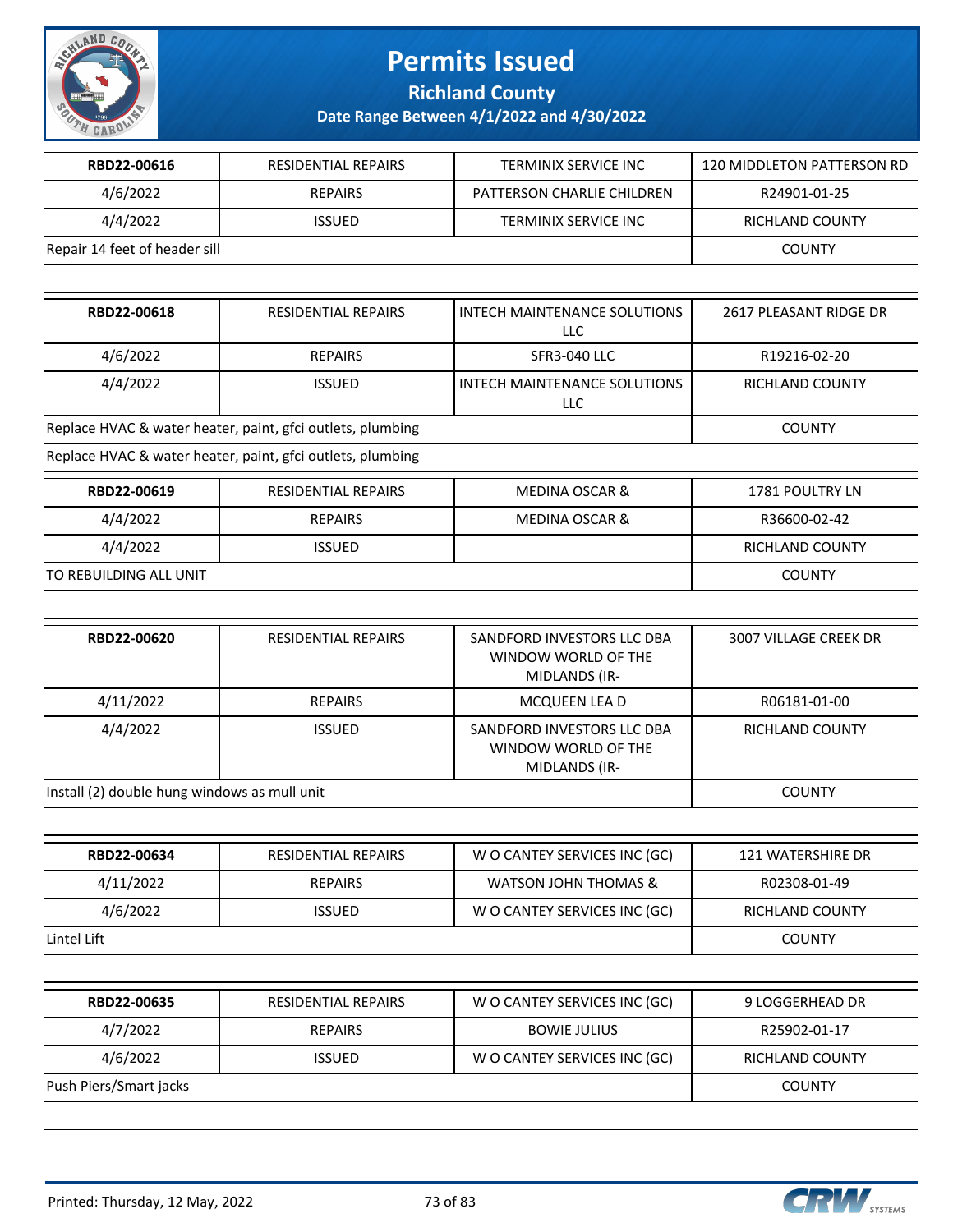

**Richland County**

| RBD22-00636                 | <b>RESIDENTIAL REPAIRS</b> | W O CANTEY SERVICES INC (GC)                      | <b>300 BOSTWICK RDG</b> |
|-----------------------------|----------------------------|---------------------------------------------------|-------------------------|
| 4/7/2022                    | <b>REPAIRS</b>             | <b>SUAREZ VINCENT R &amp; CANDACE S</b>           | R26001-10-21            |
| 4/6/2022                    | <b>ISSUED</b>              | W O CANTEY SERVICES INC (GC)                      | RICHLAND COUNTY         |
| Smart jacks/CMU/Woodwork    |                            |                                                   | <b>COUNTY</b>           |
|                             |                            |                                                   |                         |
| RBD22-00640                 | <b>RESIDENTIAL REPAIRS</b> | JES COLUMBIA LLC DBA MOUNT<br><b>VALLEY FOUND</b> | 7 CAVENDISH CT          |
| 4/7/2022                    | <b>REPAIRS</b>             | <b>HOFMANN LAWRENCE R &amp; SARAH C</b>           | R03502-02-22            |
| 4/6/2022                    | <b>ISSUED</b>              | JES COLUMBIA LLC DBA MOUNT<br><b>VALLEY FOUND</b> | RICHLAND COUNTY         |
| <b>Foundation Repair</b>    |                            |                                                   | <b>COUNTY</b>           |
|                             |                            |                                                   |                         |
| RBD22-00642                 | <b>RESIDENTIAL REPAIRS</b> | SOUTHERN SIDING & WINDOW<br><b>CORP</b>           | 104 COVE VIEW DR        |
| 4/29/2022                   | <b>REPAIRS</b>             | DIEHL JOHN BRYANT & BETTY A                       | R02413-04-03            |
| 4/7/2022                    | <b>ISSUED</b>              | SOUTHERN SIDING & WINDOW<br><b>CORP</b>           | RICHLAND COUNTY         |
| replace 173ft soffit/fascia |                            |                                                   | <b>COUNTY</b>           |
|                             |                            |                                                   |                         |
| RBD22-00646                 | RESIDENTIAL REPAIRS        | SOUTHERN SIDING & WINDOW<br><b>CORP</b>           | 143 CAPTAIN LOWMAN RD   |
| 4/29/2022                   | <b>REPAIRS</b>             | <b>CARLOCK ROBERT T &amp; JEAN D</b>              | R01407-03-04            |
| 4/7/2022                    | <b>ISSUED</b>              | SOUTHERN SIDING & WINDOW<br><b>CORP</b>           | RICHLAND COUNTY         |
| replace window              |                            |                                                   | <b>COUNTY</b>           |
|                             |                            |                                                   |                         |
| RBD22-00647                 | RESIDENTIAL REPAIRS        | SOUTHERN SIDING & WINDOW<br><b>CORP</b>           | 318 BLUE HORSE CIR      |
| 4/29/2022                   | <b>REPAIRS</b>             | <b>EISENHOWER CLIFFORD E &amp;</b>                | R23213-01-07            |
| 4/7/2022                    | <b>ISSUED</b>              | SOUTHERN SIDING & WINDOW<br><b>CORP</b>           | RICHLAND COUNTY         |
|                             |                            |                                                   |                         |

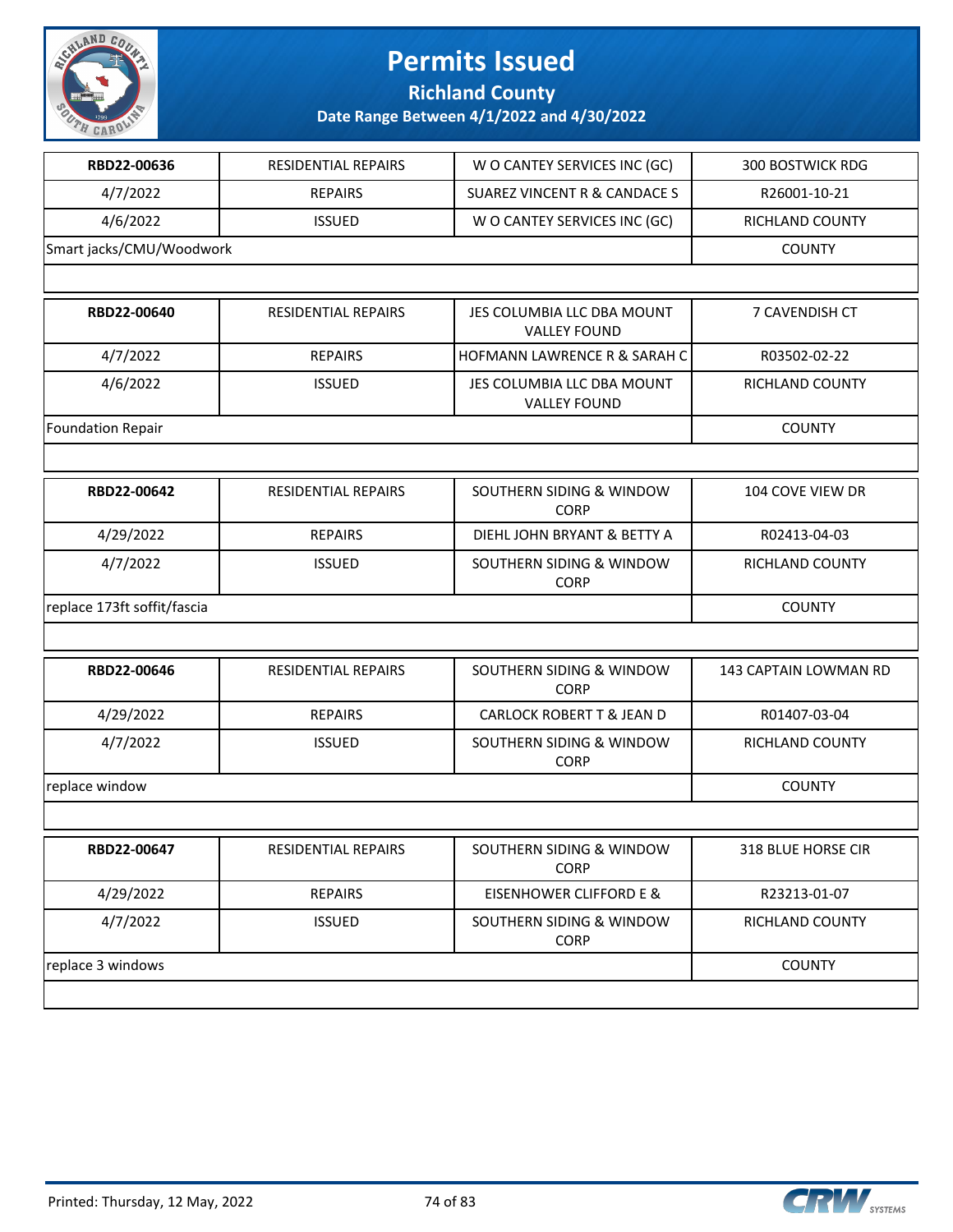

**Richland County**

| RBD22-00648              | RESIDENTIAL REPAIRS        | SOUTHERN SIDING & WINDOW<br><b>CORP</b>            | <b>203 SOUTHDOWN DR</b> |
|--------------------------|----------------------------|----------------------------------------------------|-------------------------|
| 4/29/2022                | <b>REPAIRS</b>             | FAUST JOHN Z & JOY O                               | R22002-01-44            |
| 4/7/2022                 | <b>ISSUED</b>              | SOUTHERN SIDING & WINDOW<br><b>CORP</b>            | RICHLAND COUNTY         |
| replace 6 windows        |                            |                                                    | <b>COUNTY</b>           |
|                          |                            |                                                    |                         |
| RBD22-00649              | RESIDENTIAL REPAIRS        | SOUTHERN SIDING & WINDOW<br><b>CORP</b>            | 1 NIGHT HERON CT        |
| 4/29/2022                | <b>REPAIRS</b>             | <b>GROVER EARL W</b>                               | R20310-03-10            |
| 4/7/2022                 | <b>ISSUED</b>              | SOUTHERN SIDING & WINDOW<br><b>CORP</b>            | RICHLAND COUNTY         |
| replace 1 window         |                            |                                                    | <b>COUNTY</b>           |
|                          |                            |                                                    |                         |
| RBD22-00651              | RESIDENTIAL REPAIRS        | SOUTHERN SIDING & WINDOW<br><b>CORP</b>            | 1105 FARAWAY DR         |
| 4/29/2022                | <b>REPAIRS</b>             | <b>TORRES ELEUTERIO M &amp;</b>                    | R16909-04-02            |
| 4/7/2022                 | <b>ISSUED</b>              | <b>SOUTHERN SIDING &amp; WINDOW</b><br><b>CORP</b> | RICHLAND COUNTY         |
| replace 12 windows       |                            |                                                    | <b>COUNTY</b>           |
|                          |                            |                                                    |                         |
| RBD22-00657              | <b>RESIDENTIAL REPAIRS</b> | JES COLUMBIA LLC DBA MOUNT<br><b>VALLEY FOUND</b>  | 219 ASCOT RIDGE RD      |
| 4/8/2022                 | <b>REPAIRS</b>             | <b>GOODWIN JONATHAN S</b>                          | R05204-02-23            |
| 4/8/2022                 | <b>ISSUED</b>              | JES COLUMBIA LLC DBA MOUNT<br><b>VALLEY FOUND</b>  | RICHLAND COUNTY         |
| <b>Foundation Repair</b> |                            |                                                    | <b>COUNTY</b>           |
|                          |                            |                                                    |                         |
| RBD22-00667              | RESIDENTIAL REPAIRS        | JES COLUMBIA LLC DBA MOUNT<br><b>VALLEY FOUND</b>  | 114 HOLLY RIDGE LN      |
| 4/8/2022                 | <b>REPAIRS</b>             | ROUSH RANDY A & LINDA A                            | R20302-01-23            |
| 4/8/2022                 | <b>FINALED</b>             | JES COLUMBIA LLC DBA MOUNT<br><b>VALLEY FOUND</b>  | <b>RICHLAND COUNTY</b>  |
| <b>Foundation Repair</b> |                            |                                                    | <b>COUNTY</b>           |
|                          |                            |                                                    |                         |

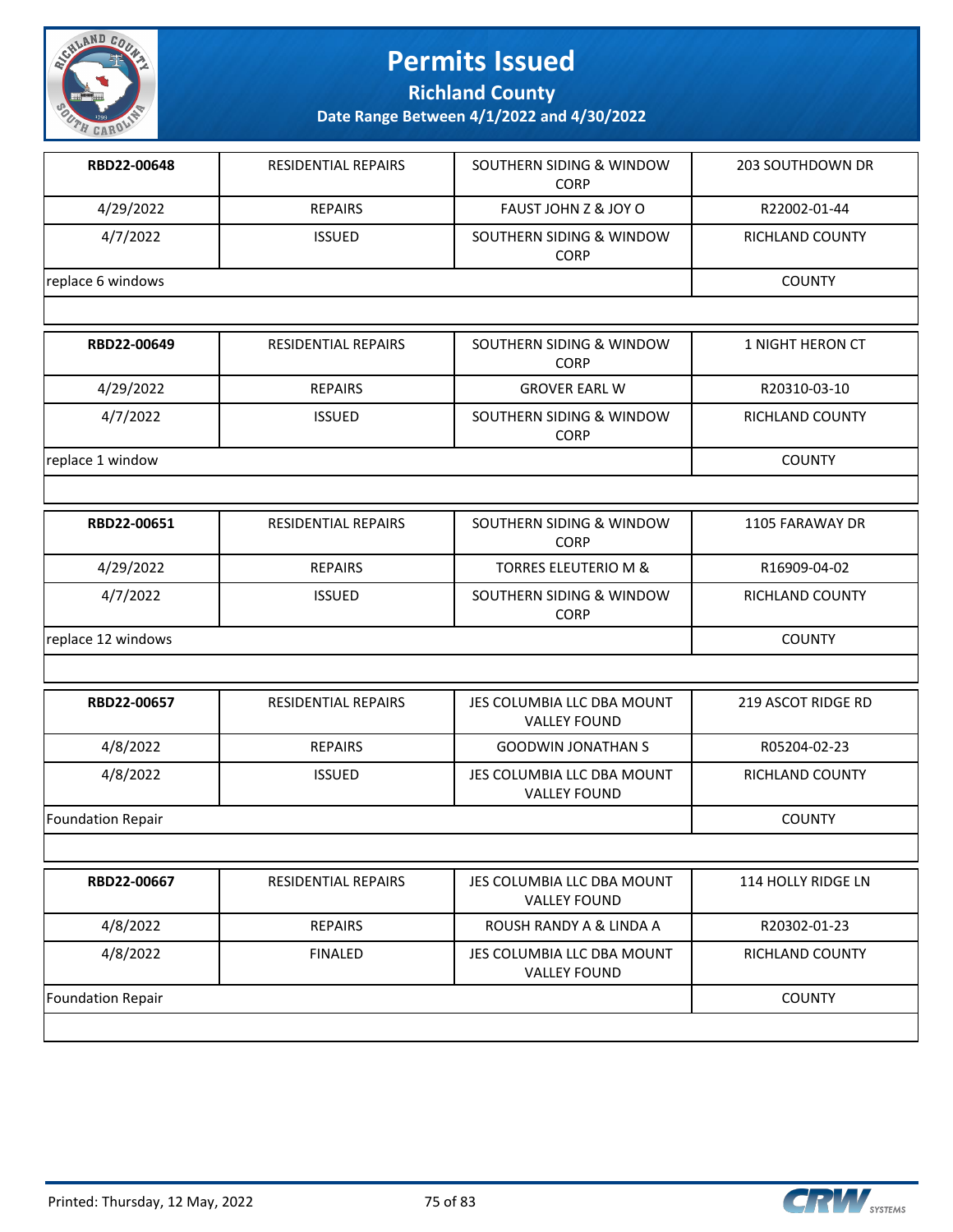

**Richland County**

**Date Range Between 4/1/2022 and 4/30/2022**

| RBD22-00671              | <b>RESIDENTIAL REPAIRS</b> | JES COLUMBIA LLC DBA MOUNT<br><b>VALLEY FOUND</b> | 909 SLASH PINE LN      |
|--------------------------|----------------------------|---------------------------------------------------|------------------------|
| 4/11/2022                | <b>REPAIRS</b>             | <b>BURDEN HENRY A</b>                             | R09411-03-34           |
| 4/11/2022                | <b>ISSUED</b>              | JES COLUMBIA LLC DBA MOUNT<br><b>VALLEY FOUND</b> | <b>RICHLAND COUNTY</b> |
| Foundation Repair        |                            |                                                   | <b>COUNTY</b>          |
|                          |                            |                                                   |                        |
| RBD22-00673              | <b>RESIDENTIAL REPAIRS</b> | JES COLUMBIA LLC DBA MOUNT<br><b>VALLEY FOUND</b> | 208 BOOKMAN MILL RD    |
| 4/11/2022                | <b>REPAIRS</b>             | JONES DAVID W JR                                  | R04300-04-14           |
| 4/11/2022                | <b>ISSUED</b>              | JES COLUMBIA LLC DBA MOUNT<br><b>VALLEY FOUND</b> | <b>RICHLAND COUNTY</b> |
| <b>Foundation Repair</b> |                            | <b>COUNTY</b>                                     |                        |
|                          |                            |                                                   |                        |
| RBD22-00682              | <b>RESIDENTIAL REPAIRS</b> | W O CANTEY SERVICES INC (GC)                      | 3533 GREENLEAF RD      |
| 4/13/2022                | <b>REPAIRS</b>             | PFISTER-ALTSCHUL ERICA S                          | R16811-07-05           |
| 4/12/2022                | <b>ISSUED</b>              | W O CANTEY SERVICES INC (GC)                      | RICHLAND COUNTY        |

full vapor barrier system/smart jacks COUNTY

| RBD22-00685       | <b>RESIDENTIAL REPAIRS</b> | JES COLUMBIA LLC DBA MOUNT<br><b>VALLEY FOUND</b> | <b>254 SOUTHLAKE RD</b> |
|-------------------|----------------------------|---------------------------------------------------|-------------------------|
| 4/13/2022         | <b>REPAIRS</b>             | <b>HARARI CAROLYN HINKLER &amp;</b>               | R20006-02-28            |
| 4/12/2022         | <b>ISSUED</b>              | JES COLUMBIA LLC DBA MOUNT<br><b>VALLEY FOUND</b> | RICHLAND COUNTY         |
| Foundation Repair |                            |                                                   | <b>COUNTY</b>           |

| RBD22-00703                                                 | <b>RESIDENTIAL REPAIRS</b> | DONALD E MOORE    | 841 VILLAGE WELL CT |
|-------------------------------------------------------------|----------------------------|-------------------|---------------------|
| 4/18/2022                                                   | <b>REPAIRS</b>             | PASCHALL JOSHUA D | R01501-01-36        |
| 4/14/2022                                                   | <b>ISSUED</b>              | DONALD E MOORE    | RICHLAND COUNTY     |
| Convert basement into furnished living space/rough in place |                            |                   | <b>COUNTY</b>       |

rough in plumbing and electrical have been completed at time of home build

| RBD22-00708           | RESIDENTIAL REPAIRS | CNT FOUNDATIONS LLC | 1501 WONDER DR  |
|-----------------------|---------------------|---------------------|-----------------|
| 4/25/2022             | <b>REPAIRS</b>      | MOSHEY EDYTHE S     | R02401-01-24    |
| 4/14/2022             | <b>ISSUED</b>       | CNT FOUNDATIONS LLC | RICHLAND COUNTY |
| lInstall 10 CMU Piers |                     |                     | COUNTY          |
|                       |                     |                     |                 |

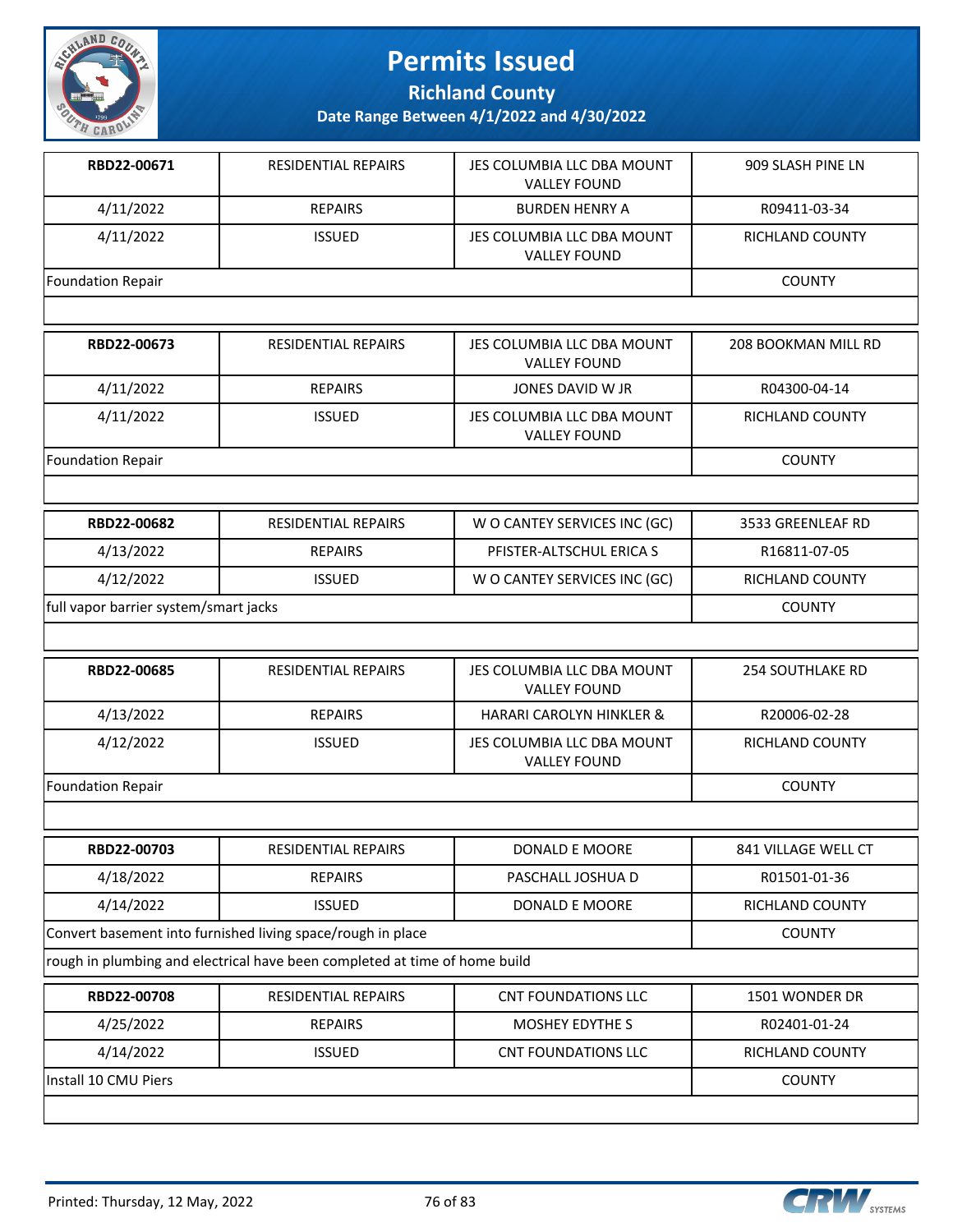

**Richland County**

| RBD22-00714                            | RESIDENTIAL REPAIRS                                                      | <b>JOHN BLACKMON</b>                                               | 6336 BRIARWOOD RD       |
|----------------------------------------|--------------------------------------------------------------------------|--------------------------------------------------------------------|-------------------------|
| 4/15/2022                              | <b>REPAIRS</b>                                                           |                                                                    | R14115-07-14            |
| 4/15/2022                              | <b>UNDER REVIEW</b>                                                      | <b>JOHN BLACKMON</b>                                               | RICHLAND COUNTY         |
| BATHROOM REMODEL WITH FOUNDATION ADDED |                                                                          |                                                                    | <b>COUNTY</b>           |
|                                        | CONTRACTOR NEEDS TO ADD A REVISED CONTRACT ADDING SCOPE OF WORK AND COST |                                                                    |                         |
| RBD22-00723                            | <b>RESIDENTIAL REPAIRS</b>                                               | SANDFORD INVESTORS LLC DBA<br>WINDOW WORLD OF THE<br>MIDLANDS (IR- | <b>308 LINCOLN PKWY</b> |
| 4/19/2022                              | <b>REPAIRS</b>                                                           | <b>GREEN JUANITA CARRIE &amp; EUN</b>                              | R11902-08-06            |
| 4/18/2022                              | <b>ISSUED</b>                                                            | SANDFORD INVESTORS LLC DBA<br>WINDOW WORLD OF THE<br>MIDLANDS (IR- | RICHLAND COUNTY         |
|                                        | Install (9) double hung, (1) picture & (1) casement windows              |                                                                    | <b>COUNTY</b>           |
|                                        |                                                                          |                                                                    |                         |
| RBD22-00725                            | <b>RESIDENTIAL REPAIRS</b>                                               | W O CANTEY SERVICES INC (GC)                                       | 244 DOVE PARK RD        |
| 4/19/2022                              | <b>REPAIRS</b>                                                           | LEE ROBERT CHRISTOPHER &                                           | R22903-10-01            |
| 4/18/2022                              | <b>ISSUED</b>                                                            | W O CANTEY SERVICES INC (GC)                                       | RICHLAND COUNTY         |
| Smart jacks/woodwork                   |                                                                          |                                                                    | <b>COUNTY</b>           |
|                                        |                                                                          |                                                                    |                         |
| RBD22-00728                            | RESIDENTIAL REPAIRS                                                      | TAURUS CONSTRUCTION INC                                            | 320 CARRIAGE OAKS DR    |
| 4/21/2022                              | <b>REPAIRS</b>                                                           | PLUMMER ZINA O                                                     | R23008-03-22            |
| 4/20/2022                              | <b>ISSUED</b>                                                            | TAURUS CONSTRUCTION INC                                            | RICHLAND COUNTY         |
| Repairs due to fire                    |                                                                          |                                                                    | <b>COUNTY</b>           |
|                                        |                                                                          |                                                                    |                         |
| RBD22-00729                            | RESIDENTIAL REPAIRS                                                      | JES COLUMBIA LLC DBA MOUNT<br><b>VALLEY FOUND</b>                  | 4531 ROBNEY DR          |
| 4/22/2022                              | <b>REPAIRS</b>                                                           | SMITH THERESA                                                      | R13416-11-06            |
| 4/20/2022                              | <b>ISSUED</b>                                                            | JES COLUMBIA LLC DBA MOUNT<br><b>VALLEY FOUND</b>                  | RICHLAND COUNTY         |
| <b>Foundation Repair</b>               |                                                                          |                                                                    | <b>COUNTY</b>           |
|                                        |                                                                          |                                                                    |                         |
| RBD22-00732                            | RESIDENTIAL REPAIRS                                                      | JES COLUMBIA LLC DBA MOUNT<br><b>VALLEY FOUND</b>                  | 101 OLDE SPRINGS RD     |
| 4/22/2022                              | <b>REPAIRS</b>                                                           | STEGELIN FORREST E & DOLORES A                                     | R20003-06-02            |
| 4/20/2022                              | <b>ISSUED</b>                                                            | JES COLUMBIA LLC DBA MOUNT<br><b>VALLEY FOUND</b>                  | RICHLAND COUNTY         |
| <b>Foundation Repair</b>               |                                                                          |                                                                    | <b>COUNTY</b>           |
|                                        |                                                                          |                                                                    |                         |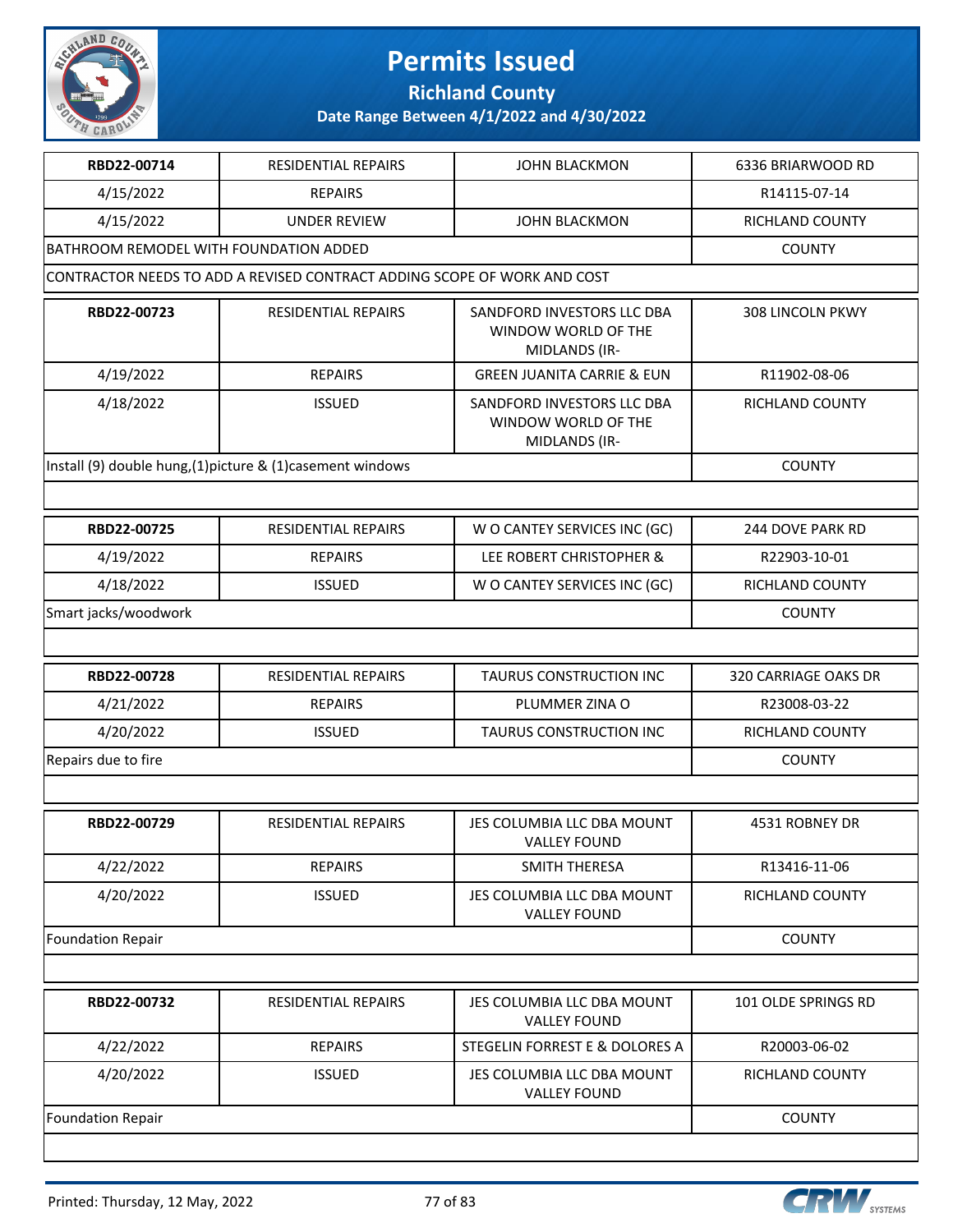

**Richland County**

| RBD22-00741                                    | RESIDENTIAL REPAIRS        | <b>GLYMPH &amp; SONS</b>                          | <b>6045 LAKESHORE DR</b>              |
|------------------------------------------------|----------------------------|---------------------------------------------------|---------------------------------------|
| 4/22/2022                                      | <b>REPAIRS</b>             |                                                   | R16805-02-12                          |
| 4/21/2022                                      | <b>ISSUED</b>              | <b>GLYMPH &amp; SONS</b>                          | RICHLAND COUNTY                       |
| <b>REPLACE BRICK &amp; FACIA BOARD</b>         |                            |                                                   | <b>COUNTY</b>                         |
|                                                |                            |                                                   |                                       |
| RBD22-00753                                    | RESIDENTIAL REPAIRS        | JES COLUMBIA LLC DBA MOUNT<br><b>VALLEY FOUND</b> | <b>6 SUMMER CREEK CT</b>              |
| 4/25/2022                                      | <b>REPAIRS</b>             | <b>VINCENT PERRY G &amp; MELONIE R</b>            | R03501-01-06                          |
| 4/22/2022                                      | <b>ISSUED</b>              | JES COLUMBIA LLC DBA MOUNT<br><b>VALLEY FOUND</b> | RICHLAND COUNTY                       |
| Foundation Repair                              |                            |                                                   | <b>COUNTY</b>                         |
|                                                |                            |                                                   |                                       |
| RBD22-00757                                    | <b>RESIDENTIAL REPAIRS</b> | <b>TERRY &amp; SHIRLEY HILL</b>                   | 2114 HEYWARD BROCKINGTON<br><b>RD</b> |
| 4/25/2022                                      | <b>REPAIRS</b>             |                                                   | R09707-02-06                          |
| 4/25/2022                                      | <b>ISSUED</b>              |                                                   | RICHLAND COUNTY                       |
| NEW ROOF, REMODELING WALLS, FLOORS, ELE, PLUMB | <b>COUNTY</b>              |                                                   |                                       |
|                                                |                            |                                                   |                                       |
| RBD22-00759                                    | RESIDENTIAL REPAIRS        | DOVE CONSTRUCTION CO                              | 1621 BREELAND ST                      |
| 4/25/2022                                      | <b>REPAIRS</b>             |                                                   | R07408-11-03                          |
| 4/25/2022                                      | <b>ISSUED</b>              | DOVE CONSTRUCTION CO                              | RICHLAND COUNTY                       |
| SHEETROCK/ INSULATION                          |                            |                                                   | <b>COUNTY</b>                         |
|                                                |                            |                                                   |                                       |
| RBD22-00761                                    | RESIDENTIAL REPAIRS        | RAM JACK OF SOUTH CAROLINA INC                    | 107 HOLLINGSHED CREEK BLVD            |
| 4/27/2022                                      | <b>REPAIRS</b>             | PRESSLEY HARRISON & LESLEE                        | R03502-02-03                          |
| 4/26/2022                                      | <b>ISSUED</b>              | RAM JACK OF SOUTH CAROLINA INC                    | RICHLAND COUNTY                       |
| <b>FOUNDATION REPAIR</b>                       |                            |                                                   | <b>COUNTY</b>                         |
|                                                |                            |                                                   |                                       |
| RBD22-00764                                    | RESIDENTIAL REPAIRS        | JES COLUMBIA LLC DBA MOUNT<br><b>VALLEY FOUND</b> | 311 BROOK HOLLOW DR                   |
| 4/26/2022                                      | <b>REPAIRS</b>             | MILLER BENJAMIN &                                 | R20214-05-02                          |
| 4/26/2022                                      | <b>ISSUED</b>              | JES COLUMBIA LLC DBA MOUNT<br><b>VALLEY FOUND</b> | RICHLAND COUNTY                       |
| Foundation Repair                              |                            |                                                   | <b>COUNTY</b>                         |
|                                                |                            |                                                   |                                       |

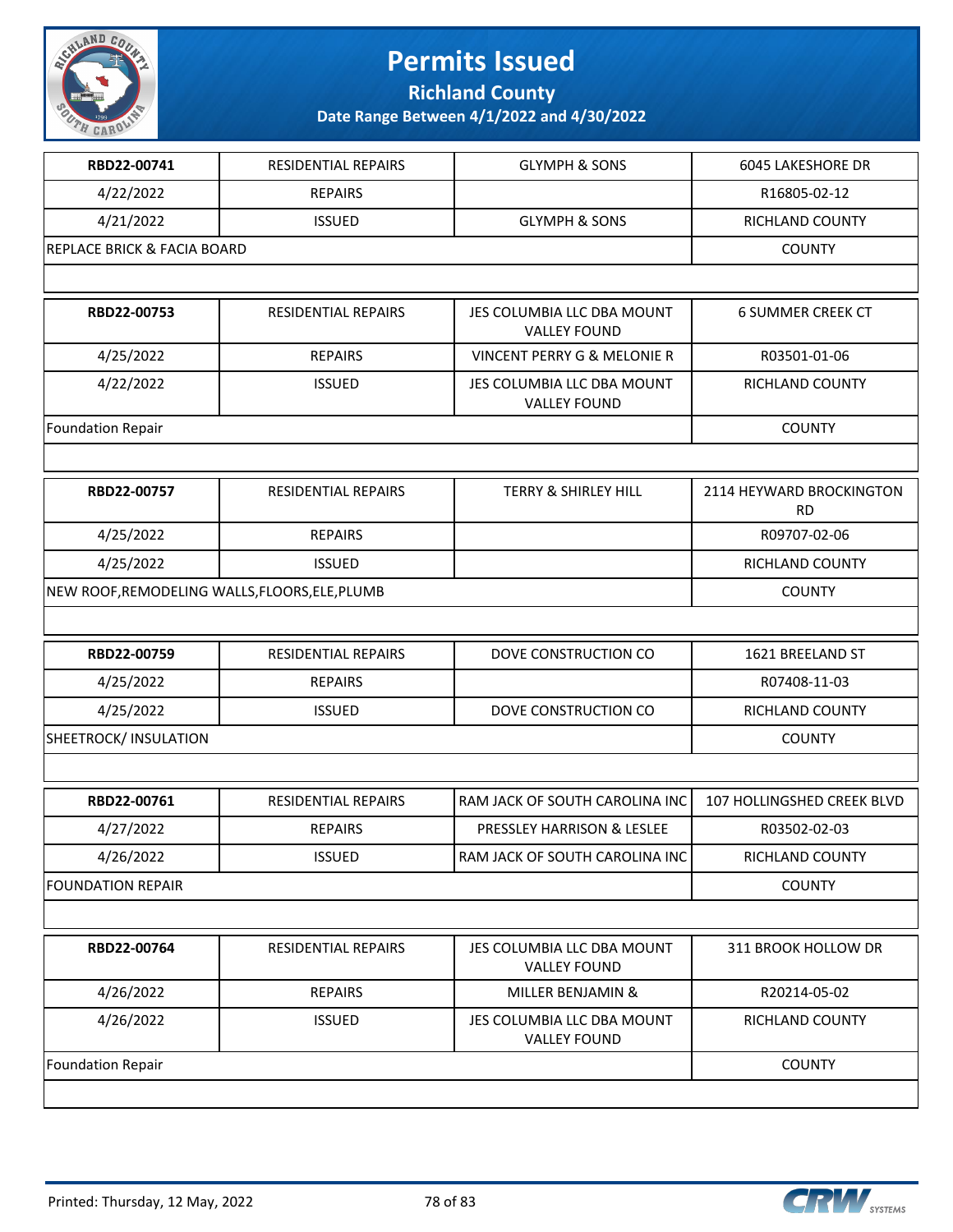

**Richland County**

| RBD22-00766                       | RESIDENTIAL REPAIRS                           | JES COLUMBIA LLC DBA MOUNT<br><b>VALLEY FOUND</b>                  | 108 GENESSEE RD          |  |  |
|-----------------------------------|-----------------------------------------------|--------------------------------------------------------------------|--------------------------|--|--|
| 4/28/2022                         | <b>REPAIRS</b>                                | <b>WOODROW AUSTIN &amp; LAURA</b>                                  | R04205-02-24             |  |  |
| 4/26/2022                         | <b>ISSUED</b>                                 | JES COLUMBIA LLC DBA MOUNT<br><b>VALLEY FOUND</b>                  | RICHLAND COUNTY          |  |  |
| <b>Foundation Repair</b>          |                                               |                                                                    | <b>COUNTY</b>            |  |  |
| Job date 5/9/22                   |                                               |                                                                    |                          |  |  |
| RBD22-00768                       | RESIDENTIAL REPAIRS                           | WILLIAM MATTHEW GRAHAM                                             | <b>6030 LAKESHORE DR</b> |  |  |
| 4/27/2022                         | <b>REPAIRS</b>                                | <b>BAUKNIGHT MELANIE LUX</b>                                       | R16805-06-13             |  |  |
| 4/26/2022                         | <b>ISSUED</b>                                 | WILLIAM MATTHEW GRAHAM                                             | RICHLAND COUNTY          |  |  |
| Framing Repair                    |                                               |                                                                    | <b>COUNTY</b>            |  |  |
|                                   |                                               |                                                                    |                          |  |  |
| RBD22-00769                       | RESIDENTIAL REPAIRS                           | SANDFORD INVESTORS LLC DBA<br>WINDOW WORLD OF THE<br>MIDLANDS (IR- | <b>243 SOUTHLAKE RD</b>  |  |  |
| 4/27/2022                         | <b>REPAIRS</b>                                | <b>CRONISE DOROTHY H &amp;</b>                                     | R20006-03-04             |  |  |
| 4/26/2022                         | <b>ISSUED</b>                                 | SANDFORD INVESTORS LLC DBA<br>WINDOW WORLD OF THE<br>MIDLANDS (IR- | RICHLAND COUNTY          |  |  |
|                                   | Installation of replacement soffit and fascia |                                                                    |                          |  |  |
|                                   |                                               |                                                                    |                          |  |  |
| RBD22-00771                       | RESIDENTIAL REPAIRS                           | JES COLUMBIA LLC DBA MOUNT<br><b>VALLEY FOUND</b>                  | 308 NORTHBROWN RD        |  |  |
| 4/28/2022                         | <b>REPAIRS</b>                                | JOHNSON BRYAN D & DEIRDRA<br><b>LYNN</b>                           | R25705-02-08             |  |  |
| 4/26/2022                         | <b>ISSUED</b>                                 | JES COLUMBIA LLC DBA MOUNT<br><b>VALLEY FOUND</b>                  | RICHLAND COUNTY          |  |  |
| Foundation Repair                 |                                               |                                                                    | <b>COUNTY</b>            |  |  |
|                                   |                                               |                                                                    |                          |  |  |
| RBD22-00773                       | RESIDENTIAL REPAIRS                           | <b>INTECH MAINTENANCE SOLUTIONS</b><br>LLC                         | 1830 OVERHILL RD         |  |  |
| 4/28/2022                         | <b>REPAIRS</b>                                | <b>SFR3-000 LLC</b>                                                | R19701-01-01             |  |  |
| 4/26/2022                         | <b>ISSUED</b>                                 | INTECH MAINTENANCE SOLUTIONS<br>LLC                                | RICHLAND COUNTY          |  |  |
| Renovation                        |                                               |                                                                    | <b>COUNTY</b>            |  |  |
| Please see attached scope of work |                                               |                                                                    |                          |  |  |

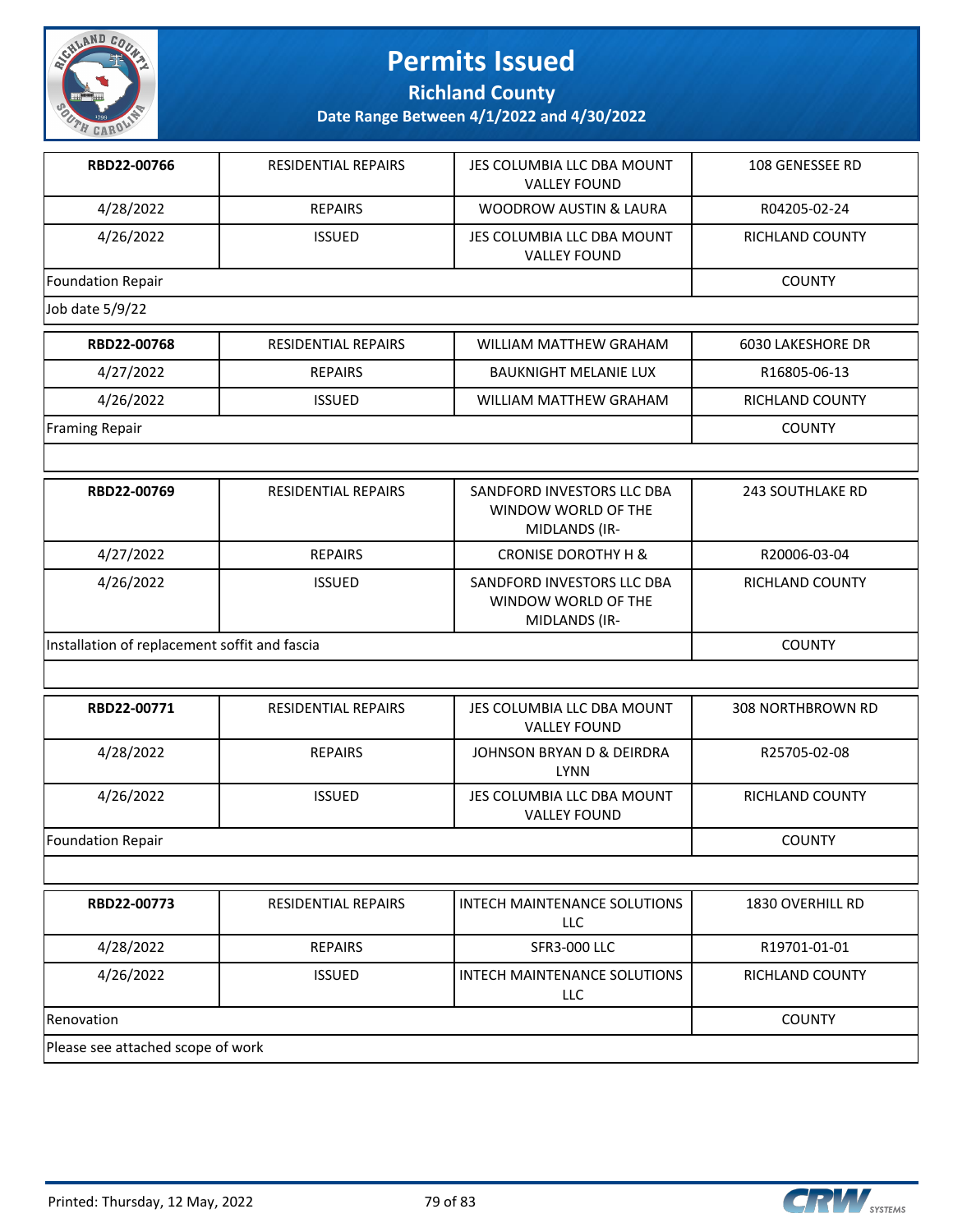

**Richland County**

**Date Range Between 4/1/2022 and 4/30/2022**

| RBD22-00790                    | RESIDENTIAL REPAIRS | HOME DEPOT USA INC  | 3520 JUDY ST    |
|--------------------------------|---------------------|---------------------|-----------------|
| 4/28/2022                      | <b>REPAIRS</b>      | SAMUELS MELVIN L JR | R14215-05-10    |
| 4/28/2022                      | <b>ISSUED</b>       | HOME DEPOT USA INC  | RICHLAND COUNTY |
| replace 1 window size for size |                     |                     | <b>COUNTY</b>   |
|                                |                     |                     |                 |

#### WAITING FOR AMENDMENT TO CONTRACT TO INCLUDE DESCRIPTION OF SCOPE OF WORK.

| RBD22-00792              | <b>RESIDENTIAL REPAIRS</b> | JES COLUMBIA LLC DBA MOUNT<br><b>VALLEY FOUND</b> | 105 POND EDGE LN         |
|--------------------------|----------------------------|---------------------------------------------------|--------------------------|
| 4/29/2022                | <b>REPAIRS</b>             | LEHEW BARBARA                                     | R01505-03-11             |
| 4/28/2022                | <b>ISSUED</b>              | JES COLUMBIA LLC DBA MOUNT<br><b>VALLEY FOUND</b> | <b>RICHLAND COUNTY</b>   |
| Foundation Repair        | <b>COUNTY</b>              |                                                   |                          |
| Job date 5/5/22          |                            |                                                   |                          |
| RBD22-00793              | <b>RESIDENTIAL REPAIRS</b> | JES COLUMBIA LLC DBA MOUNT<br><b>VALLEY FOUND</b> | <b>111 HOLLENBECK RD</b> |
| 4/28/2022                | <b>REPAIRS</b>             | <b>BEVERLY BRANDON &amp;</b>                      | R04205-02-11             |
| 4/28/2022                | <b>ISSUED</b>              | JES COLUMBIA LLC DBA MOUNT<br><b>VALLEY FOUND</b> | <b>RICHLAND COUNTY</b>   |
| <b>Foundation Repair</b> |                            |                                                   | <b>COUNTY</b>            |
| Job date 5/16            |                            |                                                   |                          |

#### **Number of RESIDENTIAL REPAIRS/REPAIRS Permits: 56**

| SP22-00063                                         | <b>SWIMMING POOL</b> | JACK OLIVER'S POOL SERVICE    | <b>4 RICHMOND LN</b>   |
|----------------------------------------------------|----------------------|-------------------------------|------------------------|
| 4/7/2022                                           | <b>BARRIER</b>       | DRINKWATER ROBERT J & SUSAN M | R20412-01-14           |
| 4/4/2022                                           | <b>ISSUED</b>        | JACK OLIVER'S POOL SERVICE    | <b>RICHLAND COUNTY</b> |
| Fence for pool                                     |                      |                               | <b>COUNTY</b>          |
|                                                    |                      |                               |                        |
| SP22-00068                                         | <b>SWIMMING POOL</b> | PALMETTO OUTDOOR LIVING       | 218 CAYDEN CT          |
| 4/11/2022                                          | <b>BARRIER</b>       | HALL ROBERT L JR & ALDARINA   | R02606-03-03           |
| 4/9/2022                                           | <b>ISSUED</b>        | PALMETTO OUTDOOR LIVING       | <b>RICHLAND COUNTY</b> |
| installation of a fiberglass swimming pool 16 x 36 |                      |                               | <b>COUNTY</b>          |
|                                                    |                      |                               |                        |
| SP22-00076                                         | <b>SWIMMING POOL</b> | DEL PINO CARLOS M & MARCELLA  | <b>6 ANGEL PT</b>      |
| 4/15/2022                                          | <b>BARRIER</b>       | DEL PINO CARLOS M & MARCELLA  | R02407-01-43           |
| 4/14/2022                                          | <b>ISSUED</b>        |                               | <b>RICHLAND COUNTY</b> |
| <b>BARRIER FOR HOT TUB</b>                         |                      |                               | <b>COUNTY</b>          |
|                                                    |                      |                               |                        |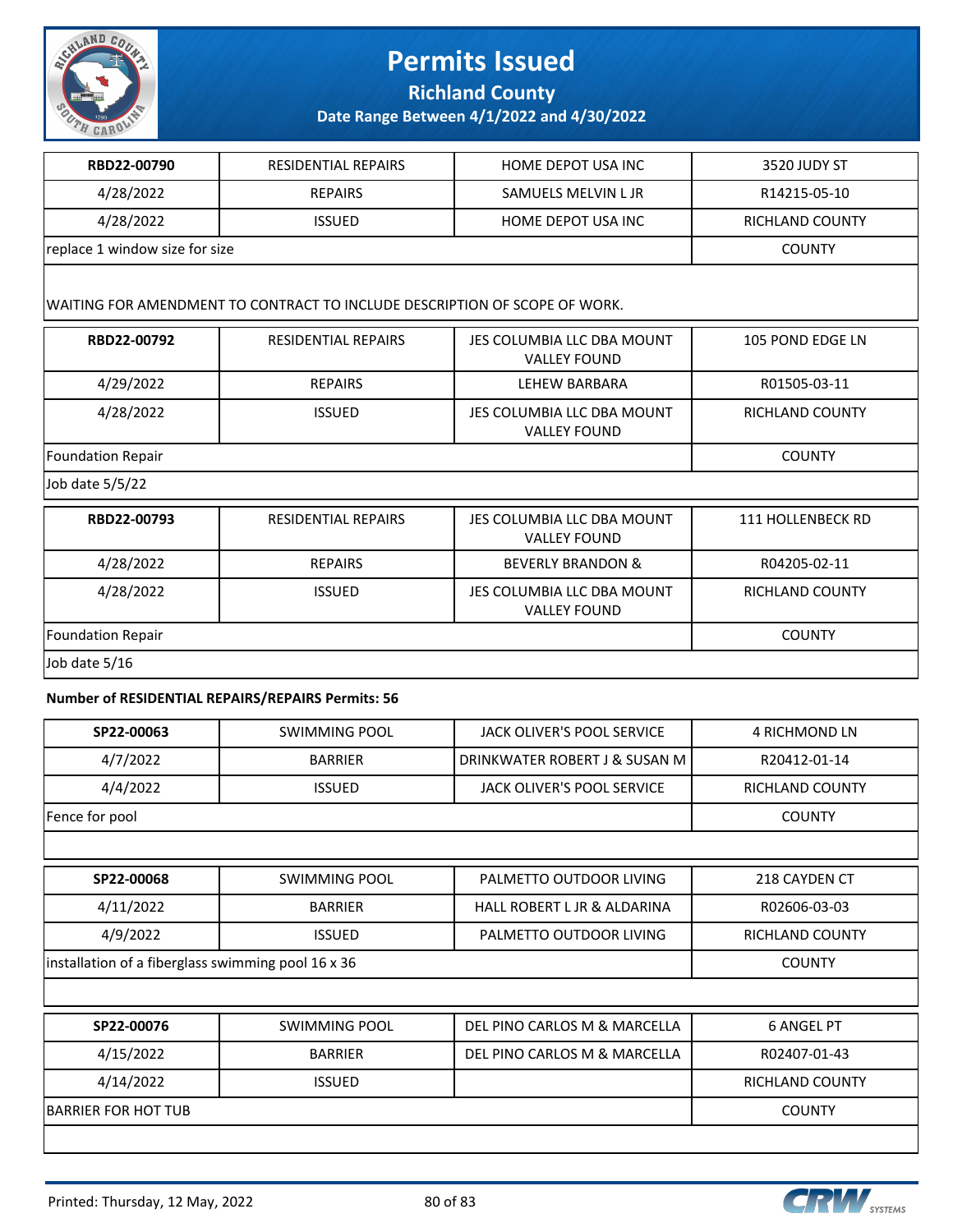

**Richland County**

**Date Range Between 4/1/2022 and 4/30/2022**

| SP22-00088                                       | SWIMMING POOL  | PALMETTO OUTDOOR LIVING  | 1670 WONDER DR         |
|--------------------------------------------------|----------------|--------------------------|------------------------|
| 4/29/2022                                        | <b>BARRIER</b> | DROEGE AARON S & LAURA A | R02402-01-10           |
| 4/28/2022                                        | <b>ISSUED</b>  | PALMETTO OUTDOOR LIVING  | <b>RICHLAND COUNTY</b> |
| installation of 14 x 30 fiberglass swimming pool |                |                          | <b>COUNTY</b>          |
|                                                  |                |                          |                        |

### **Number of SWIMMING POOL/BARRIER Permits: 4**

| SP22-00018                                      | <b>SWIMMING POOL</b> | THE CLEARWATER COMPANY                       | 132 CREEKWOOD RD             |
|-------------------------------------------------|----------------------|----------------------------------------------|------------------------------|
| 4/6/2022                                        | <b>RESIDENTIAL</b>   | <b>MEETZE CHARLES TIMOTHY II</b>             | R01413-02-03                 |
| 1/28/2022                                       | <b>ISSUED</b>        | THE CLEARWATER COMPANY                       | <b>RICHLAND COUNTY</b>       |
| <b>Gunite Pool Installation</b>                 |                      |                                              | <b>COUNTY</b>                |
|                                                 |                      |                                              |                              |
| SP22-00029                                      | <b>SWIMMING POOL</b> | PETE ALEWINE POOL CO INC (GC)                | 3526 KENNERLY RD             |
| 4/14/2022                                       | <b>RESIDENTIAL</b>   | <b>SHOKES MABRY L &amp; JOY L</b>            | R02700-02-52                 |
| 2/14/2022                                       | <b>ISSUED</b>        | PETE ALEWINE POOL CO INC (GC)                | RICHLAND COUNTY              |
| <b>POOL PERMIT</b>                              |                      |                                              |                              |
| POOL PERMIT                                     |                      |                                              |                              |
| SP22-00061                                      | <b>SWIMMING POOL</b> | JM ENTERPRISES OF THE PALMETTO<br><b>LLC</b> | <b>1268 PORTRAIT HILL DR</b> |
| 4/11/2022                                       | <b>RESIDENTIAL</b>   | <b>MARTIN JASON &amp; TERRA</b>              | R01716-02-04                 |
| 4/2/2022                                        | <b>ISSUED</b>        | JM ENTERPRISES OF THE PALMETTO<br>LLC        | <b>RICHLAND COUNTY</b>       |
| 17' x 32' gunite pool                           |                      |                                              | <b>COUNTY</b>                |
|                                                 |                      |                                              |                              |
| SP22-00062                                      | <b>SWIMMING POOL</b> | JACK OLIVER'S POOL SERVICE                   | <b>4 RICHMOND LN</b>         |
| 4/7/2022                                        | <b>RESIDENTIAL</b>   | DRINKWATER ROBERT J & SUSAN M                | R20412-01-14                 |
| 4/4/2022                                        | <b>ISSUED</b>        | JACK OLIVER'S POOL SERVICE                   | <b>RICHLAND COUNTY</b>       |
| 12x24 rectangle pool                            |                      |                                              | <b>COUNTY</b>                |
|                                                 |                      |                                              |                              |
| SP22-00064                                      | <b>SWIMMING POOL</b> | CRYSTAL POOLS LLC (GC)                       | 1360 PET SITES RD            |
| 4/12/2022                                       | RESIDENTIAL          | <b>TAYLOR ZACKARY &amp; ALISON</b>           | R01800-03-08                 |
| 4/4/2022                                        | <b>ISSUED</b>        | CRYSTAL POOLS LLC (GC)                       | <b>RICHLAND COUNTY</b>       |
| Swimming Pool                                   |                      |                                              | <b>COUNTY</b>                |
| Existing Fence around entire propery Chain Link |                      |                                              |                              |

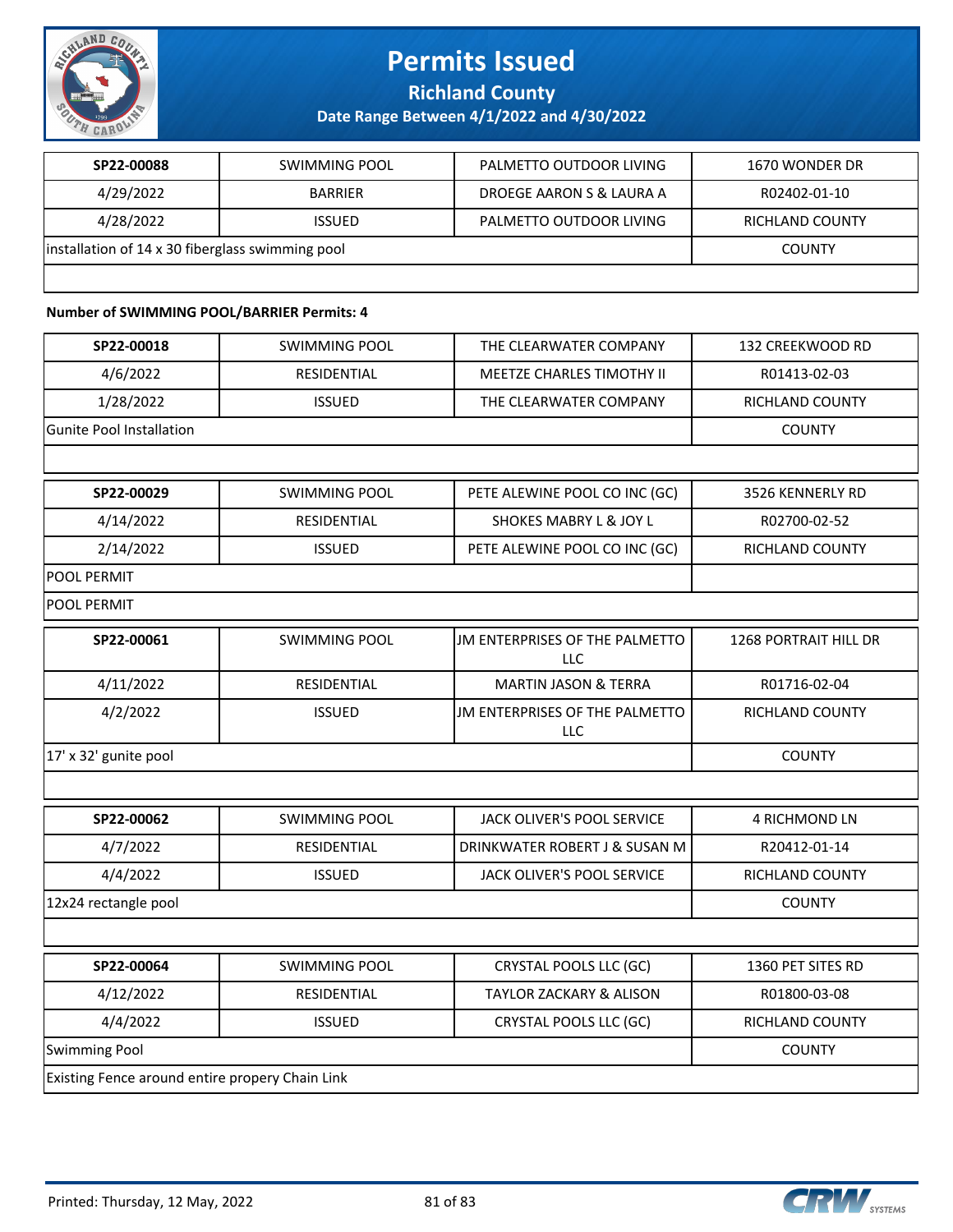

**Richland County**

| SP22-00065                                        | <b>SWIMMING POOL</b>                                        | RICE KELVIN C & LAURA L               | 220 WALNUT GROVE CIR |
|---------------------------------------------------|-------------------------------------------------------------|---------------------------------------|----------------------|
| 4/4/2022                                          | RESIDENTIAL                                                 | RICE KELVIN C & LAURA L               | R03408-06-45         |
| 4/4/2022                                          | <b>ISSUED</b>                                               |                                       | RICHLAND COUNTY      |
| <b>INGROUND POOL</b>                              |                                                             |                                       | <b>COUNTY</b>        |
|                                                   |                                                             |                                       |                      |
| SP22-00066                                        | <b>SWIMMING POOL</b>                                        | PALMETTO DESIGN ASSOCIATES INC        | 149 BLACKBURN RD W   |
| 4/11/2022                                         | RESIDENTIAL                                                 |                                       | R02413-02-02         |
| 4/7/2022                                          | <b>ISSUED</b>                                               | PALMETTO DESIGN ASSOCIATES INC        | RICHLAND COUNTY      |
| REFLECTION POOL                                   |                                                             |                                       | <b>COUNTY</b>        |
|                                                   | THE REFLECTION POOL FEE WAS PAID UNDER PERMIT# RBD21-02566. |                                       |                      |
| SP22-00067                                        | <b>SWIMMING POOL</b>                                        | PALMETTO OUTDOOR LIVING               | 218 CAYDEN CT        |
| 4/11/2022                                         | RESIDENTIAL                                                 | HALL ROBERT L JR & ALDARINA           | R02606-03-03         |
| 4/9/2022                                          | <b>ISSUED</b>                                               | PALMETTO OUTDOOR LIVING               | RICHLAND COUNTY      |
| installation of a fiberglass swimming pool 16X 36 |                                                             |                                       | <b>COUNTY</b>        |
|                                                   |                                                             |                                       |                      |
| SP22-00069                                        | <b>SWIMMING POOL</b>                                        | <b>GRIFFIN POOLS &amp; SPAS</b>       | 102 WILLOW CREEK DR  |
| 4/11/2022                                         | RESIDENTIAL                                                 | <b>BATTEN DAVID H</b>                 | R02615-01-18         |
| 4/10/2022                                         | <b>ISSUED</b>                                               | <b>GRIFFIN POOLS &amp; SPAS</b>       | RICHLAND COUNTY      |
| in ground pool                                    |                                                             |                                       | <b>COUNTY</b>        |
| fiberglass                                        |                                                             |                                       |                      |
| SP22-00070                                        | <b>SWIMMING POOL</b>                                        | <b>GRIFFIN POOLS &amp; SPAS</b>       | 33 SPRINGSDANS LN    |
| 4/11/2022                                         | RESIDENTIAL                                                 | BENEDICT JERRY R/ LIFE ESTATE         | R25703-03-29         |
| 4/10/2022                                         | <b>ISSUED</b>                                               | <b>GRIFFIN POOLS &amp; SPAS</b>       | RICHLAND COUNTY      |
| in ground pool                                    |                                                             |                                       | <b>COUNTY</b>        |
| liner pool                                        |                                                             |                                       |                      |
| SP22-00071                                        | <b>SWIMMING POOL</b>                                        | <b>CANNONBALL POOLS</b>               | 517 GRAND MANOR LN   |
| 4/11/2022                                         | RESIDENTIAL                                                 | <b>SMITH DARRIN F &amp; HEATHER B</b> | R01710-01-26         |
| 4/11/2022                                         | <b>ISSUED</b>                                               | <b>CANNONBALL POOLS</b>               | RICHLAND COUNTY      |
| Installation of in-ground Fiberglass pool (14x32) |                                                             |                                       | <b>COUNTY</b>        |
|                                                   |                                                             |                                       |                      |